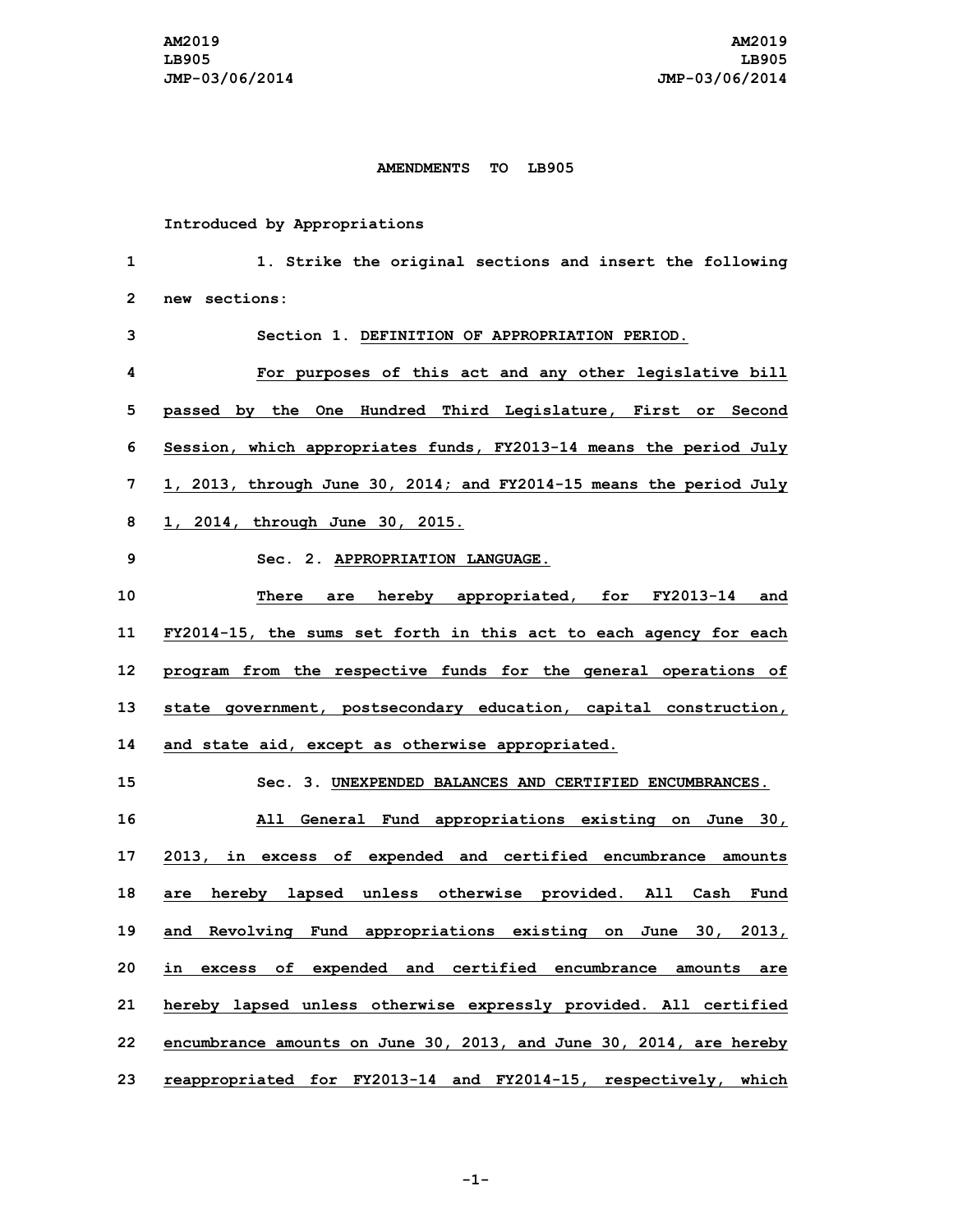**AM2019 AM2019 LB905 LB905 JMP-03/06/2014 JMP-03/06/2014 amounts shall be in addition to the amounts shown in this act. Sec. 4. REAPPROPRIATION OF BALANCES, FY2013-14 to FY2014-15. In addition to the appropriations set forth in this act, there are hereby reappropriated all unexpended appropriation balances existing on June 30, 2014, for FY2014-15 to the respective agencies, programs, and funds listed in this act, except as otherwise provided in this act. Sec. 5. NEBRASKA ACCOUNTING SYSTEM MANUAL DEFINITIONS. The definitions contained in the Nebraska Accounting System Manual, and any amendments thereto, on file with the Clerk of the Legislature are hereby adopted by the Legislature as the definitions for this act, except as provided in section 80 of this 14 act. Sec. 6. DRAWING AND PAYING WARRANTS. The Director of Administrative Services shall draw warrants upon the proper fund in the state treasury for an amount not to exceed the appropriations set forth in this act upon presentation of proper documentation. The State Treasurer shall pay the warrants out of the appropriate funds. Sec. 7. AGENCY NO. 3 — LEGISLATIVE COUNCIL Program No. 501 - Intergovernmental Cooperation FY2013-14 FY2014-15 GENERAL FUND 45,000 15,000 PROGRAM TOTAL 45,000 15,000 Sec. 8. AGENCY NO. 3 — LEGISLATIVE COUNCIL Program No. 504 - Office of Public Counsel**

**-2-**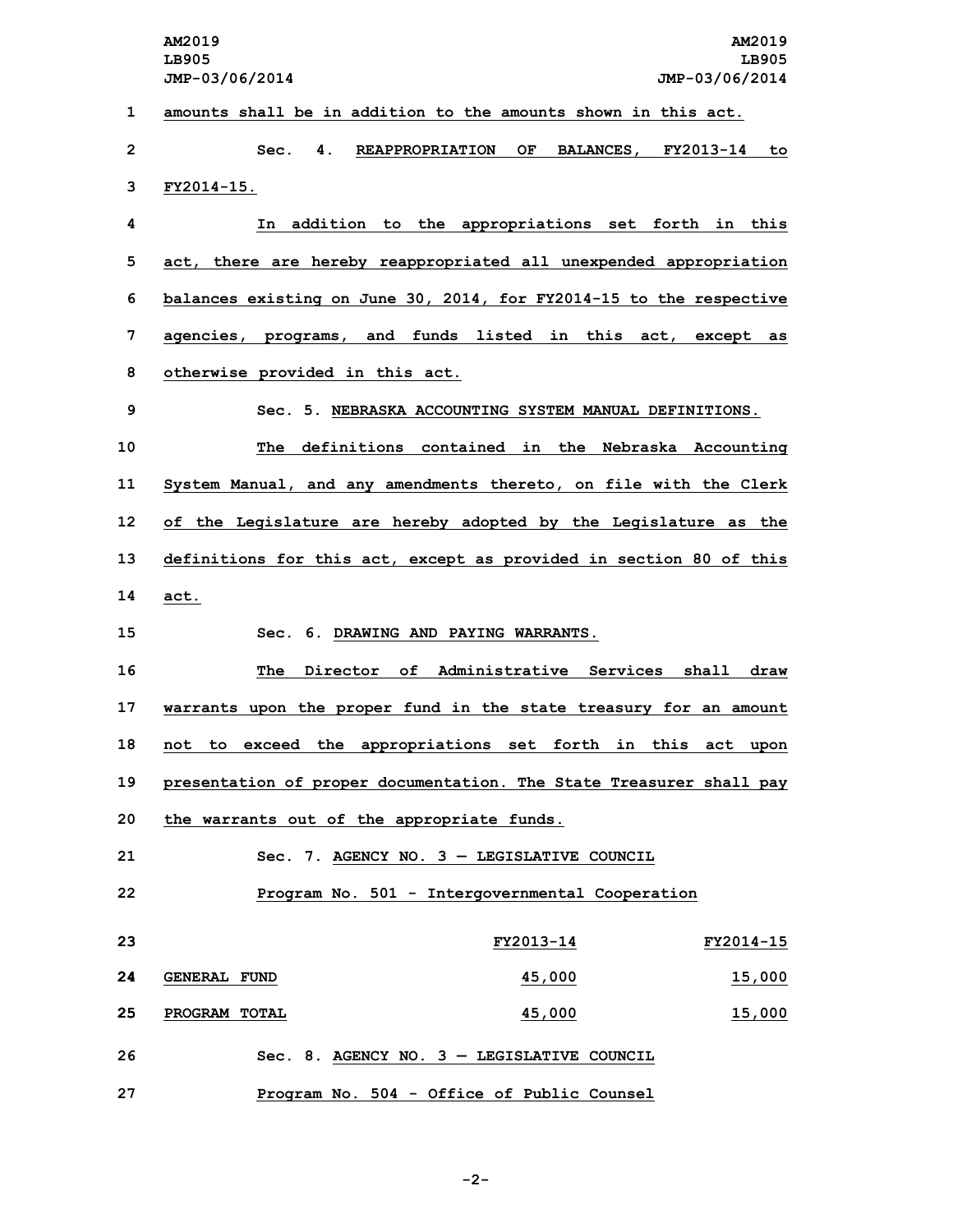|                 | AM2019<br>LB905<br>JMP-03/06/2014 |                                                      | AM2019<br>LB905<br>JMP-03/06/2014 |
|-----------------|-----------------------------------|------------------------------------------------------|-----------------------------------|
| $\mathbf{1}$    |                                   | FY2013-14                                            | FY2014-15                         |
| $\overline{2}$  | <b>GENERAL FUND</b>               | $-0-$                                                | 152,105                           |
| 3               | PROGRAM TOTAL                     | $-0-$                                                | 152,105                           |
| 4               | SALARY LIMIT                      | $-0-$                                                | 88,506                            |
| 5               |                                   | Sec. 9. AGENCY NO. $5$ - SUPREME COURT               |                                   |
| 6               |                                   | Program No. 67 - Probation Services                  |                                   |
| $\overline{7}$  |                                   | FY2013-14                                            | FY2014-15                         |
| 8               | <b>GENERAL FUND</b>               | $-0-$                                                | 260,156                           |
| 9               | PROGRAM TOTAL                     | $-0-$                                                | 260,156                           |
| 10              | SALARY LIMIT                      | $-0-$                                                | 1,178,451                         |
| 11              |                                   | Sec. 10. AGENCY NO. $5$ - SUPREME COURT              |                                   |
| 12 <sub>2</sub> |                                   | Program No. 420 - State Specialized Court Operations |                                   |
| 13              |                                   | FY2013-14                                            | FY2014-15                         |
| 14              | <b>GENERAL FUND</b>               | $-0-$                                                | 19,112                            |
| 15              | PROGRAM TOTAL                     | $-0-$                                                | 19,112                            |
| 16              | SALARY LIMIT                      | $-0-$                                                | 16,597                            |
| 17              |                                   | Sec. 11. AGENCY NO. $5 -$ SUPREME COURT              |                                   |
| 18              |                                   | Program No. 435 - Probation Community Corrections    |                                   |
|                 |                                   |                                                      |                                   |
| 19              |                                   | FY2013-14                                            | FY2014-15                         |
| 20              | <b>GENERAL FUND</b>               | $-0-$                                                | 3,415                             |
| 21              | PROGRAM TOTAL                     | $-0-$                                                | 3,415                             |
| 22              | SALARY LIMIT                      | $-0-$                                                | 2,966                             |
| 23              |                                   | Sec. 12. AGENCY NO. $5 -$ SUPREME COURT              |                                   |
| 24              |                                   | Program No. 570 - Court Automation                   |                                   |
| 25              |                                   | FY2013-14                                            | FY2014-15                         |
| 26              | CASH FUND est.                    | $-0-$                                                | $-0-$                             |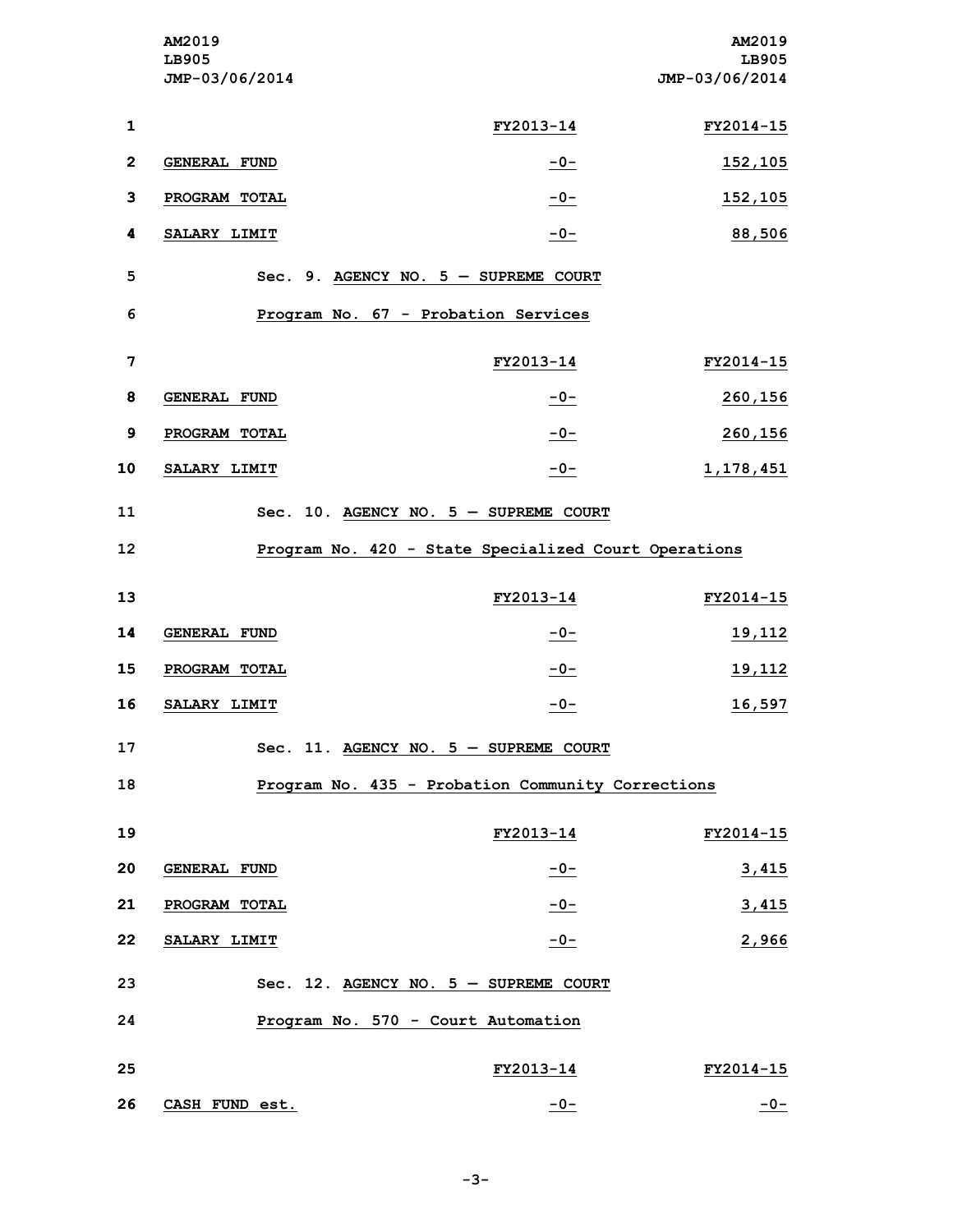|                         | AM2019<br>LB905<br>JMP-03/06/2014 |                                                       | AM2019<br>LB905<br>JMP-03/06/2014 |
|-------------------------|-----------------------------------|-------------------------------------------------------|-----------------------------------|
| $\mathbf{1}$            | PROGRAM TOTAL                     | $-0-$                                                 | $-0-$                             |
| $\overline{2}$          | SALARY LIMIT                      | $-0-$                                                 | 19,680                            |
| 3                       |                                   | Sec. 13. AGENCY NO. $7 -$ GOVERNOR                    |                                   |
| 4                       |                                   | Program No. 21 - Office of the Governor               |                                   |
| 5                       |                                   | FY2013-14                                             | FY2014-15                         |
| 6                       | <b>GENERAL FUND</b>               | $-0-$                                                 | 17,668                            |
| $\overline{\mathbf{z}}$ | PROGRAM TOTAL                     | $-0-$                                                 | 17,668                            |
| 8                       | SALARY LIMIT                      | $-0-$                                                 | 12,024                            |
| 9                       |                                   | Sec. 14. AGENCY NO. $8 - LIEUTENANT GOVERNOR$         |                                   |
| 10                      |                                   | Program No. 124 - Office of the Lieutenant Governor   |                                   |
| 11                      |                                   | FY2013-14                                             | FY2014-15                         |
| 12                      | <b>GENERAL FUND</b>               | $-0-$                                                 | 17,668                            |
| 13                      | PROGRAM TOTAL                     | $-0-$                                                 | 17,668                            |
| 14                      | SALARY LIMIT                      | $-0-$                                                 | 12,024                            |
| 15                      |                                   | Sec. 15. AGENCY NO. 10 - AUDITOR OF PUBLIC ACCOUNTS   |                                   |
| 16                      |                                   | Program No. 506 - State Agency and County Post Audits |                                   |
| 17                      |                                   | FY2013-14                                             | FY2014-15                         |
| 18                      | GENERAL FUND                      | 176,669                                               | 176,669                           |
| 19                      | PROGRAM TOTAL                     | 176,669                                               | 176,669                           |
| 20                      | SALARY LIMIT                      | 20,000                                                | 20,000                            |
| 21                      |                                   | Sec. 16. AGENCY NO. 11 - ATTORNEY GENERAL             |                                   |
| 22                      |                                   | Program No. 496 - Interstate Water Litigation         |                                   |
| 23                      |                                   | FY2013-14                                             | FY2014-15                         |
| 24                      | <b>GENERAL FUND</b>               | 400,000                                               | $-0-$                             |
| 25                      | PROGRAM TOTAL                     | 400,000                                               | $-0-$                             |
| 26                      | SALARY LIMIT                      | $-0-$                                                 | $-0-$                             |

**-4-**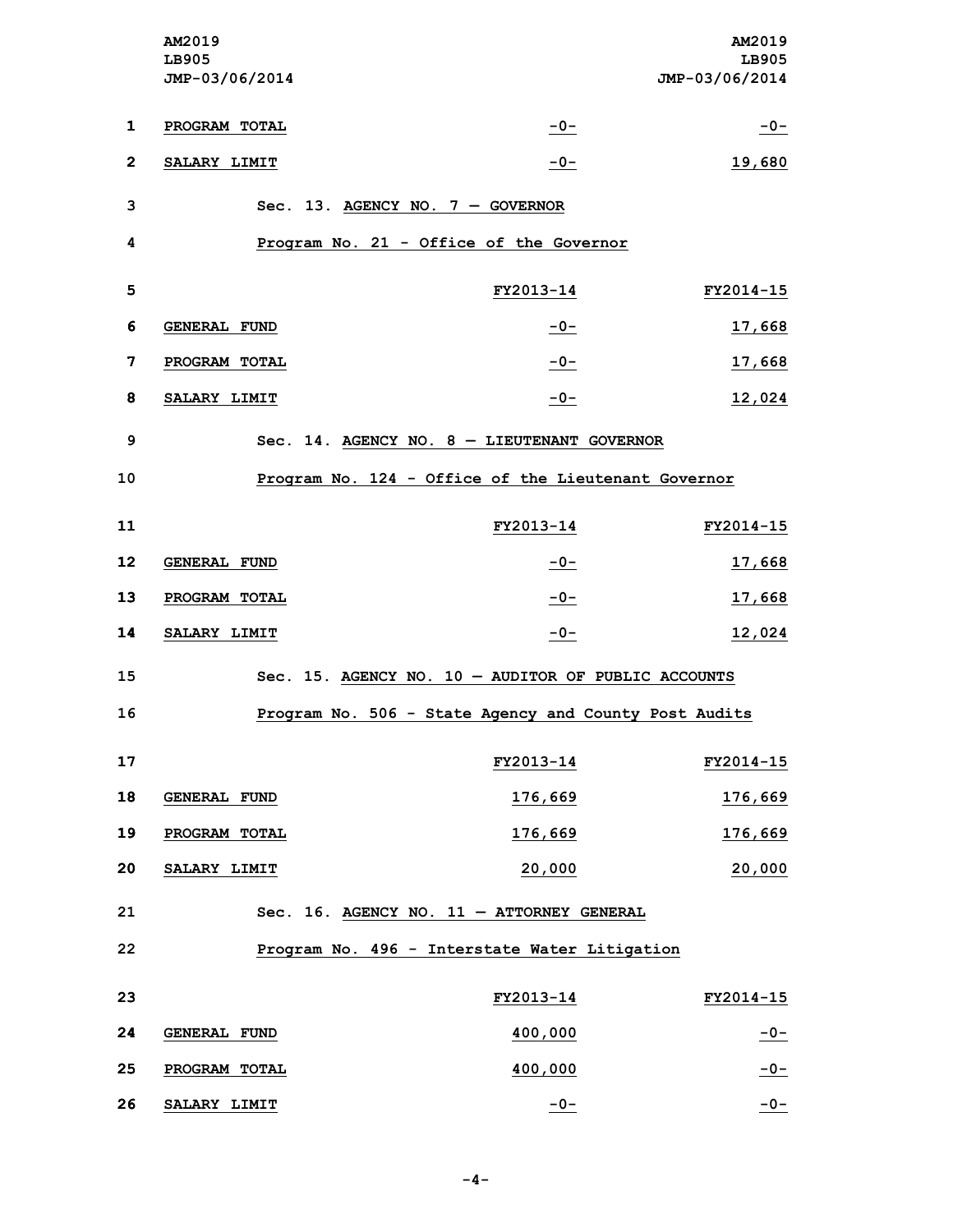| 1              |               | Sec. 17. AGENCY NO. $12$ - STATE TREASURER                         |           |
|----------------|---------------|--------------------------------------------------------------------|-----------|
| $\overline{2}$ |               | Program No. 663 - Sports Arena Facility Support Fund               |           |
| 3              |               | FY2013-14                                                          | FY2014-15 |
| 4              | CASH FUND     | 239,241                                                            | $-0-$     |
| 5              | PROGRAM TOTAL | 239,241                                                            | $-0-$     |
| 6              | SALARY LIMIT  | $-0-$                                                              | $-0-$     |
| 7              |               | There is included in the appropriation to this program             |           |
| 8              |               | for FY2013-14 \$239,241 Cash Funds from the Sports Arena Facility  |           |
| 9              |               | Support Fund, which shall only be disbursed to a political         |           |
| 10             |               | subdivision for which an application for state assistance has been |           |
| 11             |               | approved under the Civic and Community Center Facility Financing   |           |
| 12             | Act.          |                                                                    |           |
| 13             |               | The State Treasurer shall transfer \$102,532 from the              |           |
| 14             |               | Sports Arena Facility Support Fund to the Civic and Community      |           |
| 15             |               | Center Financing Fund within five days after the effective date of |           |
| 16             | this act.     |                                                                    |           |
| 17             |               | Sec. 18. AGENCY NO. $12$ - STATE TREASURER                         |           |
| 18             |               | Program No. 665 - Convention Center Facility Financing             |           |
| 19             | Assistance    |                                                                    |           |
| 20             |               | FY2013-14                                                          | FY2014-15 |
| 21             | CASH FUND     | 2,580,939                                                          | $-0-$     |
| 22             | PROGRAM TOTAL | 2,580,939                                                          | $-0-$     |
| 23             | SALARY LIMIT  | $-0-$                                                              | $-0-$     |
| 24             |               | There is included in the appropriation to this program             |           |
| 25             |               | for FY2013-14 \$2,580,939 Cash Funds from the Convention Center    |           |
| 26             |               | Support Fund, which shall only be disbursed to a city of the       |           |
| 27             |               | metropolitan class for which an application for state assistance   |           |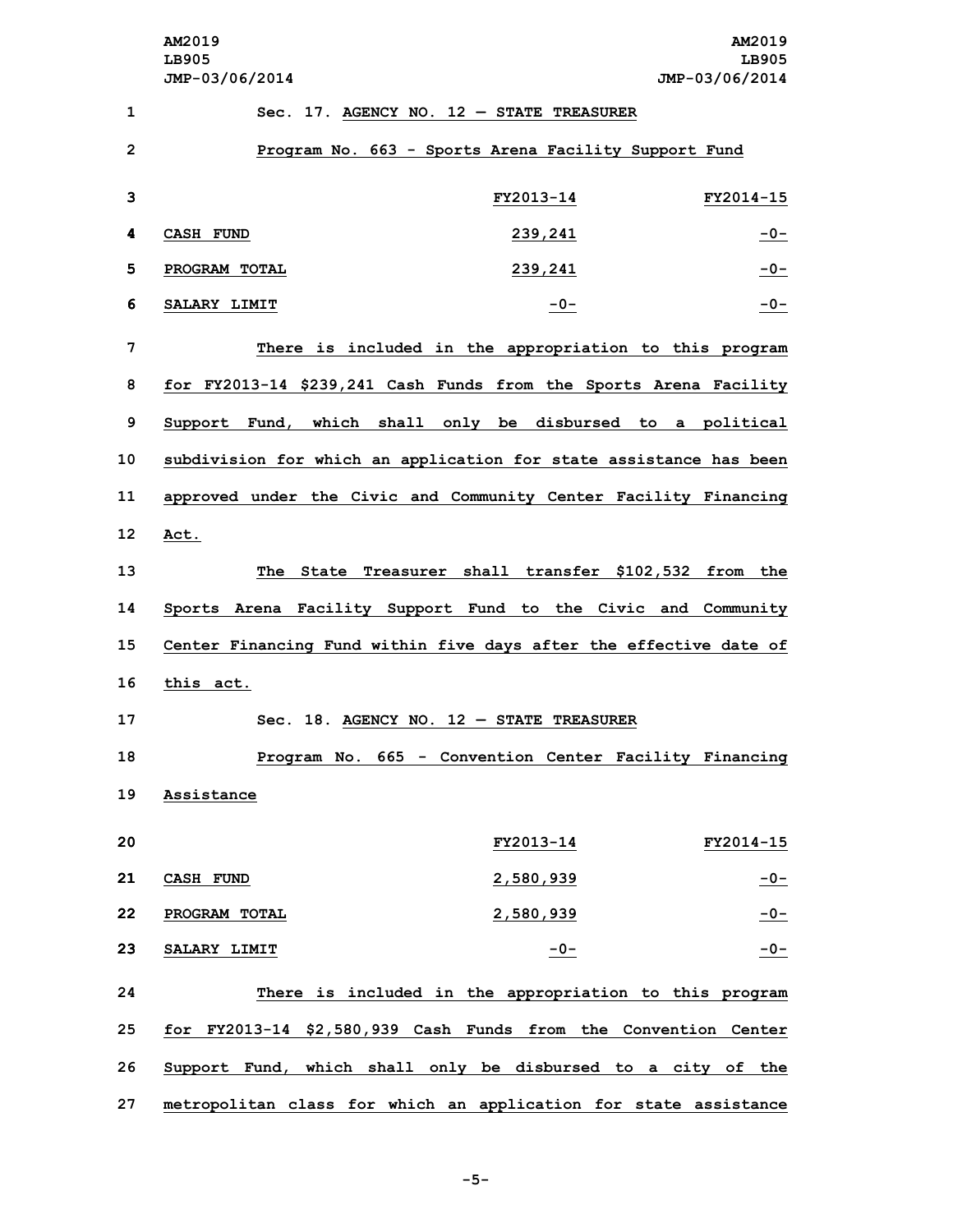|                | AM2019<br>LB905<br>JMP-03/06/2014 |                                                                  | AM2019<br>LB905<br>JMP-03/06/2014 |
|----------------|-----------------------------------|------------------------------------------------------------------|-----------------------------------|
| 1              |                                   | has been approved under the Convention Center Facility Financing |                                   |
| $\overline{2}$ | Assistance Act.                   |                                                                  |                                   |
| 3              |                                   | The State Treasurer shall transfer \$1,106,117 from the          |                                   |
| 4              |                                   | Convention Center Support Fund to the Civic and Community Center |                                   |
| 5              |                                   | Financing Fund within five days after the effective date of this |                                   |
| 6              | act.                              |                                                                  |                                   |
| 7              |                                   | Sec. 19. AGENCY NO. $13$ - STATE DEPARTMENT OF EDUCATION         |                                   |
| 8              |                                   | Program No. 614 - Professional Practices Commission              |                                   |
| 9              |                                   | FY2013-14                                                        | FY2014-15                         |
| 10             | <b>CASH FUND</b>                  | 39,381                                                           | $-0-$                             |
| 11             | PROGRAM TOTAL                     | 39,381                                                           | $-0-$                             |
| 12             | SALARY LIMIT                      | 35,870                                                           | $-0-$                             |
| 13             |                                   | Sec. 20. AGENCY NO. $14$ - PUBLIC SERVICE COMMISSION             |                                   |
| 14             |                                   | Program No. 686 - Nebraska Telecommunications Universal          |                                   |
| 15             | Service Fund                      |                                                                  |                                   |
| 16             |                                   | FY2013-14                                                        | FY2014-15                         |
| 17             | CASH FUND                         | 13,605                                                           | 50,964                            |
| 18             | PROGRAM TOTAL                     | <u>13,605</u>                                                    | 50,964                            |
| 19             | SALARY LIMIT                      | 7,515                                                            | 32,273                            |
| 20             |                                   | Sec. 21. AGENCY NO. 16 - DEPARTMENT OF REVENUE                   |                                   |
| 21             |                                   | Program No. 13 - Tax Commissioner                                |                                   |
| 22             |                                   | FY2013-14                                                        | FY2014-15                         |
| 23             | SALARY LIMIT                      | 16,500                                                           | $-0-$                             |
| 24             |                                   | Sec. 22. AGENCY NO. $16$ - DEPARTMENT OF REVENUE                 |                                   |
| 25             |                                   | Program No. 132 - Property Tax Credit Program                    |                                   |
| 26             |                                   | FY2013-14                                                        | FY2014-15                         |

## **-6-**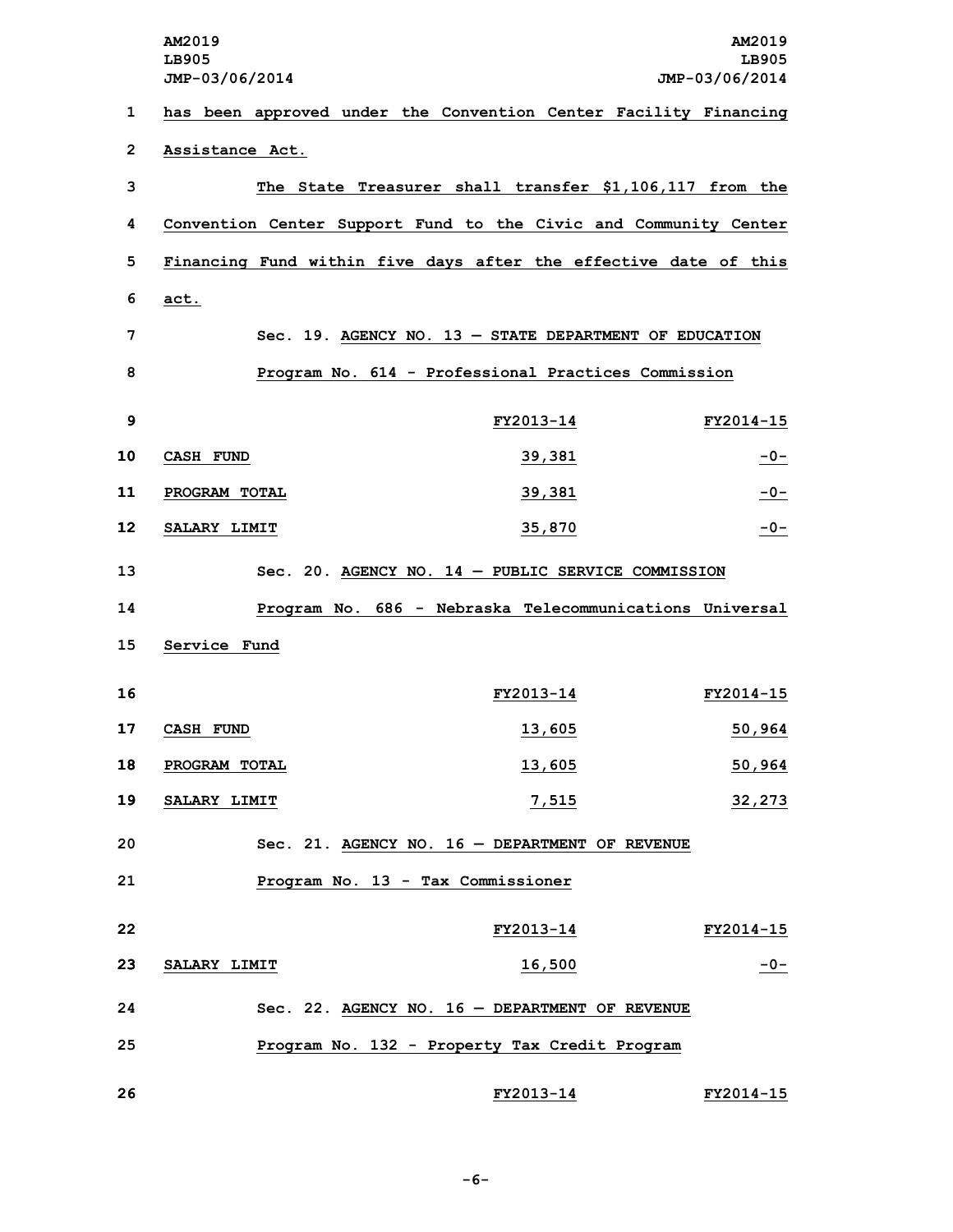|              | <b>AM2019</b><br>LB905<br>JMP-03/06/2014                             |                                 | AM2019<br>LB905<br>JMP-03/06/2014   |
|--------------|----------------------------------------------------------------------|---------------------------------|-------------------------------------|
| 1            | <b>CASH FUND</b>                                                     | $-0-$                           | 25,000,000                          |
| $\mathbf{2}$ | PROGRAM TOTAL                                                        | $-0-$                           | 25,000,000                          |
| 3            | There is included in the appropriation to this program               |                                 |                                     |
| 4            | for FY2014-15 \$25,000,000 Cash Funds for state aid, which shall     |                                 |                                     |
| 5            | only be used for such purpose.                                       |                                 |                                     |
| 6            | 23.<br>Sec.                                                          | $AGENCY$ NO. 19 - DEPARTMENT    | OF.<br><b>BANKING</b><br><b>AND</b> |
| 7            | <b>FINANCE</b>                                                       |                                 |                                     |
| 8            | Program No. 66 - Enforcement of Standards - Securities               |                                 |                                     |
| 9            |                                                                      | FY2013-14                       | FY2014-15                           |
| 10           | <b>CASH FUND</b>                                                     | 200,000                         | $-0-$                               |
| 11           | PROGRAM TOTAL                                                        | 200,000                         | $-0-$                               |
| 12           | SALARY LIMIT                                                         | $-0-$                           | $-0-$                               |
| 13           | Sec. 24. AGENCY NO. 24 - DEPARTMENT OF MOTOR VEHICLES                |                                 |                                     |
| 14           | Program<br>No.                                                       | 70 - Enforcement of Standards - | Motor                               |
| 15           | Vehicles/Motor Vehicle Drivers                                       |                                 |                                     |
| 16           |                                                                      | FY2013-14                       | FY2014-15                           |
| 17           | <b>CASH FUND</b>                                                     | $-0-$                           | <u>271,128</u>                      |
| 18           | PROGRAM TOTAL                                                        | $-0-$                           | <u>271,128</u>                      |
| 19           | SALARY LIMIT                                                         | $-0-$                           | 94,584                              |
| 20           | The unexpended Cash Fund appropriation balance existing              |                                 |                                     |
| 21           | on June 30, 2015, from the appropriation made in this section, is    |                                 |                                     |
| 22           | hereby reappropriated.                                               |                                 |                                     |
| 23           | There is included in the appropriation to this program               |                                 |                                     |
| 24           | for FY2014-15 \$271,128 Cash Funds to identify a replacement vehicle |                                 |                                     |
| 25           | title registration system, associated costs, and financing options.  |                                 |                                     |
| 26           | A report on the use of the funds and of the progress made in the     |                                 |                                     |

**-7-**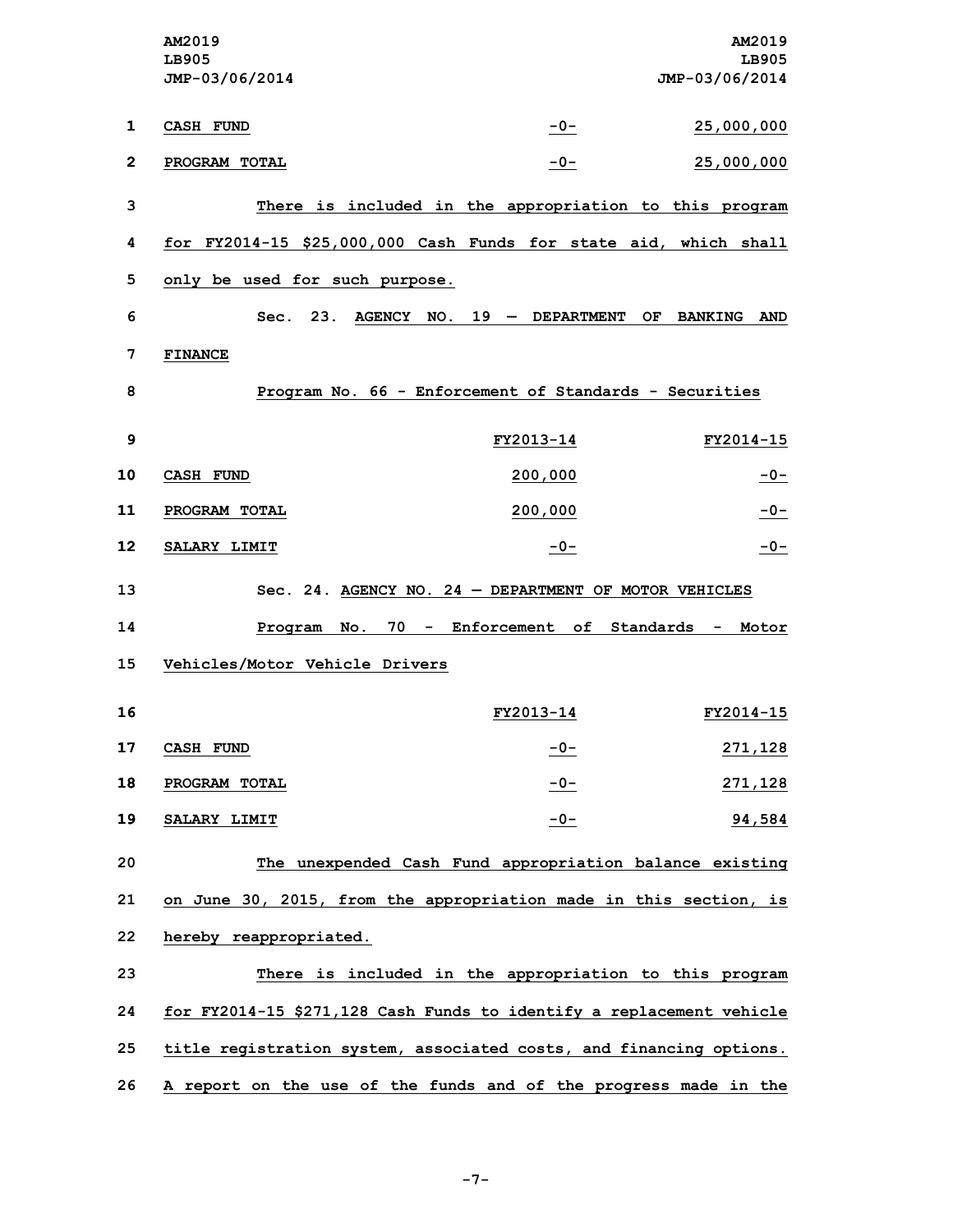|    | AM2019<br>LB905                                                       |                                                           | AM2019<br>LB905 |
|----|-----------------------------------------------------------------------|-----------------------------------------------------------|-----------------|
|    | JMP-03/06/2014                                                        |                                                           | JMP-03/06/2014  |
| 1  | identification of a new system shall be submitted electronically by   |                                                           |                 |
| 2  | the Department of Motor Vehicles to the Legislature on or before      |                                                           |                 |
| 3  | July 31, 2015.                                                        |                                                           |                 |
| 4  |                                                                       | Sec. 25. AGENCY NO. 25 - DEPARTMENT OF HEALTH AND HUMAN   |                 |
| 5  | <b>SERVICES</b>                                                       |                                                           |                 |
| 6  |                                                                       | Program No. 175 - Rural Health Provider Incentive Program |                 |
| 7  |                                                                       | FY2013-14                                                 | FY2014-15       |
| 8  | GENERAL FUND                                                          | $-0-$                                                     | 150,000         |
| 9  | <b>CASH FUND</b>                                                      | $-0-$                                                     | 150,000         |
| 10 | PROGRAM TOTAL                                                         | $-0-$                                                     | 300,000         |
| 11 |                                                                       | There is included in the appropriation to this program    |                 |
| 12 | for FY2014-15 \$150,000 General Funds and \$150,000 Cash Funds for    |                                                           |                 |
| 13 | state aid, which shall only be used for such purpose.                 |                                                           |                 |
| 14 |                                                                       | Sec. 26. AGENCY NO. 25 - DEPARTMENT OF HEALTH AND HUMAN   |                 |
| 15 | <b>SERVICES</b>                                                       |                                                           |                 |
| 16 |                                                                       | Program No. 344 - Children's Health Insurance             |                 |
| 17 |                                                                       | FY2013-14                                                 | FY2014-15       |
| 18 | <b>GENERAL FUND</b>                                                   | 1,809,439                                                 | 5,134,800       |
| 19 | FEDERAL FUND est.                                                     | 3,934,811                                                 | 8,775,600       |
| 20 | PROGRAM TOTAL                                                         | 5,744,250                                                 | 13,910,400      |
| 21 |                                                                       | There is included in the appropriation to this program    |                 |
| 22 | for FY2013-14 \$1,809,439 General Funds and \$3,934,811 Federal       |                                                           |                 |
| 23 | Funds estimate for state aid, which shall only be used for such       |                                                           |                 |
| 24 | purpose. There is included in the appropriation to this program       |                                                           |                 |
| 25 | for FY2014-15 \$5,134,800 General Funds and \$8,775,600 Federal Funds |                                                           |                 |
| 26 | estimate for state aid, which shall only be used for such purpose.    |                                                           |                 |
| 27 |                                                                       | Sec. 27. AGENCY NO. 25 - DEPARTMENT OF HEALTH AND HUMAN   |                 |

**-8-**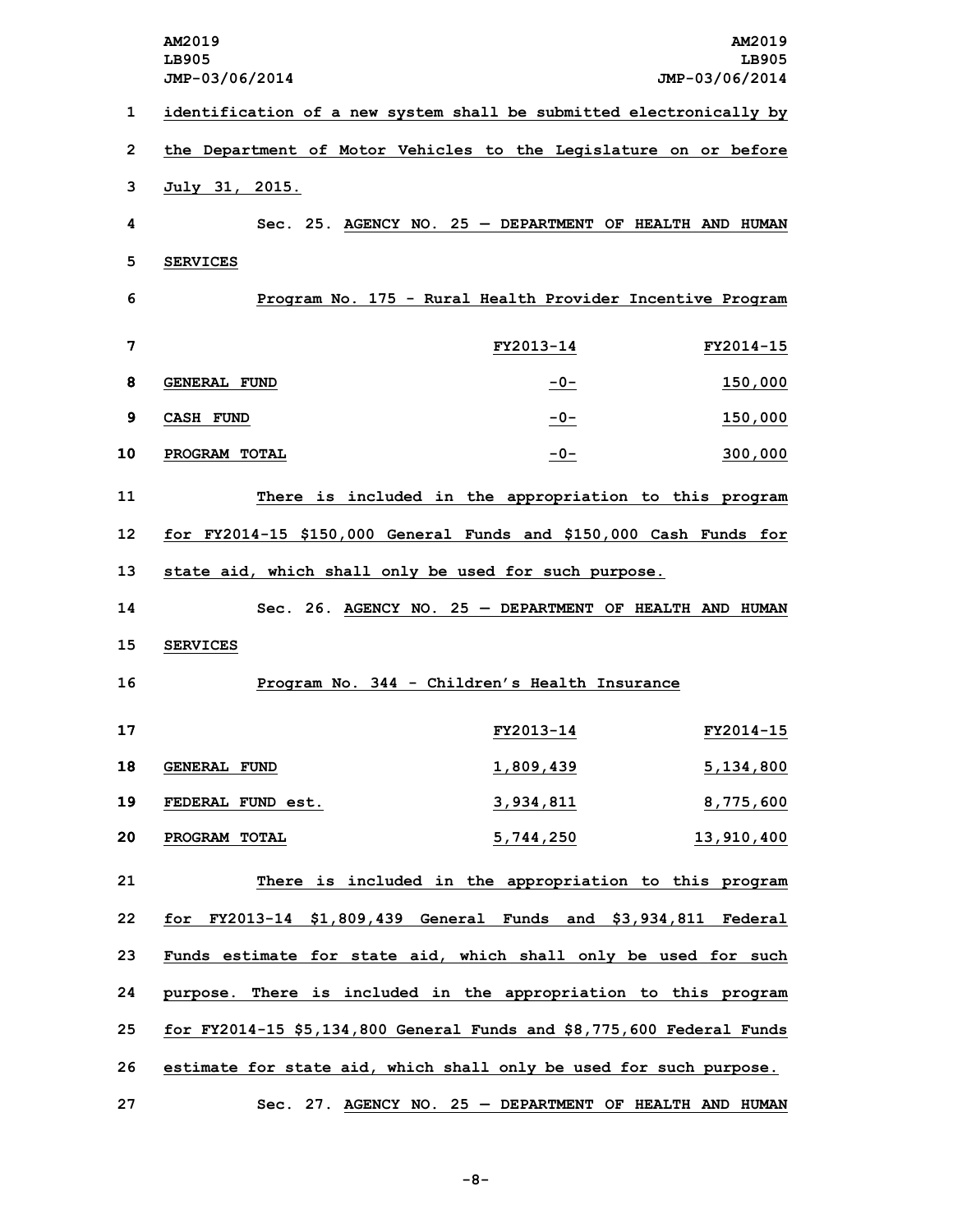**1 SERVICES**

| ┻  | <b>SEKATCES</b>                                                       |           |           |
|----|-----------------------------------------------------------------------|-----------|-----------|
| 2  | Program No. 502 - Public Health Aid                                   |           |           |
| 3  |                                                                       | FY2013-14 | FY2014-15 |
| 4  | <b>GENERAL FUND</b>                                                   | $-0-$     | 250,000   |
| 5  | CASH FUND                                                             | $-0-$     | 750,000   |
| 6  | PROGRAM TOTAL                                                         | $-0-$     | 1,000,000 |
| 7  | There is included in the appropriation to this program                |           |           |
| 8  | for FY2014-15 $$250,000$ General Funds and $$750,000$ Cash Funds from |           |           |
| 9  | the Health Care Cash Fund for state aid, for the six community        |           |           |
| 10 | health centers funded through Federal Program 330, Public Law         |           |           |
| 11 | 104-299, the Health Centers Consolidation Act of 1996. Each center    |           |           |
| 12 | is to receive an amount to be distributed proportionally based on     |           |           |
| 13 | the previous fiscal year's number of uninsured clients as reported    |           |           |
| 14 | on the Uniform Data System Report provided to the United States       |           |           |
| 15 | Department of Health and Human Services Bureau of Primary Health      |           |           |
| 16 | Care. The distribution shall be made to Charles Drew Health Center,   |           |           |
| 17 | Inc.; OneWorld Community Health Centers; East Central District        |           |           |
| 18 | Health Department Good Neighbor Community Health Center; Community    |           |           |
| 19 | Action Partnership of Western Nebraska Health Center; Norfolk         |           |           |
| 20 | Community Health Care Clinic, Inc.; and People's Health Center.       |           |           |
| 21 | $Sec. 28.$ AGENCY NO. 25 - DEPARTMENT OF HEALTH AND HUMAN             |           |           |

- **22 SERVICES**
- **23 Program No. 514 - Health Aid**

| 24 |                     | FY2013-14 | FY2014-15 |
|----|---------------------|-----------|-----------|
| 25 | <b>GENERAL FUND</b> | $-0-$     | 297,000   |
| 26 | PROGRAM TOTAL       | $-0-$     | 297,000   |
|    |                     |           |           |

**27 There is included in the appropriation to this program**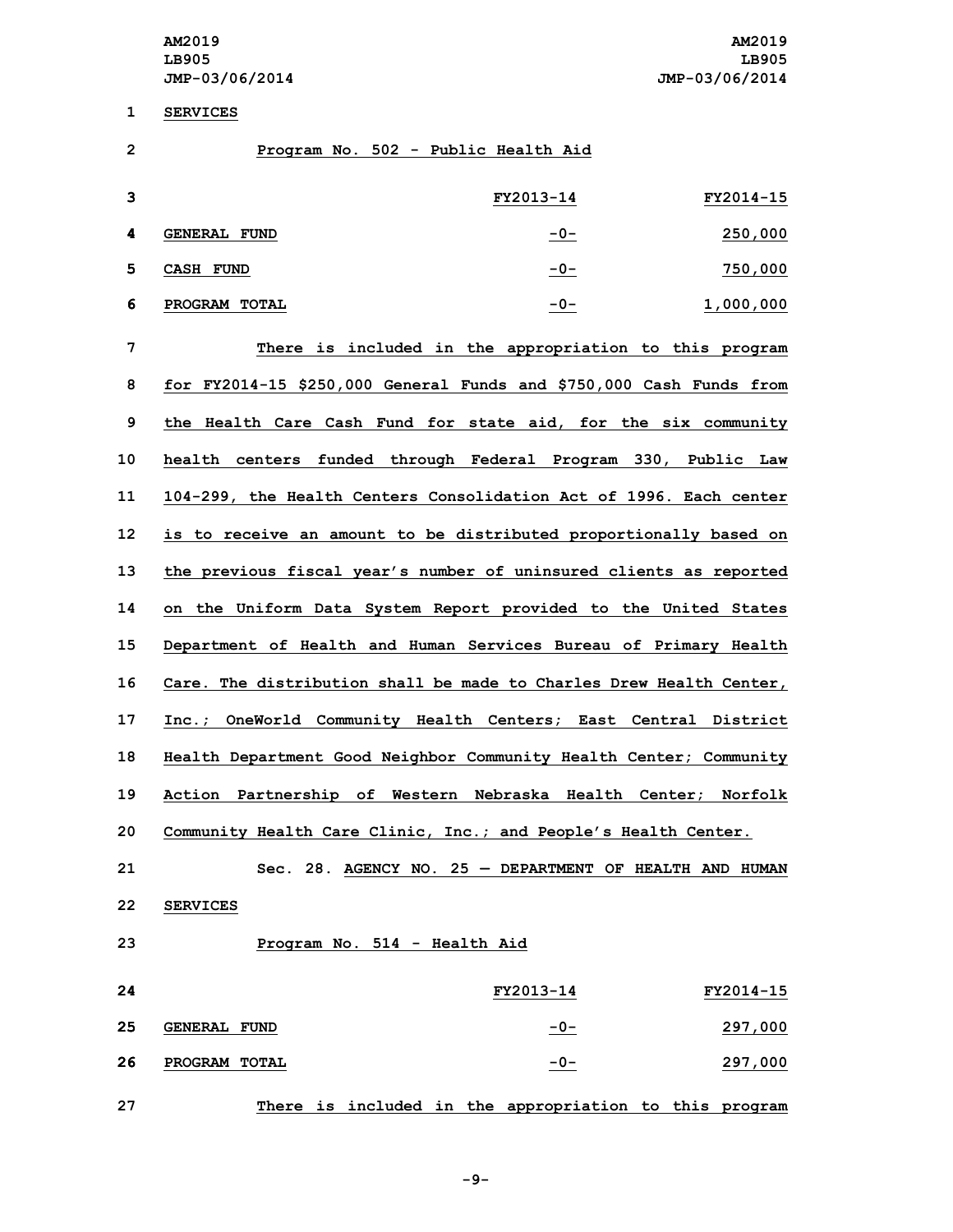**AM2019 AM2019 LB905 LB905 JMP-03/06/2014 JMP-03/06/2014 for FY2014-15 \$297,000 General Funds for state aid, which shall only be used for such purpose. There is included in the appropriation to this program for FY2014-15 \$212,000 General Funds for state aid for tuition reimbursement for Emergency Medical Services Responders' initial and ongoing training. There is included in the appropriation to this program for FY2014-15 \$85,000 General Funds for state aid for citizen advocacy programs. Sec. 29. AGENCY NO. 25 — DEPARTMENT OF HEALTH AND HUMAN 11 SERVICES Program No. 571 - Community-Based Aging Services FY2013-14 FY2014-15 GENERAL FUND -0- 1,000,000 PROGRAM TOTAL -0- 1,000,000 There is included in the appropriation to this program for FY2014-15 \$1,000,000 General Funds for state aid, which shall only be used for such purpose. Sec. 30. AGENCY NO. 25 — DEPARTMENT OF HEALTH AND HUMAN 20 SERVICES Program No. 870 - Norfolk Sex Offender Treatment FY2013-14 FY2014-15 SALARY LIMIT 586,843 775,079 Sec. 31. AGENCY NO. 25 — DEPARTMENT OF HEALTH AND HUMAN 25 SERVICES Program No. 942 - Lincoln Regional Center Kitchen Replacement**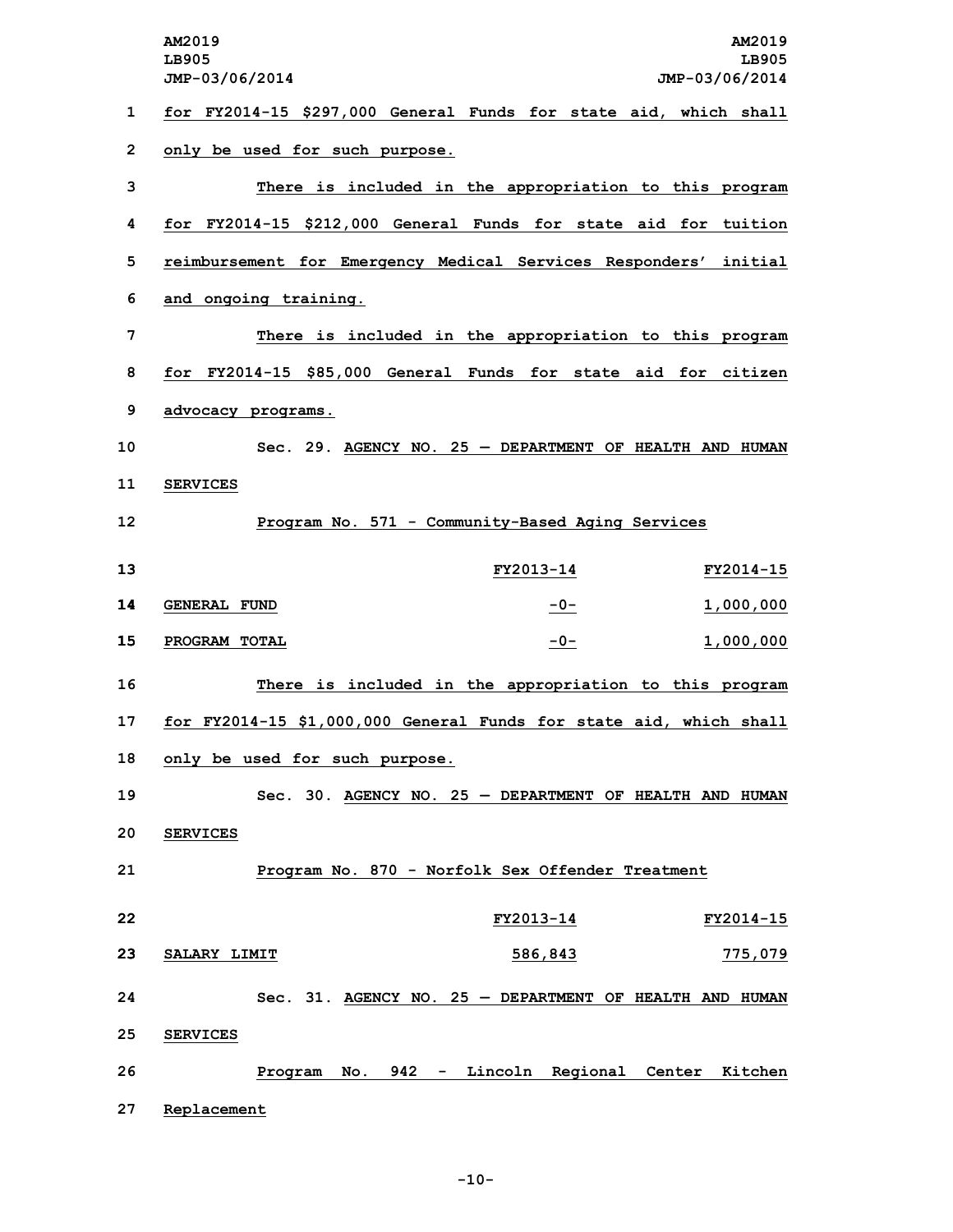**AM2019 AM2019 LB905 LB905 JMP-03/06/2014 JMP-03/06/2014 FY2013-14 FY2014-15 FUTURE GENERAL FUND 350,000 884,444 -0- PROGRAM TOTAL 350,000 884,444 -0- The Department of Health and Human Services is hereby authorized to replace the kitchen facilities at the Lincoln Regional Center with the FY2013-14 and FY2014-15 appropriations to this program. Sec. 32. AGENCY NO. 29 — DEPARTMENT OF NATURAL RESOURCES Program No. 307 - Nebraska Resources Development Fund FY2013-14 FY2014-15 GENERAL FUND -0- 10,492,793 PROGRAM TOTAL -0- 10,492,793 SALARY LIMIT -0- -0- There is included in the appropriation to this program for FY2014-15 \$10,492,793 General Funds for state aid, which shall only be used for such purpose. Sec. 33. AGENCY NO. 33 — GAME AND PARKS COMMISSION Program No. 549 - Parks — Administration and Operation FY2013-14 FY2014-15 CASH FUND -0- 150,000 PROGRAM TOTAL -0- 150,000 Sec. 34. AGENCY NO. 33 — GAME AND PARKS COMMISSION Program No. 901 - State Parks Facilities Deferred Maintenance FY2013-14 FY2014-15 CASH FUND -0- 17,350,000**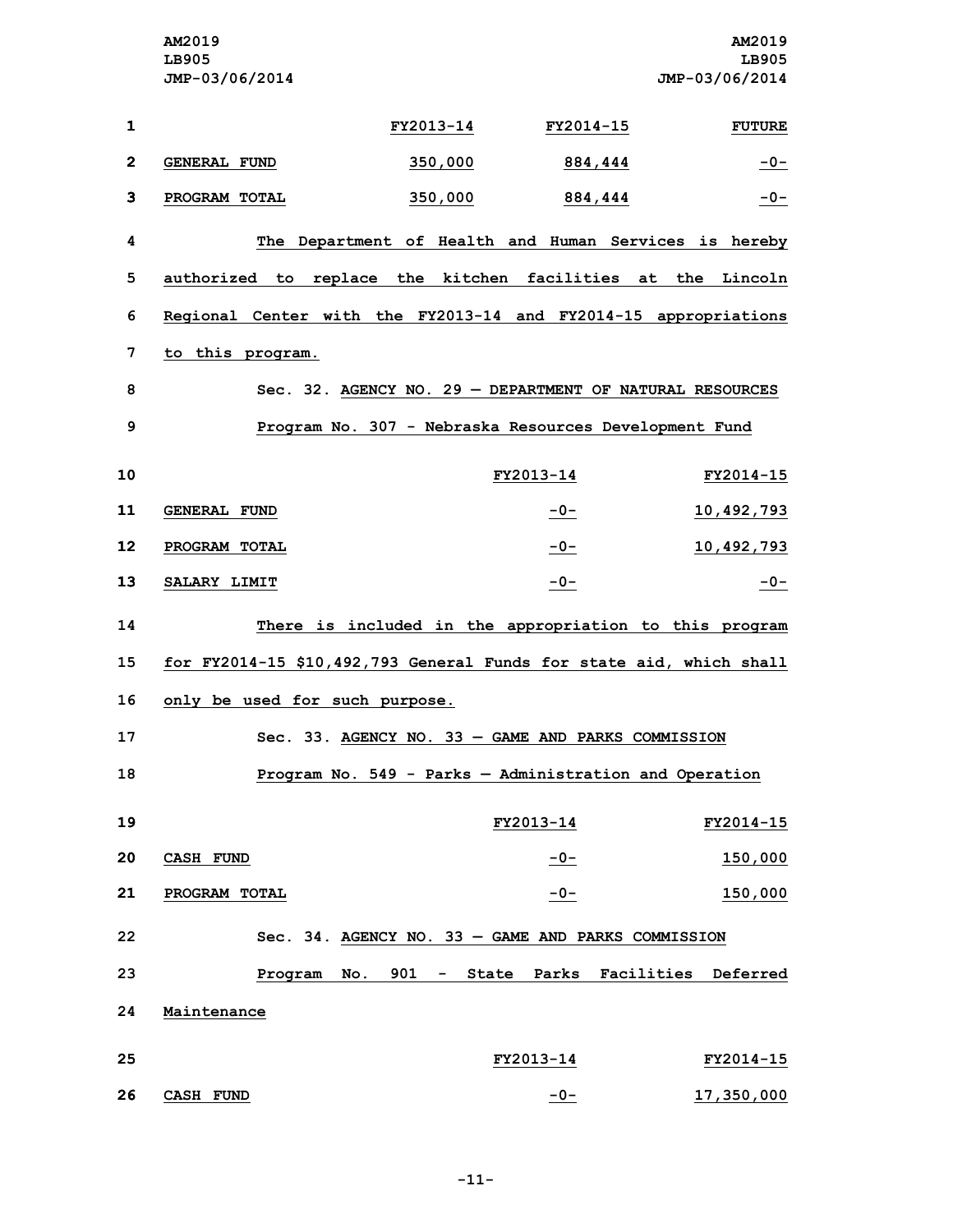|                | AM2019<br>LB905<br>JMP-03/06/2014                                   |                      |           |                                 | AM2019<br>LB905<br>JMP-03/06/2014 |
|----------------|---------------------------------------------------------------------|----------------------|-----------|---------------------------------|-----------------------------------|
| 1              | PROGRAM TOTAL                                                       |                      | $-0-$     |                                 | 17,350,000                        |
|                |                                                                     |                      |           |                                 |                                   |
| $\overline{2}$ | The Game and Parks Commission is hereby authorized to               |                      |           |                                 |                                   |
| 3              | make deferred repairs and maintenance improvements at facilities in |                      |           |                                 |                                   |
| 4              | the state park system and replace and upgrade facilities in the     |                      |           |                                 |                                   |
| 5              | state park system with the appropriation to this program.           |                      |           |                                 |                                   |
| 6              | Sec. 35. AGENCY NO. 41 - STATE REAL ESTATE COMMISSION               |                      |           |                                 |                                   |
| 7              | Program No. 77 - Enforcement of Standards - Real Estate             |                      |           |                                 |                                   |
| 8              |                                                                     |                      | FY2013-14 |                                 | FY2014-15                         |
| $\mathbf{9}$   | <b>CASH FUND</b>                                                    |                      | 38,562    |                                 | <u>10,000</u>                     |
| 10             | PROGRAM TOTAL                                                       |                      | 38,562    |                                 | 10,000                            |
| 11             | SALARY LIMIT                                                        |                      | 24,806    |                                 | $-0-$                             |
| 12             | 36.<br>Sec.                                                         |                      |           | $AGENCY$ NO. 46 - DEPARTMENT OF | CORRECTIONAL                      |
| 13             | <b>SERVICES</b>                                                     |                      |           |                                 |                                   |
| 14             | Program No. 914 - Infrastructure and Maintenance                    |                      |           |                                 |                                   |
| 15             |                                                                     | <b>FY2013-14</b>     |           | FY2014-15                       | <b>FUTURE</b>                     |
| 16             | NEBRASKA CAPITAL                                                    |                      |           |                                 |                                   |
| 17             | CONSTRUCTION FUND                                                   | $-0-$                |           | 1,500,000                       | $-0-$                             |
| 18             | PROGRAM TOTAL                                                       | $-0-$                |           | 1,500,000                       | $-0-$                             |
| 19             | 37.<br>Sec.                                                         | <b>AGENCY</b><br>NO. | 47        | <b>NEBRASKA</b>                 | <b>EDUCATIONAL</b>                |
| 20             | TELECOMMUNICATIONS COMMISSION                                       |                      |           |                                 |                                   |
| 21             | Program<br>No.                                                      | 928<br>-             | Radio     | Transmission                    | Equipment                         |
| 22             | Replacement                                                         |                      |           |                                 |                                   |
|                |                                                                     |                      |           |                                 |                                   |
| 23             |                                                                     | FY2013-14            |           | FY2014-15                       | <b>FUTURE</b>                     |
| 24             | <b>GENERAL FUND</b>                                                 | 140,000              |           | 140,000                         | $-0-$                             |
| 25             | PROGRAM TOTAL                                                       | 140,000              |           | 140,000                         | $-0-$                             |
| 26             | The Nebraska Educational Telecommunications Commission is           |                      |           |                                 |                                   |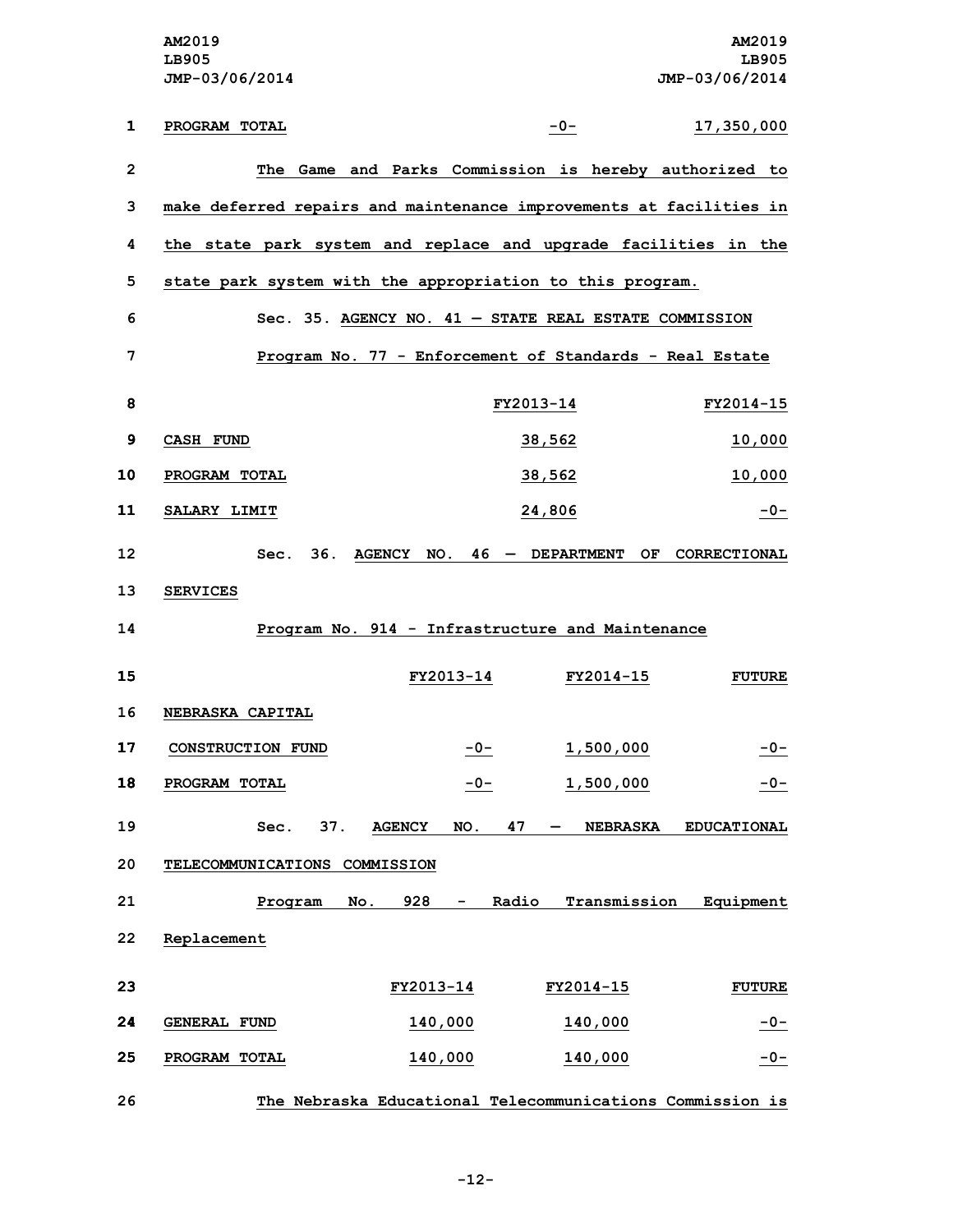**AM2019 AM2019 LB905 LB905 JMP-03/06/2014 JMP-03/06/2014 hereby authorized to replace the aging/failing FM antennas and feed lines at FM sites KHNE (Hastings) and KMNE (Bassett). Funding is provided to purchase and install all equipment. Sec. 38. AGENCY NO. 51 — UNIVERSITY OF NEBRASKA Program No. 781 - University - Administration FY2013-14 FY2014-15 GENERAL FUND -0- 1,800,000 PROGRAM TOTAL -0- 1,800,000 There is included in the appropriation to this program for FY2014-15 \$1,800,000 General Funds for pediatric cancer research at the University of Nebraska Medical Center. The Board of Regents shall report how such funds are to be spent to the Appropriations Committee of the Legislature on or before December 31, 2014. The report shall be submitted electronically. Sec. 39. AGENCY NO. 54 — NEBRASKA STATE HISTORICAL 16 SOCIETY Program No. 648 - Nebraska State Historical Society FY2013-14 FY2014-15 GENERAL FUND 701,646 503,801 PROGRAM TOTAL 701,646 503,801 SALARY LIMIT -0- -0- Sec. 40. AGENCY NO. 64 — NEBRASKA STATE PATROL Program No. 100 - Public Protection FY2013-14 FY2014-15 CASH FUND 203,889 -0- PROGRAM TOTAL 203,889 -0-**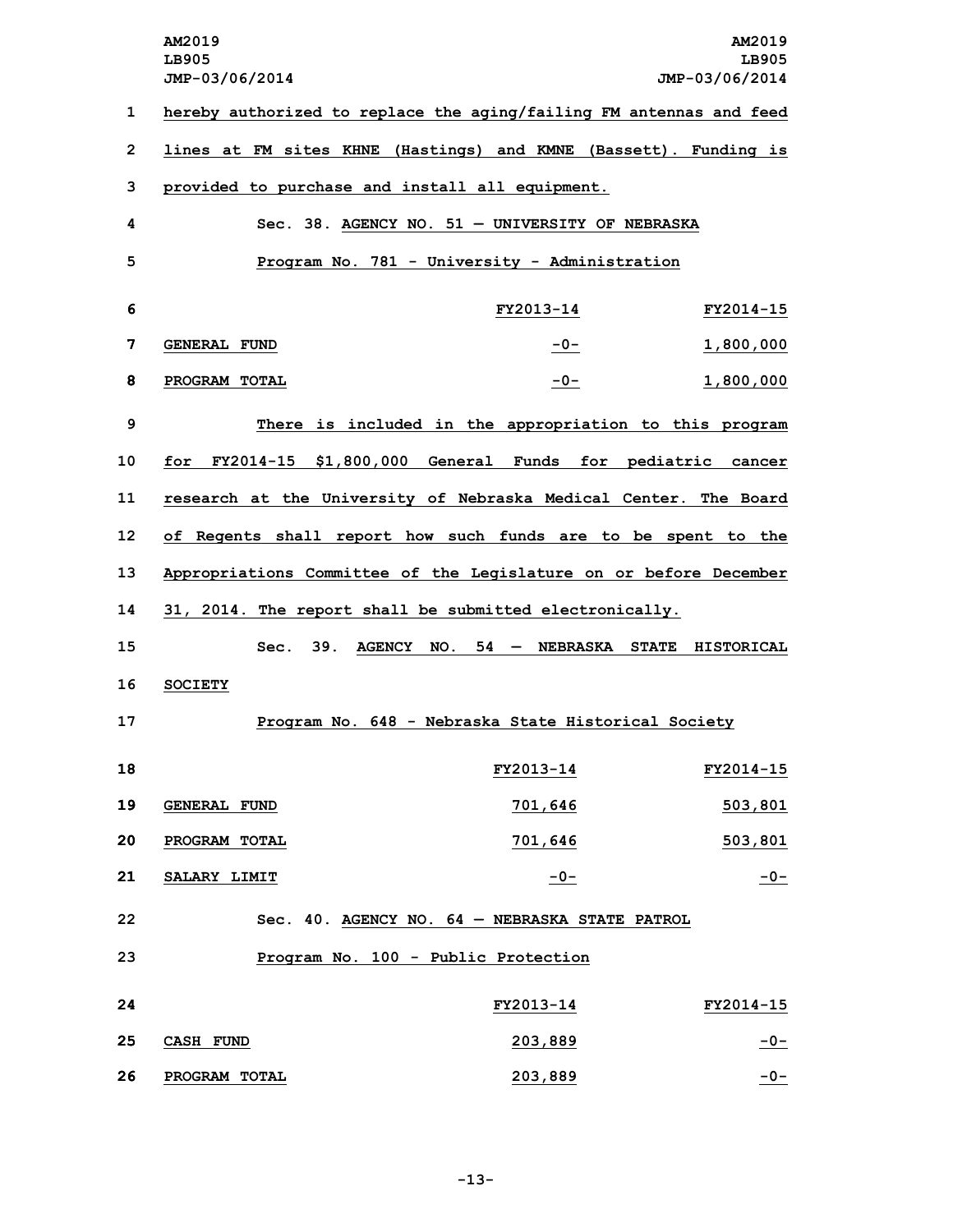**AM2019 AM2019 LB905 LB905 JMP-03/06/2014 JMP-03/06/2014 SALARY LIMIT -0- -0- Sec. 41. AGENCY NO. 65 — DEPARTMENT OF ADMINISTRATIVE 3 SERVICES Program No. 172 - Information Management Services 5 Division FY2013-14 FY2014-15 REVOLVING FUND 6,000,000 6,500,000 PROGRAM TOTAL 6,000,000 6,500,000 SALARY LIMIT -0- -0- Sec. 42. AGENCY NO. 65 — DEPARTMENT OF ADMINISTRATIVE 11 SERVICES Program No. 917 - Capitol Courtyard Fountains Installation FY2013-14 FY2014-15 FUTURE NEBRASKA CAPITAL CONSTRUCTION FUND -0- 2,500,000 -0- PROGRAM TOTAL -0- 2,500,000 -0- The Office of the Nebraska Capitol Commission is hereby authorized to undertake and complete installation of fountains in the four courtyards of the Nebraska State Capitol consistent with the original design of the building, to undertake and complete infrastructural improvements to support operation and maintenance of the fountains, and to undertake and complete associated courtyard landscape restoration. Sec. 43. AGENCY NO. 65 — DEPARTMENT OF ADMINISTRATIVE**

**26 SERVICES**

**-14-**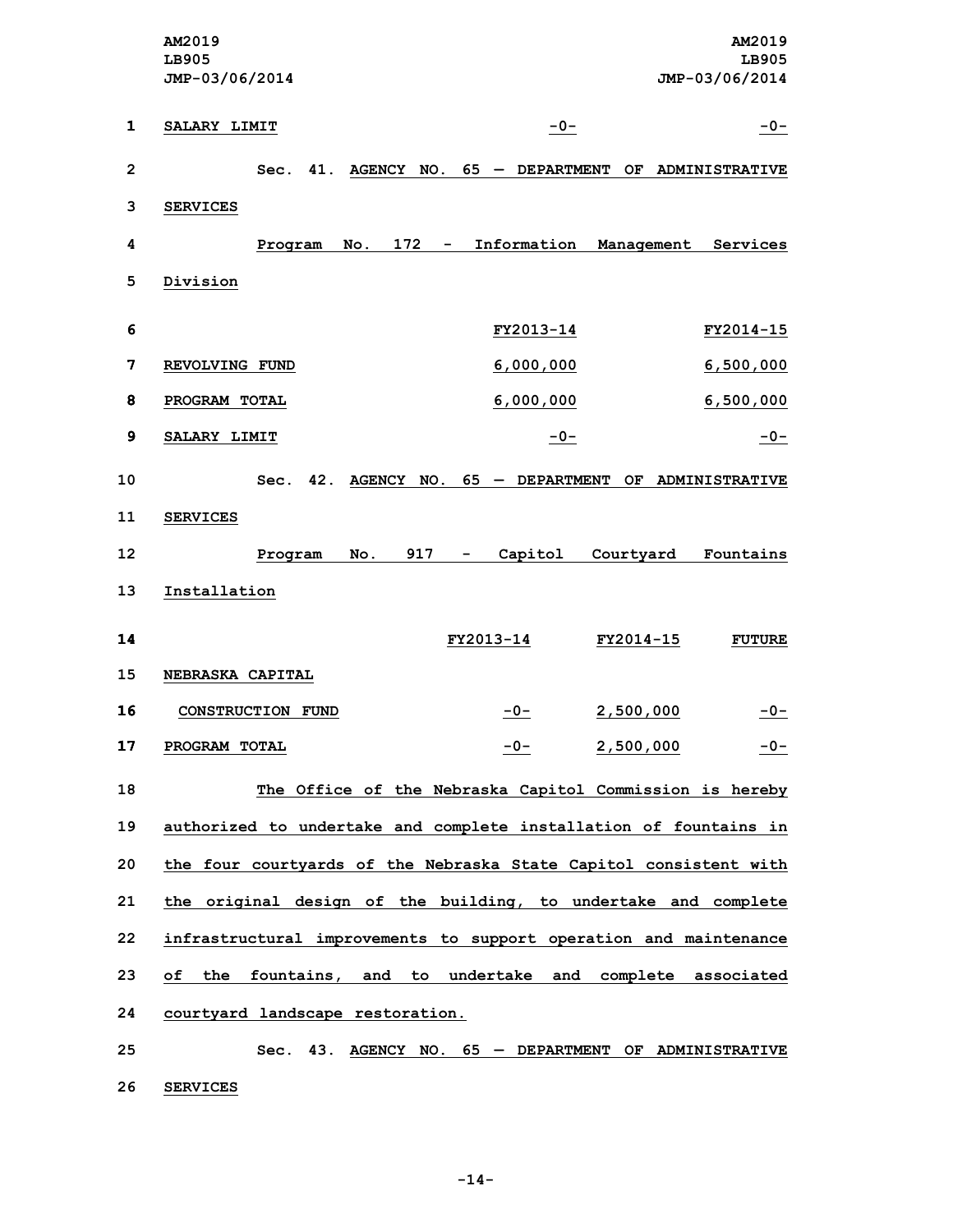| 1            |                                                                      |           | Program No. 922 - Capitol Heating, Ventilating, and Air |               |
|--------------|----------------------------------------------------------------------|-----------|---------------------------------------------------------|---------------|
| $\mathbf{2}$ | Conditioning Systems Replacement                                     |           |                                                         |               |
| 3            |                                                                      | FY2013-14 | FY2014-15                                               | <b>FUTURE</b> |
| 4            | <b>GENERAL FUND</b>                                                  | -0-       | $-0-$                                                   | 66,065,200    |
| 5            | <b>NEBRASKA CAPITAL</b>                                              |           |                                                         |               |
| 6            | CONSTRUCTION FUND                                                    | $-0-$     | <u>11,701,900</u>                                       | $-0-$         |
| 7            | PROGRAM TOTAL                                                        | $-0-$     | 11,701,900                                              | 66,065,200    |
| 8            |                                                                      |           | The Office of the Nebraska Capitol Commission is hereby |               |
| 9            | authorized to continue planning for and undertake replacement        |           |                                                         |               |
| 10           | existing heating, ventilating, and air conditioning<br>of the        |           |                                                         |               |
| 11           | systems serving the Nebraska State Capitol as well as associated     |           |                                                         |               |
| 12           | infrastructure, fire protection, life safety, and architectural      |           |                                                         |               |
| 13           | improvements identified in the Nebraska State Capitol HVAC Master    |           |                                                         |               |
| 14           | Plan Amendment, dated September 20, 2013. For informational          |           |                                                         |               |
| 15           | purposes, of the amount appropriated in this section for FY2014-15,  |           |                                                         |               |
| 16           | it is estimated that \$2,306,215 will be expended in FY2014-15,      |           |                                                         |               |
| 17           | \$2,306,215 will be expended in FY2015-16, and \$7,089,470 will be   |           |                                                         |               |
| 18           | expended in FY2016-17. It is the intent of the Legislature to        |           |                                                         |               |
| 19           | appropriate future amounts from the General Fund for completion      |           |                                                         |               |
| 20           | of the project as follows: \$9,529,333 for FY2017-18; \$8,727,526    |           |                                                         |               |
| 21           | for FY2018-19; \$7,994,885 for FY2019-20; \$8,755,725 for FY2020-21; |           |                                                         |               |
| 22           | \$11,185,556 for FY2021-22; \$11,020,750 for FY2022-23; and          |           |                                                         |               |
| 23           | \$8,851,425 for FY2023-24. The total project cost shall not exceed   |           |                                                         |               |
| 24           | \$77,767,100.                                                        |           |                                                         |               |
| 25           |                                                                      |           | $Sec.$ 44. AGENCY NO. 65 - DEPARTMENT OF ADMINISTRATIVE |               |
| 26           | <b>SERVICES</b>                                                      |           |                                                         |               |

**27 Program No. 592 - Indemnification Claims**

**-15-**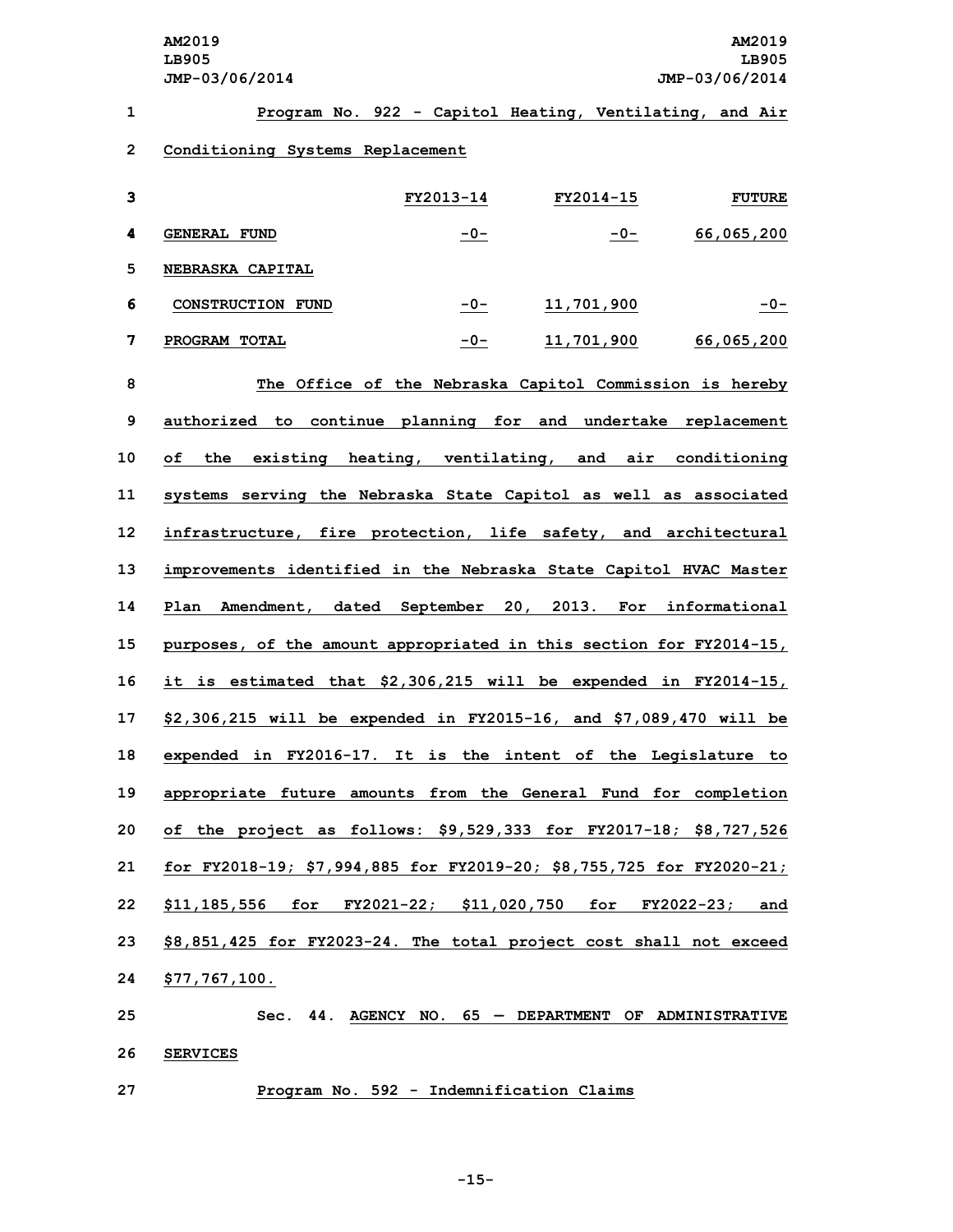|                 | AM2019<br>LB905<br>JMP-03/06/2014        |                                                                  | AM2019<br>LB905<br>JMP-03/06/2014           |  |
|-----------------|------------------------------------------|------------------------------------------------------------------|---------------------------------------------|--|
| $\mathbf{1}$    |                                          | FY2013-14                                                        | FY2014-15                                   |  |
| $\mathbf{2}$    | REVOLVING FUND                           | 350,000                                                          | 150,000                                     |  |
| 3               | PROGRAM TOTAL                            | 350,000                                                          | <u>150,000</u>                              |  |
| 4               | SALARY LIMIT                             | $-0-$                                                            | $-0-$                                       |  |
| 5               |                                          | Sec. 45. AGENCY NO. 69 - NEBRASKA ARTS COUNCIL                   |                                             |  |
| 6               |                                          | Program No. 326 - Promotion and Development of the Arts          |                                             |  |
| 7               |                                          | FY2013-14                                                        | FY2014-15                                   |  |
| 8               | <b>GENERAL FUND</b>                      | 3,000                                                            | 42,956                                      |  |
| $\mathbf{9}$    | PROGRAM TOTAL                            | 3,000                                                            | 42,956                                      |  |
| 10              | SALARY LIMIT                             | $-0-$                                                            | 24,741                                      |  |
| 11              | 46.<br>Sec.                              | $72 -$<br><b>AGENCY</b><br>NO.                                   | <b>DEPARTMENT</b><br>OF.<br><b>ECONOMIC</b> |  |
| 12              | <b>DEVELOPMENT</b>                       |                                                                  |                                             |  |
| 13              | Program No. 603 - Industrial Recruitment |                                                                  |                                             |  |
| 14              |                                          | FY2013-14                                                        | FY2014-15                                   |  |
| 15              | <b>CASH FUND</b>                         | $-0-$                                                            | 10,000,000                                  |  |
| 16              | PROGRAM TOTAL                            | $-0-$                                                            | 10,000,000                                  |  |
| 17              | SALARY LIMIT                             | $-0-$                                                            | $-0-$                                       |  |
| 18              |                                          | There is included in the appropriation to this program           |                                             |  |
| 19              |                                          | for FY2014-15 \$10,000,000 Cash Funds for state aid, which shall |                                             |  |
| 20              | only be used for such purpose.           |                                                                  |                                             |  |
| 21              |                                          | Sec. 47. AGENCY NO. 91 - NEBRASKA TOURISM COMMISSION             |                                             |  |
| 22              |                                          | Program No. 618 - Tourism Promotion                              |                                             |  |
| 23              |                                          | FY2013-14                                                        | FY2014-15                                   |  |
| 24              | CASH FUND                                | 350,000                                                          | 750,000                                     |  |
| 25              | PROGRAM TOTAL                            | 350,000                                                          | 750,000                                     |  |
| 26 <sub>2</sub> | <b>SALARY LIMIT</b>                      | $-0-$                                                            | $-0-$                                       |  |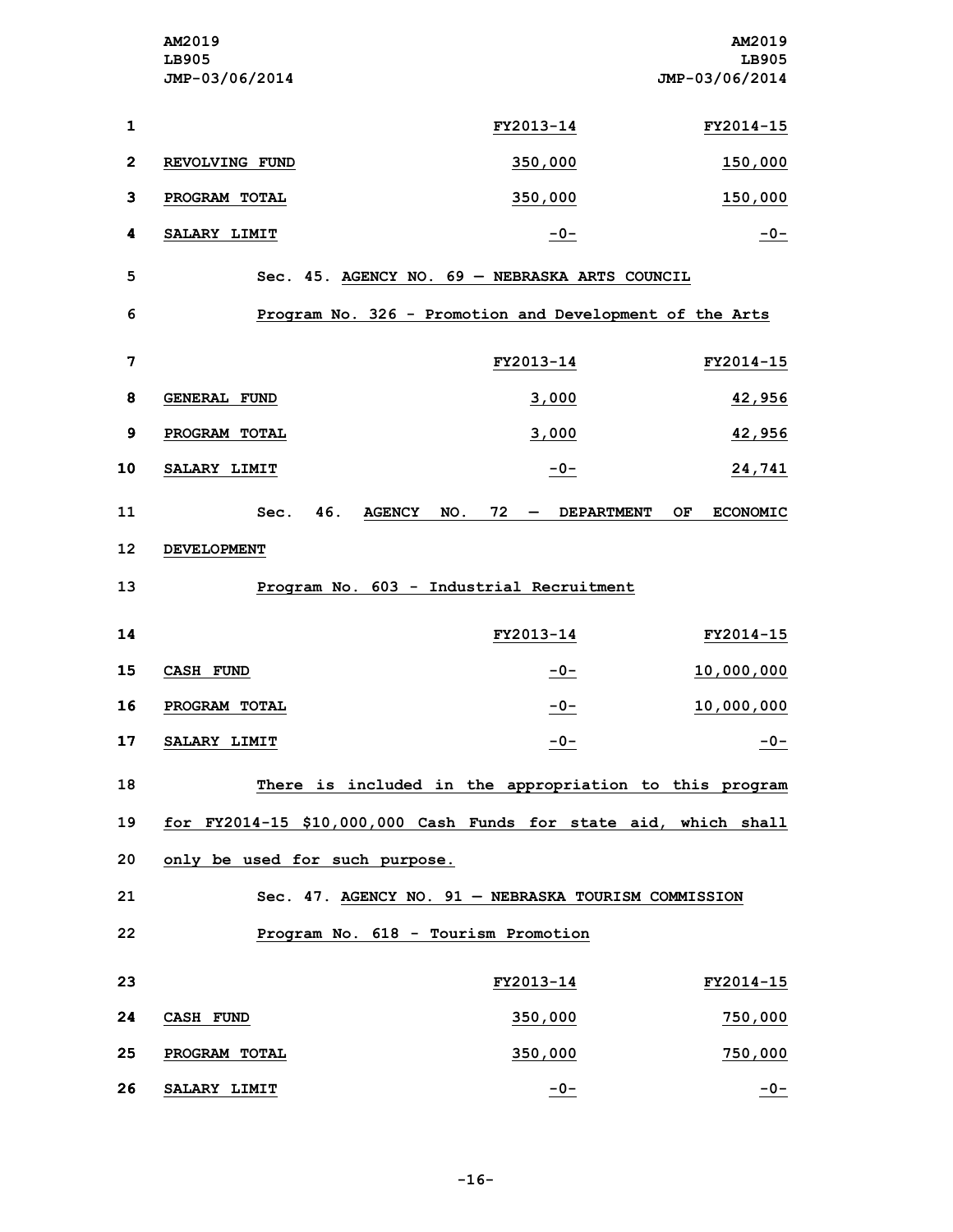**AM2019 AM2019 LB905 LB905 JMP-03/06/2014 JMP-03/06/2014 Sec. 48. Laws 2013, LB195, section 18, is amended to 2 read: Sec. 18. AGENCY NO. 5 — SUPREME COURT Program No. 52 - Operations FY2013-14 FY2014-15 GENERAL FUND 28,346,445 28,977,730 GENERAL FUND 28,346,445 28,986,003 CASH FUND est. 2,462,030 2,475,998 FEDERAL FUND est. 771,132 773,202 PROGRAM TOTAL 31,579,607 32,226,930 PROGRAM TOTAL 31,579,607 32,235,203 SALARY LIMIT 20,236,624 20,802,383 SALARY LIMIT 20,236,624 21,336,472 The Department of Administrative Services shall monitor the appropriations and expenditures for this program according to the following program classifications: No. 34 - Court Administration No. 40 - State Law Library No. 396 - County Court System No. 399 - District Court Reporters No. 405 - Court of Appeals The unexpended General Fund appropriation balance existing on June 30, 2013, is hereby reappropriated. The budget division of the Department of Administrative Services shall administratively transfer General Fund appropriations between Programs 52, 67, 420, and 435, within Agency 5, upon written certification by the State Court Administrator that**

**-17-**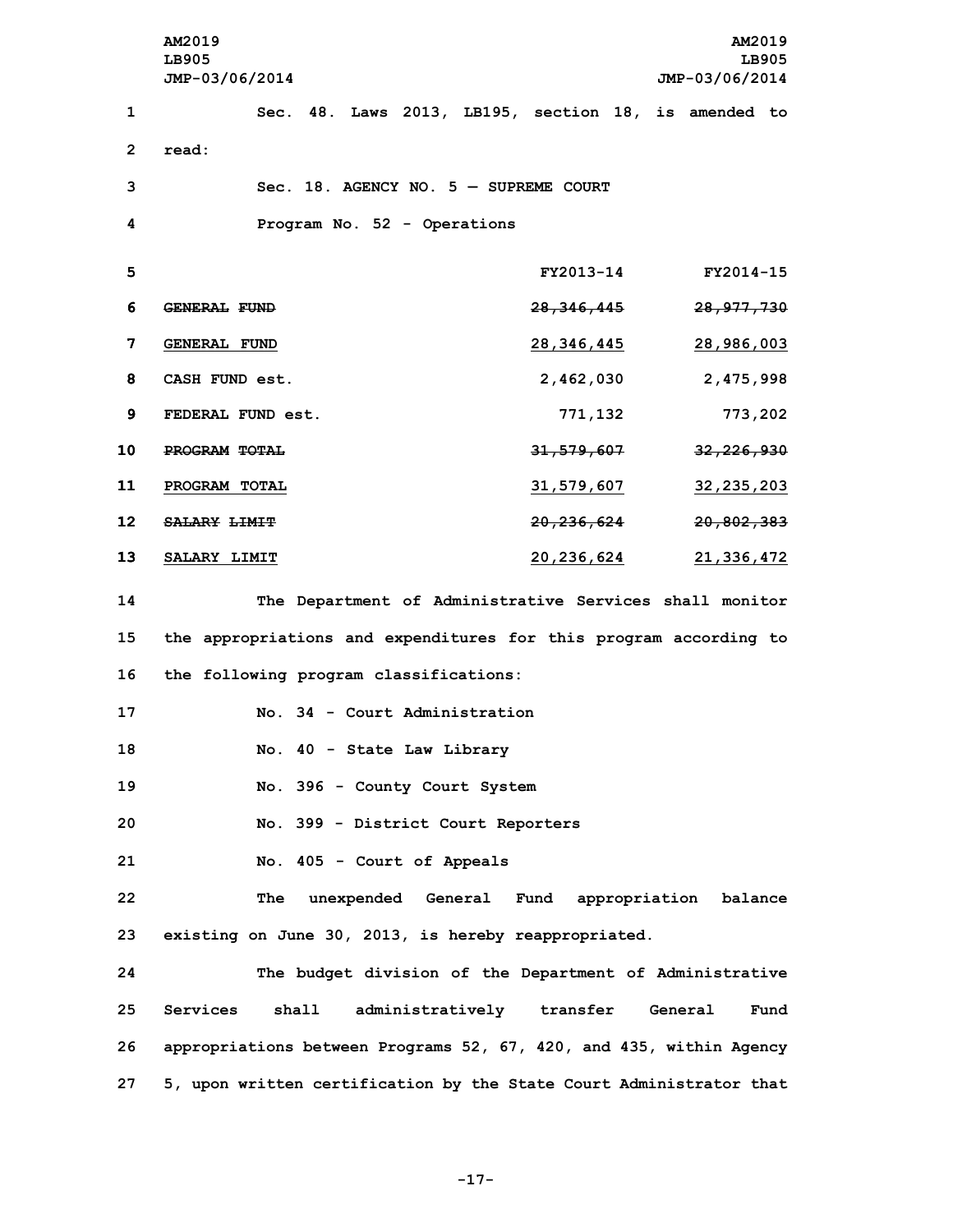**the Supreme Court has determined that such transfer is necessary for the efficient functioning of statewide court operations and the proper administration of justice. The Salary Limit for Agency 5, Programs 52, 67, 420, and 435, may be administratively increased for any transfers made to Programs 52, 67, 420, and 435, pursuant to this section.**

 **There is included in the appropriation to this program for FY2013-14 \$270,000 Cash Funds for dispute resolution state aid, which shall only be used for such purpose. There is included in the appropriation to this program for FY2014-15 \$270,000 Cash Funds for dispute resolution state aid, which shall only be used for such 12 purpose.**

 **There is included in the appropriation to this program for FY2013-14 \$550,000 Cash Funds for parenting plan mediation for indigent and lower-income persons involved in Parenting Act cases, as state aid, which shall only be used for such purpose. There is included in the appropriation to this program for FY2014-15 \$550,000 Cash Funds for parenting plan mediation for indigent and lower-income persons involved in Parenting Act cases, as state aid, which shall only be used for such purpose.**

 **There is included in the appropriation to this program for FY2013-14 \$125,000 General Funds and for FY2014-15 \$250,000 \$258,273 General Funds for <sup>a</sup> one percent salary increase for county court employees in Program 396, which shall only be used for such purpose. Total expenditures for permanent and temporary salaries and per diems from funds appropriated for this salary increase shall not exceed \$109,000 for FY2013-14 or \$218,000 \$224,293 for**

**-18-**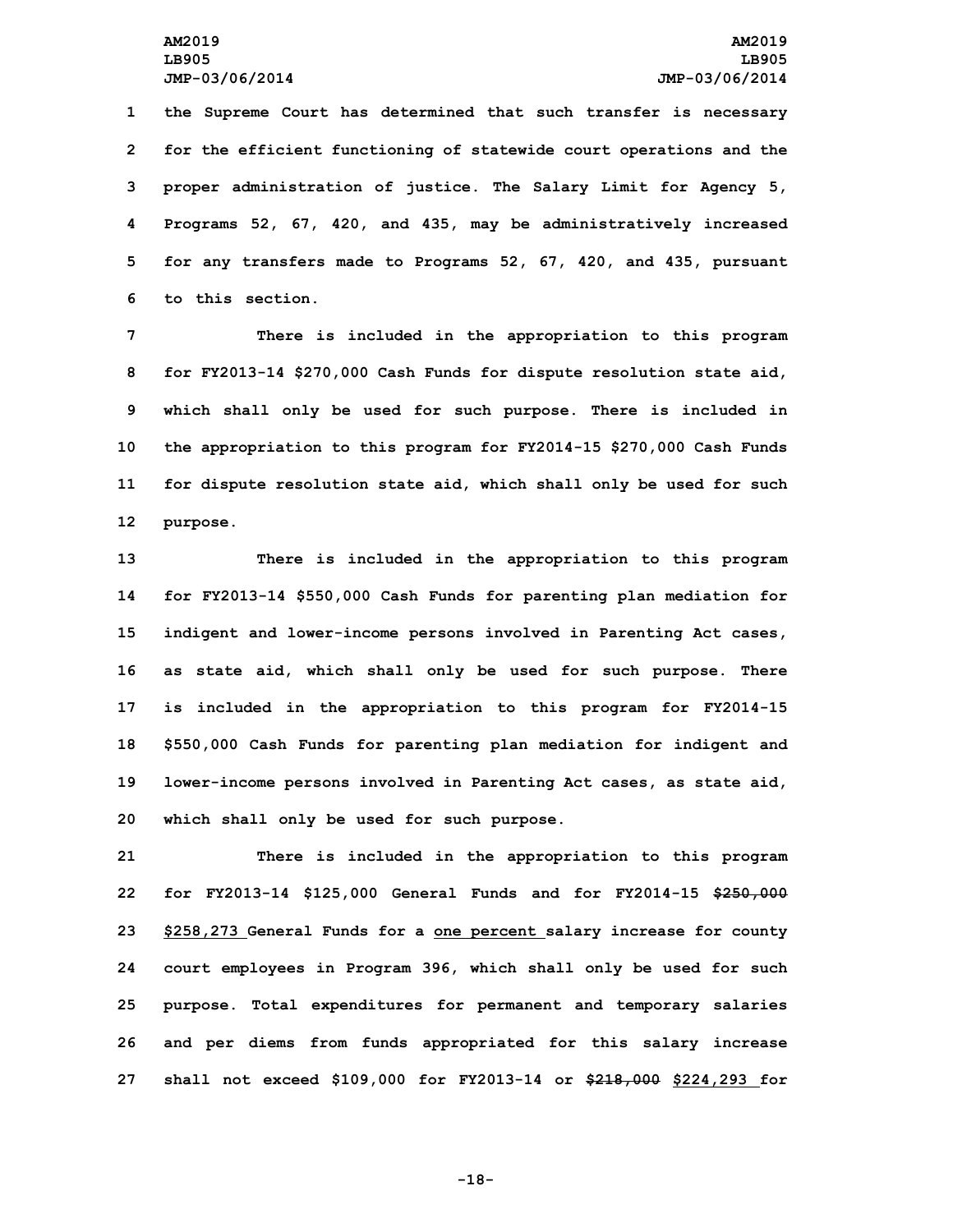**1 FY2014-15. The appropriation made pursuant to this provision is 2 in addition to any appropriated salary increase for county court 3 employees effective on July 1, 2013, and July 1, 2014.**

 **There is included in the appropriation to this program for FY2013-14 \$200,000 General Funds for court appointed special advocate state aid, which shall only be used for such purpose. There is included in the appropriation to this program for FY2014-15 \$200,000 General Funds for court appointed special advocate state aid which shall only be used for such purpose.**

**10 Cash Fund expenditures for this program shall not be 11 limited to the amounts shown.**

**12 Sec. 49. Laws 2013, LB195, section 46, is amended to 13 read:**

**14 Sec. 46. AGENCY NO. 13 — STATE DEPARTMENT OF EDUCATION 15 Program No. 25 - Education, Administration, and Support**

| 16 |                     | FY2013-14             | FY2014-15             |
|----|---------------------|-----------------------|-----------------------|
| 17 | <b>GENERAL FUND</b> | <del>11,156,837</del> | <del>11,287,486</del> |
| 18 | <b>GENERAL FUND</b> | 11,252,635            | 11,921,816            |
| 19 | <b>CASH FUND</b>    | 1,489,441             | 1,496,838             |
| 20 | FEDERAL FUND est.   | 22,425,982            | 22,606,025            |
| 21 | REVOLVING FUND      | 204,728               | 204,728               |
| 22 | PROGRAM TOTAL       | <del>35,276,988</del> | <del>35,595,077</del> |
| 23 | PROGRAM TOTAL       | 35, 372, 786          | 36,229,407            |
| 24 | <b>SALARY LIMIT</b> | <del>12,749,149</del> | 13,028,787            |
| 25 | SALARY LIMIT        | 12,749,149            | 13,138,835            |
|    |                     |                       |                       |

**26 The unexpended General Fund appropriation balance 27 existing on June 30, 2013, is hereby reappropriated.**

**-19-**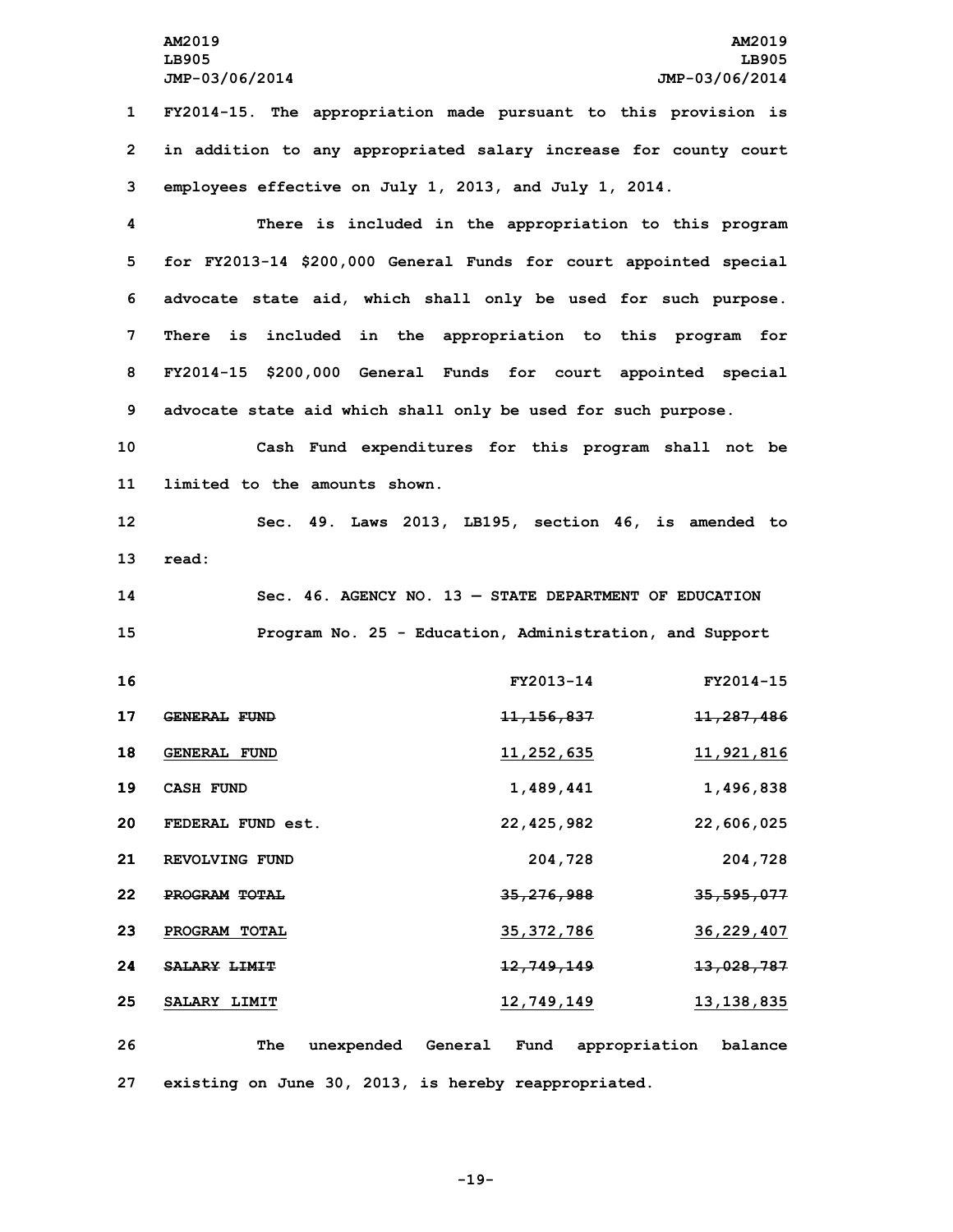**AM2019 AM2019 LB905 LB905 JMP-03/06/2014 JMP-03/06/2014 The Department of Administrative Services shall monitor the appropriations and expenditures for this program according to the following program classifications: No. 25 - Commissioner's Office No. 403 - Assessment/Report Card No. 440 - Human Resources No. 441 - Curriculum/Instruction/Innovation No. 442 - Diversity Populations: Equity and Instructional 9 Issues No. 443 - Network Education and Technology Services No. 444 - Office of Early Childhood No. 445 - Data, Research, Evaluation, and Information Technology No. 446 - Adult Program Services No. <sup>447</sup> - School Improvement/Accreditation No. 448 - Diversity Populations: Special Education No. 449 - Federal Programs No. 450 - Select Department-wide Costs No. 451 - Finance and Organization Services There is included in the appropriation to this program for FY2013-14 \$3,442,000 \$3,151,600 General Funds and \$2,750,000 Federal Funds estimate for statewide assessment and reporting, which shall only be used for such purpose. There is included in the appropriation to this program for FY2014-15 \$3,442,000 \$3,151,600 General Funds and \$2,750,000 Federal Funds estimate for statewide assessment and reporting, which shall only be used for such purpose.**

**-20-**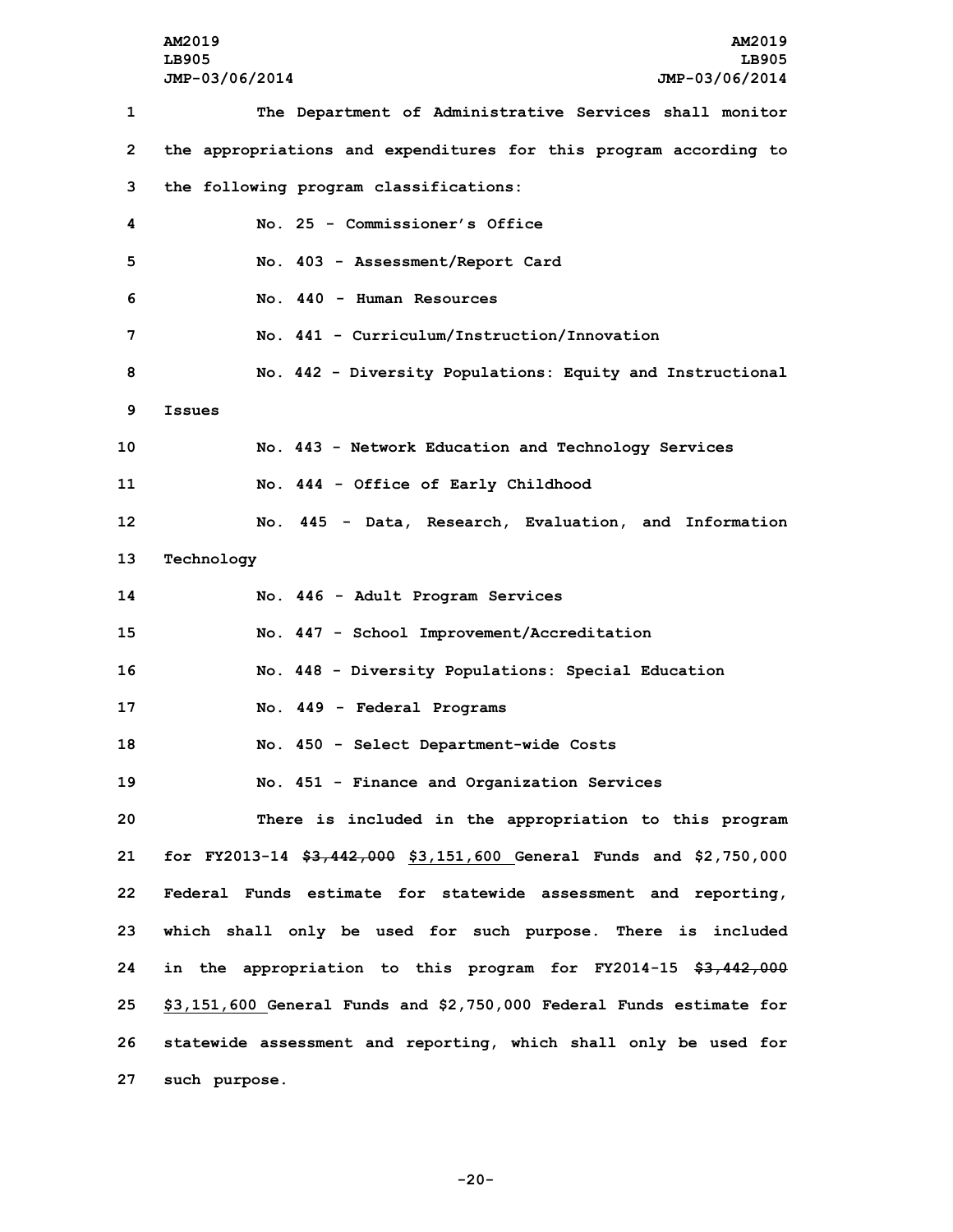**There is included in the appropriation to this program for FY2013-14 \$75,000 General Funds for the review of poverty and limited English proficiency plans, including at least \$25,000 General Funds for performance auditing. There is included in the appropriation to this program for FY2014-15 \$75,000 General Funds for the review of poverty and limited English proficiency plans, including at least \$25,000 General Funds for performance auditing.**

 **There is included in the appropriation to this program for FY2014-15 \$95,000 General Funds for an additional position for the early childhood education grant program. It is the intent of the Legislature to provide funding for the position for only three years, in FY2014-15, FY2015-16, and FY2016-17.**

 **There is included in the appropriation to this program for FY2014-15 \$250,000 General Funds for <sup>a</sup> pilot project for <sup>a</sup> Microsoft IT Academy. It is the intent of the Legislature that the State Department of Education select school districts to participate in the pilot project which shall be conducted in collaboration with community colleges and business interests. There shall be statewide representation in the project and at least two rural school districts shall be selected for participation in the project. An evaluation of the results of the project shall be provided to the Legislature upon completion of the pilot project. Sec. 50. Laws 2013, LB195, section 47, is amended to 24 read: Sec. 47. AGENCY NO. 13 — STATE DEPARTMENT OF EDUCATION**

**26 Program No. 158 - Education Aid**

**27 FY2013-14 FY2014-15**

**-21-**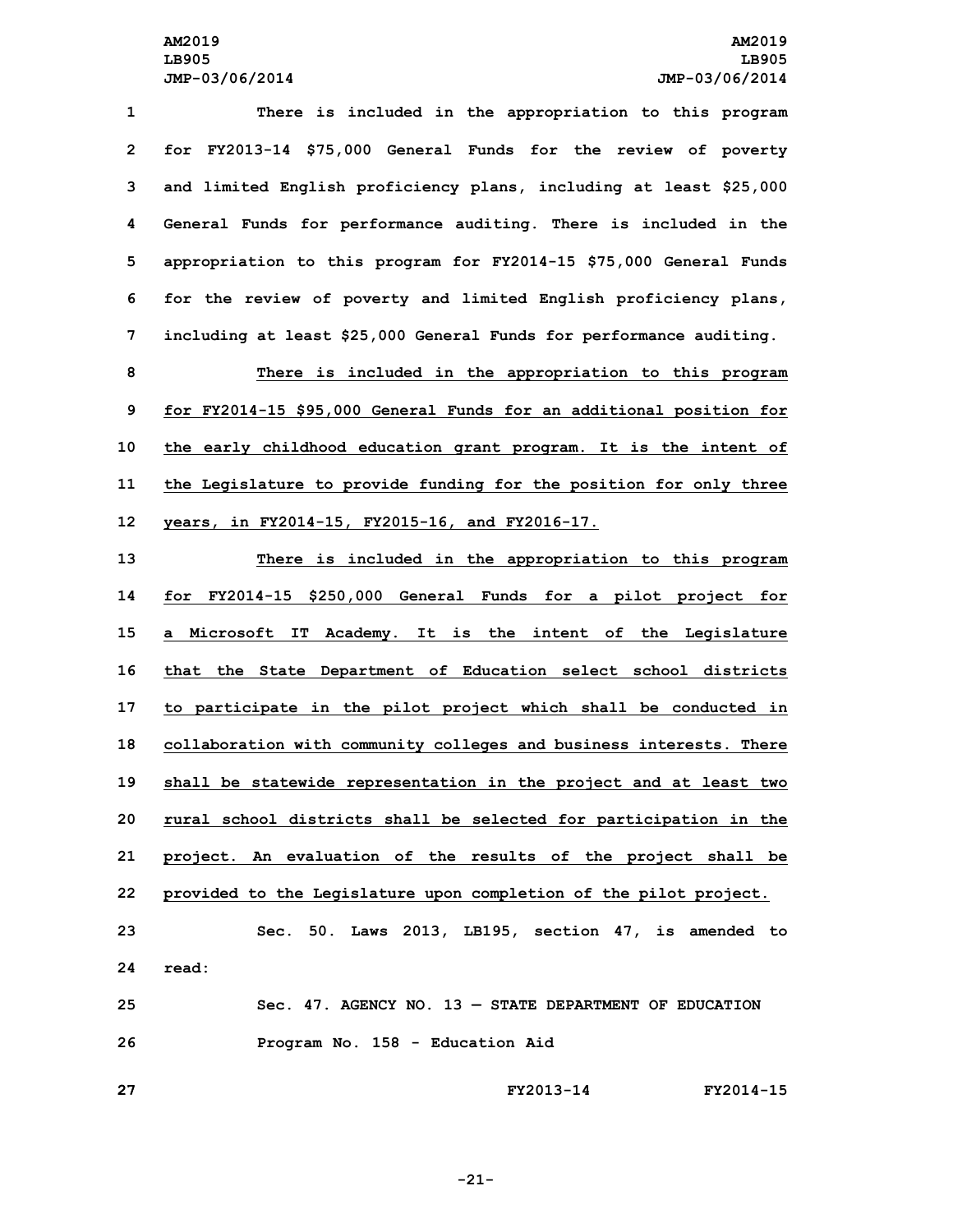|   | GENERAL FUND         | <del>1, 110, 824, 778</del> | <del>1,156,902,240</del> |
|---|----------------------|-----------------------------|--------------------------|
| 2 | <b>GENERAL FUND</b>  | 1,110,823,561               | 1,120,366,915            |
| з | CASH FUND            | 3,240,938                   | 3,240,938                |
| 4 | FEDERAL FUND est.    | 290,889,138                 | 290,889,138              |
| 5 | <b>PROGRAM TOTAL</b> | <del>1,404,954,854</del>    | 1,451,032,316            |
| 6 | PROGRAM TOTAL        | 1,404,953,637               | 1,414,496,991            |

 **There is included in the appropriation to this program for FY2013-14 \$1,110,824,778 \$1,110,823,561 General Funds, \$3,240,938 Cash Funds, and \$290,889,138 Federal Funds estimate for state aid, which shall only be used for such purpose. There is included in the appropriation to this program for FY2014-15 \$1,156,902,240 \$1,120,366,915 General Funds, \$3,240,938 Cash Funds, and \$290,889,138 Federal Funds estimate for state aid, which shall only be used for such purpose.**

 **There is included in the amount shown for FY2013-14 \$884,888,317 General Funds which are hereby appropriated to the Tax Equity and Educational Opportunities Fund, which fund is hereby appropriated to provide state aid to public school districts pursuant to the Tax Equity and Educational Opportunities Support Act. There is included in the amount shown for FY2014-15 \$920,786,352 \$880,531,825 General Funds which are hereby appropriated to the Tax Equity and Educational Opportunities Fund, which fund is hereby appropriated to provide state aid to public school districts pursuant to the Tax Equity and Educational Opportunities Support Act.**

**26 There is included in the amount shown for this program 27 \$203,588,534 General Funds provided as state aid for FY2013-14 for**

**-22-**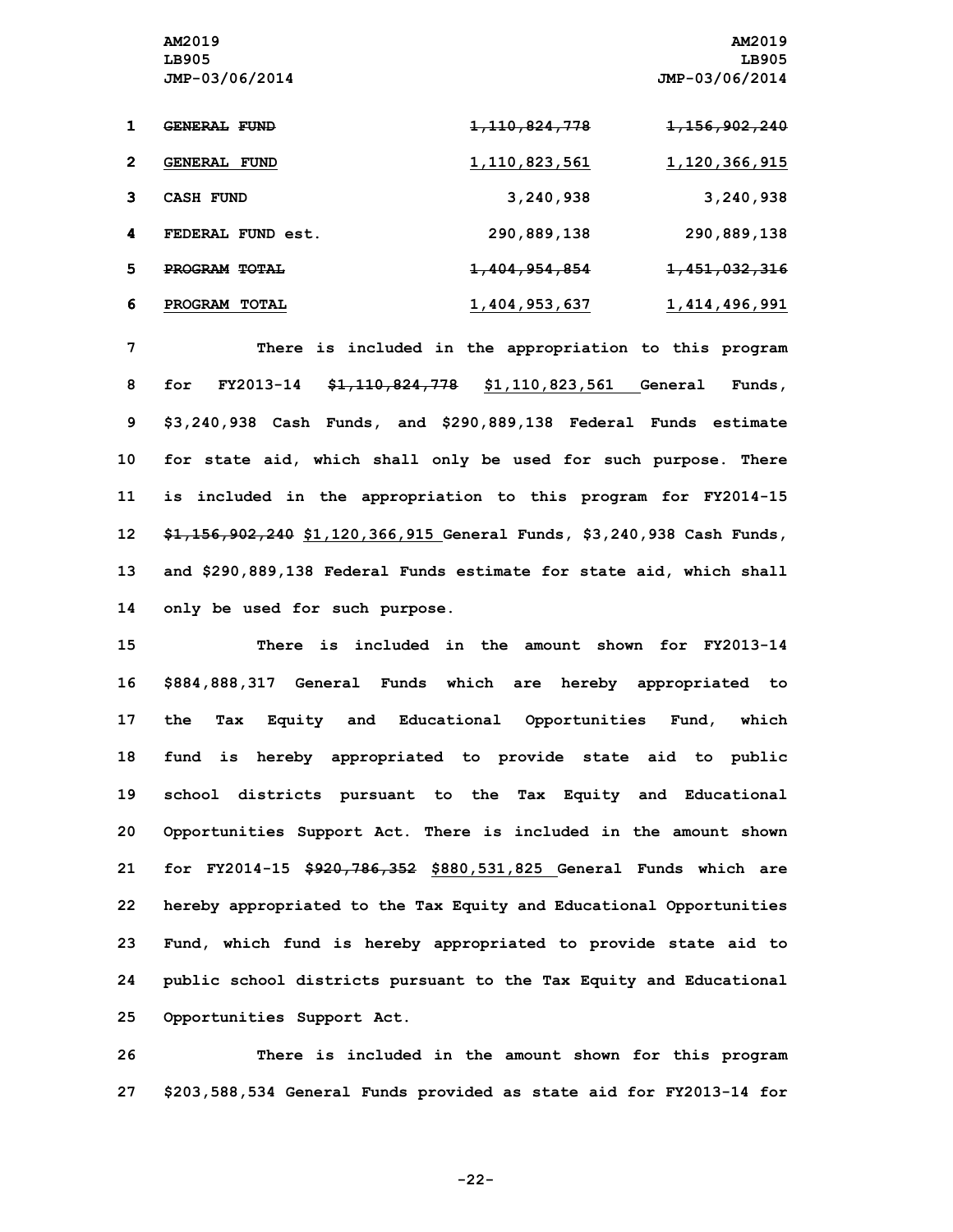**1 special education reimbursement. There is included in the amount 2 shown for this program \$213,767,961 General Funds provided as state 3 aid for FY2014-15 for special education reimbursement.**

 **There is included in the amount shown for this program \$465,500 General Funds provided as state aid for FY2013-14 and \$465,500 General Funds provided as state aid for FY2014-15 to carry out the provisions of subsection (2) of section 79-734.**

 **There is included in the amount shown for this program \$10,488,509 General Funds provided as state aid for FY2013-14 and \$10,488,509 General Funds provided as state aid for FY2014-15 for core services for educational service units.**

 **There is included in the amount shown for this program \$3,272,887 General Funds provided as state aid for FY2013-14 and \$3,272,887 General Funds provided as state aid for FY2014-15 for technology infrastructure for educational service units.**

 **There is included in the amount shown for this program \$290,365 General Funds provided as state aid for FY2013-14 and \$290,365 General Funds provided as state aid for FY2014-15 for distance education aid to educational service units.**

 **There is included in the amount shown for this program \$453,008 \$547,589 General Funds provided as state aid for FY2013-14 and \$453,008 General Funds provided as state aid for FY2014-15 for the school breakfast program.**

 **There is included in the amount shown for this program \$392,032 General Funds provided as state aid for FY2013-14 and \$392,032 General Funds provided as state aid for FY2014-15 for the school lunch program.**

**-23-**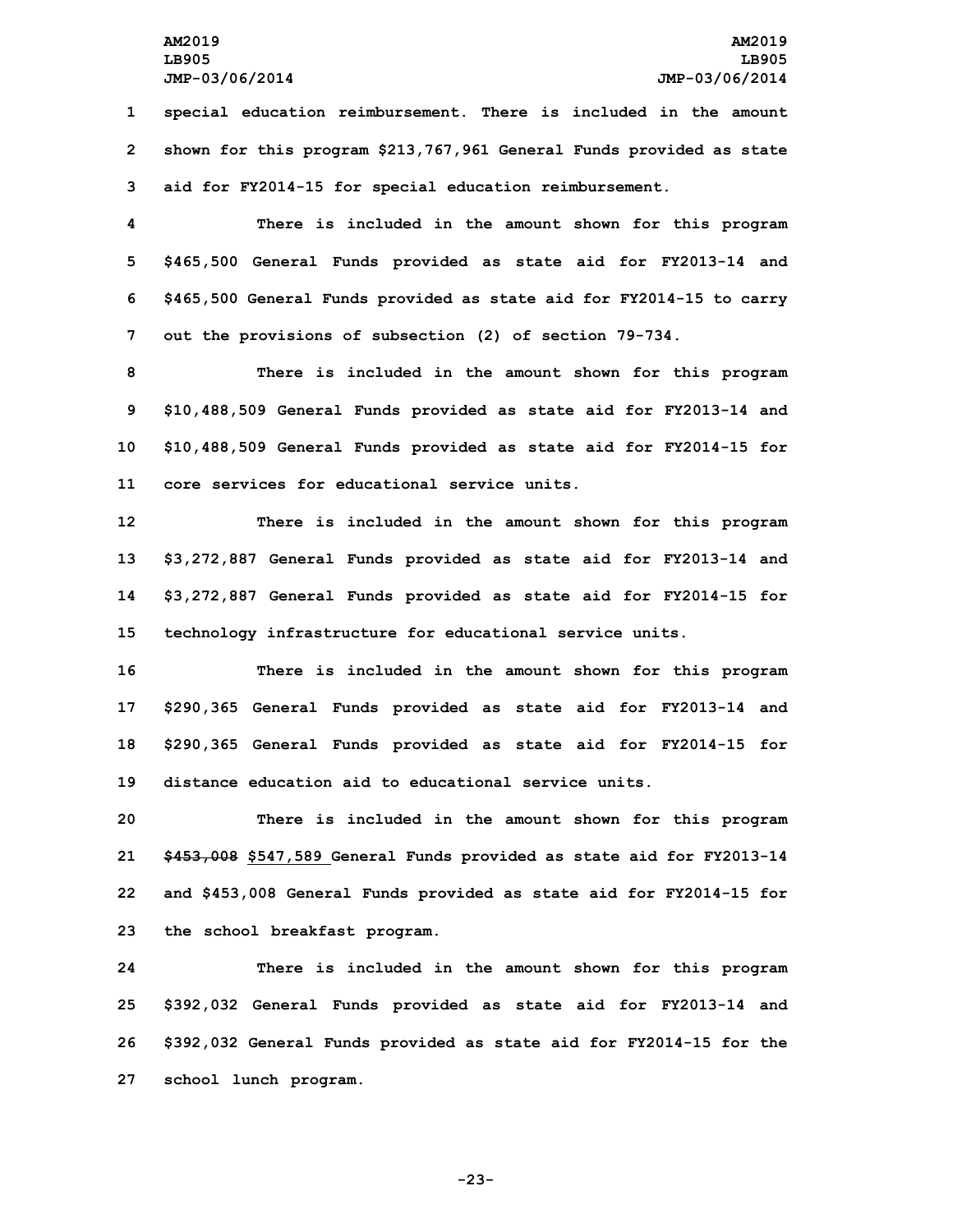**There is included in the amount shown for this program \$214,664 General Funds provided as state aid for FY2013-14 and \$214,664 General Funds provided as state aid for FY2014-15 for adult basic education programs.**

 **There is included in the amount shown for this program \$725,000 General Funds provided as state aid for FY2013-14 and \$725,000 General Funds provided as state aid for FY2014-15 for learning community aid.**

 **There is included in the amount shown for this program \$1,915,962 \$1,820,164 General Funds provided as state aid for FY2013-14 and \$1,915,962 \$1,820,164 General Funds provided as state aid for FY2014-15 for early childhood education projects.**

 **There is included in the amount shown for this program \$3,415,000 General Funds provided as one-time state aid for FY2014-15 for early childhood education projects. The unexpended General Fund appropriation balance existing on June 30, 2015, from this appropriation, is hereby reappropriated.**

 **There is included in the amount shown for this program \$130,000 General Funds provided as state aid for FY2013-14 and \$130,000 General Funds provided as state aid for FY2014-15 for the Summer Food Service Program.**

 **There is included in the amount shown for this program \$4,000,000 General Funds provided as state aid for FY2013-14 and \$4,000,000 General Funds provided as state aid for FY2014-15 for the Early Childhood Education Grant Program for at-risk children from birth to age three. It is the intent of the Legislature that <sup>a</sup> maximum of five percent of the \$4,000,000 of General Funds**

**-24-**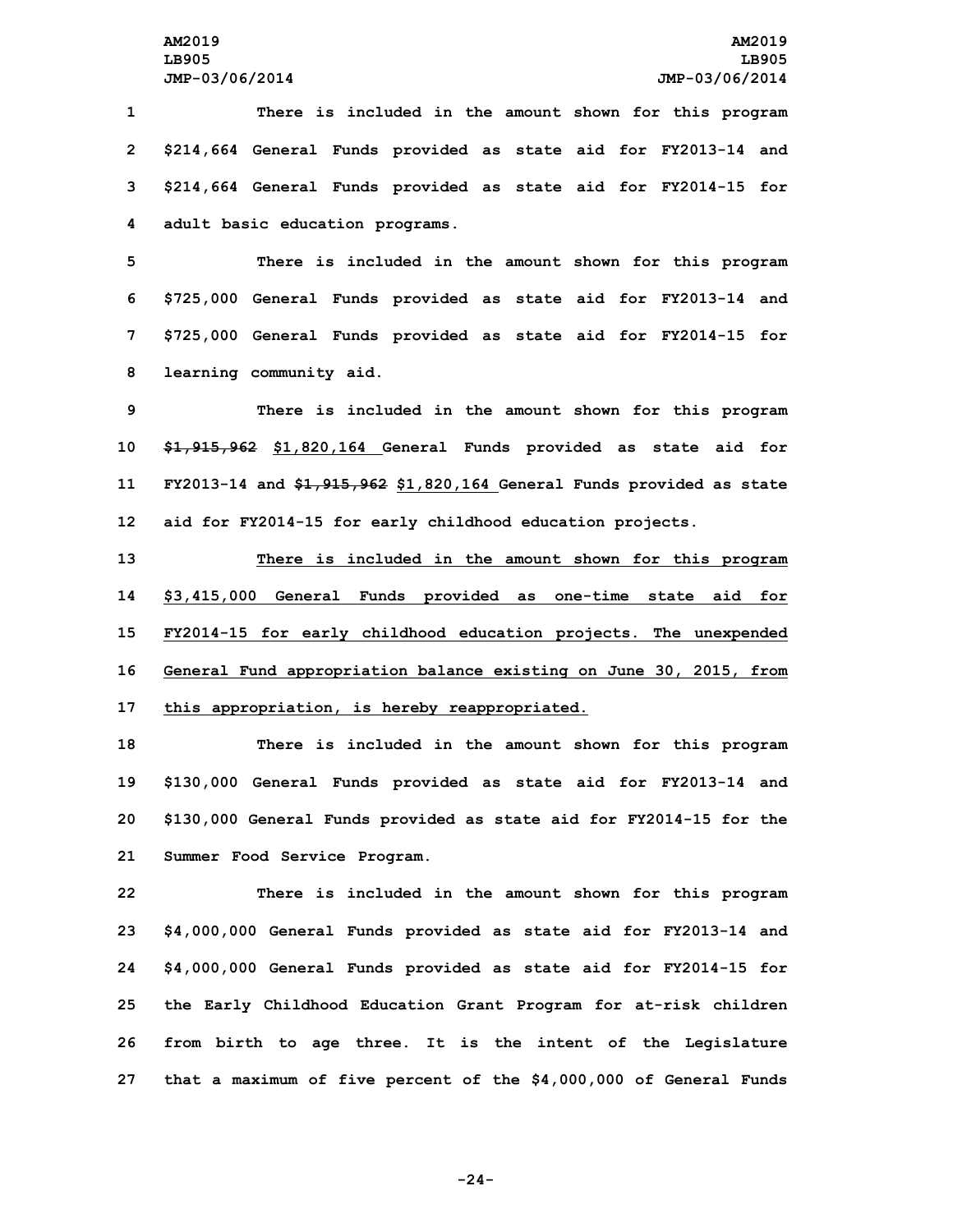**1 appropriated each fiscal year for the Early Childhood Education 2 Grant Program for at-risk children from birth to age three may be 3 used for evaluation and technical assistance.**

 **There is included in the amount shown for this program \$400,000 General Funds provided as state aid for FY2014-15 to expand the Nurturing Healthy Behaviors program. It is the intent of the Legislature that <sup>a</sup> portion of the funds provided shall be used for at least one new program in the third congressional district.**

 **On or before October 1 of each year, the Department of Health and Human Services and the State Department of Education shall jointly certify to the budget administrator of the budget division of the Department of Administrative Services the amount of federal medicaid funds paid to school districts pursuant to the Early Intervention Act for special education services for children age five years and older. The General Fund appropriation to the State Department of Education, Program 158, for state special education aid shall be decreased by an amount equal to the amount that would have been reimbursed with state General Funds to the school districts through the special education reimbursement process for special education services for children age five years and older that was paid to school districts or approved cooperatives with federal medicaid funds. There is hereby appropriated from the General Fund an amount equal to the amount certified to the budget administrator for FY2013-14 and FY2014-15 to the Department of Health and Human Services to aid in carrying out the provisions of Laws 1991, LB 701. The budget administrator shall distribute the amount appropriated between budget programs**

**-25-**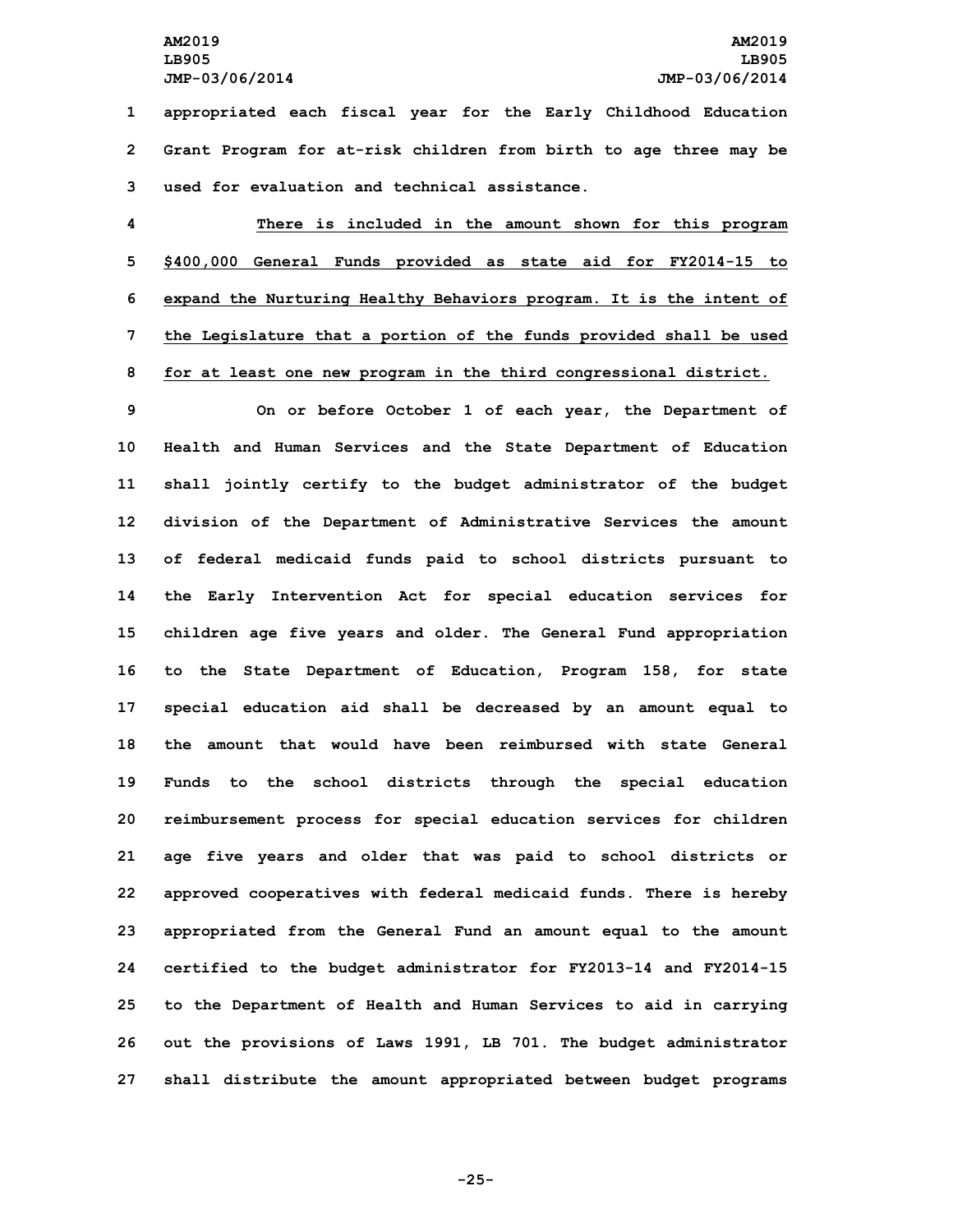**AM2019 AM2019 LB905 LB905 JMP-03/06/2014 JMP-03/06/2014 according to percentages certified by the Department of Health and Human Services. Sec. 51. Laws 2013, LB195, section 48, is amended to 4 read: Sec. 48. AGENCY NO. 13 — STATE DEPARTMENT OF EDUCATION Program No. 161 - Education Innovation FY2013-14 FY2014-15 CASH FUND 7,497,133 7,444,800 PROGRAM TOTAL 7,497,133 7,444,800 CASH FUND 7,897,133 7,844,800 PROGRAM TOTAL 7,897,133 7,844,800 SALARY LIMIT 70,821 72,485 There is included in the appropriation to this program**

 **for FY2013-14 \$7,230,065 \$7,630,065 Cash Funds for state aid, which shall only be used for such purpose. There is included in the appropriation to this program for FY2014-15 \$7,335,816 \$7,735,816 Cash Funds for state aid, which shall only be used for such 18 purpose.**

 **There is included in the amount shown for this program \$1,000,000 \$1,400,000 Cash Funds provided as state aid for FY2013-14 and \$1,000,000 \$1,400,000 Cash Funds provided as state aid for FY2014-15 to fund the Excellence in Teaching Act.**

 **There is included in the amount shown for this program \$2,100,000 Cash Funds provided as state aid for FY2013-14 for distance education equipment and incentives and \$2,150,000 Cash Funds provided as state aid for FY2014-15 for distance education incentives.**

**-26-**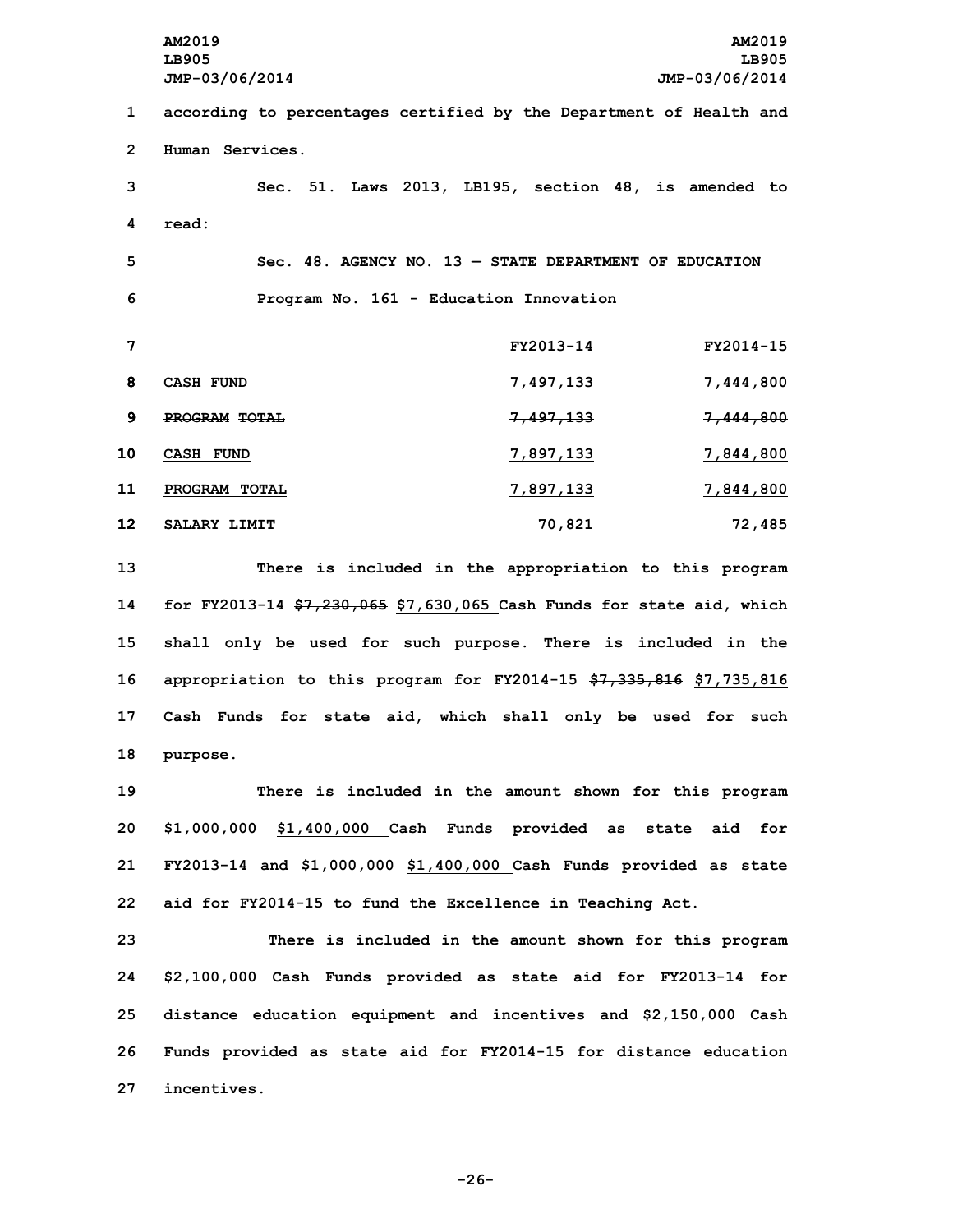**There is included in the amount shown for this program \$2,230,065 Cash Funds provided as state aid for FY2013-14 and \$2,285,816 Cash Funds provided as state aid for FY2014-15 for programs for learners with high ability.**

 **There is included in the amount shown for this program \$1,700,000 Cash Funds provided as state aid for FY2013-14 and \$1,700,000 Cash Funds provided as state aid for FY2014-15 for early childhood education projects.**

 **There is included in the amount shown for this program \$200,000 Cash Funds provided as state aid for FY2013-14 and \$200,000 Cash Funds provided as state aid for FY2014-15 for postsecondary educational bridge programs.**

 **There is included in the amount shown for this program \$160,000 Cash Funds for FY2013-14 for administration of <sup>a</sup> standard college admission test pilot to students in the eleventh grade of <sup>a</sup> participating school district.**

**17 Sec. 52. Laws 2013, LB195, section 67, is amended to 18 read:**

**19 Sec. 67. AGENCY NO. 16 — DEPARTMENT OF REVENUE 20 Program No. 108 - Homestead Exemption**

 **FY2013-14 FY2014-15 GENERAL FUND 71,600,000 74,900,000 PROGRAM TOTAL 71,600,000 74,900,000 GENERAL FUND 65,100,000 68,900,000 PROGRAM TOTAL 65,100,000 68,900,000 There is included in the appropriation to this program**

**27 for FY2013-14 \$71,600,000 \$65,100,000 General Funds for state aid,**

**-27-**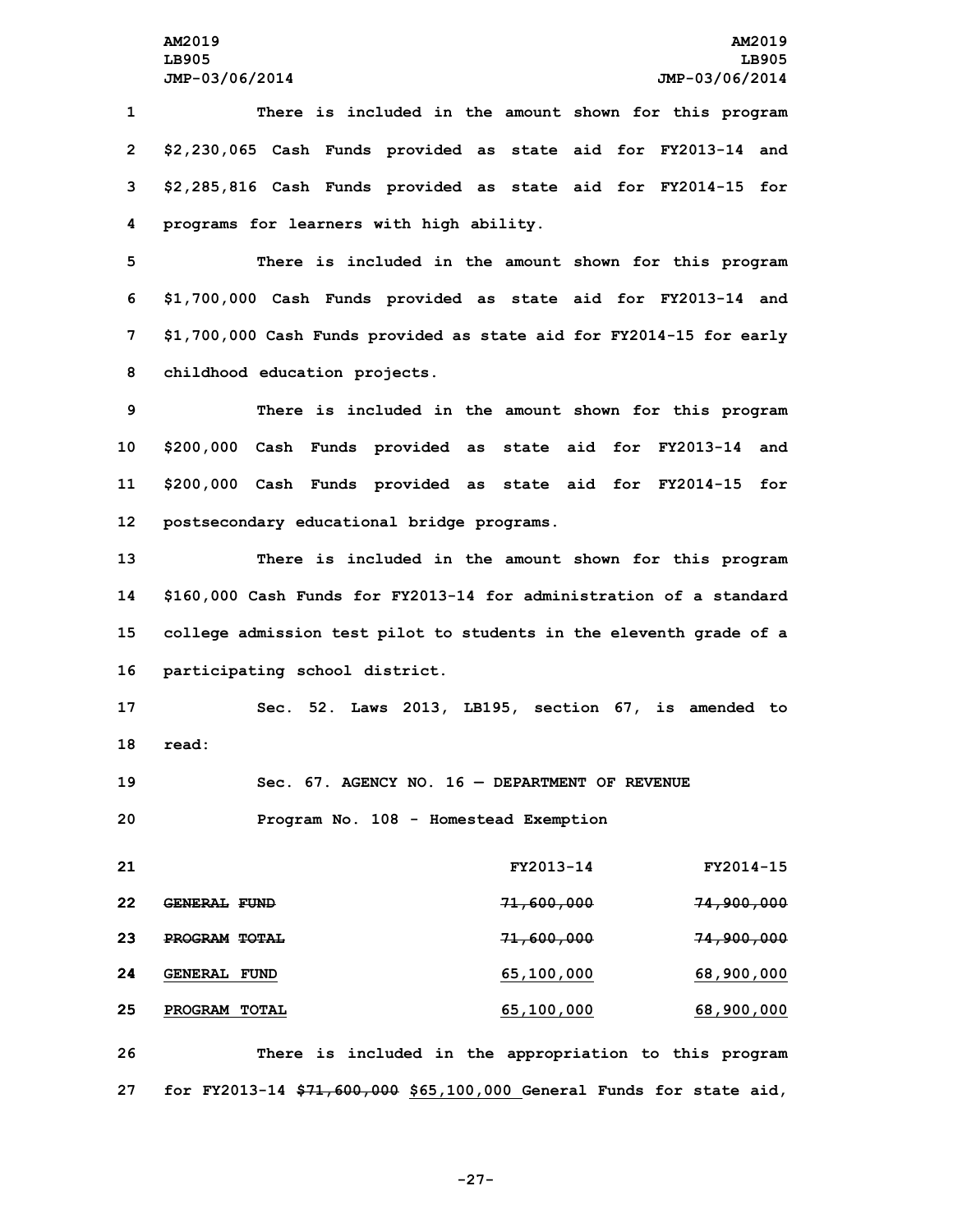**AM2019 AM2019 LB905 LB905 JMP-03/06/2014 JMP-03/06/2014 which shall only be used for such purpose. There is included in the appropriation to this program for FY2014-15 \$74,900,000 \$68,900,000 General Funds for state aid, which shall only be used for such 4 purpose. Sec. 53. Laws 2013, LB195, section 75, is amended to 6 read: Sec. 75. AGENCY NO. 17 — DEPARTMENT OF AERONAUTICS Program No. 26 - Administration and Services FY2013-14 FY2014-15 CASH FUND est. 4,455,118 2,846,384 CASH FUND est. 4,455,118 2,861,384 PROGRAM TOTAL 4,455,118 2,846,384 PROGRAM TOTAL 4,455,118 2,861,384 Cash Fund expenditures shall not be limited to the amount 15 shown. There is included in the appropriation to this program for FY2013-14 \$25,200 Cash Funds for state aid, which shall only be used for such purpose. There is included in the appropriation to this program for FY2014-15 \$25,200 \$40,200 Cash Funds for state aid, which shall only be used for such purpose. Sec. 54. Laws 2013, LB195, section 87, is amended to 22 read: Sec. 87. AGENCY NO. 23 — DEPARTMENT OF LABOR Program No. 31 - Division of Employment FY2013-14 FY2014-15 CASH FUND 574,750 574,750 CASH FUND 3,347,750 574,750**

**-28-**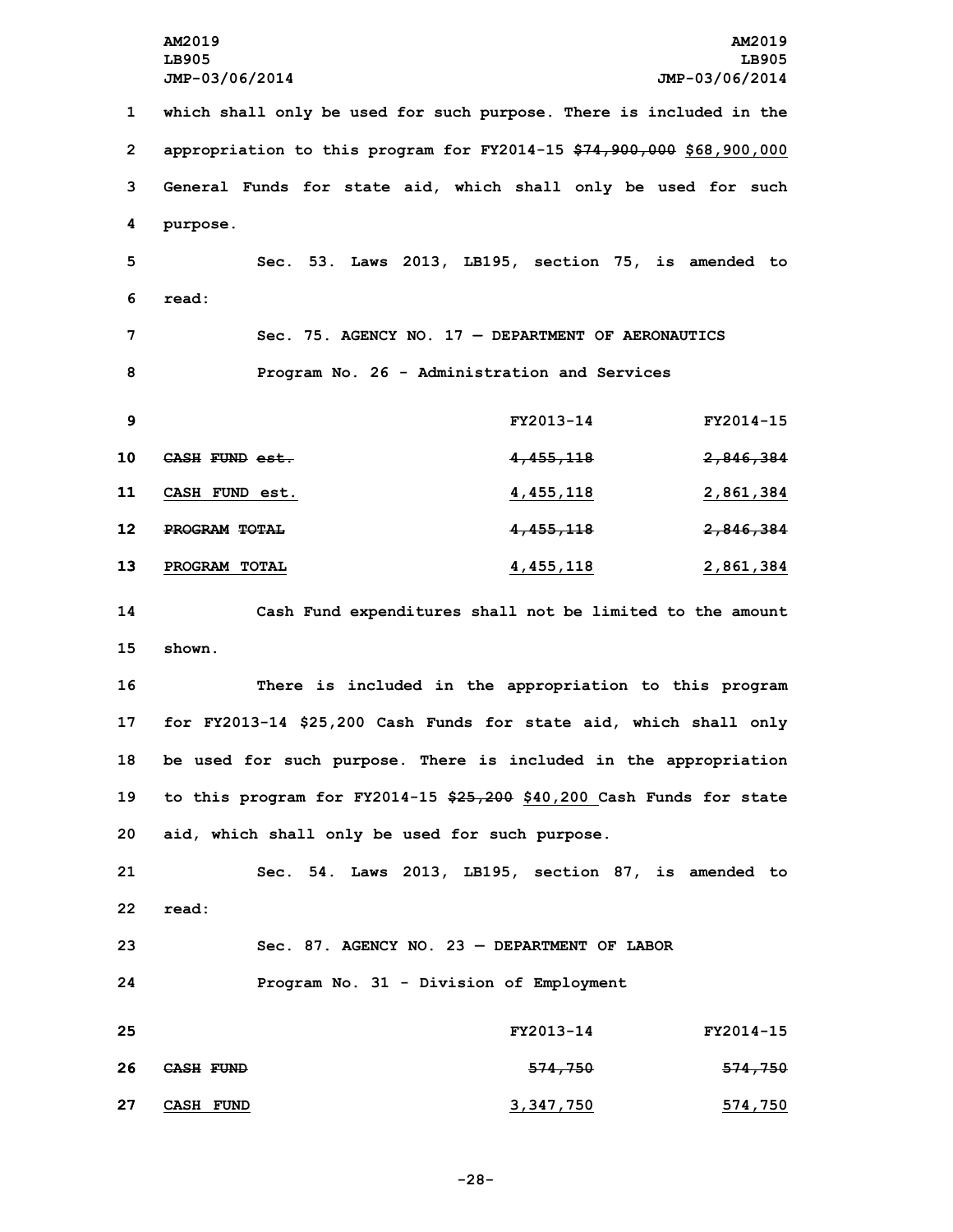|   | FEDERAL FUND est.    | <del>47,736,744</del> | <del>45,879,291</del> |
|---|----------------------|-----------------------|-----------------------|
| 2 | FEDERAL FUND est.    | 66,926,282            | 45,879,291            |
|   | <b>PROGRAM TOTAL</b> | 48, 311, 494          | 46,454,041            |
| 4 | PROGRAM TOTAL        | 70,274,032            | 46,454,041            |
| 5 | SALARY LIMIT         | 18,329,624            | 18,438,111            |

**6 The unexpended Cash Fund appropriation balance existing 7 on June 30, 2013, is hereby reappropriated.**

 **There is included in the appropriation to this program for FY2013-14 \$11,504,743 Federal Funds estimate for state aid, which shall only be used for such purpose. There is included in the appropriation to this program for FY2014-15 \$11,504,743 Federal Funds estimate for state aid, which shall only be used for such 13 purpose.**

 **There is included in this appropriation for FY2013-14 \$19,189,538 Federal Funds distributed to the state under sections 903(c), 903(d), and 903(f) of the federal Social Security Act, as amended, which shall only be used for the contributory retirement system established under section 48-609.**

 **There is included in this appropriation for FY2013-14 \$2,773,000 Cash Funds which shall only be used for settlement or final judgment of those class action lawsuits filed in Lancaster County, Nebraska by members of the contributory retirement system established under section 48-609.**

 **The unexpended balance of the \$27,599,516 in Federal Funds appropriated in FY2004-05 under section 903(d) of the federal Social Security Act, as amended, existing on June 30, 2013, is hereby reappropriated. The unexpended balance of the \$3,116,126**

**-29-**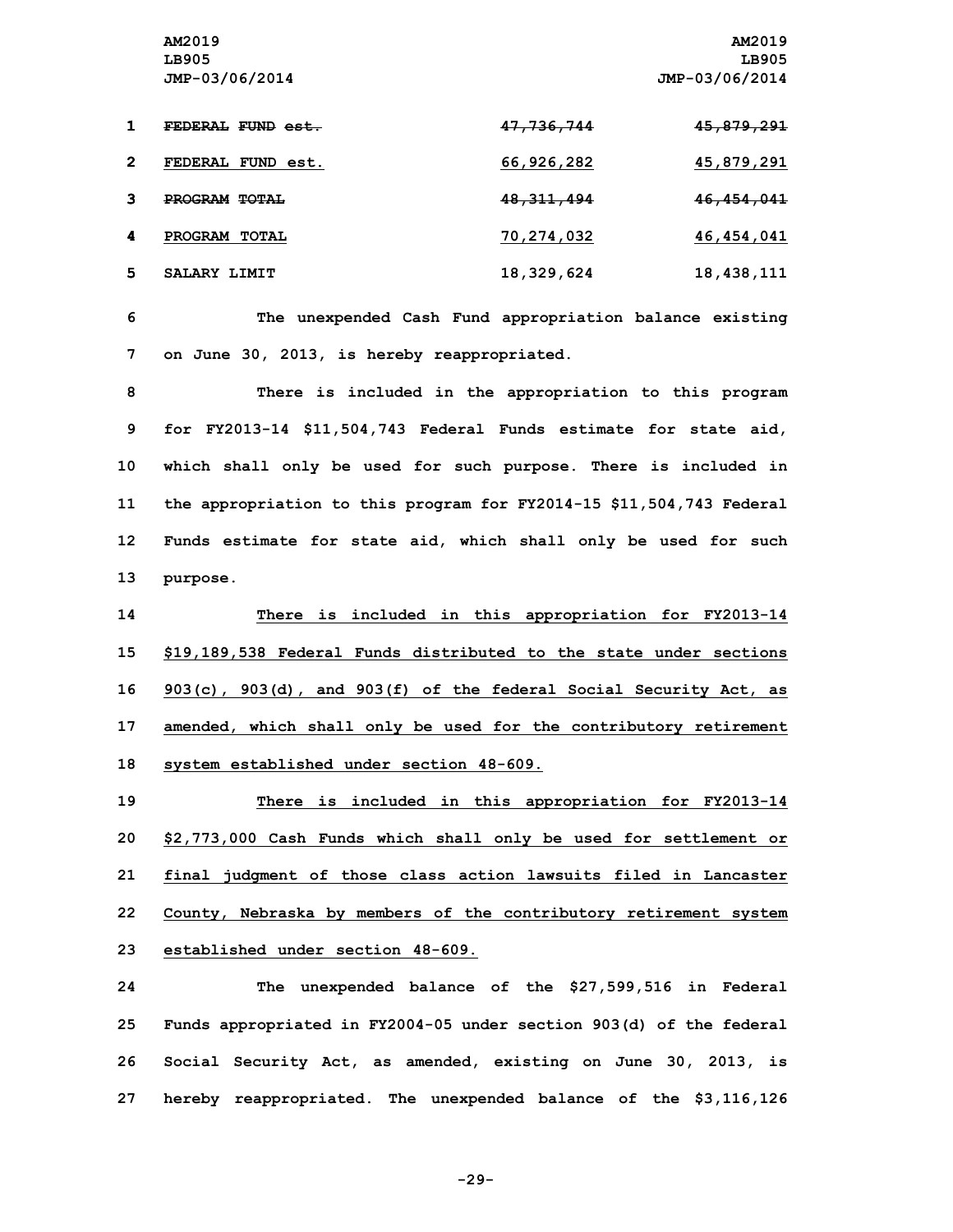**in Federal Funds appropriated in FY2009-10 under section 903(g) of the federal Social Security Act, as amended, existing on June 30, 2013, is hereby reappropriated. The Department of Labor shall submit <sup>a</sup> schedule of proposed expenditures of the appropriation of section 903(c), 903(d), 903(f), and 903(g) funds made pursuant to this section for administrative purposes for fiscal years beginning on or after July 1, 2007, to the Legislature as <sup>a</sup> part of the regular budget submission process. All provisions of subsection (2) of section 48-621 except subdivision (2)(a)(i) shall apply to this appropriation of section 903(c), 903(d), 903(f), and 903(g) funds. Sec. 55. Laws 2013, LB195, section 92, is amended to 12 read: Sec. 92. AGENCY NO. 25 — DEPARTMENT OF HEALTH AND HUMAN 14 SERVICES Program No. 32 - Medicaid Prescription Drug Act Administration FY2013-14 FY2014-15 GENERAL FUND 1,273,700 1,276,050 FEDERAL FUND est. 1,273,698 1,276,048 PROGRAM TOTAL 2,547,398 2,552,098 GENERAL FUND 473,700 476,050 FEDERAL FUND est. 473,698 476,048 PROGRAM TOTAL 947,398 952,098 SALARY LIMIT 352,093 355,382 The unexpended General Fund appropriation balance existing on June 30, 2013, is hereby reappropriated.**

**27 Sec. 56. Laws 2013, LB195, section 93, is amended to**

**-30-**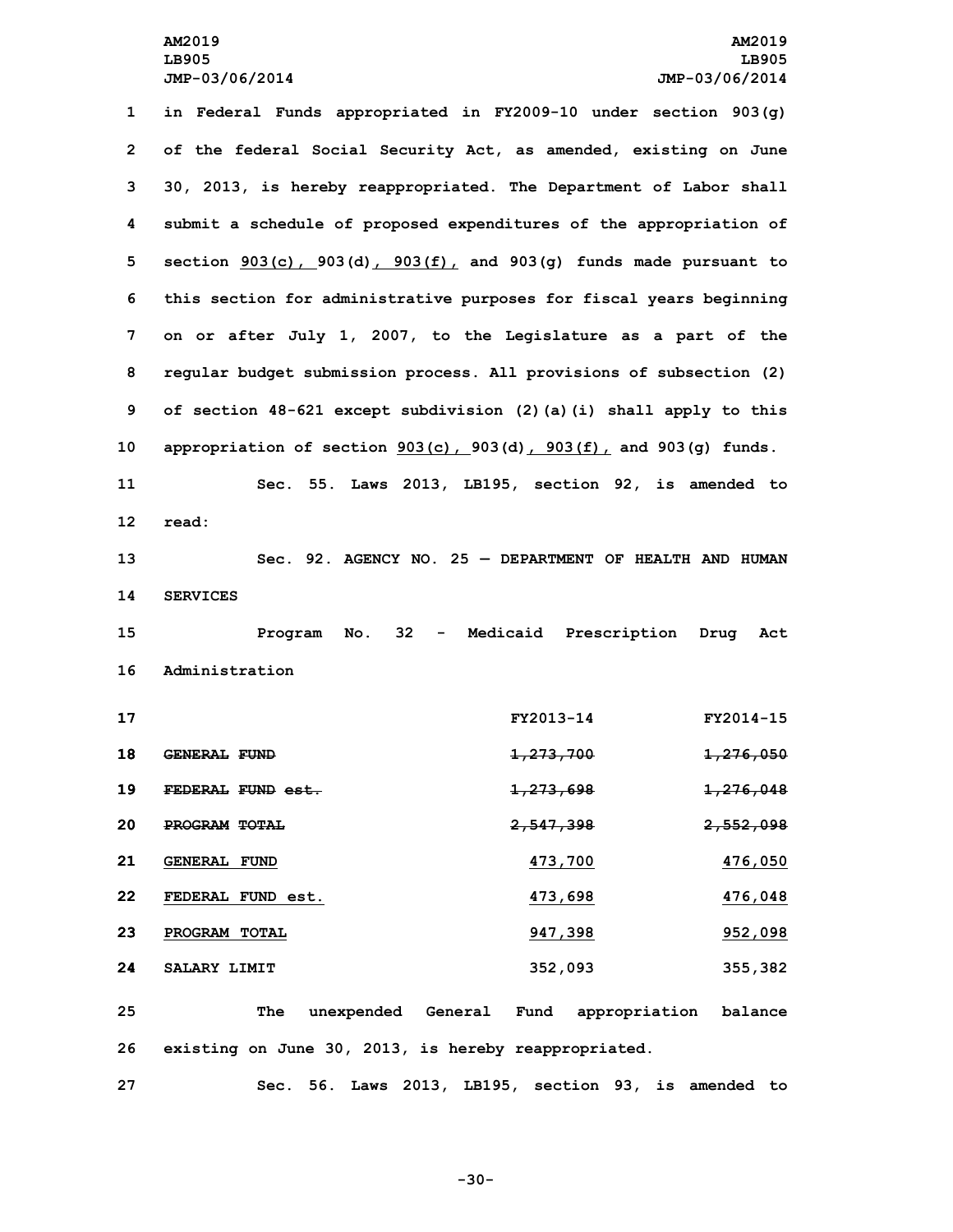**AM2019 AM2019 LB905 LB905 JMP-03/06/2014 JMP-03/06/2014 1 read: Sec. 93. AGENCY NO. 25 — DEPARTMENT OF HEALTH AND HUMAN 3 SERVICES Program No. 33 - Administration FY2013-14 FY2014-15 GENERAL FUND 116,642,068 117,815,106 GENERAL FUND 116,642,068 117,970,016 CASH FUND 20,949,160 23,964,984 CASH FUND 20,949,160 24,464,984 FEDERAL FUND est. 250,365,442 270,278,361 FEDERAL FUND est. 250,365,442 270,455,451 PROGRAM TOTAL 387,956,670 412,058,451 PROGRAM TOTAL 387,956,670 412,890,451 SALARY LIMIT 134,562,714 138,264,730 SALARY LIMIT 134,562,714 138,600,452 The unexpended General Fund appropriation balance**

**17 existing on June 30, 2013, is hereby reappropriated.**

**18 The Department of Administrative Services shall monitor 19 the appropriations and expenditures for this program according to 20 the following program classifications:**

 **No. 261 - General Operations No. 262 - Public Health Administration No. 263 - Medicaid and Long-Term Care Administration No. 264 - Children and Family Services Administration No. 265 - Protection and Safety No. 266 - Economic and Family Support No. 267 - Developmental Disabilities Service Coordination**

**-31-**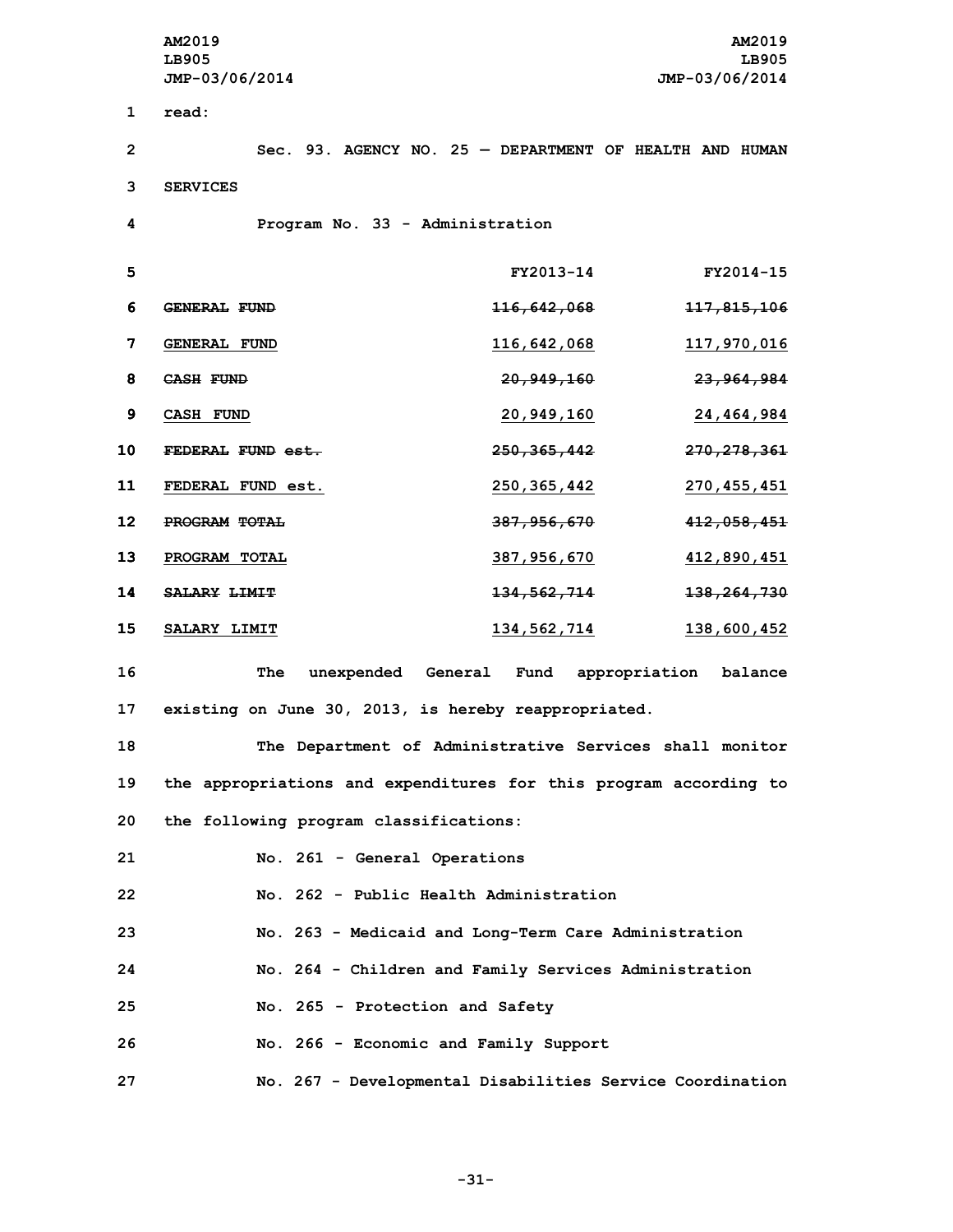**No. 268 - Behavioral Health Administration No. 269 - Developmental Disabilities Administration There is included in the appropriation to this program for FY2013-14 \$13,688 Cash Funds for regulatory support for out-of-hospital emergency care providers licensing from the Nebraska Health Care Cash Fund. There is included in the appropriation to this program for FY2014-15 \$13,688 Cash Funds for regulatory support for out-of-hospital emergency care providers**

**9 licensing from the Nebraska Health Care Cash Fund.**

 **There is included in the appropriation to this program for FY2013-14 \$26,000 Cash Funds from the Nebraska Health Care Cash Fund to continue the Parkinson's Disease Registry. There is included in the appropriation to this program for FY2014-15 \$26,000 Cash Funds from the Nebraska Health Care Cash Fund to continue the Parkinson's Disease Registry.**

 **There is included in the appropriation to this program \$404,643 Cash Funds for FY2013-14 and \$404,643 Cash Funds for FY2014-15 from the Nebraska Health Care Cash Fund for respite services in each of the service areas designated by the Department of Health and Human Services and for administrative costs, including personnel costs, associated with the Nebraska Lifespan Respite Services Program.**

 **There is included in the appropriation to this program for FY2013-14 \$25,000 Cash Funds from the Nebraska Health Care Cash Fund for compulsive gamblers assistance programs. There is included in the appropriation to this program for FY2014-15 \$25,000 Cash Funds from the Nebraska Health Care Cash Fund for compulsive**

**-32-**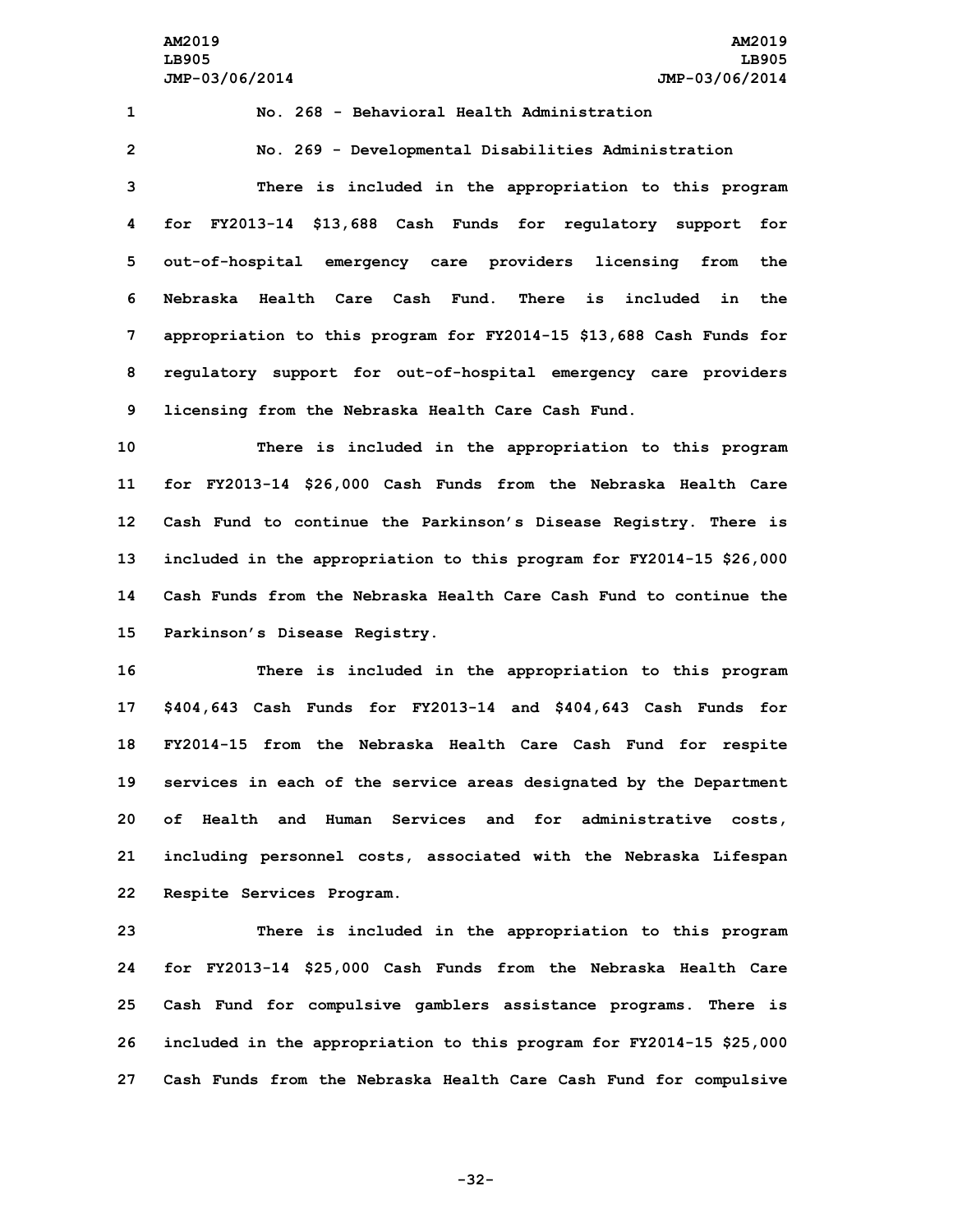**1 gamblers assistance programs.**

 **There is included in the appropriation to this program for FY2013-14 \$6,000 Cash Funds from the Nebraska Health Care Cash Fund for costs of smoking cessation covered by medicaid. There is included in the appropriation to this program for FY2014-15 \$6,000 Cash Funds from the Nebraska Health Care Cash Fund for costs of smoking cessation covered by medicaid.**

 **There is included in the appropriation to this program for FY2013-14 \$-0- Cash Funds and \$-0- Federal Funds for Medicaid Management Information System replacement from the Health and Human Services Cash Fund. There is included in the appropriation to this program for FY2014-15 \$2,840,000 Cash Funds and \$25,560,000 Federal Funds for Medicaid Management Information System replacement from the Health and Human Services Cash Fund.**

 **There is included in the appropriation to this program for FY2013-14 \$2,312,500 Cash Funds (Fund 22555) for information technology costs related to the federal Patient Protection and Affordable Care Act implementation from the Health and Human Services Cash Fund. There is included in the appropriation to this program for FY2014-15 \$2,312,000 Cash Funds (Fund 22555) for information technology costs related to the federal Patient Protection and Affordable Care Act implementation from the Health and Human Services Cash Fund.**

 **In order to monitor the Department of Health and Human Services service delivery system and to ensure compliance with federal and state law, the Department of Health and Human Services shall develop <sup>a</sup> quarterly report which shall include, but not be**

**-33-**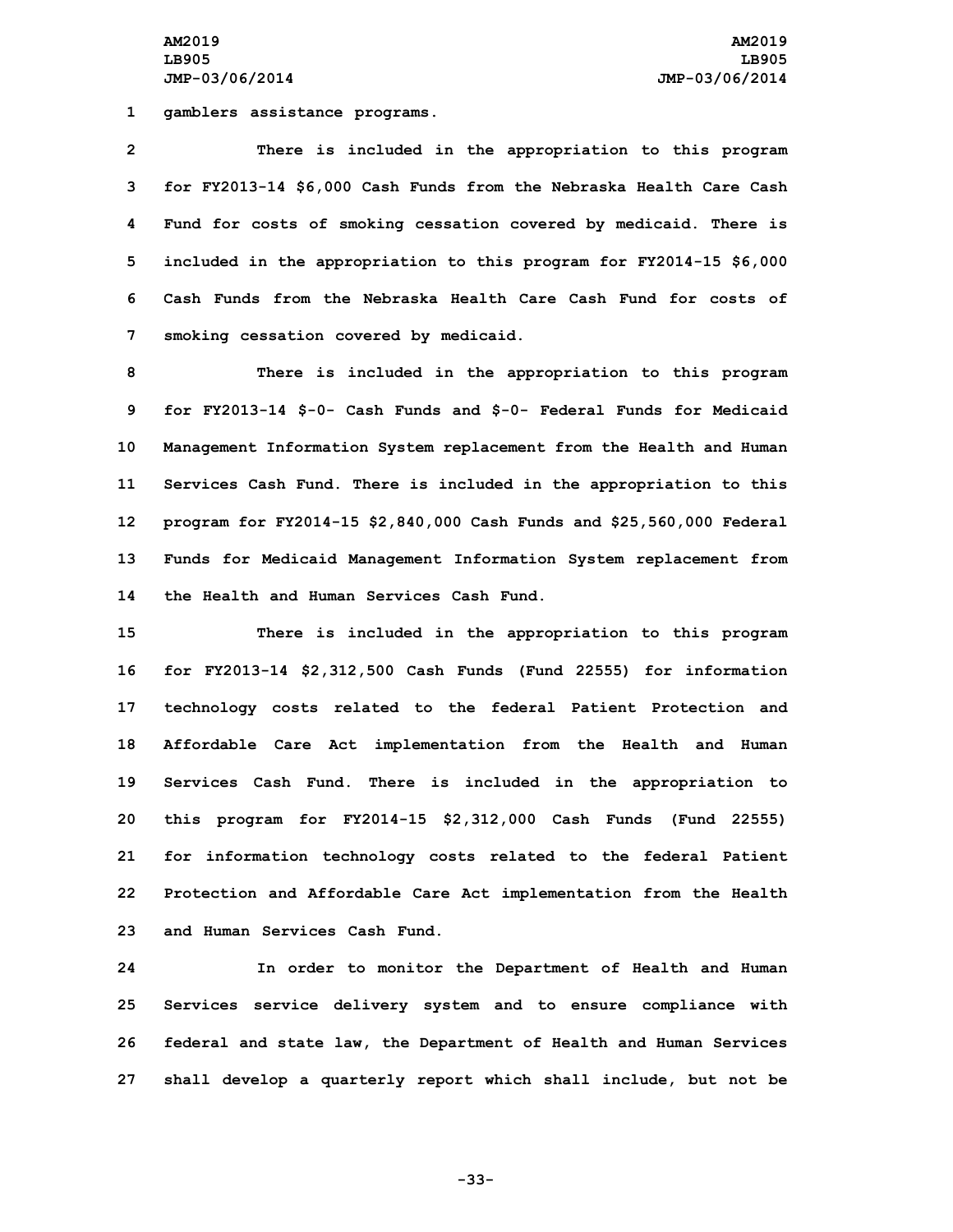**1 limited to, the following information:**

 **(1) Number of days in increments that it takes to process applications (approval or denial) for aid to dependent children. Supplemental Nutrition Assistance Program, Aid to the Aged, Blind, and Disabled, and child care subsidy program, overall and broken down by county;**

 **(2) Number of days in increments that it takes to process applications for Medicaid and the Children's Health Insurance Program, separating the data for applicants not applying on the basis of disability from applicants applying on the basis of disability, overall and broken down by county;**

 **(3) Reasons for benefit application processing delays (department, client, third party) for all applications that are processed beyond federal and state timeliness in aid to dependent children, Supplemental Nutrition Assistance Program, Aid to the Aged, Blind, and Disabled, Medicaid, and Children's Health Insurance Program statewide, and child care subsidy program, overall and broken down by county. This shall include the number of cases for each respective reason (department, client, third party); (4) The number of case closures in Medicaid, Children's Health Insurance Program, aid to dependent children, Supplemental Nutrition Assistance Program, Aid to the Aged, Blind, and Disabled, and child care subsidy program, and the reason for the closure statewide, overall and broken down by county;**

**25 (5) The number of case closures due to failure 26 to recertify benefits, including failing to timely provide 27 information, failing to perform <sup>a</sup> case review, or failing to appear**

**-34-**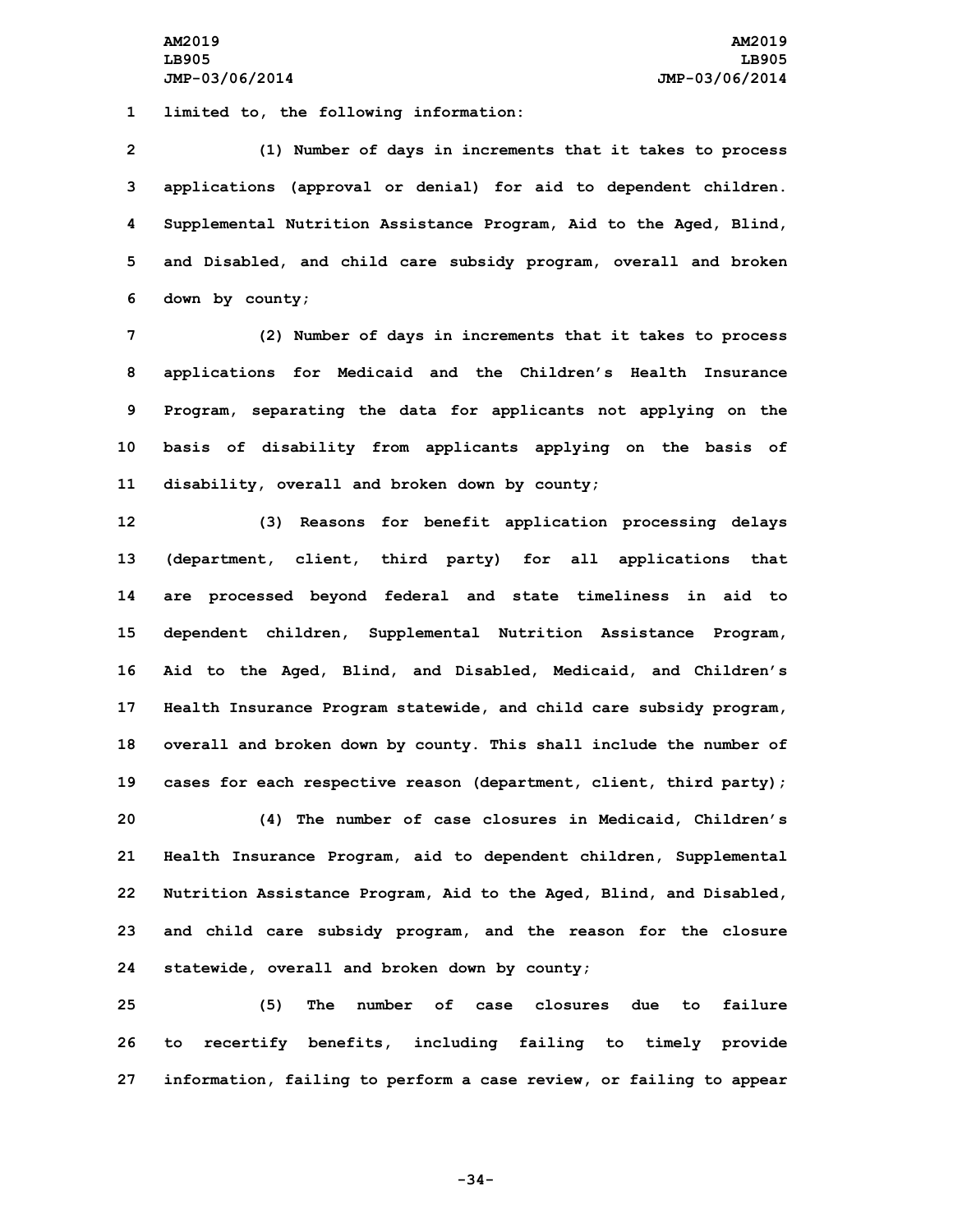**1 for an appointment, overall and broken down by county;**

**2 (6) The total number of first-time applicants for 3 benefits, categorized by state and county, and by month;**

**4 (7) The percentage of applications that are 5 reapplications, categorized by state and county, and by 6 month;**

**7 (8) The percentage of individuals whose cases are closed 8 who reapply for benefits within thirty days and sixty days after 9 case closure, categorized by state and county, and by month;**

 **(9) Average wait time for call center response. The average wait time starting from the time when the call is transferred to the customer service center to the time when the worker answers the call;**

 **(10) Number of client call terminations (client hang ups) that occur prior to speaking with <sup>a</sup> staff member and the average length of time starting from the time when the call is transferred to the customer service center to the time when the caller terminates the call;**

 **(11) Average number of minutes per delivery system transaction or task, based on type of transaction, including, but not limited to, application management (new, review, renewal), interviewing (high and low priority), application processing (processing initial, processing daily, processing ready), and change management; and**

**25 (12) The number of hours and the number of days when call 26 center responses are at <sup>a</sup> maximum and clients receive <sup>a</sup> busy signal 27 when calling.**

**-35-**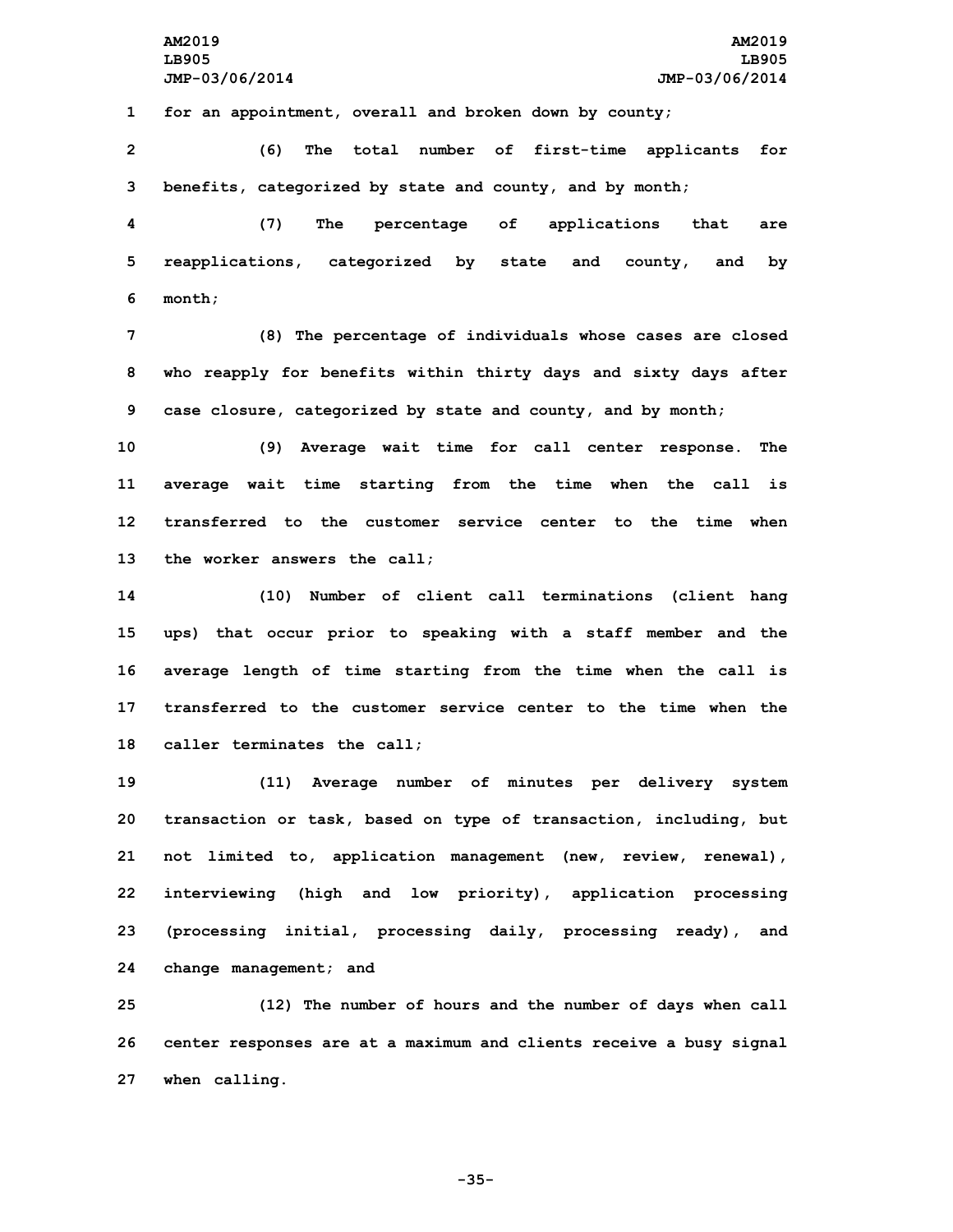**It is the intent of the Legislature that the department submit <sup>a</sup> report to the Clerk of the Legislature that includes the following monthly information on <sup>a</sup> quarterly basis for workers in the ACCESSNebraska call centers and in local offices: The number of social service workers, eligibility technicians, and social service lead workers and the number of vacancies in these positions at the beginning of each month; the number of these positions vacated within <sup>a</sup> month; and the number of these positions filled within <sup>a</sup> 9 month.**

**10 The reports required by this section shall be submitted 11 electronically.**

 **There is included in the appropriation to this program for FY2013-14 \$500,000 General Funds for the electronic records initiative, which shall only be used for such purpose. There is included in the appropriation to this program for FY2014-15 \$500,000 General Funds and \$500,000 Cash Funds from the Health and Human Services Cash Fund for the electronic records initiative, which shall only be used for such purpose.**

**19 There is included in the appropriation to this program 20 for FY2013-14 \$300,000 Cash Funds from the Health and Human 21 Services Cash Fund for vital records.**

 **It is the intent of the Legislature that the Department of Health and Human Services shall provide quarterly status reports electronically as the Request for Proposal (RFP) is being developed for the Medicaid Medical Information System (MMIS) as authorized in the appropriation to this program. The department shall provide <sup>a</sup> report electronically to the Legislature specifying the criteria**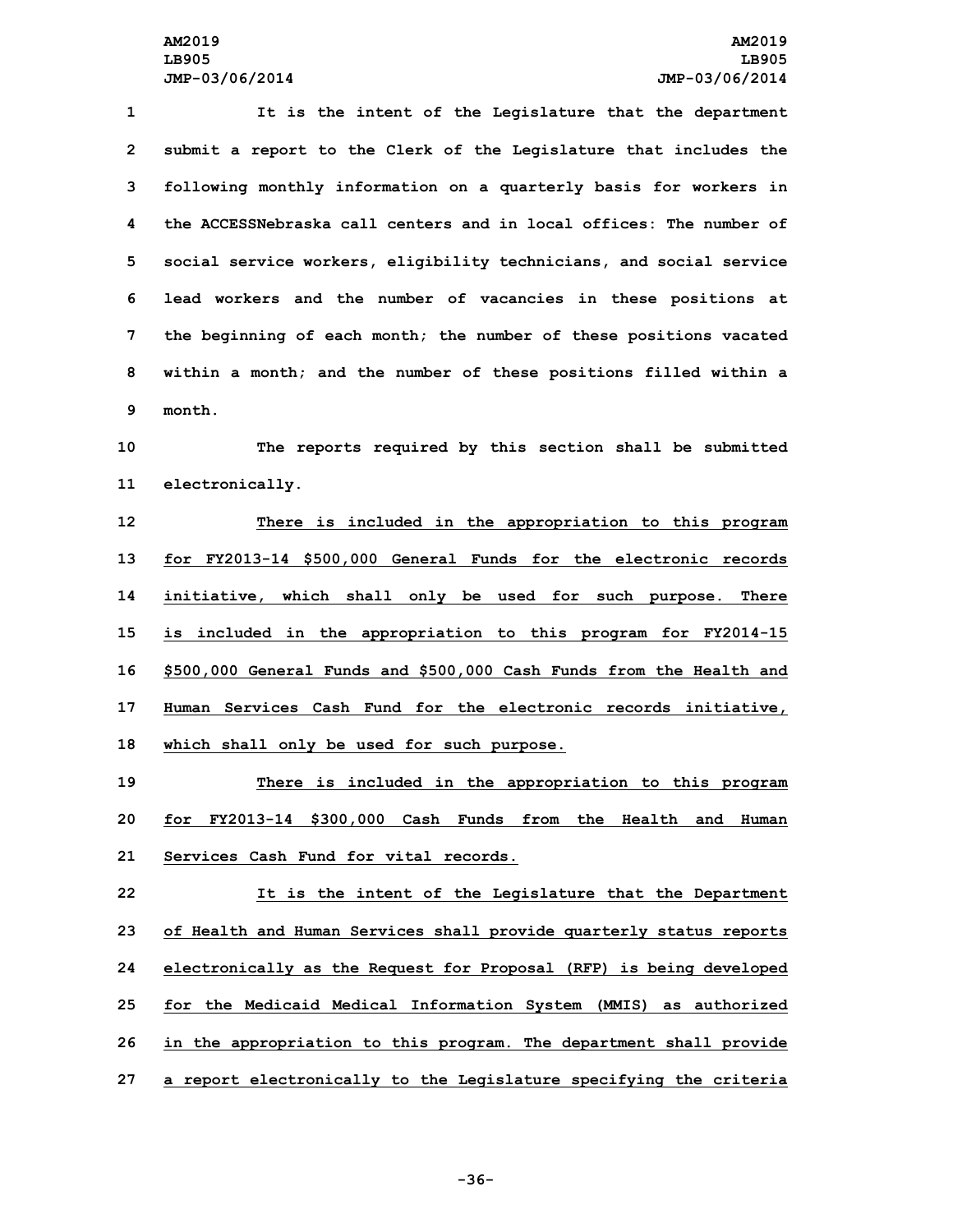**utilized for the RFP for the MMIS replacement contract prior to the release of the RFP. The criteria shall include, but not be limited to, the successful completion of MMIS projects in other states and quality ongoing customer services provided during implementation of the project. The department shall evaluate utilizing an independent consultant to develop the MMIS RFP and evaluate respondents thereto in order to maximize specific technical expertise in this regard and to minimize political considerations. Upon awarding of the contract, the department shall provide electronically to the Legislature all documentation submitted by the entity that was awarded the contract. Sec. 57. Laws 2013, LB195, section 94, is amended to 13 read: Sec. 94. AGENCY NO. 25 — DEPARTMENT OF HEALTH AND HUMAN 15 SERVICES Program No. 38 - Behavioral Health Aid FY2013-14 FY2014-15 GENERAL FUND 70,759,664 57,344,214 GENERAL FUND 70,759,664 67,344,214 CASH FUND 14,582,280 14,582,280 FEDERAL FUND est. 10,504,971 10,504,971 PROGRAM TOTAL 95,846,915 82,431,465 PROGRAM TOTAL 95,846,915 92,431,465**

 **There is included in the appropriation to this program for FY2013-14 \$70,759,664 General Funds, \$14,582,280 Cash Funds, and \$10,504,971 Federal Funds estimate for state aid, which shall only be used for such purpose. There is included in the**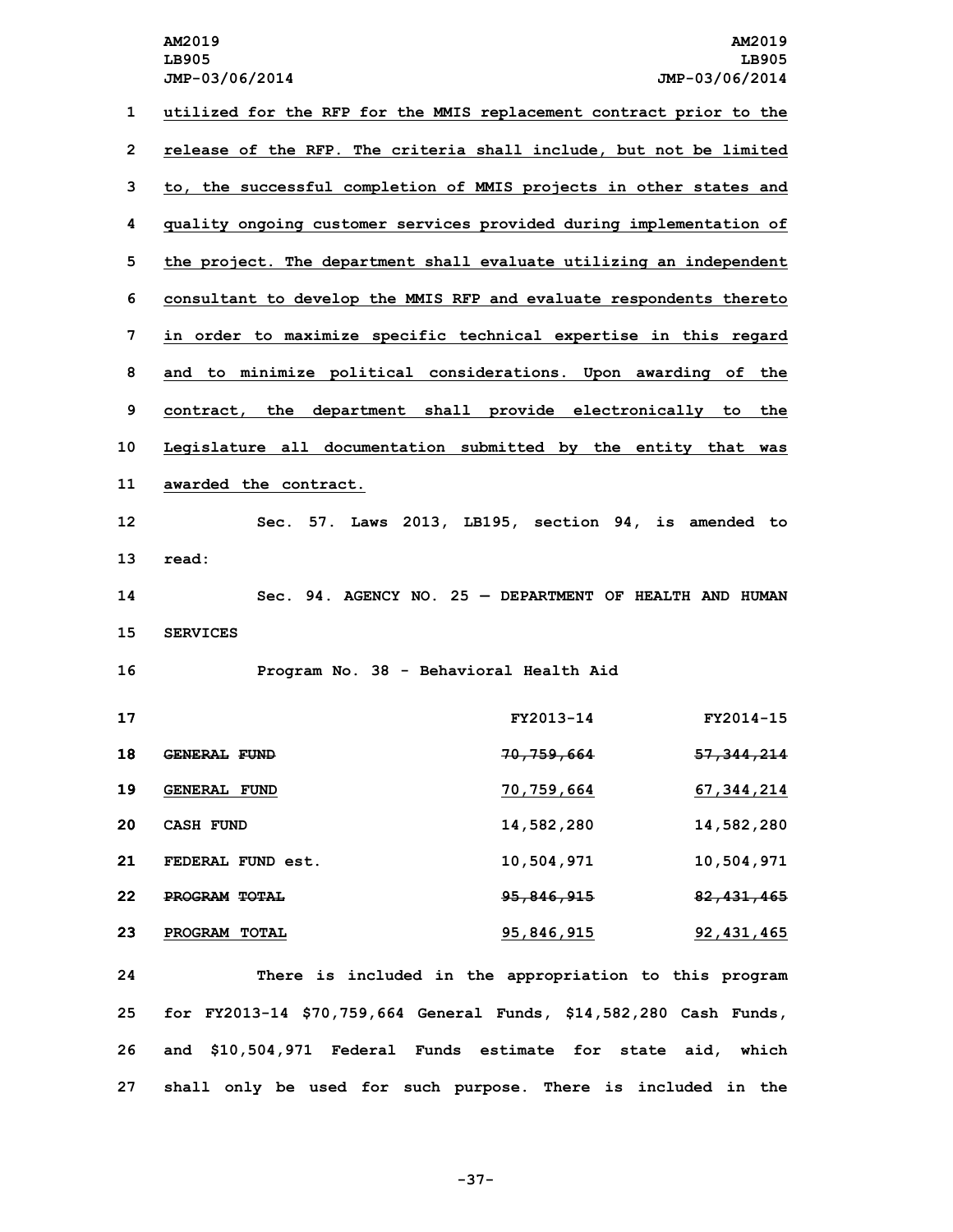**appropriation to this program for FY2014-15 \$57,344,214 \$67,344,214 General Funds, \$14,582,280 Cash Funds, and \$10,504,971 Federal Funds estimate for state aid, which shall only be used for such 4 purpose.**

 **There is included in the amount shown as General Fund aid in this program \$1,389,908 General Funds for FY2013-14 and \$2,811,089 General Funds for FY2014-15 for an annual two and twenty-five hundredths percent increase in rates paid to providers of mental health and substance abuse services, which funds shall only be used for such purpose.**

 **There is included in the amount shown as Cash Fund aid in this program \$6,500,000 Cash Funds for FY2013-14 and \$6,500,000 Cash Funds for FY2014-15 from the Nebraska Health Care Cash Fund to be used for community-based mental health and substance abuse services, including intermediate-level residential mental health services. It is the intent of the Legislature that these funds shall be distributed to each of the six behavioral health regions based upon <sup>a</sup> formula determined by the Department of Health and Human Services.**

 **There is included in the amount shown as Cash Fund aid in this program \$2,599,660 Cash Funds for FY2013-14 and \$2,599,660 Cash Funds for FY2014-15 from the Nebraska Health Care Cash Fund to be used for rates paid to providers of mental health and substance abuse services.**

**25 There is included in the amount shown as Cash Fund aid 26 in this program \$1,500,000 Cash Funds for FY2013-14 and \$1,500,000 27 Cash Funds for FY2014-15 from the Nebraska Health Care Cash Fund**

**-38-**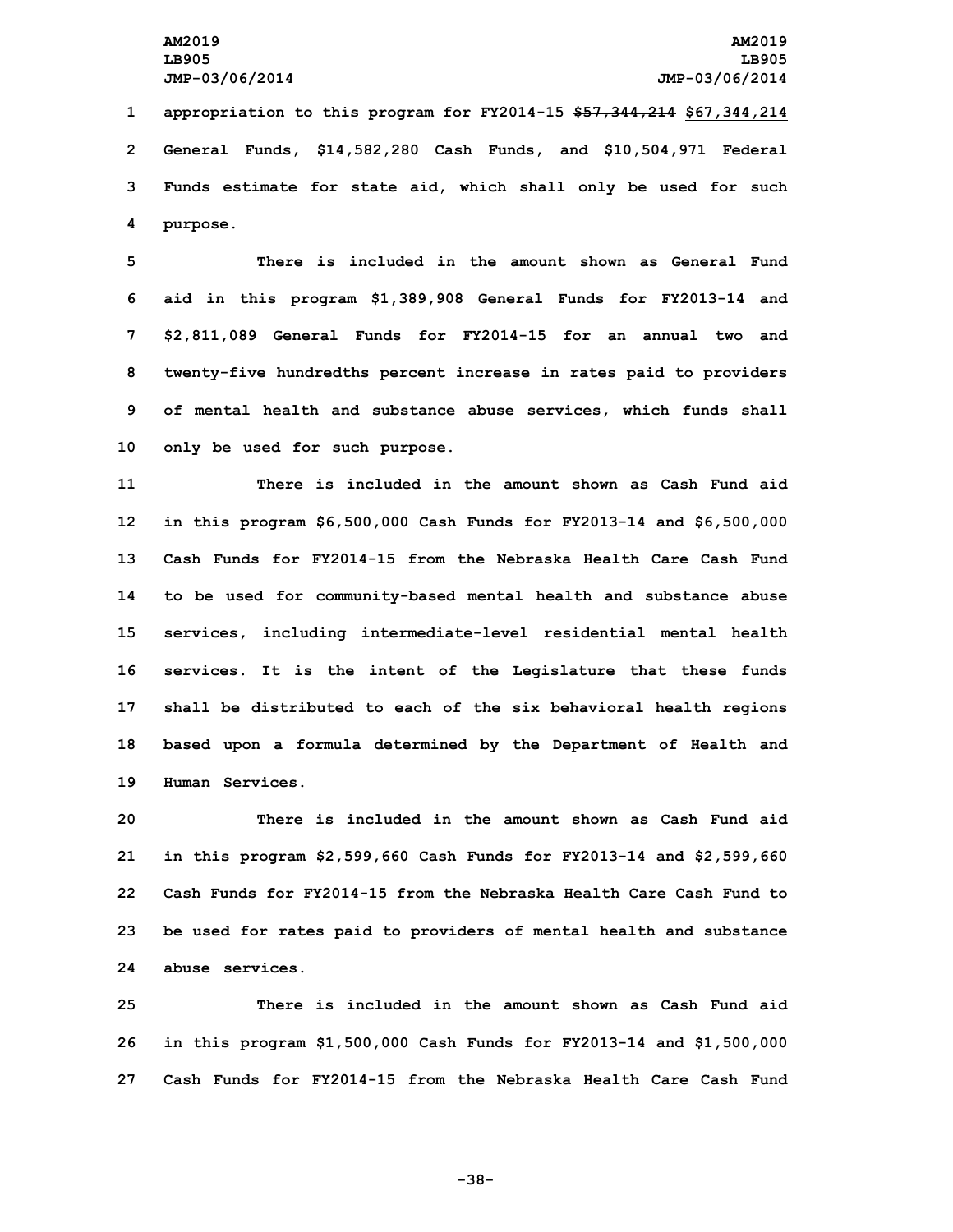**1 to be used for the cost of maintenance and treatment of persons 2 in emergency protective custody under the Nebraska Mental Health 3 Commitment Act.**

 **There is included in the amount shown as Cash Fund aid in this program \$225,000 Cash Funds for FY2013-14 and \$225,000 Cash Funds for FY2014-15 from the Nebraska Health Care Cash Fund to be used for compulsive gamblers assistance programs.**

 **It is the intent of the Legislature that funds appropriated in this section for FY2013-14 and FY2014-15 shall not be utilized to add behavioral health services, other than for normal inflationary increases and rate increases approved by the Legislature. This shall not preclude <sup>a</sup> shift in the use of funds for less intensive services.**

 **It is the intent of the Legislature that any unexpended General Funds remaining from appropriations to this program on June 30, 2014, shall be allocated to providers of behavioral health services to maintain services in FY2014-15.**

 **The Department of Health and Human Services shall provide <sup>a</sup> quarterly report to the Appropriations Committee and the Health and Human Services Committee of the Legislature identifying the reduction in state expenditures, by fund source, for behavioral health services pursuant to the federal Patient Protection and Affordable Care Act. The initial quarterly report shall be submitted within one month after the quarter ending on March 31, 2014. Subsequent reports shall be submitted for the ensuing quarters, within one month after the end of each quarter, for the remainder of FY2013-14 and FY2014-15.**

**-39-**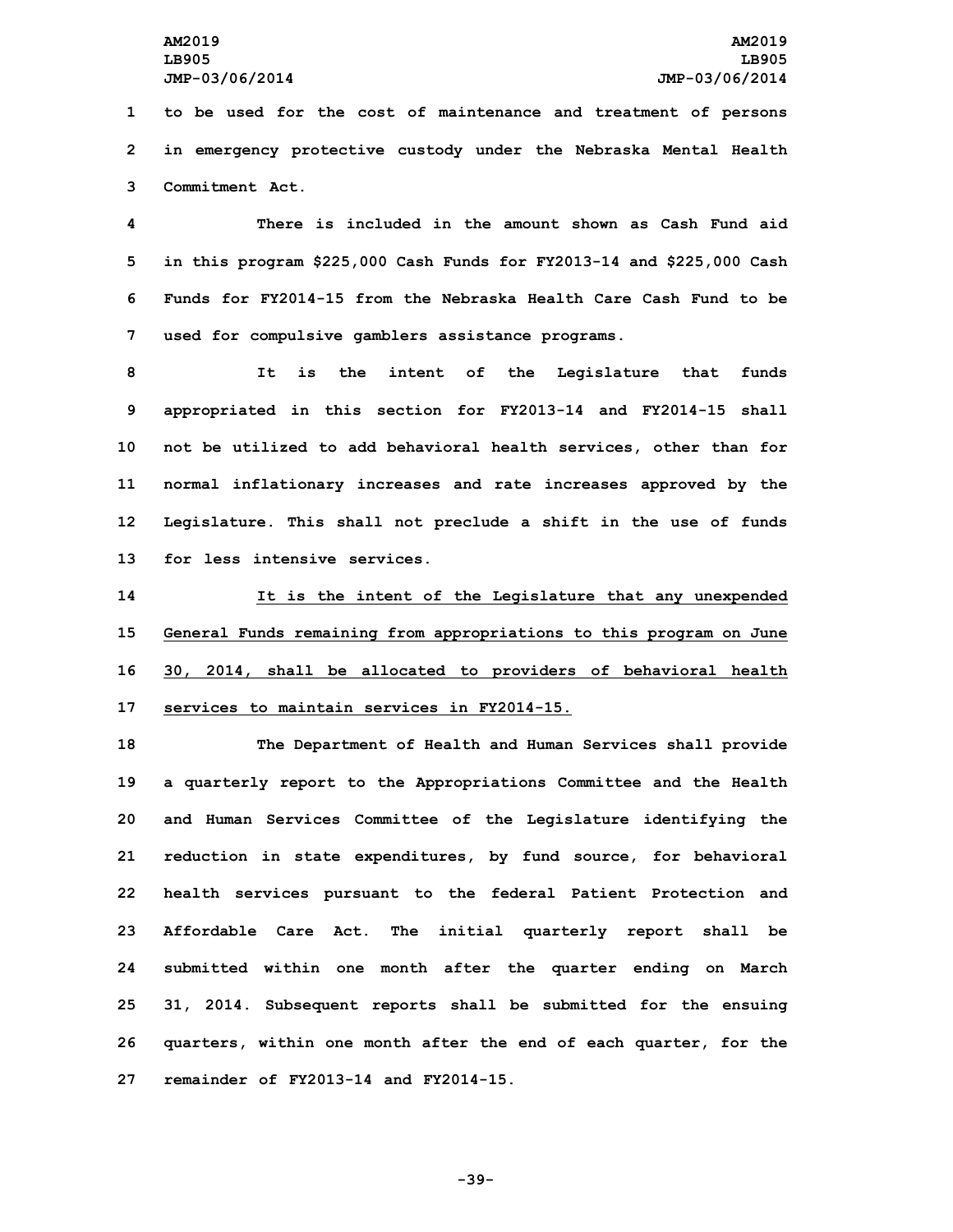**The reports shall indicate the monthly reductions in state expenditures for behavioral health services pursuant to the federal Patient Protection and Affordable Care Act. The reports shall separately show reductions in expenditures for mental health and substance abuse services, by fund source, by region, and by category of care. The expenditure reductions shall be based upon decreased expenditures relative to initial budgets approved by the Division of Behavioral Health of the Department of Health and Human Services for services each fiscal year.**

 **The Department of Health and Human Services shall provide <sup>a</sup> report showing actual aid expenditures by subprogram, activity or service, region, and category of care for Program 38 - Behavioral Health Aid for FY2012-13. Using the same format, the Department of Health and Human Services shall provide <sup>a</sup> report showing the initial budget allocation by subprogram, activity or service, region, and category of care, for Program 38 - Behavioral Health Aid for FY2013-14. The reports shall be provided to the Appropriations Committee and Health and Human Services Committee of the Legislature by August 31, 2013.**

 **The Department of Health and Human Services shall provide <sup>a</sup> report showing actual aid expenditures by subprogram, activity or service, region, and category of care for Program 38 - Behavioral Health Aid for FY2013-14. Using the same format, the Department of Health and Human Services shall provide <sup>a</sup> report showing the initial budget allocation by subprogram, activity or service, region, and category of care for Program 38 - Behavioral Health Aid for FY2014-15. The reports shall be provided to the**

**-40-**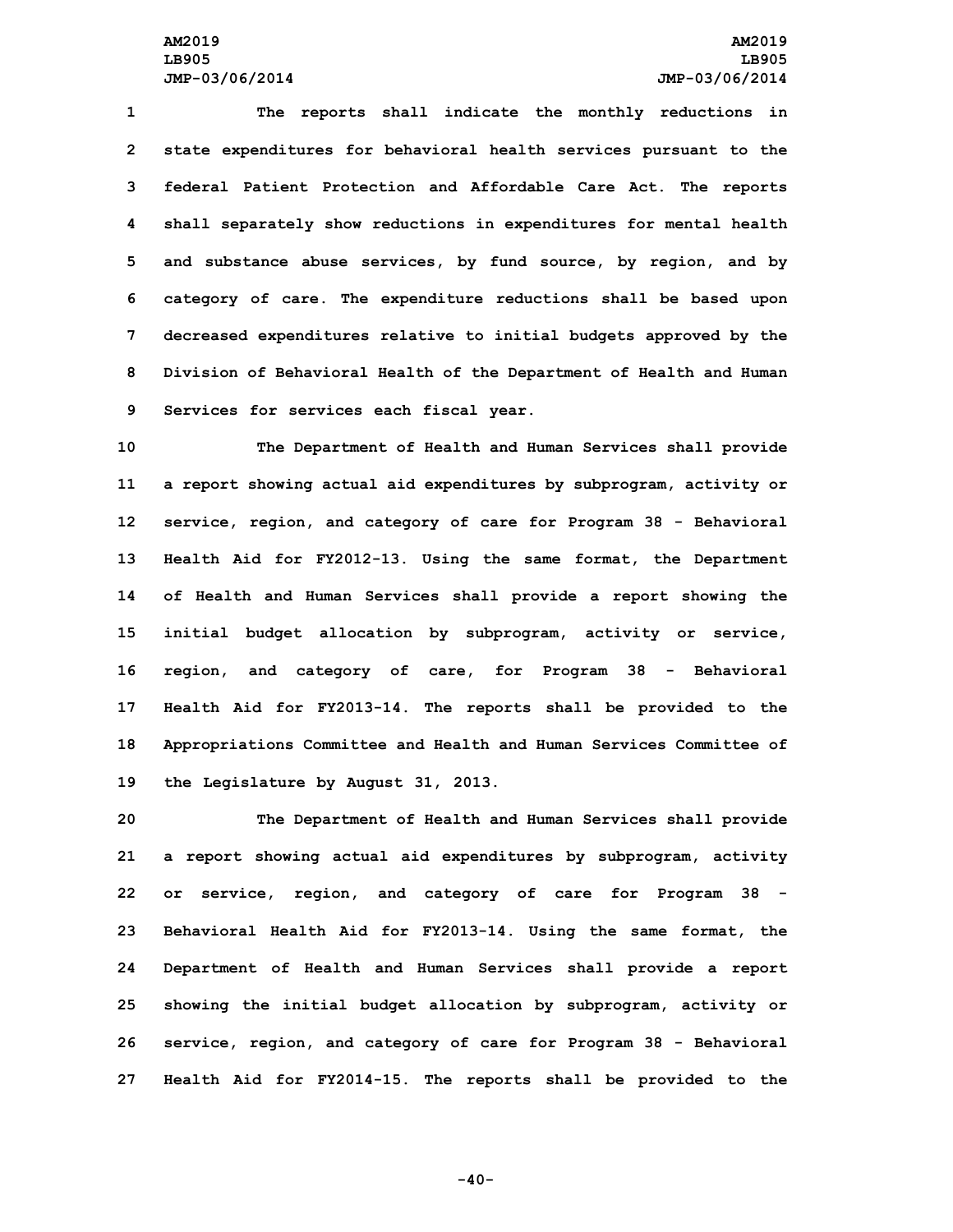**AM2019 AM2019 LB905 LB905 JMP-03/06/2014 JMP-03/06/2014 Appropriations Committee and Health and Human Services Committee of the Legislature by August 31, 2014. The reports required by this section shall be submitted electronically. Sec. 58. Laws 2013, LB195, section 102, is amended to 6 read: Sec. 102. AGENCY NO. 25 — DEPARTMENT OF HEALTH AND HUMAN 8 SERVICES Program No. 347 - Public Assistance FY2013-14 FY2014-15 GENERAL FUND 106,259,868 106,467,252 GENERAL FUND 108,359,868 108,244,583 CASH FUND 3,560,000 3,560,000 FEDERAL FUND est. 103,059,571 102,852,187 PROGRAM TOTAL 212,879,439 212,879,439 FEDERAL FUND est. 103,059,571 102,574,856 PROGRAM TOTAL 214,979,439 214,379,439 There is included in the appropriation to this program for FY2013-14 \$106,259,868 \$108,359,868 General Funds, \$3,560,000 Cash Funds, and \$103,059,571 Federal Funds estimate for state aid, which shall only be used for such purpose. There is included in the appropriation to this program for FY2014-15 \$106,467,252 \$108,244,583 General Funds, \$3,560,000 Cash Funds, and \$102,852,187 \$102,574,856 Federal Funds estimate for state aid, which shall only be used for such purpose.**

**26 There is included in the appropriation to this program 27 for FY2013-14 \$810,000 Cash Funds from the Nebraska Health Care**

**-41-**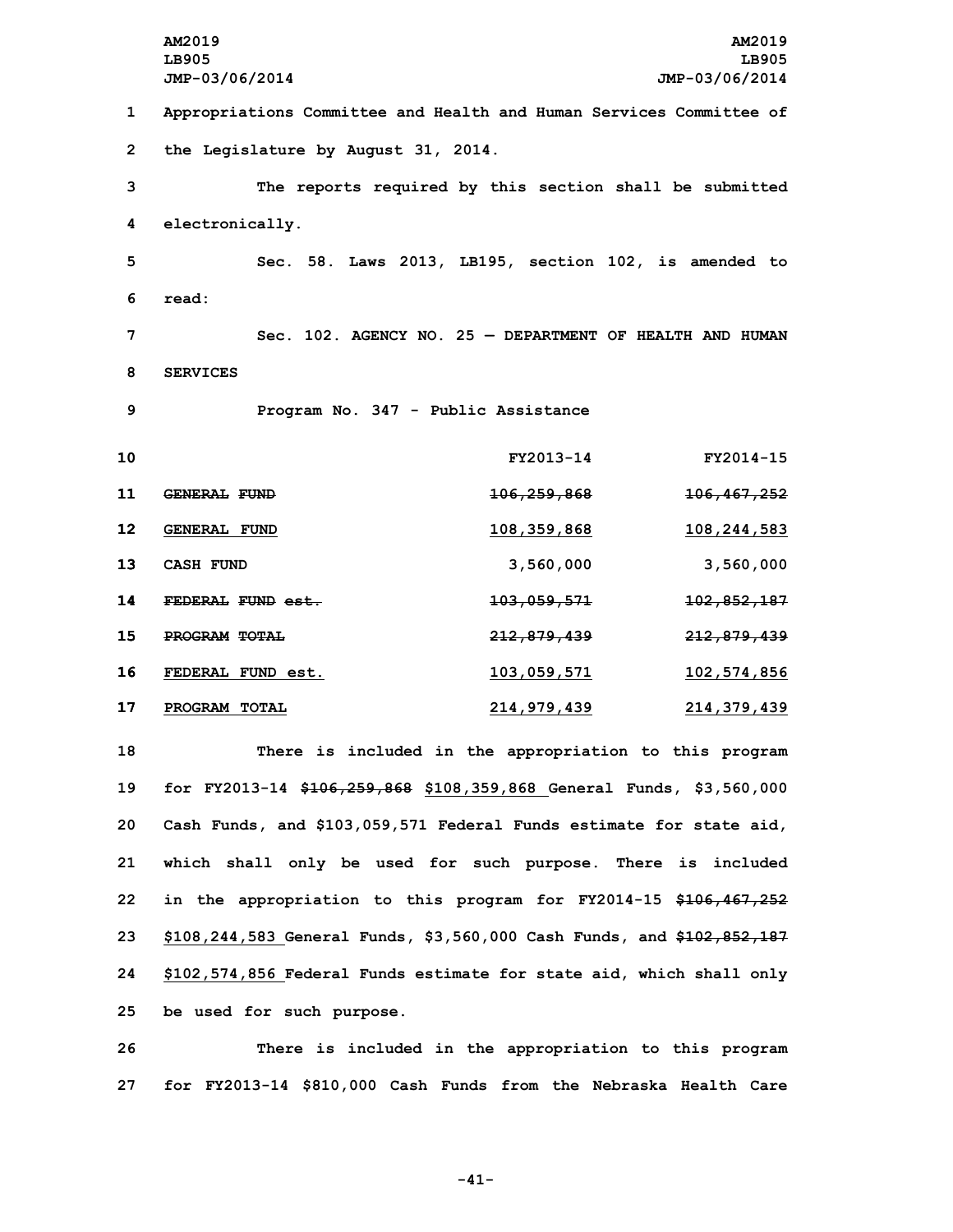**Cash Fund for state aid to aid in carrying out the Nebraska Lifespan Respite Services Program and to provide payment to caregivers to purchase services under the respite subsidy program. There is included in the appropriation to this program for FY2014-15 \$810,000 Cash Funds from the Nebraska Health Care Cash Fund for state aid to aid in carrying out the Nebraska Lifespan Respite Services Program and to provide payment to caregivers to purchase services under the respite subsidy program.**

 **There is included in the appropriation to this program for FY2013-14 \$660,000 General Funds and for FY2014-15 \$660,000 General Funds which shall be used solely to increase the reimbursement rate paid to providers of adult day services under the Title XX Program.**

**14 Sec. 59. Laws 2013, LB195, section 103, is amended to 15 read:**

**16 Sec. 103. AGENCY NO. 25 — DEPARTMENT OF HEALTH AND HUMAN 17 SERVICES**

**18 Program No. 348 - Medical Assistance**

| 19 |                             | FY2013-14                   | FY2014-15                |
|----|-----------------------------|-----------------------------|--------------------------|
| 20 | <b>GENERAL FUND</b>         | <del>710,246,224</del>      | <del>773,559,908</del>   |
| 21 | <b>GENERAL FUND</b>         | 706,088,424                 | 775,093,326              |
| 22 | CASH FUND                   | 38,681,662                  | 38,681,662               |
| 23 | CASH FUND                   | 38,681,662                  | 46,381,662               |
| 24 | FEDERAL FUND est.           | <del>1, 105, 758, 211</del> | <del>1,167,069,129</del> |
| 25 | PROGRAM TOTAL               | <del>1,854,686,097</del>    | <del>1,979,310,699</del> |
| 26 | <b>FEDERAL</b><br>FUND est. | 1, 104, 116, 011            | 1, 163, 014, 792         |
| 27 | PROGRAM TOTAL               | 1,848,886,097               | 1,984,489,780            |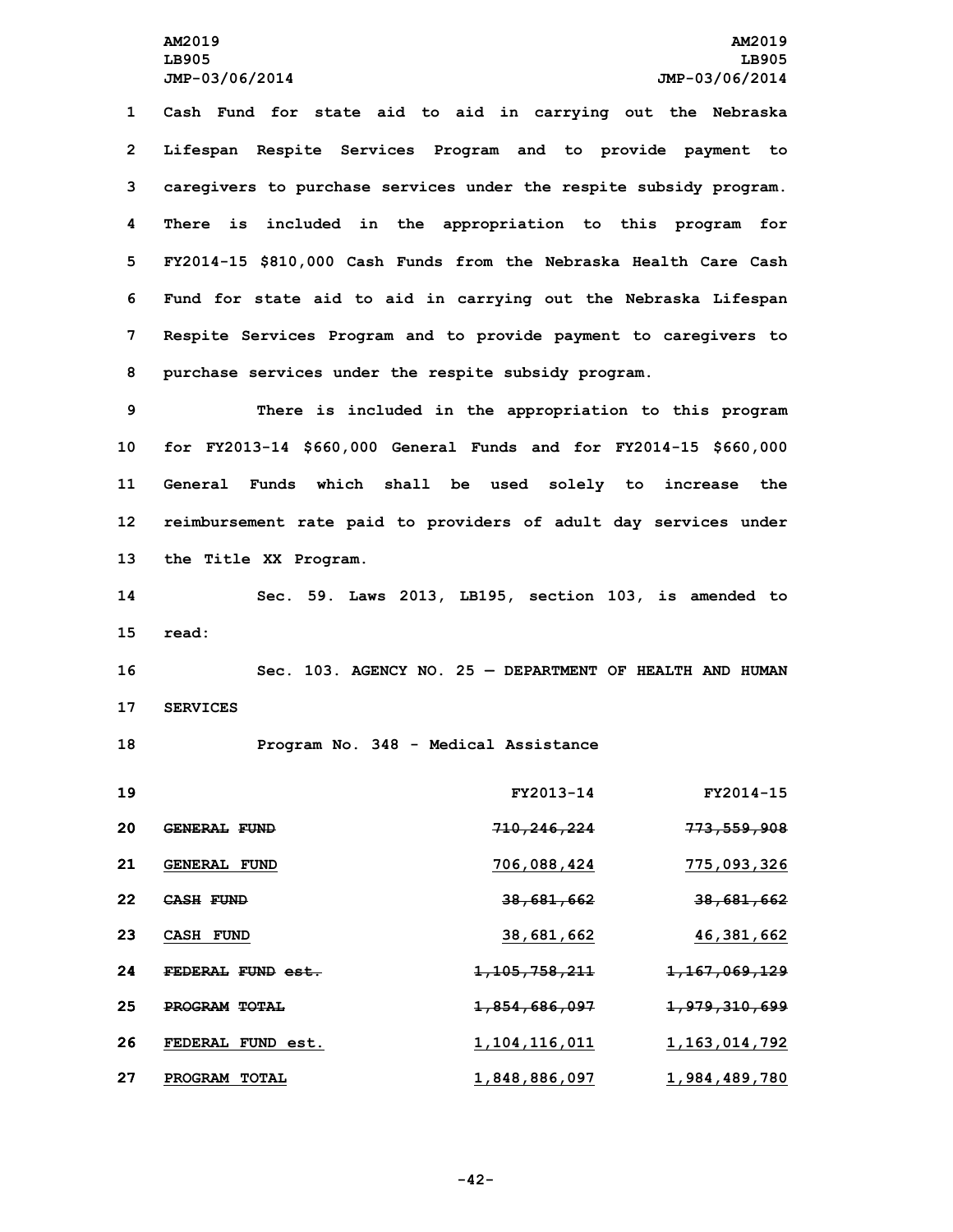**There is included in the appropriation to this program for FY2013-14 \$710,246,224 \$706,088,424 General Funds, \$38,681,662 Cash Funds, and \$1,105,758,211 \$1,104,116,011 Federal Funds estimate for state aid, which shall only be used for such purpose. There is included in the appropriation to this program for FY2014-15 \$773,559,908 \$775,093,326 General Funds, \$38,681,662 \$46,381,662 Cash Funds, and \$1,167,069,129 \$1,163,014,792 Federal Funds estimate for state aid, which shall only be used for such 9 purpose.**

 **There is included in the appropriation to this program for FY2013-14 \$4,765,896 Cash Funds for state aid for the continuation of the behavioral health provider rate increase and behavioral health provider rate increase for managed care, inpatient services, and residential treatment services provided with funds from the Nebraska Health Care Cash Fund. There is included in the appropriation to this program for FY2014-15 \$4,765,896 Cash Funds for state aid for the continuation of the behavioral health provider rate increase and behavioral health provider rate increase for managed care, inpatient services, and residential treatment services provided with funds from the Nebraska Health Care Cash Fund.**

 **There is included in the appropriation to this program for FY2013-14 \$450,000 Cash Funds from the Nebraska Health Care Cash Fund for <sup>a</sup> state plan amendment covering tobacco-use cessation in compliance with Title XIX of the federal Social Security Act. There is included in the appropriation to this program for FY2014-15 \$450,000 Cash Funds from the Nebraska Health Care Cash**

**-43-**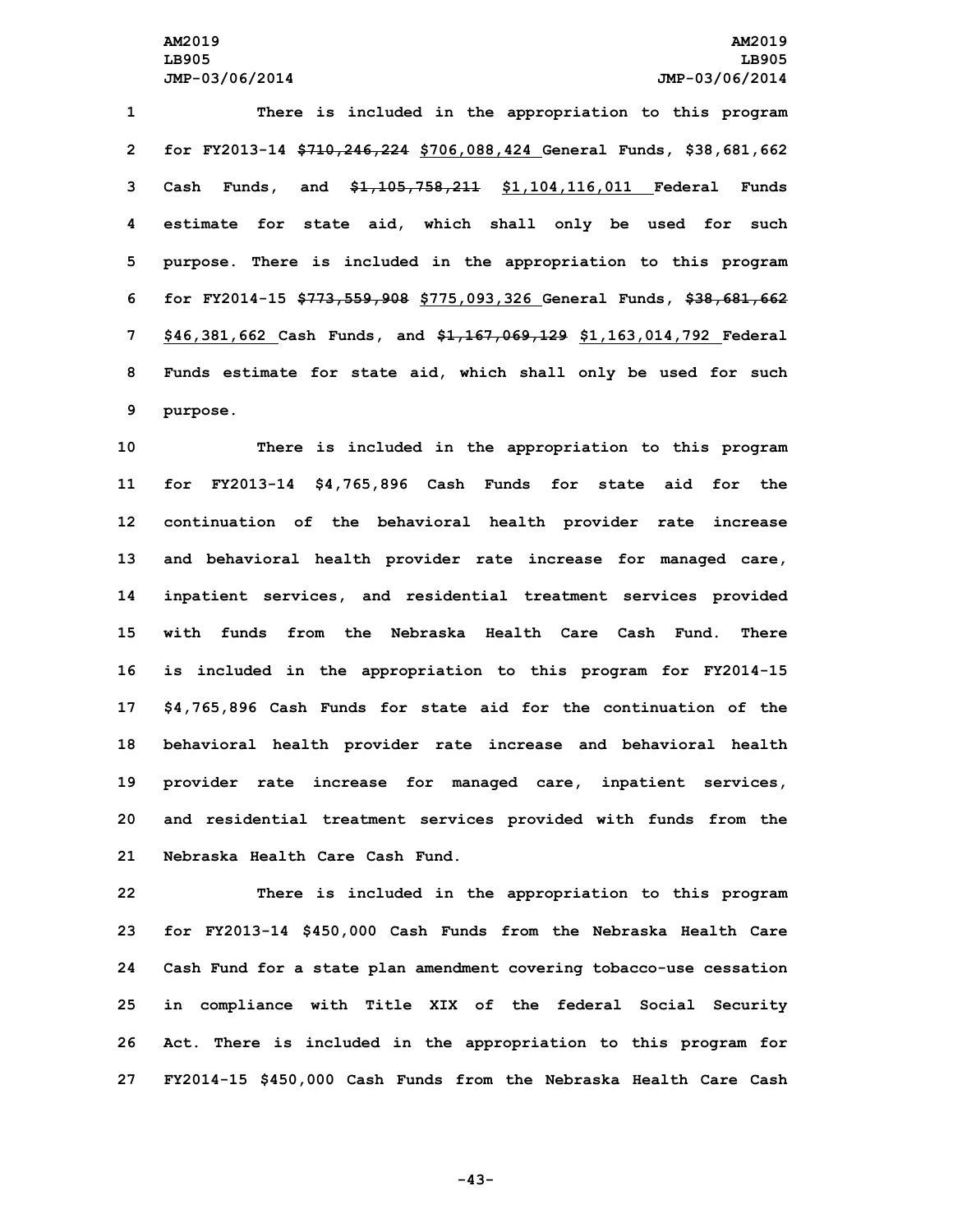**Fund for <sup>a</sup> state plan amendment covering tobacco-use cessation in compliance with Title XIX of the federal Social Security Act. The smoking cessation funding for FY2013-14 and FY2014-15 is for the costs of tobacco-use cessation counseling and tobacco-use cessation pharmaceuticals approved by the federal Food and Drug Administration for such purpose.**

 **The Department of Health and Human Services shall send to the Appropriations Committee of the Legislature the quarterly network access report from the behavioral health managed care provider as required by the contract. Additionally, on October 1, January 1, April 1, and July 1 of each year, the department shall report such rates of initial service authorizations, reauthorizations subsequent to initial service authorizations, and denials for behavioral health services broken out by the following age groups: Children under the age of 19; adults ages 19 to 64; and adults age 65 and older. The reports required to be submitted to the Appropriations Committee of the Legislature by this section shall be submitted electronically.**

 **It is the intent of the Legislature that phased-down state contributions to the federal government as defined and required by the Medicare Prescription Drug, Improvement, and Modernization Act of 2003 may be made from appropriations to this program.**

**24 Sec. 60. Laws 2013, LB195, section 107, is amended to 25 read:**

**26 Sec. 107. AGENCY NO. 25 — DEPARTMENT OF HEALTH AND HUMAN 27 SERVICES**

**-44-**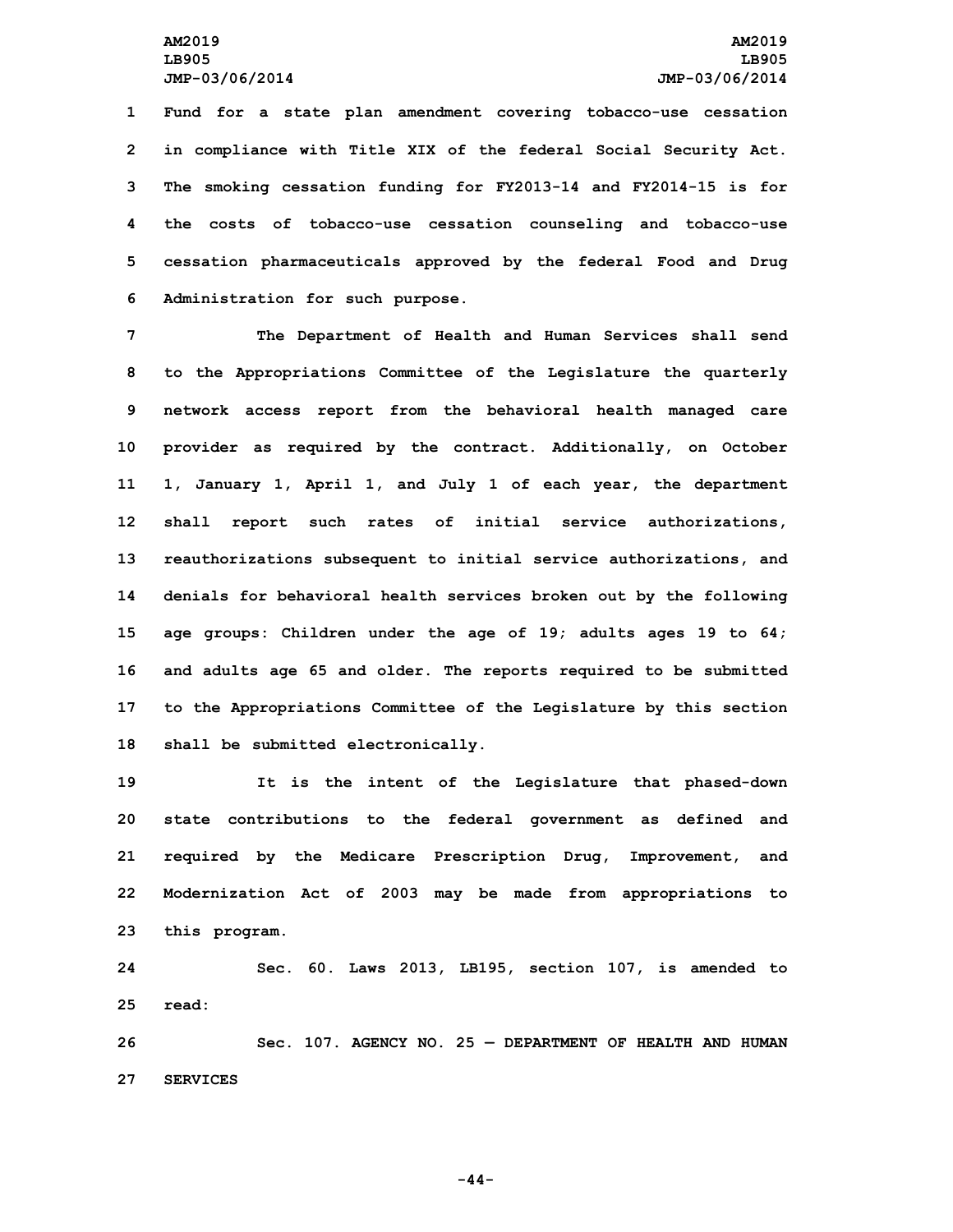**AM2019 AM2019 LB905 LB905 JMP-03/06/2014 JMP-03/06/2014**

**1 Program No. 365 - Mental Health Operations**

| $\mathbf{2}$ |                     | FY2013-14             | FY2014-15             |
|--------------|---------------------|-----------------------|-----------------------|
|              |                     |                       |                       |
| 3            | <b>GENERAL FUND</b> | <del>32,365,551</del> | <del>32,960,195</del> |
| 4            | <b>GENERAL FUND</b> | 31, 131, 107          | 33,011,689            |
| 5            | <b>CASH FUND</b>    | 3,960,931             | 4,010,320             |
| 6            | FEDERAL FUND est.   | <del>10,045,572</del> | <del>10,181,401</del> |
| 7            | PROGRAM TOTAL       | 46, 372, 054          | <del>47,151,916</del> |
| 8            | FEDERAL FUND est.   | <u>10,045,572</u>     | 10,129,907            |
| 9            | PROGRAM TOTAL       | 45, 137, 610          | 47,151,916            |
| 10           | <b>SALARY LIMIT</b> | <del>26,389,261</del> | 26,925,417            |
| 11           | <b>SALARY LIMIT</b> | 26,797,261            | 27, 797, 017          |

**12 The unexpended General Fund appropriation balance 13 existing on June 30, 2013, is hereby reappropriated.**

**14 The Department of Administrative Services shall monitor 15 the appropriations and expenditures for this program according to 16 the following program classifications:**

**17 No. 361 - Hastings Regional Center**

**18 No. 363 - Lincoln Regional Center**

 **No. 379 - Evaluation and Screening - Community-Based Residential Services Sec. 61. Laws 2013, LB195, section 108, is amended to 22 read:**

**23 Sec. 108. AGENCY NO. 25 — DEPARTMENT OF HEALTH AND HUMAN 24 SERVICES 25 Program No. 421 - Beatrice State Developmental Center**

| 26 |                     | FY2013-14             | FY2014-15             |
|----|---------------------|-----------------------|-----------------------|
| 27 | <b>GENERAL FUND</b> | <del>24,853,539</del> | <del>25,670,720</del> |

**-45-**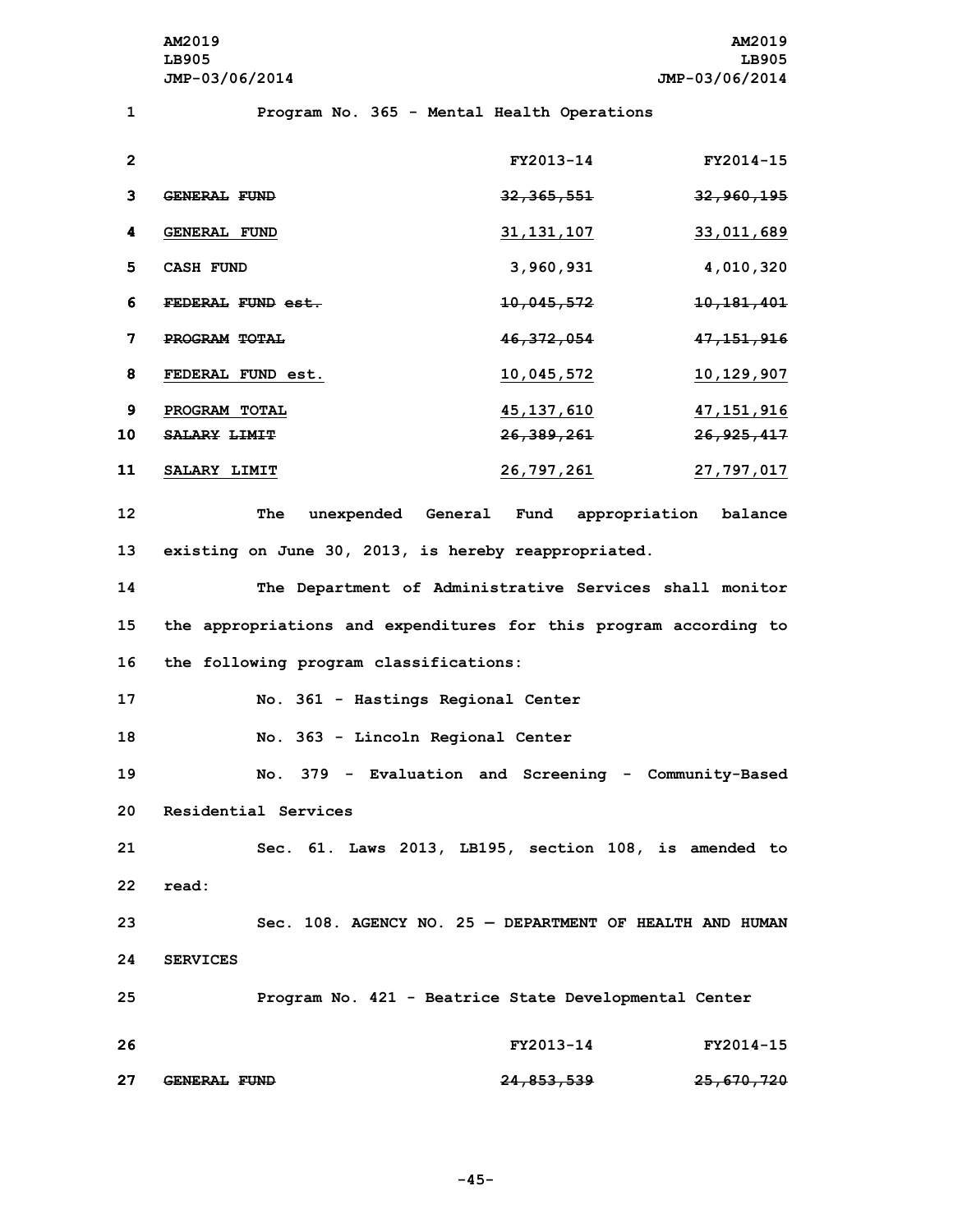**AM2019 AM2019 LB905 LB905 JMP-03/06/2014 JMP-03/06/2014 GENERAL FUND 24,853,539 25,858,853 CASH FUND 2,711,482 2,711,482 FEDERAL FUND est. 22,352,650 22,434,244 FEDERAL FUND est. 22,352,650 22,246,111 PROGRAM TOTAL 49,917,671 50,816,446 SALARY LIMIT 25,950,970 26,463,086**

**7 The unexpended General Fund appropriation balance 8 existing on June 30, 2013, is hereby reappropriated.**

 **The chief executive officer of the Department of Health and Human Services shall certify to the budget administrator of the budget division of the Department of Administrative Services the FY2013-14 and FY2014-15 unexpended appropriation balances for the Beatrice State Developmental Center, Program 421, which are available to transition and maintain persons transferred from the Beatrice State Developmental Center to community-based developmental disability or other services. The budget administrator of the budget division of the Department of Administrative Services shall administratively transfer during FY2013-14 and FY2014-15 available unexpended appropriation balances as certified by the chief executive officer of the Department of Health and Human Services from the Beatrice State Developmental Center, Program 421, to Developmental Disability Aid, Program 424, and Medical Assistance, Program 348.**

**24 Sec. 62. Laws 2013, LB195, section 109, is amended to 25 read:**

**26 Sec. 109. AGENCY NO. 25 — DEPARTMENT OF HEALTH AND HUMAN 27 SERVICES**

**-46-**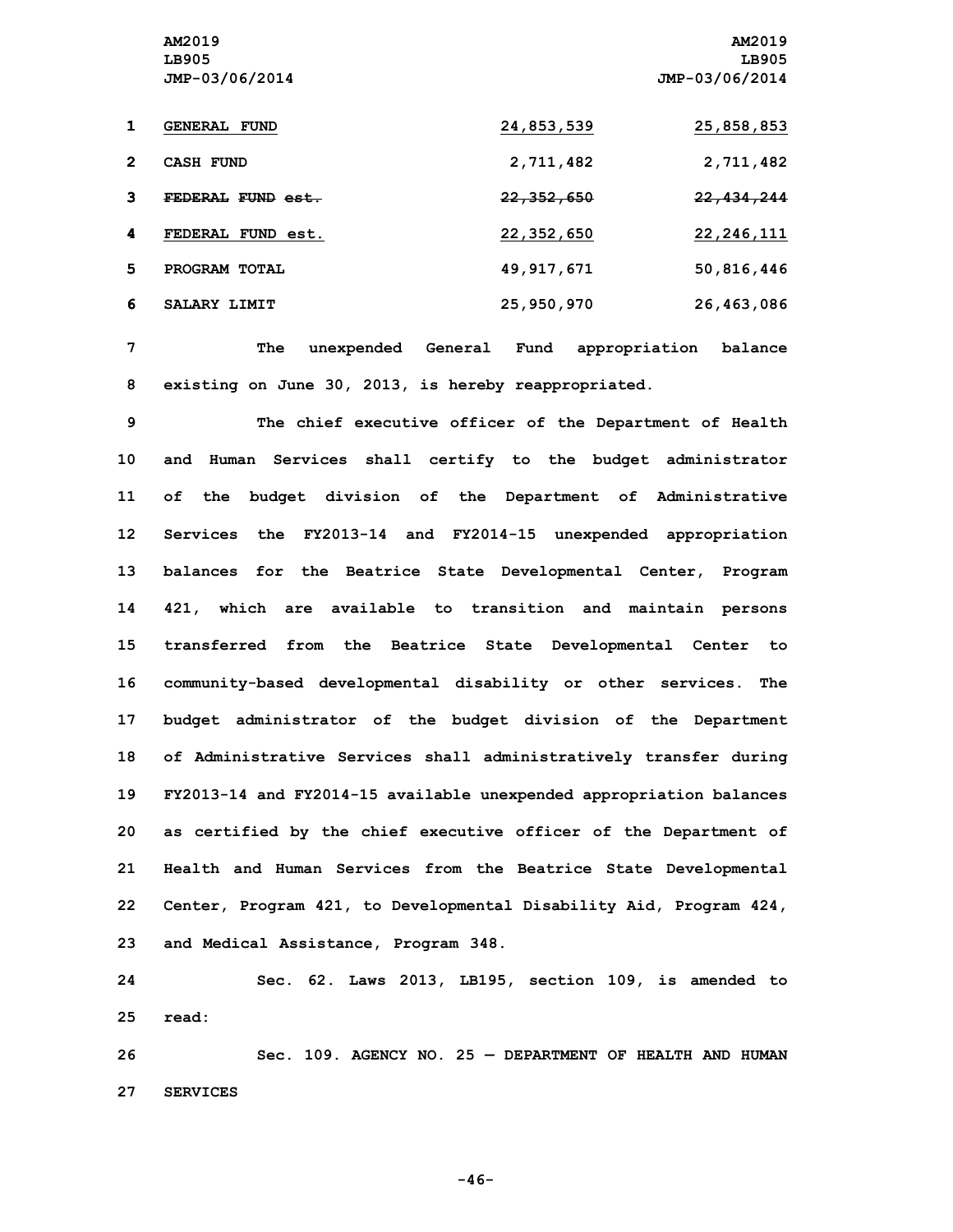**AM2019 AM2019 LB905 LB905 JMP-03/06/2014 JMP-03/06/2014**

**1 Program No. 424 - Developmental Disability Aid**

| $\mathbf 2$ |                                | FY2013-14              | FY2014-15              |
|-------------|--------------------------------|------------------------|------------------------|
| 3           | <b>GENERAL</b><br><b>FUND</b>  | <del>109,173,012</del> | <del>126,248,291</del> |
| 4           | <b>GENERAL FUND</b>            | 110,673,012            | 137,040,195            |
| 5           | CASH FUND                      | 6,312,000              | 6,312,000              |
| 6           | <b>PROGRAM</b><br><b>TOTAL</b> | <del>115,485,012</del> | <del>132,560,291</del> |
|             | PROGRAM<br><b>TOTAL</b>        | 116,985,012            | 143, 352, 195          |

 **There is included in the appropriation to this program for FY2013-14 \$109,173,012 \$110,673,012 General Funds and \$6,312,000 Cash Funds for state aid, which shall only be used for such purpose. There is included in the appropriation to this program for FY2014-15 \$126,248,291 \$137,040,195 General Funds and \$6,312,000 Cash Funds for state aid, which shall only be used for such purpose.**

 **There is included in the amount shown as Cash Fund aid in this program for FY2013-14 \$5,000,000 Cash Funds and for FY2014-15 \$5,000,000 Cash Funds from the Nebraska Health Care Cash Fund to be used for services for persons with developmental disabilities (1) who were on the waiting list for such services prior to July 1, 2001, and began receiving such services on and after such date and (2) who are on the waiting list for such services on and after July 1, 2013, beginning with those who have been on the waiting list for the greatest length of time past their date of need.**

 **There is included in the amount shown as General Fund aid in this program for FY2013-14 \$2,826,383 General Funds for <sup>a</sup> two and twenty-five hundredths percent increase in rates paid to providers of developmental disability services, which shall only be**

**-47-**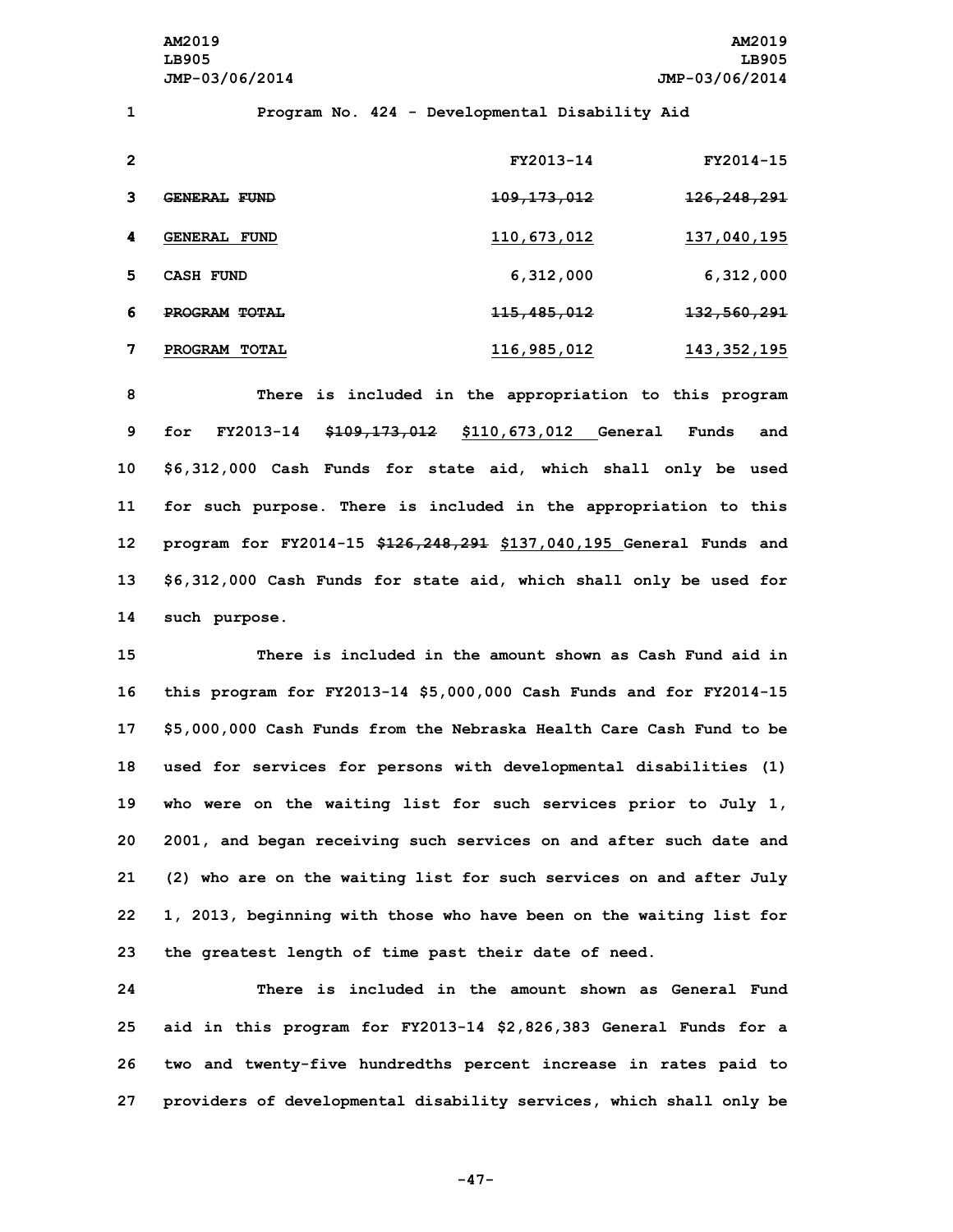**1 used for such purpose.**

 **There is included in the amount shown as General Fund aid in this program for FY2014-15 \$2,595,048 General Funds for <sup>a</sup> two percent increase in rates paid to providers of developmental disability services, which shall only be used for such purpose. There is included in the amount shown for this program for FY2013-14 \$1,500,000 General Funds and for FY2014-15 \$1,500,000 General Funds for <sup>a</sup> State Ward Permanency Pilot Project which is hereby created. The pilot project shall provide developmental disabilities services to state wards in order to provide optimal habilitative supports and promote permanency. The pilot project shall serve (1) state wards who are eligible for services through the Division of Developmental Disabilities of the Department of Health and Human Services and who do not qualify for priority status and (2) state wards who are in need of habilitative supports to achieve permanency. Services shall include any service provided pursuant to the Developmental Disabilities Services Act available to persons under twenty-one years of age. <sup>A</sup> state ward shall be eligible to participate in the pilot project if he or she qualifies for developmental disabilities services and has been assessed to need individually planned and coordinated habilitative supports, such as those addressing skills necessary for self-care, communication, mobility, and capacity for independent living. State wards currently receiving an enhanced**

**26 level of care through letters of agreement between the Division 27 of Children and Family Services of the Department of Health and**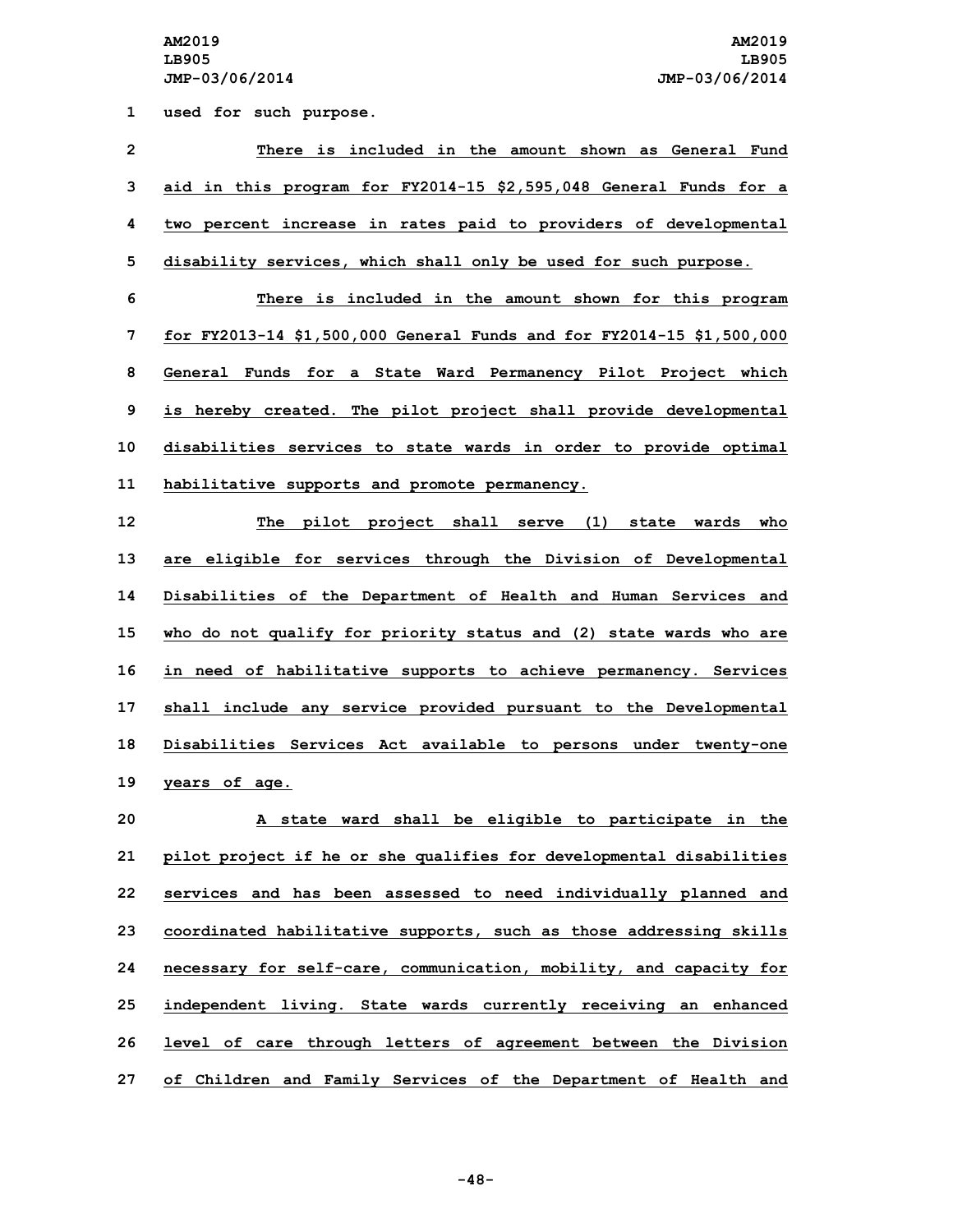**AM2019 AM2019 LB905 LB905 JMP-03/06/2014 JMP-03/06/2014 1 Human Services and the providers of such enhanced level of care**

**2 and state wards with above-average habilitative needs as indicated 3 on assessments shall be given priority to participate in the pilot 4 project.**

 **The Division of Developmental Disabilities of the Department of Health and Human Services, the Division of Children and Family Services of the department or any lead agency, the State Department of Education, and developmental disabilities service providers shall collaborate to implement the pilot project to promote stability and permanency for state wards, to provide assessments, and to provide training to caseworkers and service providers.**

**13 The pilot project shall collect data on the following: 14 (1) The impact of services provided pursuant to the pilot 15 project on state wards' developmental progress;**

 **(2) The number of state wards participating in the pilot project who achieve permanency in the child welfare system, including adoption, permanent guardianship, reunification, or another form of permanency;**

**20 (3) The level of stability in placements for state wards 21 participating in the pilot project;**

**22 (4) The total number of state wards participating in the 23 pilot project and their current status in the child welfare system; 24 and**

**25 (5) The impact on the overall support to families before 26 and after permanency is achieved through adoption, permanent 27 guardianship, reunification, or another form of permanency for**

**-49-**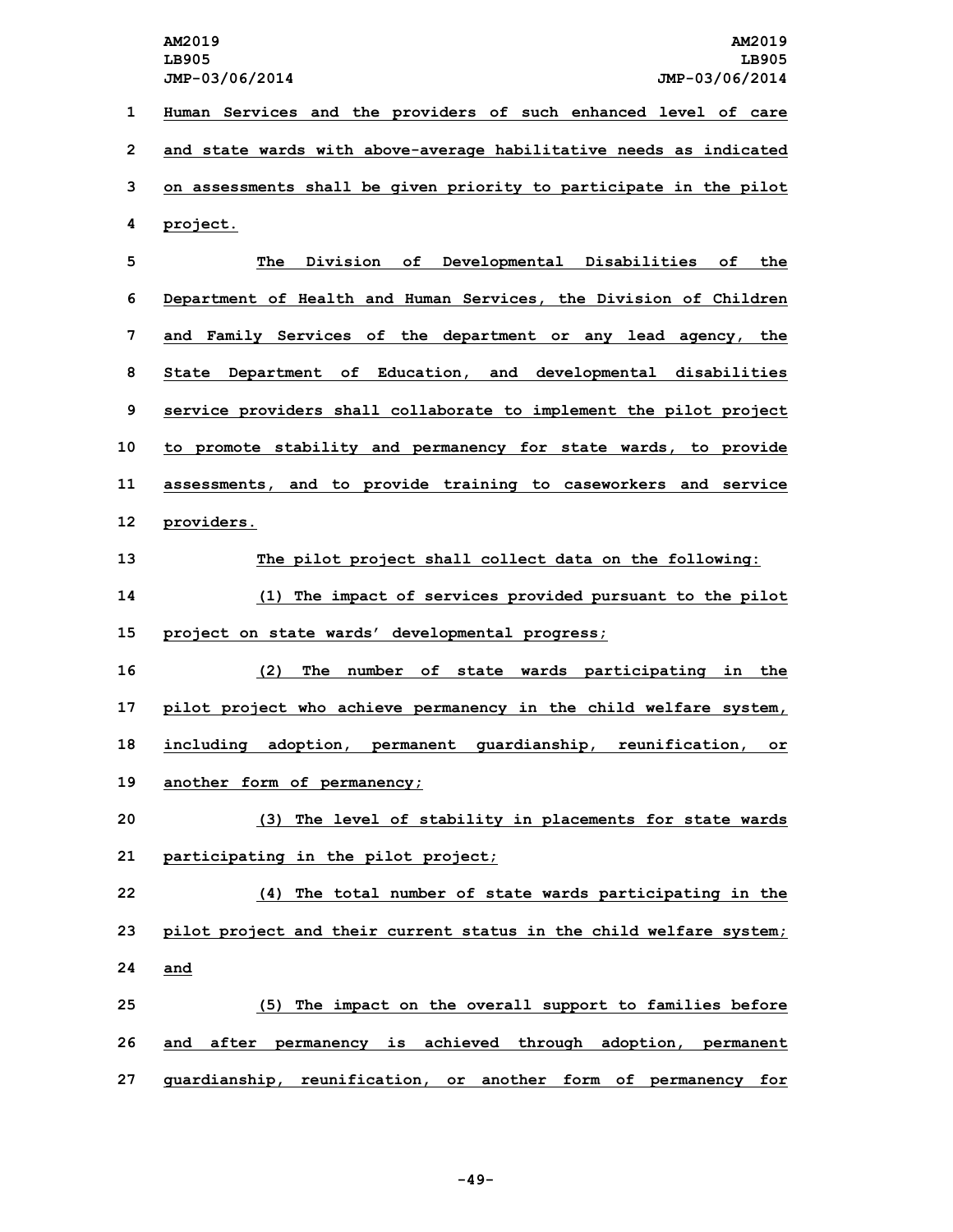**1 twelve months following court involvement.**

 **Data collected from the project shall be reported to the Foster Care Review Office which shall analyze the data and electronically provide <sup>a</sup> report to the Health and Human Services Committee of the Legislature and the Appropriations Committee of the Legislature every six months during the term of the pilot 7 project.**

## **8 The pilot project shall terminate June 30, 2016.**

 **There is included in the amount shown as General Fund aid in this program for FY2013-14 \$1,946,650 General Funds and for FY2014-15 \$3,893,300 \$8,638,300 General Funds to be used for services for persons with developmental disabilities who were on the waiting list and past their date of need for services as of January 18, 2013, beginning with those who have been on the waiting list for the greatest length of time past their date of need.**

 **It is the intent of the Legislature that the Department of Health and Human Services shall provide <sup>a</sup> quarterly report to the Legislature regarding the usage of General Funds and Federal Funds for the waiting list. The initial quarterly report shall be submitted within two weeks after the quarter ending September 30, 2013. Subsequent reports shall be submitted for the ensuing quarters, within two weeks after the end of each quarter, for FY2013-14 and FY2014-15. The reports shall include, but not be limited to, the number of persons offered services, the type of service offered and the cost of such services, the number of persons accepting services, the services accepted, the cost of each type of service accepted in each fiscal year, and ongoing annual**

**-50-**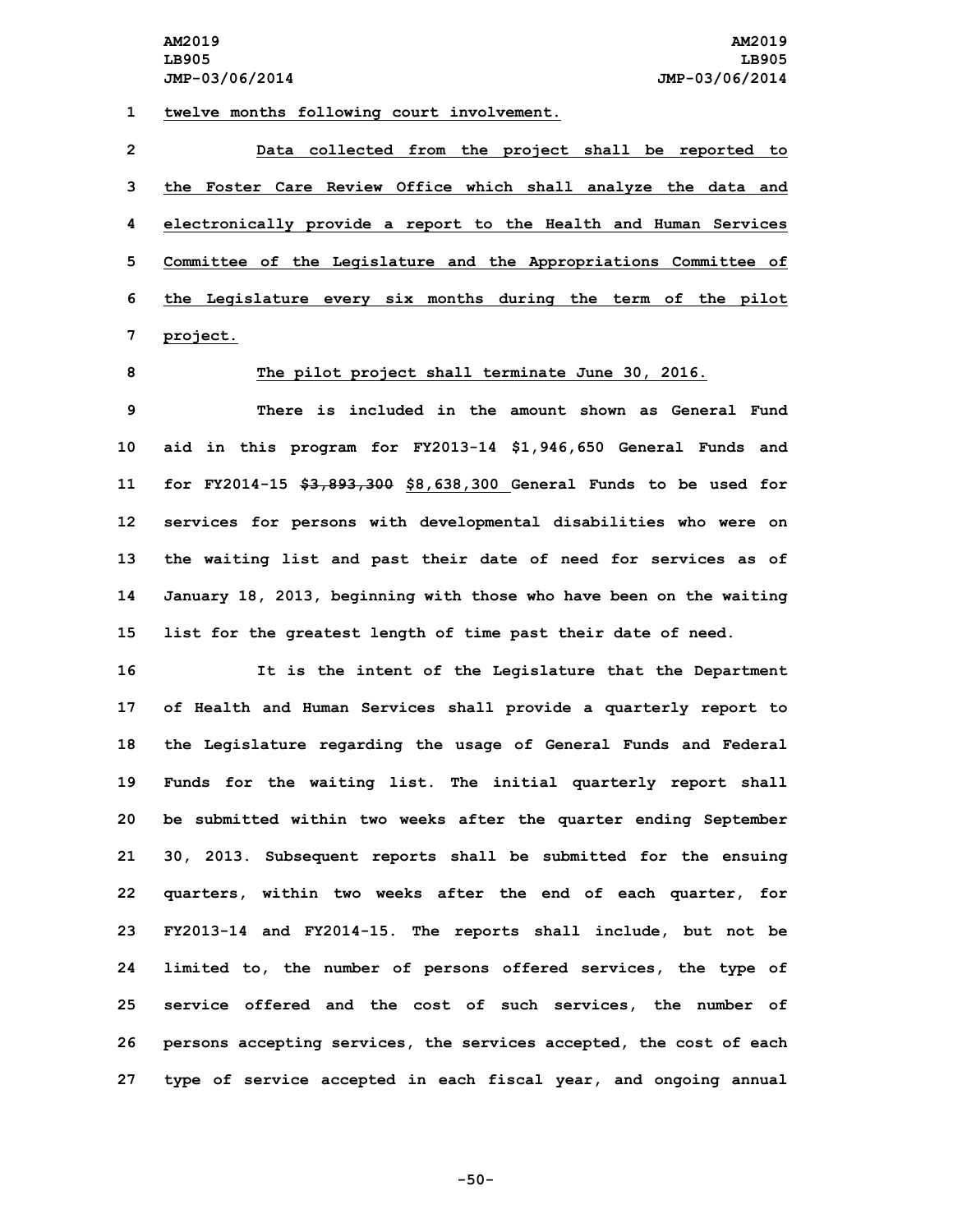**AM2019 AM2019 LB905 LB905 JMP-03/06/2014 JMP-03/06/2014 expenditures for such services. The reports required by this section shall be submitted electronically. Sec. 63. Laws 2013, LB195, section 142, is amended to 5 read: Sec. 142. AGENCY NO. 33 — GAME AND PARKS COMMISSION Program No. 162 - Environmental Trust FY2013-14 FY2014-15 CASH FUND 18,054,278 18,060,433 PROGRAM TOTAL 18,054,278 18,060,433 CASH FUND 22,304,278 20,060,433 PROGRAM TOTAL 22,304,278 20,060,433 SALARY LIMIT 251,575 256,916 There is included in the appropriation to this program for FY2013-14 \$17,500,000 \$21,750,000 Cash Funds for state aid, which shall only be used for such purpose. There is included in the appropriation to this program for FY2014-15 \$17,500,000 \$19,500,000 Cash Funds for state aid, which shall only be used for such 19 purpose. Sec. 64. Laws 2013, LB195, section 161, is amended to 21 read: Sec. 161. AGENCY NO. 46 — DEPARTMENT OF CORRECTIONAL 23 SERVICES Program No. 200 - Operations FY2013-14 FY2014-15 GENERAL FUND 166,726,953 170,532,912 GENERAL FUND 171,557,925 179,722,069**

**-51-**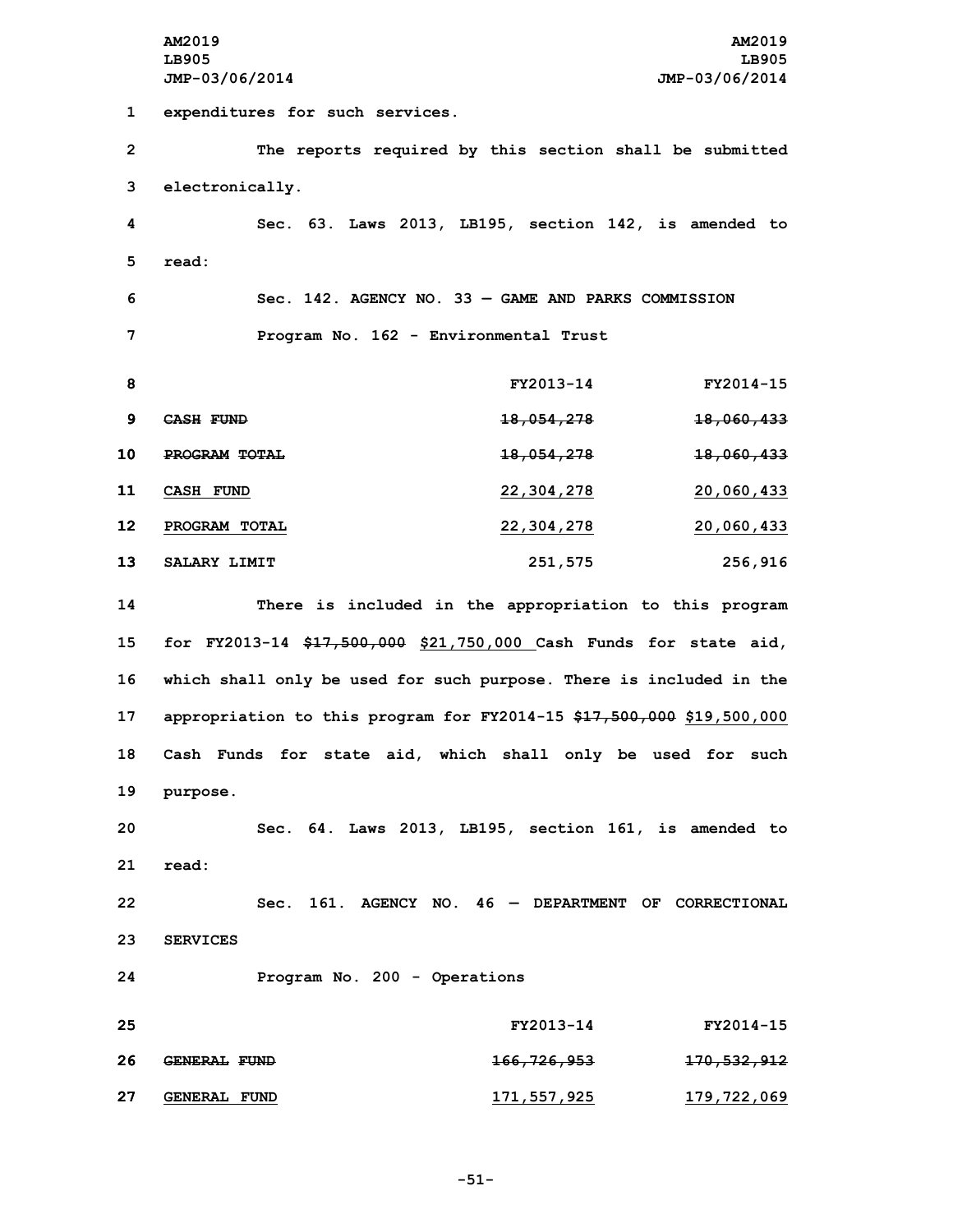|              | AM2019              |                        | AM2019                 |
|--------------|---------------------|------------------------|------------------------|
|              | LB905               |                        | LB905                  |
|              | JMP-03/06/2014      |                        | JMP-03/06/2014         |
|              |                     |                        |                        |
| 1            | <b>CASH FUND</b>    | 1,741,500              | 1,741,500              |
|              |                     |                        |                        |
| $\mathbf{2}$ | FEDERAL FUND est.   | 1,745,232              | 1,751,929              |
| 3            | REVOLVING FUND est. | 18,485,218             | 18,580,670             |
|              |                     |                        |                        |
| 4            | PROGRAM TOTAL       | <del>188,698,903</del> | <del>192,607,011</del> |
|              |                     |                        |                        |
| 5            | PROGRAM TOTAL       | 193,529,875            | 201,796,168            |
| 6            | SALARY LIMIT        | 94,802,231             | 96, 943, 042           |
|              |                     |                        |                        |
| 7            | SALARY LIMIT        | 94,821,515             | 97,058,742             |
|              |                     |                        |                        |

**8 The unexpended General Fund and Cash Fund appropriation 9 balances existing on June 30, 2013, are hereby reappropriated.**

 **Included in the salary limitations provided by this section is \$3,800,991 for FY2013-14 and \$3,888,017 for FY2014-15 for Revolving Fund salaries for program classifications 390 and 563, that shall not be limited to the amounts shown.**

**14 The Department of Administrative Services shall monitor 15 the appropriations and expenditures for this program according to 16 the following program classifications:**

| 17 | No. 260 - Nebraska Correctional Youth Facility |
|----|------------------------------------------------|
| 18 | No. 300 - Tecumseh Correctional Center         |
| 19 | No. 368 - Lincoln Community Corrections Center |
| 20 | No. 369 - Omaha Community Corrections Center   |
| 21 | No. 370 - Central Office                       |
| 22 | No. 372 - Nebraska State Penitentiary          |
| 23 | No. 373 - Nebraska Center for Women - York     |
| 24 | No. 375 - Diagnostic and Evaluation Center     |
| 25 | No. 376 - Lincoln Correctional Center          |
| 26 | No. 377 - Omaha Correctional Center            |
| 27 | No. 386 - McCook Incarceration Work Camp       |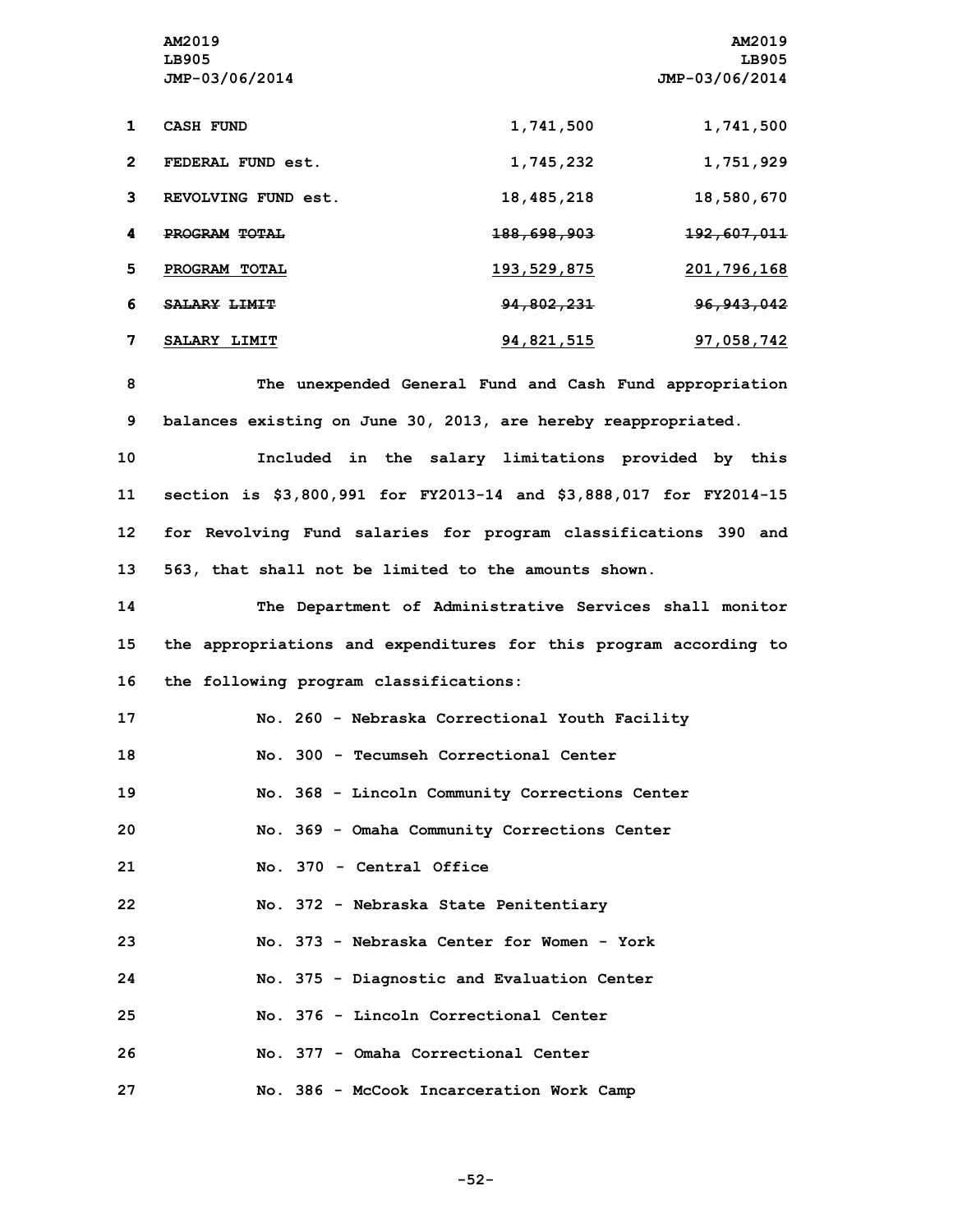|                | AM2019<br>AM2019<br>LB905<br>LB905<br>JMP-03/06/2014<br>JMP-03/06/2014 |
|----------------|------------------------------------------------------------------------|
| 1              | No. 389 - Adult Parole Administration                                  |
| $\overline{2}$ | No. 390 - Federal Surplus Property                                     |
| 3              | No. 495 - Department Central Warehouse                                 |
| 4              | No. 563 - Correctional Industries                                      |
| 5              | Revolving Fund expenditures shall not be limited to the                |
| 6              | amounts shown.                                                         |
| 7              | It is intended that the Department of Correctional                     |
| 8              | Services shall maintain a Department Contingency Fund and a            |
| 9              | Department Equipment Fund.                                             |
| 10             | There is included in the appropriation to this program,                |
| 11             | \$723,604 General Funds for FY2013-14, which shall only be used        |
| 12             | to contract with county jail facilities to house Department of         |
| 13             | Correctional Services facilities inmates on a temporary basis.         |
| 14             | There is included in the appropriation to this program, \$4,226,625    |
| 15             | General Funds for FY2014-15, which shall only be used to contract      |
| 16             | with county jail facilities to house Department of Correctional        |
| 17             | Services facilities inmates on a temporary basis.                      |
| 18             | It is the intent of the Legislature that the Department                |
| 19             | of Correctional Services investigate the feasibility of leasing        |
| 20             | the former Lancaster County jail facility located in Air Park and      |
| 21             | owned by the Airport Authority of the City of Lincoln, Nebraska,       |
| 22             | and whether leasing this facility could be part of the long-term       |
| 23             | plan of the department in addressing the overcrowding of current       |
| 24             | department facilities. The department shall issue a report to the      |
|                |                                                                        |
| 25<br>26       | Appropriations Committee electronically on this subject by January     |
| 27             | 1, 2015.<br>Sec. 65. Laws 2013, LB195, section 167, is amended to      |
|                |                                                                        |

**-53-**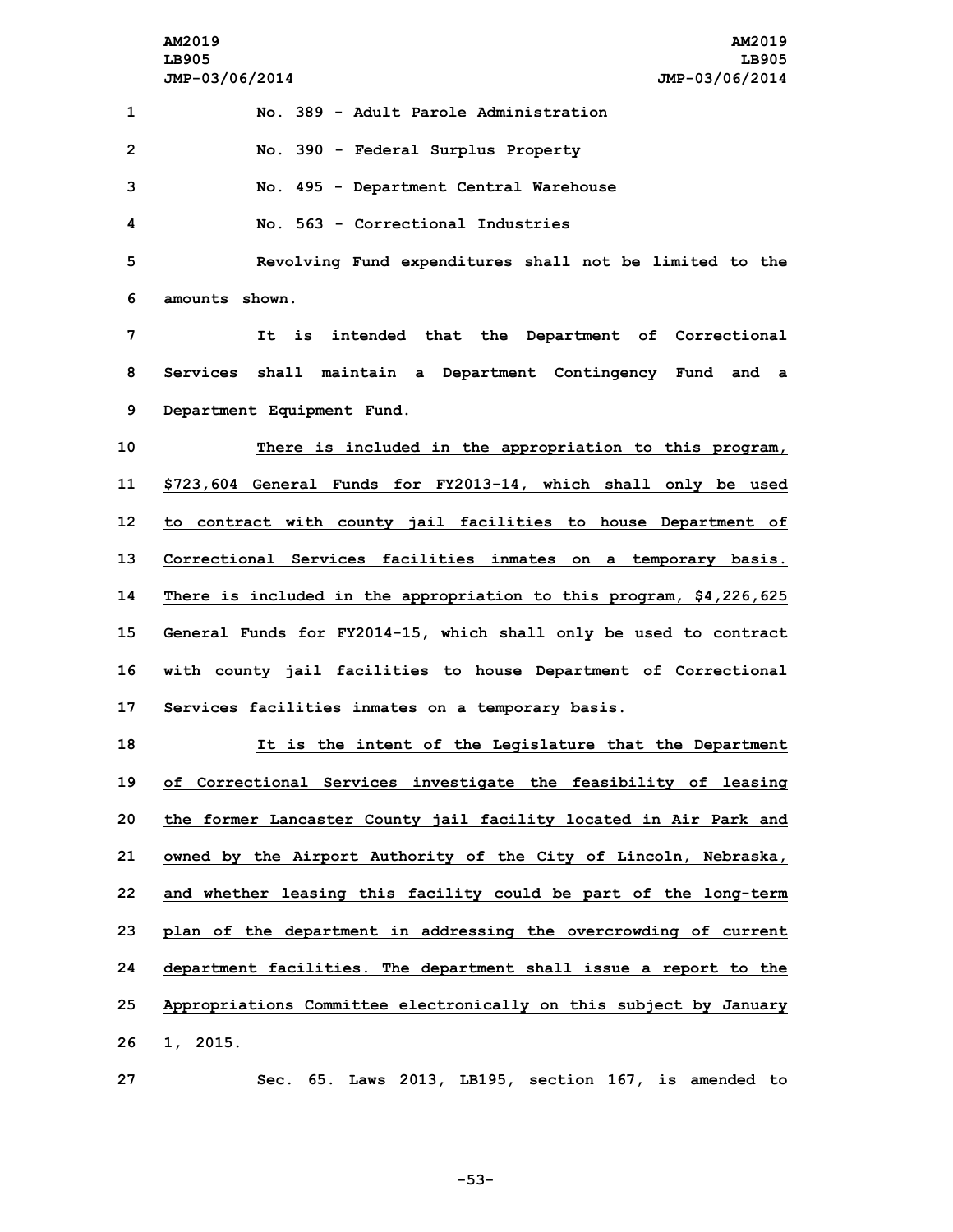**AM2019 AM2019 LB905 LB905 JMP-03/06/2014 JMP-03/06/2014 1 read: Sec. 167. AGENCY NO. 48 — COORDINATING COMMISSION FOR POSTSECONDARY EDUCATION Program No. 640 - Postsecondary Education Coordination FY2013-14 FY2014-15 GENERAL FUND 1,286,278 1,298,041 GENERAL FUND 1,296,278 1,309,041 CASH FUND 25,000 25,000 FEDERAL FUND est. 6,023 6,023 PROGRAM TOTAL 1,317,301 1,329,064 SALARY LIMIT 831,907 846,937 PROGRAM TOTAL 1,327,301 1,340,064 SALARY LIMIT 831,907 908,937 The unexpended General Fund appropriation balance existing on June 30, 2013, is hereby reappropriated. There is included in the appropriation to this program for FY2013-14 an estimated \$95,000 General Funds and for FY2014-15 an estimated \$95,000 General Funds for Midwestern Higher Education Compact state membership dues. Sec. 66. Laws 2013, LB195, section 169, is amended to 21 read:**

**22 Sec. 169. AGENCY NO. 48 — COORDINATING COMMISSION FOR 23 POSTSECONDARY EDUCATION**

**24 Program No. 690 - Nebraska Opportunity Grant Program 25 FY2013-14 FY2014-15 26 GENERAL FUND 6,668,156 6,668,156**

**27 GENERAL FUND 6,668,156 6,868,156**

**-54-**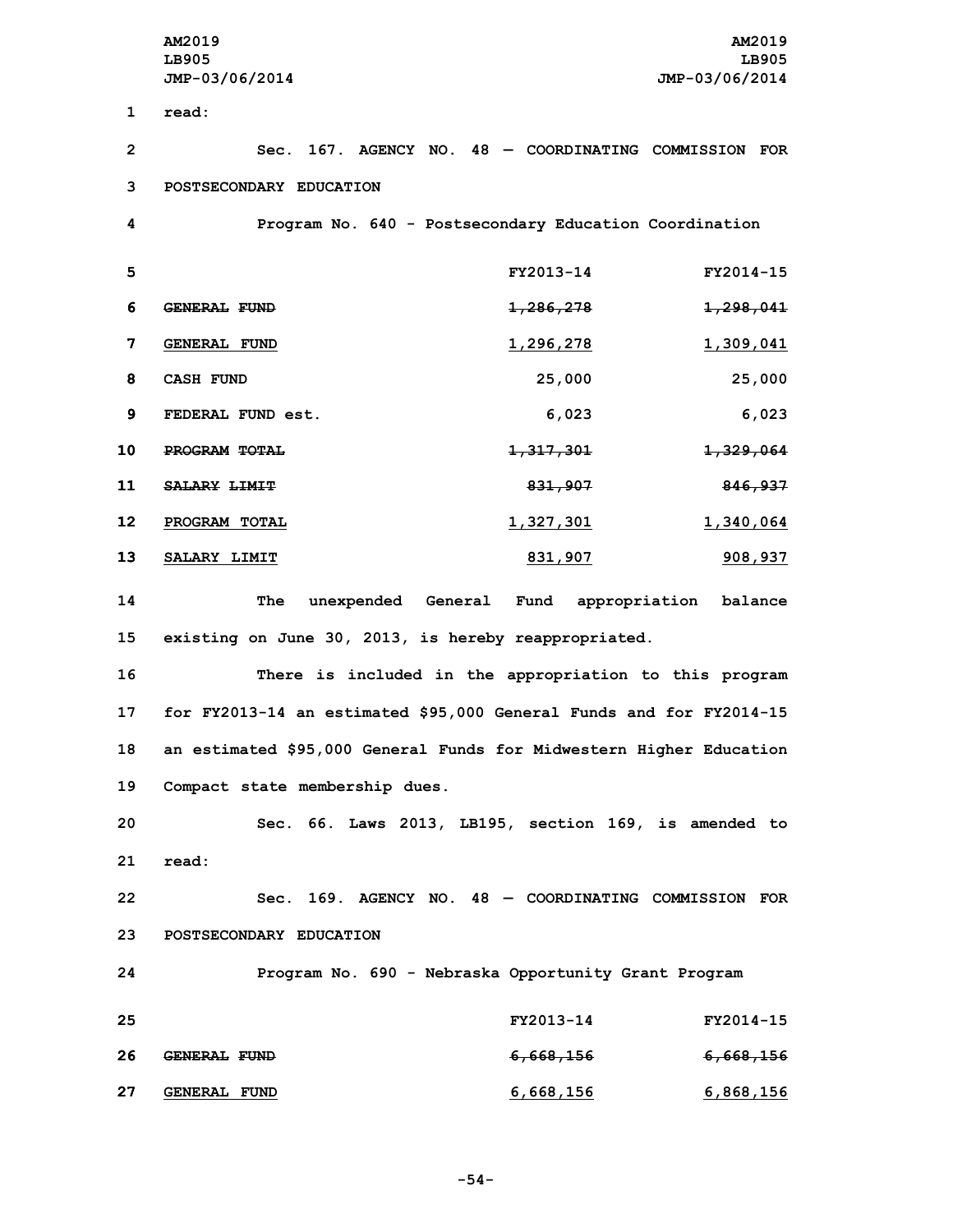**AM2019 AM2019 LB905 LB905 JMP-03/06/2014 JMP-03/06/2014**

| <b>CASH FUND</b> | 10,000,000            | 10,000,000            |
|------------------|-----------------------|-----------------------|
| PROGRAM TOTAL    | <del>16,668,156</del> | <del>16,668,156</del> |
| PROGRAM TOTAL    | 16,668,156            | 16,868,156            |

**4 There are no personal services included in the 5 appropriations in this section.**

 **There is included in the appropriation to this program for FY2013-14 \$6,668,156 General Funds and \$10,000,000 Cash Funds for state aid, which shall only be used for such purpose. There is included in the appropriation to this program for FY2014-15 \$6,668,156 \$6,868,156 General Funds and \$10,000,000 Cash Funds for state aid, which shall only be used for such purpose.**

**12 Sec. 67. Laws 2013, LB195, section 203, is amended to 13 read:**

**14 Sec. 203. AGENCY NO. 65 — DEPARTMENT OF ADMINISTRATIVE 15 SERVICES**

**16 Program No. 591 - Tort Claims**

| 17 |                     | FY2013-14 | FY2014-15 |
|----|---------------------|-----------|-----------|
| 18 | <b>GENERAL FUND</b> | 210,000   | 210,000   |
| 19 | <b>CASH FUND</b>    | 50,000    | 50,000    |
| 20 | PROGRAM TOTAL       | 260,000   | 260,000   |

 **The unexpended General Fund appropriation balance existing on June 30, 2013, is hereby reappropriated. The unexpended Cash Fund appropriation balance existing on June 30, 2013, is hereby reappropriated.**

**25 (1) The following amounts are hereby transferred to the 26 Tort Claims Fund from the respective agency fund balances:**

**27 (a) \$460 from the Department of Motor Vehicles;**

**-55-**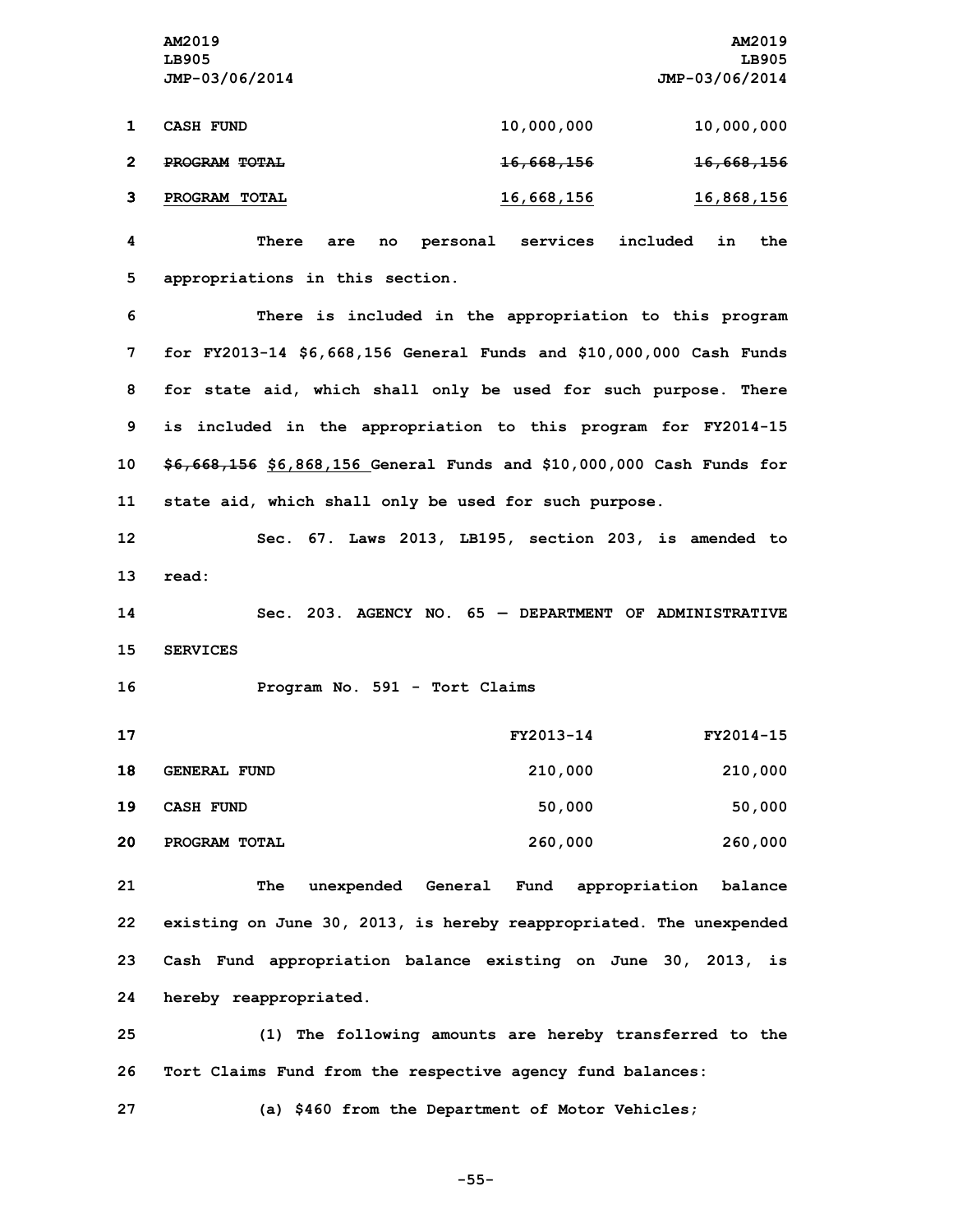|                 | AM2019<br>AM2019<br>LB905<br>LB905                                  |
|-----------------|---------------------------------------------------------------------|
|                 | JMP-03/06/2014<br>JMP-03/06/2014                                    |
| 1               | (b) \$8,181 from the Department of Roads;                           |
| $\overline{2}$  | (c) \$8,008 from the Game and Parks Commission;                     |
| 3               | (d) \$104 from the Department of Administrative Services            |
| 4               | state building division;                                            |
| 5               | (e) \$650 from the Department of Agriculture; and                   |
| 6               | (f) \$1,350 from the Nebraska Brand Committee.                      |
| 7               | Such sums shall be transferred to the risk management and           |
| 8               | state claims division no later than August 1, 2013, or in four      |
| 9               | equal payments on August 1, October 1, January 1, and April 1, at   |
| 10              | the discretion of the Risk Manager.                                 |
| 11              | (2) The following amounts are hereby transferred to the             |
| 12 <sub>2</sub> | Tort Claims Fund from the respective agency fund balances:          |
| 13              | (a) \$460 \$722.10 from the Department of Motor Vehicles;           |
| 14              | (b) $$8,181$ \$25,060.55 from the Department of Roads;              |
| 15              | (c) $$8,008$ \$13,237.16 from the Game and Parks Commission;        |
| 16              | and                                                                 |
| 17              | (d) \$104 \$2,610.90 from the Department of Administrative          |
| 18              | Services state building division.+                                  |
| 19              | (e) \$650 from the Department of Agriculture; and                   |
| 20              | (f) \$1,350 from the Nebraska Brand Committee.                      |
| 21              | Such sums shall be transferred to the risk management and           |
| 22              | state claims division no later than August 1, 2014, or in four      |
| 23              | equal payments on August 1, October 1, January 1, and April 1, at   |
| 24              | the discretion of the Risk Manager.                                 |
| 25              | is the intent of the Legislature that transfers<br>It               |
| 26              | specified in this section for FY2014-15 be adjusted by the One      |
| 27              | Hundred Third Legislature, Second Session, 2014, in accordance with |

**-56-**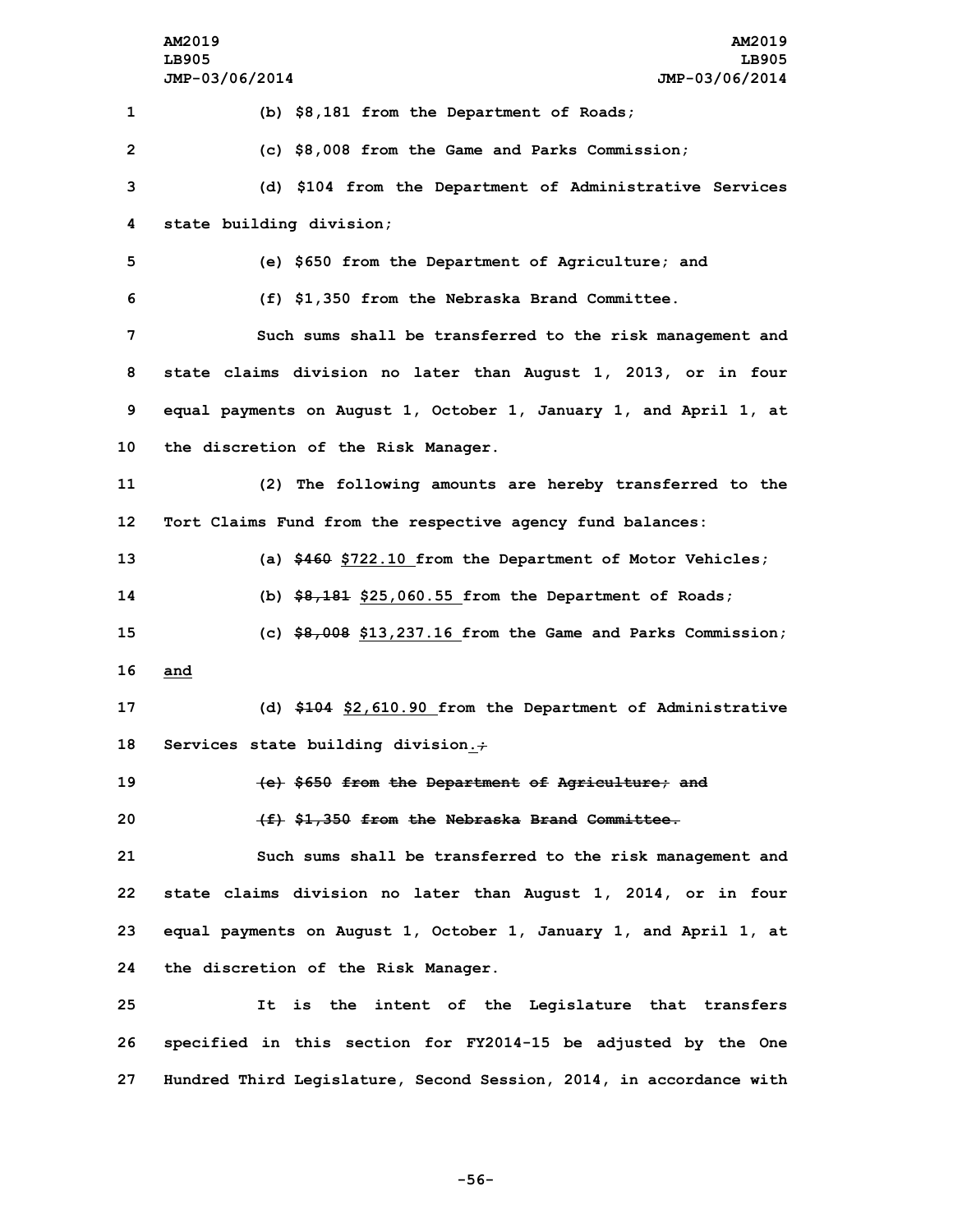**AM2019 AM2019 LB905 LB905 JMP-03/06/2014 JMP-03/06/2014 information available after July 1, 2013. Sec. 68. Laws 2013, LB195, section 232, is amended to 3 read: Sec. 232. AGENCY NO. 78 — NEBRASKA COMMISSION ON LAW ENFORCEMENT AND CRIMINAL JUSTICE Program No. 155 - County Juvenile Services Aid FY2013-14 FY2014-15 GENERAL FUND 1,477,575 1,477,575 PROGRAM TOTAL 1,477,575 1,477,575 SALARY LIMIT -0- -0- There is included in the appropriation to this program for FY2013-14 \$1,477,575 General Funds for state aid, which shall only be used for such purpose. There is included in the appropriation to this program for FY2014-15 \$1,477,575 \$1,427,575 General Funds for state aid, which shall only be used for such 16 purpose. Sec. 69. Laws 2013, LB195, section 233, is amended to 18 read: Sec. 233. AGENCY NO. 78 — NEBRASKA COMMISSION ON LAW ENFORCEMENT AND CRIMINAL JUSTICE Program No. 198 - Central Administration FY2013-14 FY2014-15 GENERAL FUND 499,008 507,135 CASH FUND 38,796 39,331 FEDERAL FUND est. 5,394,955 5,401,652 PROGRAM TOTAL 5,932,759 5,948,118 SALARY LIMIT 593,102 606,442**

**-57-**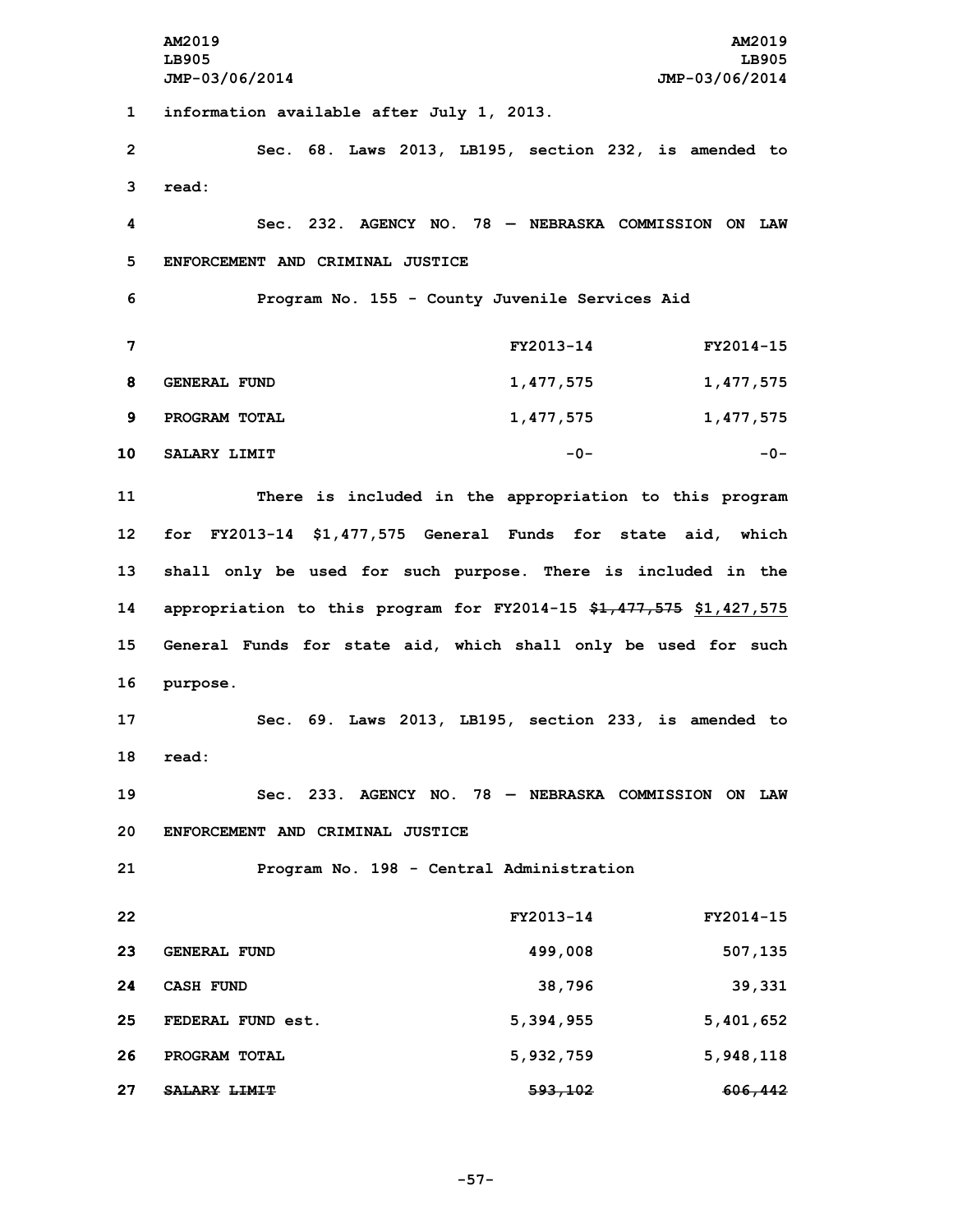### **1 SALARY LIMIT 604,979 606,442**

**2 The unexpended General Fund appropriation balance, less 3 aid, existing on June 30, 2013, is hereby reappropriated.**

 **There is included in the appropriation to this program for FY2013-14 \$13,457 General Funds and \$4,520,673 Federal Funds estimate for state aid, which shall only be used for such purpose. There is included in the appropriation to this program for FY2014-15 \$13,457 General Funds and \$4,520,673 Federal Funds estimate for state aid, which shall only be used for such purpose.**

 **There is included in the appropriation to this program for FY2013-14 \$62,000 General Funds and \$194,233 Federal Funds estimate from the federal Victims of Crime Act of 1984 to operate <sup>a</sup> victim notification system, which shall only be used for such purpose. There is included in the appropriation to this program for FY2014-15 \$62,000 General Funds and \$194,233 Federal Funds estimate from the federal Victims of Crime Act of 1984 to operate <sup>a</sup> victim notification system, which shall only be used for such purpose.**

**18 Sec. 70. Laws 2013, LB195, section 236, is amended to 19 read:**

**20 Sec. 236. AGENCY NO. 78 — NEBRASKA COMMISSION ON LAW 21 ENFORCEMENT AND CRIMINAL JUSTICE**

**22 Program No. 202 - Crime Victims' Reparations**

| 23 |                     | FY2013-14 | FY2014-15          |
|----|---------------------|-----------|--------------------|
| 24 | <b>GENERAL FUND</b> | 27,837    | 27,837             |
| 25 | CASH FUND           | 194,000   | <del>194,000</del> |
| 26 | CASH FUND           | 294,000   | 194,000            |
| 27 | FEDERAL FUND est.   | 128,400   | 128,400            |

**-58-**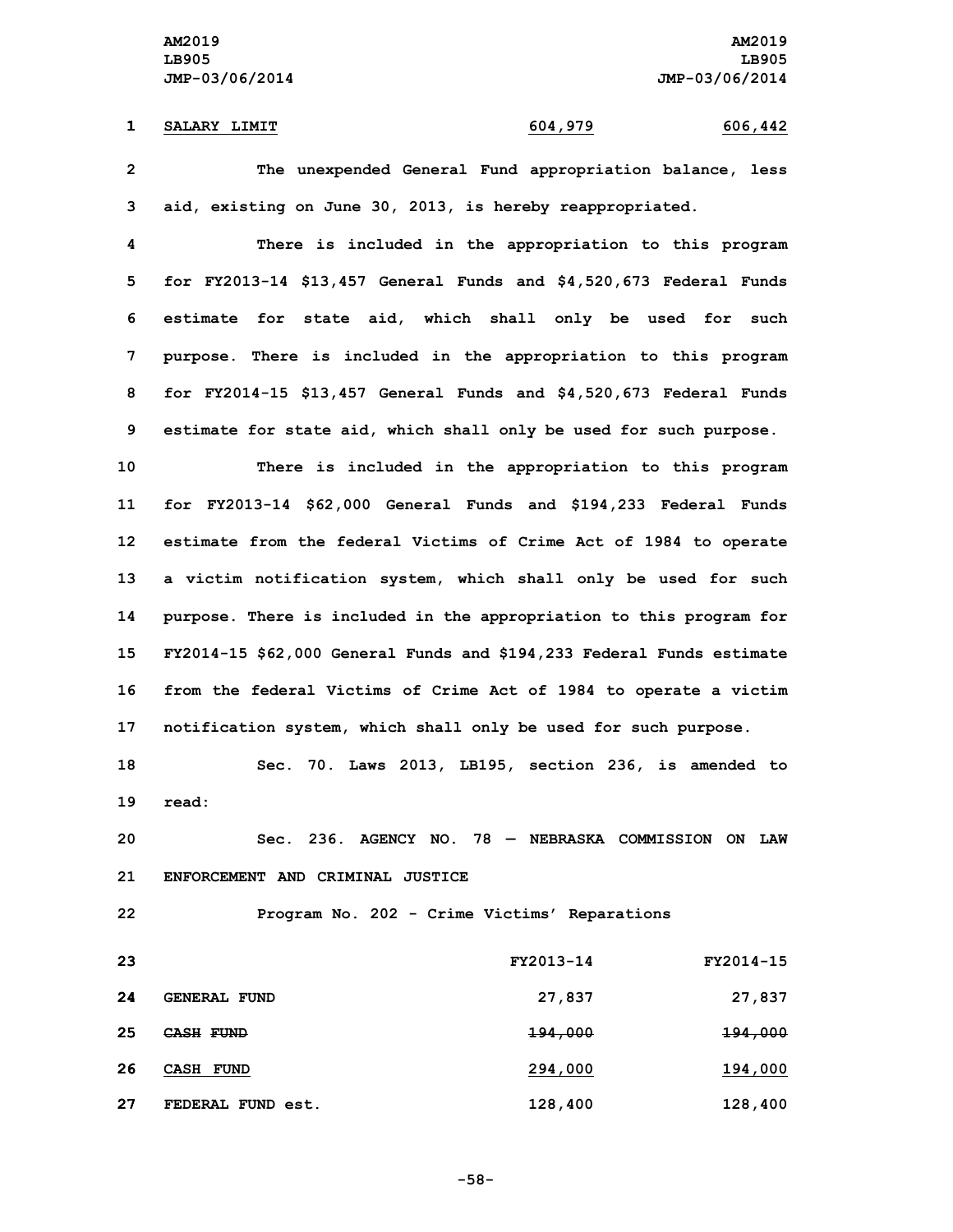|             | AM2019         |         | AM2019             |
|-------------|----------------|---------|--------------------|
|             | LB905          |         | LB905              |
|             | JMP-03/06/2014 |         | JMP-03/06/2014     |
|             |                |         |                    |
|             | PROGRAM TOTAL  | 350,237 | <del>350,237</del> |
|             |                |         |                    |
| $\mathbf 2$ | PROGRAM TOTAL  | 450,237 | 350,237            |
|             |                |         |                    |
|             | SALARY LIMIT   | $-0-$   | -0-                |
|             |                |         |                    |

**4 The unexpended General Fund appropriation balance, less 5 aid, existing on June 30, 2013, is hereby reappropriated.**

 **There is included in the appropriation to this program for FY2013-14 \$20,000 General Funds, \$194,000 \$294,000 Cash Funds, and \$121,980 Federal Funds estimate for state aid, which shall only be used for such purpose. There is included in the appropriation to this program for FY2014-15 \$20,000 General Funds, \$194,000 Cash Funds, and \$121,980 Federal Funds estimate for state aid, which shall only be used for such purpose.**

**13 Sec. 71. Laws 2013, LB195, section 250, is amended to 14 read:**

**15 Sec. 250. AGENCY NO. 85 — PUBLIC EMPLOYEES RETIREMENT 16 BOARD**

**17 Program No. 515 - Public Employees Retirement**

| 18 |                                | FY2013-14             | FY2014-15             |
|----|--------------------------------|-----------------------|-----------------------|
| 19 | <b>GENERAL</b><br><b>FUND</b>  | <del>24,290,810</del> | 46,418,580            |
| 20 | PROGRAM TOTAL                  | <del>24,290,810</del> | <del>46,418,580</del> |
| 21 | <b>GENERAL</b><br><b>FUND</b>  | 24,290,810            | 46,645,251            |
| 22 | <b>PROGRAM</b><br><b>TOTAL</b> | 24,290,810            | 46,645,251            |

 **There is included in the appropriation to this program for FY2013-14 \$16,874,535 General Funds for state aid to provide additional funding to the School Employees Retirement System of the State of Nebraska, which shall only be used for such purpose. There is included in the appropriation to this program for FY2014-15**

```
-59-
```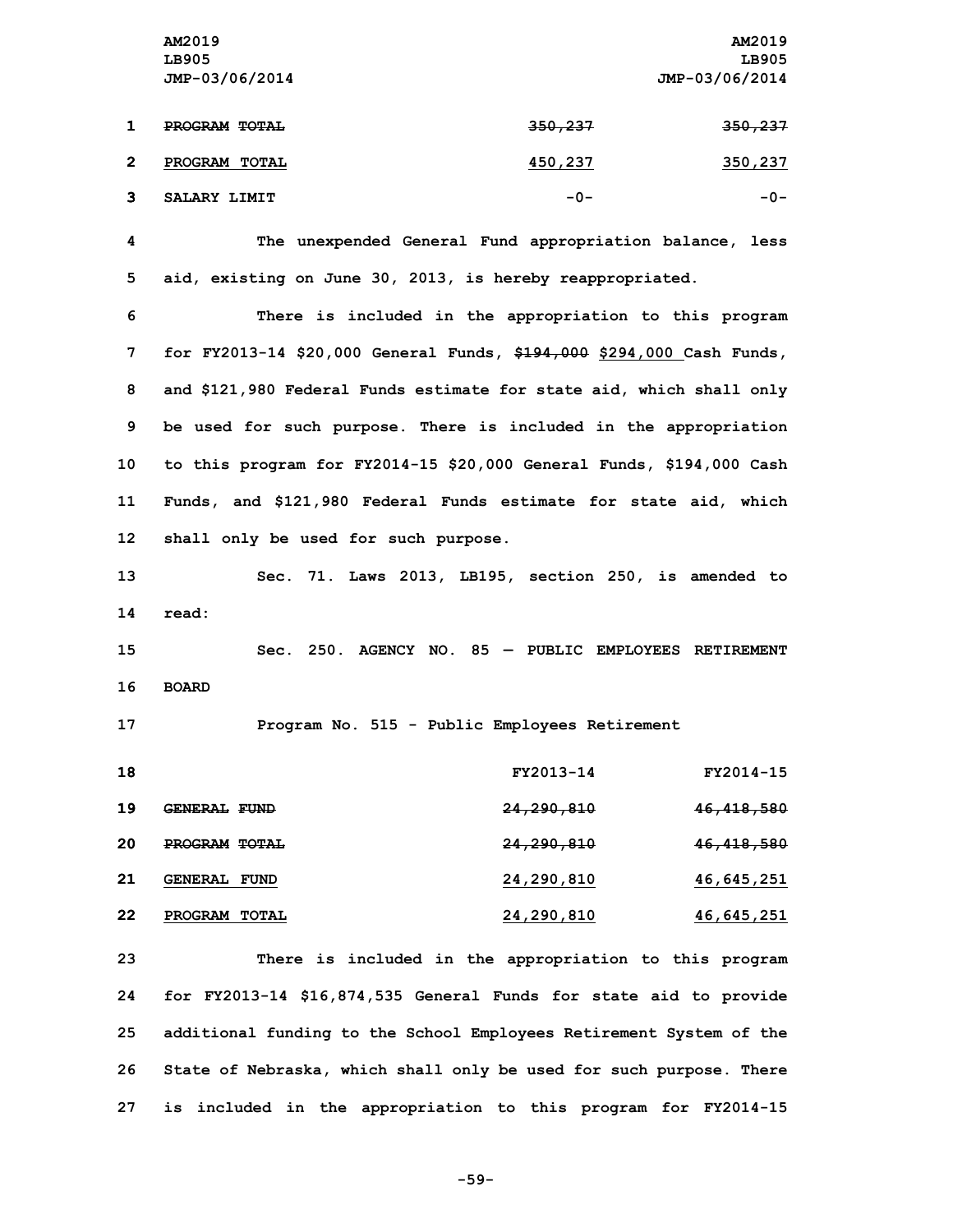**1 \$34,255,000 \$34,703,519 General Funds for state aid to provide 2 additional funding to the School Employees Retirement System of the 3 State of Nebraska, which shall only be used for such purpose.**

 **There is included in the appropriation to this program for FY2013-14 \$5,011,695 General Funds for state aid to provide additional funding to the Class <sup>V</sup> School Employees Retirement System, which shall only be used for such purpose. There is included in the appropriation to this program for FY2014-15 \$7,365,000 \$7,194,958 General Funds for state aid to provide additional funding to the Class <sup>V</sup> School Employees Retirement System, which shall only be used for such purpose.**

 **There is included in the appropriation to this program for FY2013-14 \$2,404,580 General Funds for state aid to provide additional funding to the Nebraska State Patrol Retirement System, which shall only be used for such purpose. There is included in the appropriation to this program for FY2014-15 \$4,704,580 \$4,652,774 General Funds for state aid to provide additional funding to the Nebraska State Patrol Retirement System, which shall only be used for such purpose.**

 **There is included in the appropriation to this program for FY2013-14 \$-0- General Funds for state aid to provide additional funding to the Nebraska Judges Retirement System, which shall only be used for such purpose. There is included in the appropriation to this program for FY2014-15 \$94,000 General Funds for state aid to provide additional funding to the Nebraska Judges Retirement System, which shall only be used for such purpose. Pursuant to sections 13 and 14, Legislative Bill 906, One Hundred**

**-60-**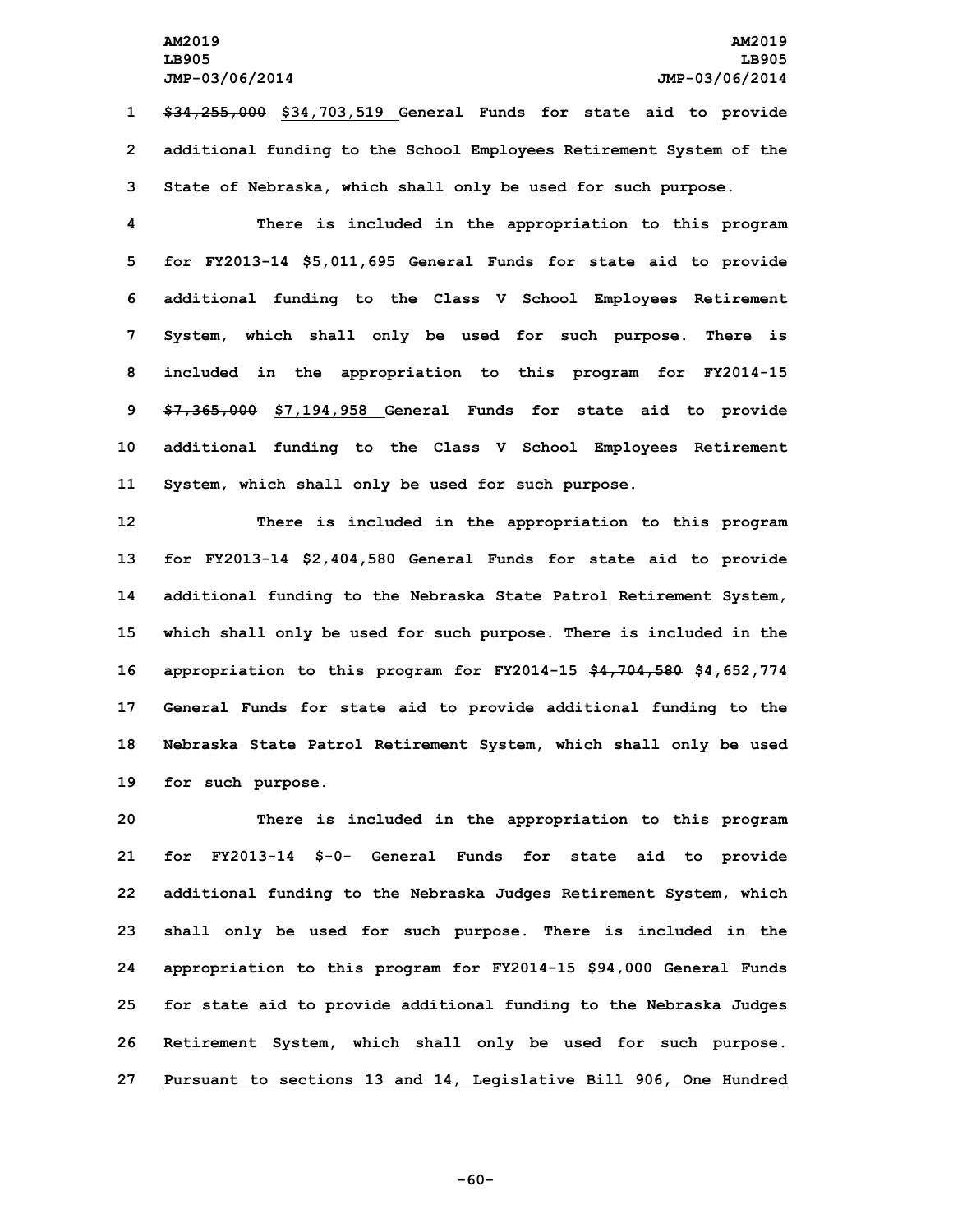**AM2019 AM2019 LB905 LB905 JMP-03/06/2014 JMP-03/06/2014 Third Legislature, Second Session, 2014, \$709,383 is transferred from the Supreme Court Automation Cash Fund and the Supreme Court Education Fund to the Nebraska Retirement Fund for Judges. Pursuant to section 84-1319.01, each state agency participating in the State Employees Retirement System of the State of Nebraska shall contribute an amount to the State Equal Retirement Benefit Fund to provide all similarly situated male and female members with equal benefits. It is the intent of the Legislature that the Public Employees Retirement Board notify each state agency of the amount to be paid to the fund for FY2013-14**

**11 and FY2014-15.**

**12 Sec. 72. Laws 2013, LB195, section 261, is amended to 13 read:**

**14 Sec. 261. CASH FUNDS.**

 **The receipts for FY2013-14 and FY2014-15 inuring to the several Cash Funds, together with any amounts held in account by the State Treasurer on June 30, 2013, are hereby credited to each of the funds respectively.**

 **Expenditure of Cash Funds appropriated in this act shall be limited to the amount shown by program except when specific exceptions are made. The amounts appropriated in this act include the following funds:**

**23 (1) Legislative Council: Nebraska Legislative Shared 24 Information System Cash Fund, Donations/Contributions Cash Fund, 25 Nebraska Health Care Cash Fund, Nebraska Statutes Cash Fund;**

**26 (2) Supreme Court: Supreme Court Reports Cash Fund, Court 27 Appointed Special Advocate Fund, Nebraska Statutes Distribution**

**-61-**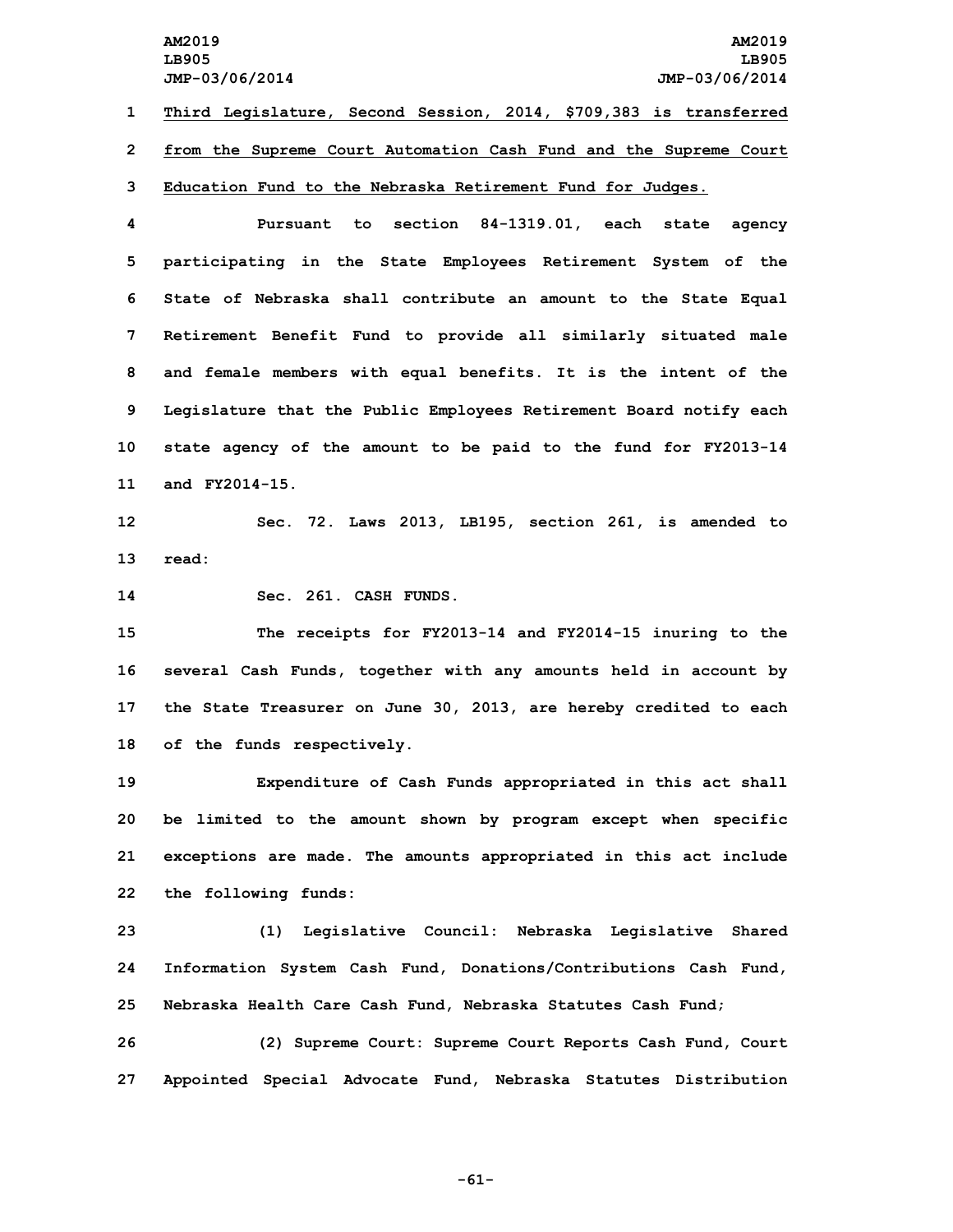**Cash Fund, MCLE Cash Fund, Probation Program Cash Fund, Probation Cash Fund, State Probation Contractual Services Cash Fund, Dispute Resolution Cash Fund, Counsel for Discipline Cash Fund, Supreme Court Education Fund, Supreme Court Automation Cash Fund, Parenting Act Fund;**

**6 (3) Governor: Governor's Policy Research Cash Fund;**

 **(4) Secretary of State: Nebraska Collection Agency Fund, Records Management Cash Fund, Secretary of State Administration Cash Fund, Uniform Commercial Code Cash Fund, Corporation Cash Fund, Election Administration Fund;**

**11 (5) Auditor of Public Accounts: Cooperative Audit Cash 12 Fund;**

 **(6) Attorney General: Motor Vehicle Fraud Cash Fund, Department of Justice Natural Resources Enforcement Fund, State Settlement Cash Fund, Nebraska Health Care Cash Fund, State DNA Sample and Data Base Fund, State Medicaid Fraud Control Unit Cash 17 Fund;**

 **(7) State Treasurer: State Treasurer Administrative Fund, Unclaimed Property Cash Fund, Mutual Finance Assistance Fund, College Savings Plan Administrative Fund, College Savings Plan Expense Fund, Convention Center Support Fund, State Disbursement Unit Cash Fund, Treasury Management Cash Fund, Sports Arena Facility Support Fund;**

 **(8) State Department of Education: State Department of Education Cash Fund, Certification Fund, Professional Practices Commission Fund, Tax Equity and Educational Opportunities Fund, Education Innovation Fund, School Technology Fund, Tuition Recovery**

**-62-**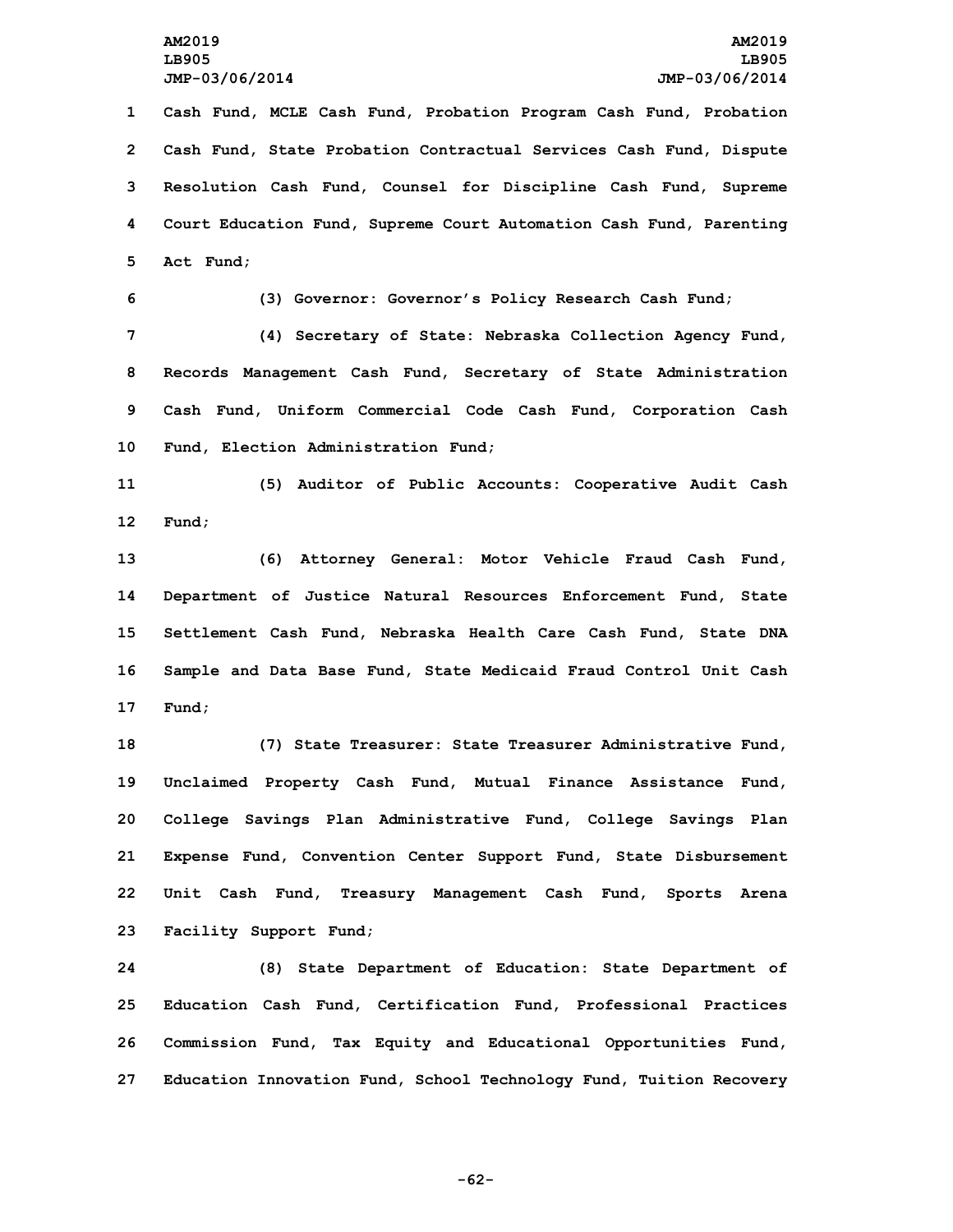**1 Cash Fund, Private Postsecondary Career Schools Cash Fund, 2 Excellence in Teaching Cash Fund, School District Reorganization 3 Fund, Early Childhood Education Endowment Cash Fund;**

 **(9) Public Service Commission: Nebraska Grain Warehouse Surveillance Cash Fund, Nebraska Telecommunications Relay System Fund, Public Service Commission Housing and Recreational Vehicle Cash Fund, Nebraska Telecommunications Universal Service Fund, Nebraska Internet Enhancement Fund, Nebraska Competitive Telephone Marketplace Fund, Enhanced Wireless 911 Fund, Moisture Testing Examination Fund, Grain Warehouse Auditing Fund, Municipal Rate Negotiations Revolving Loan Fund, Public Service Commission Pipeline Regulation Fund;**

 **(10) Department of Revenue: Department of Revenue Enforcement Fund, State Lottery Operation Cash Fund, Marijuana and Controlled Substances Tax Administration Cash Fund, Waste Reduction and Recycling Incentive Fees Collection Fund, Petroleum Release Remedial Action Collection Fund, Litter Fee Collection Fund, Severance Tax Administration Fund, Department of Revenue Miscellaneous Receipts Fund, Charitable Gaming Operations Fund, Tobacco Products Administration Cash Fund, Nebraska Incentives Fund, Motor Fuel Tax Enforcement and Collection Cash Fund, Nebraska Health Care Cash Fund, State Athletic Commissioner's Cash Fund, Department of Revenue Property Assessment Division Cash Fund, Property Tax Credit Cash Fund, Nebraska Advantage Transformational Tourism and Redevelopment Act Cash Fund, Airline and Carline Cash Fund, Energy Conservation Improvement Fund;**

**27 (11) Department of Aeronautics: Department of Aeronautics**

**-63-**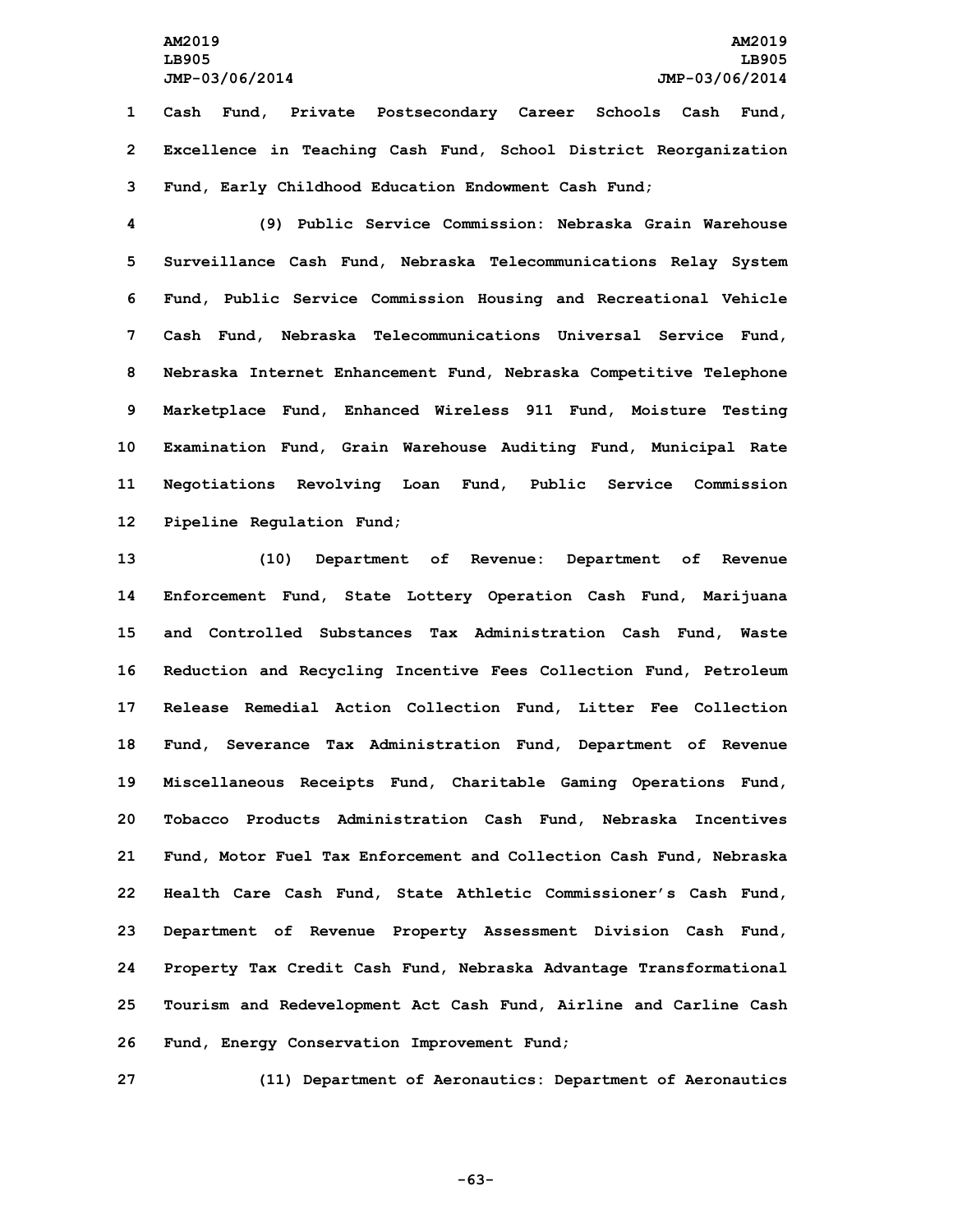**1 Cash Fund;**

 **(12) Department of Agriculture: Fertilizers and Soil Conditioners Administrative Fund, Commercial Feed Administration Cash Fund, Pure Milk Cash Fund, Soil and Plant Analysis Laboratory Cash Fund, Livestock Auction Market Fund, Nebraska Potato Development Fund, Graded Egg Fund, Weights and Measures Administrative Fund, Nebraska Poultry and Egg Development, Utilization, and Marketing Fund, Agricultural Products Marketing Information Cash Fund, Manufacturing Milk Cash Fund, Pure Food Cash Fund, Nebraska Agricultural Products Marketing Cash Fund, State Apiary Cash Fund, Pseudorabies Control Cash Fund, Weed Book Cash Fund, Pesticide Administrative Cash Fund, Nebraska Seed Administrative Cash Fund, Plant Protection and Plant Pest Cash Fund, Tractor Permit Cash Fund, Nebraska Origin and Premium Quality Grain Cash Fund, Animal Damage Control Cash Fund, Noxious Weed Cash Fund, Buffer Strip Incentive Fund, Winery and Grape Producers Promotional Fund, Commercial Dog and Cat Operator Inspection Program Cash Fund, Domesticated Cervine Animal Cash Fund, Anthrax Control Act Cash Fund, Noxious Weed and Invasive Plant Species Assistance Fund, Agricultural Laboratory Testing Services Cash Fund, Agricultural Suppliers Lease Protection Cash Fund;**

**22 (13) Department of Banking and Finance: Financial 23 Institution Assessment Cash Fund, Securities Act Cash Fund, 24 Department of Banking and Finance Settlement Cash Fund;**

**25 (14) State Fire Marshal: Nebraska Natural Gas Pipeline 26 Safety Cash Fund, State Fire Marshal Cash Fund, Underground Storage 27 Tank Fund, Training Division Cash Fund, Reduced Cigarette Ignition**

**-64-**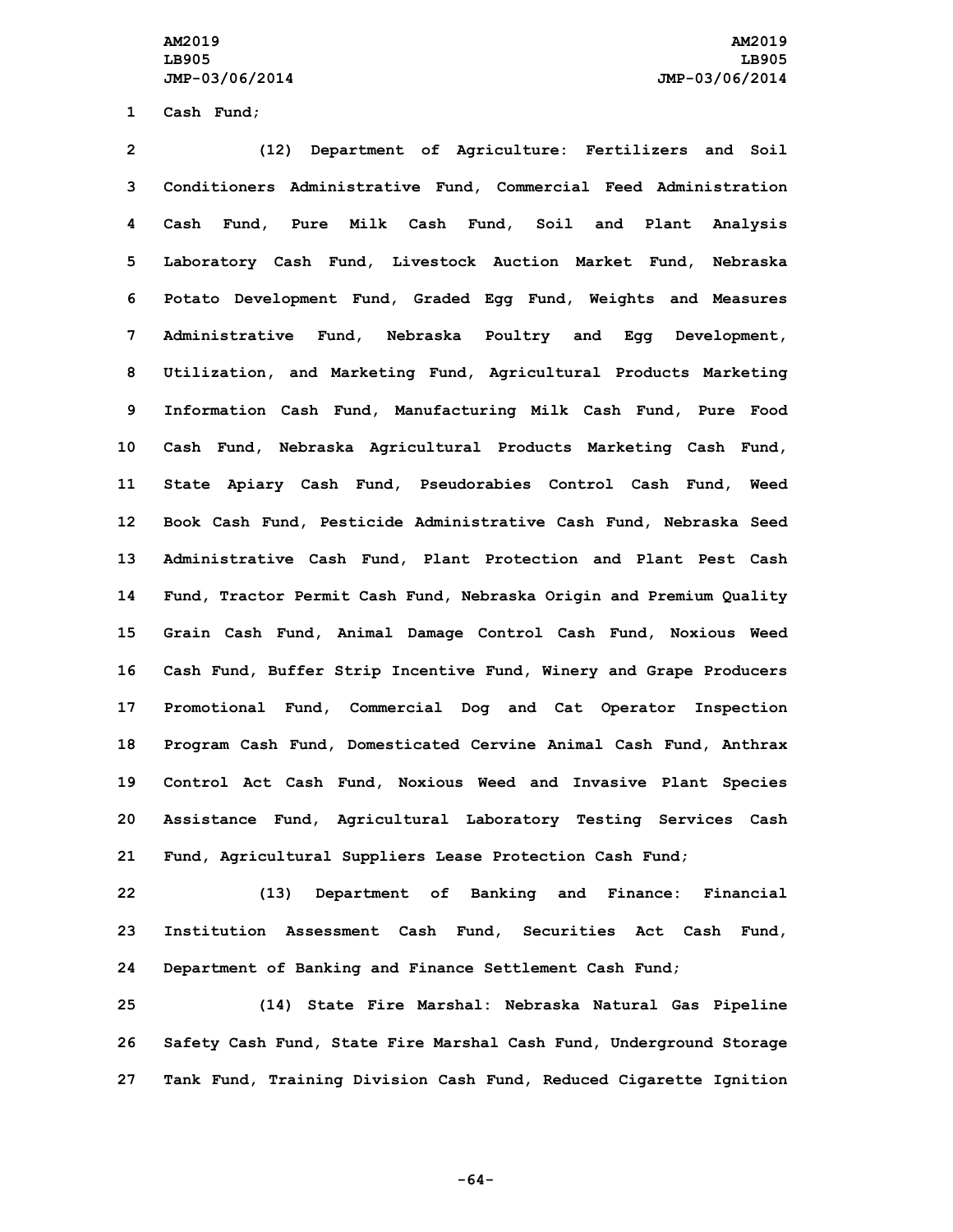**1 Propensity Fund;**

**2 (15) Department of Insurance: Department of Insurance 3 Cash Fund;**

 **(16) Department of Labor: Employment Security Special Contingent Fund, Farm Labor Contractors Fund, Contractor Registration Cash Fund, Boiler Inspection Cash Fund, Mechanical Safety Inspection Fund, Professional Employer Organization Cash 8 Fund;**

 **(17) Department of Motor Vehicles: Motor Carrier Division Cash Fund, Department of Motor Vehicles Cash Fund, Department of Motor Vehicles Ignition Interlock Fund, License Plate Cash Fund, Vehicle Title Registration System Replacement and Maintenance Cash 13 Fund;**

 **(18) Department of Health and Human Services: Health and Human Services Cash Fund, Veterans' Home Building Fund, Institution Cash Fund, Small Business Enterprises Cash Fund, School District Reimbursement Fund, Compulsive Gamblers Assistance Fund, Nebraska Child Abuse Prevention Fund, Nebraska Health Care Cash Fund, Children's Health Insurance Cash Fund, Childhood Care Cash Fund, University of Nebraska Medical Center Medical Education Revolving Fund, Behavioral Health Services Fund, Health and Human Services Reimbursement Fund, Professional and Occupational Credentialing Cash Fund, Rural Health Professional Incentive Fund, Organ and Tissue Donor Awareness and Education Fund, Tobacco Prevention and Control Cash Fund, Stem Cell Research Cash Fund;**

**26 (19) Department of Roads: Highway Cash Fund, Grade 27 Crossing Protection Fund, State Recreation Road Fund, Roads**

**-65-**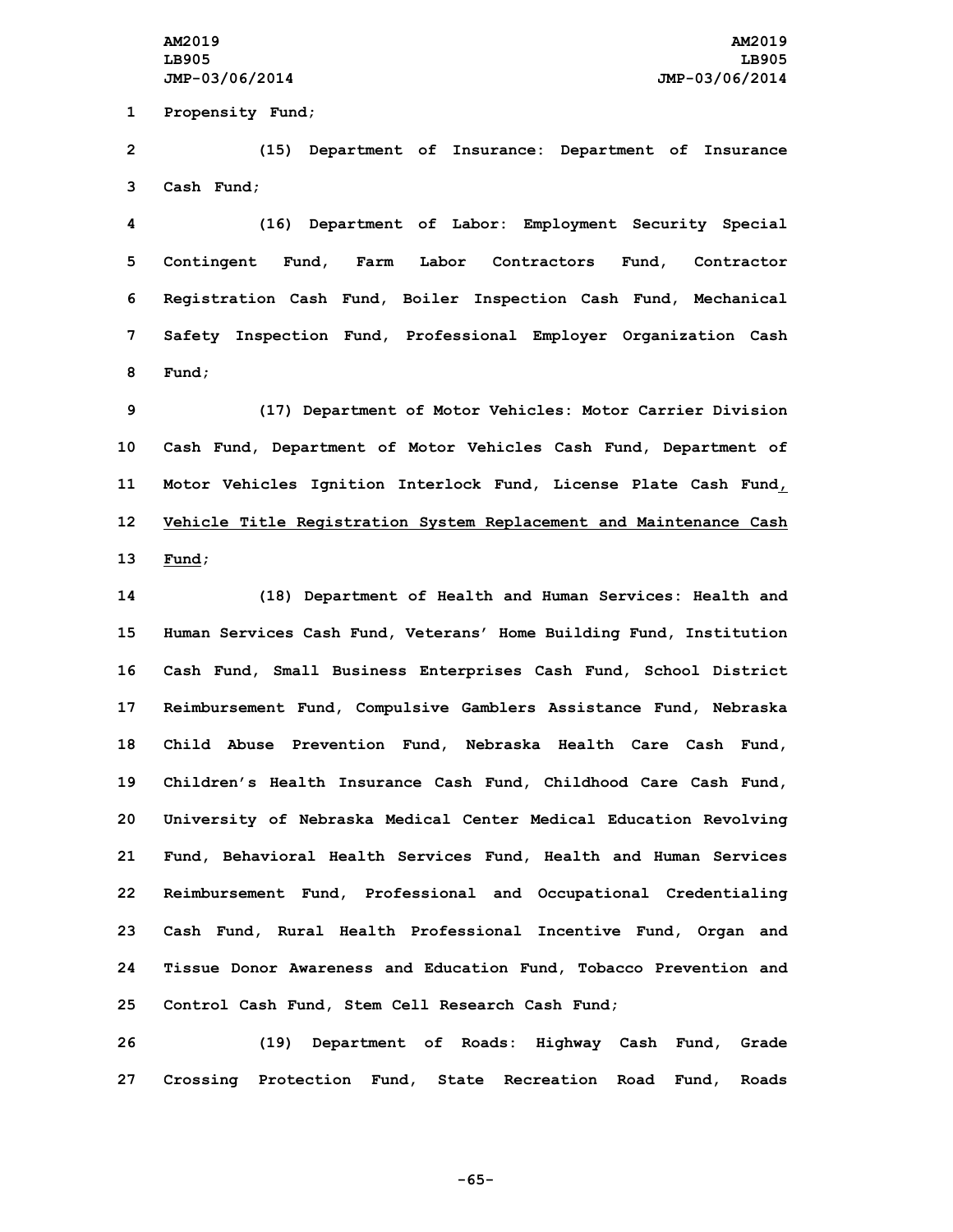**1 Operations Cash Fund, State Highway Capital Improvement Fund;**

 **(20) Department of Veterans' Affairs: Veteran Cemetery Construction Fund, Nebraska Veteran Cemetery System Operation Fund; (21) Department of Natural Resources: Water Resources Cash Fund, Water Contingency Cash Fund, Republican River Basin Water Sustainability Task Force Cash Fund, Small Watersheds Flood Control Fund, Nebraska Resources Development Fund, Nebraska Soil and Water Conservation Fund, Natural Resources Water Quality Fund, Water Well Decommissioning Fund, Carbon Sequestration Assessment Cash Fund, Water Resources Trust Fund, Department of Natural Resources Cash Fund;**

**12 (22) State Electrical Board: Electrical Division Fund;**

 **(23) Military Department: Military Department Cash Fund, Governor's Emergency Cash Fund, Nebraska Emergency Management Agency Cash Fund, Nebraska Emergency Planning and Community Right to Know Cash Fund, Joint Operations Center Cash Fund;**

**17 (24) Board of Educational Lands and Funds: Surveyors' 18 Cash Fund, Board of Educational Lands and Funds Cash Fund, Survey 19 Record Repository Fund;**

 **(25) Game and Parks Commission: State Game Fund, State Park Cash Revolving Fund, Nebraska Habitat Fund, Nebraska Aquatic Habitat Fund, Nebraska Snowmobile Trail Cash Fund, Nebraska Outdoor Recreation Development Cash Fund, Wildlife Conservation Fund, Nebraska Environmental Trust Fund, Cowboy Trail Fund, Game Law Investigation Cash Fund, Niobrara Council Fund, Nebraska Environmental Endowment Fund, Ferguson House Fund, Nebraska Youth Conservation Program Fund, Hunters Helping the Hungry Cash Fund,**

**-66-**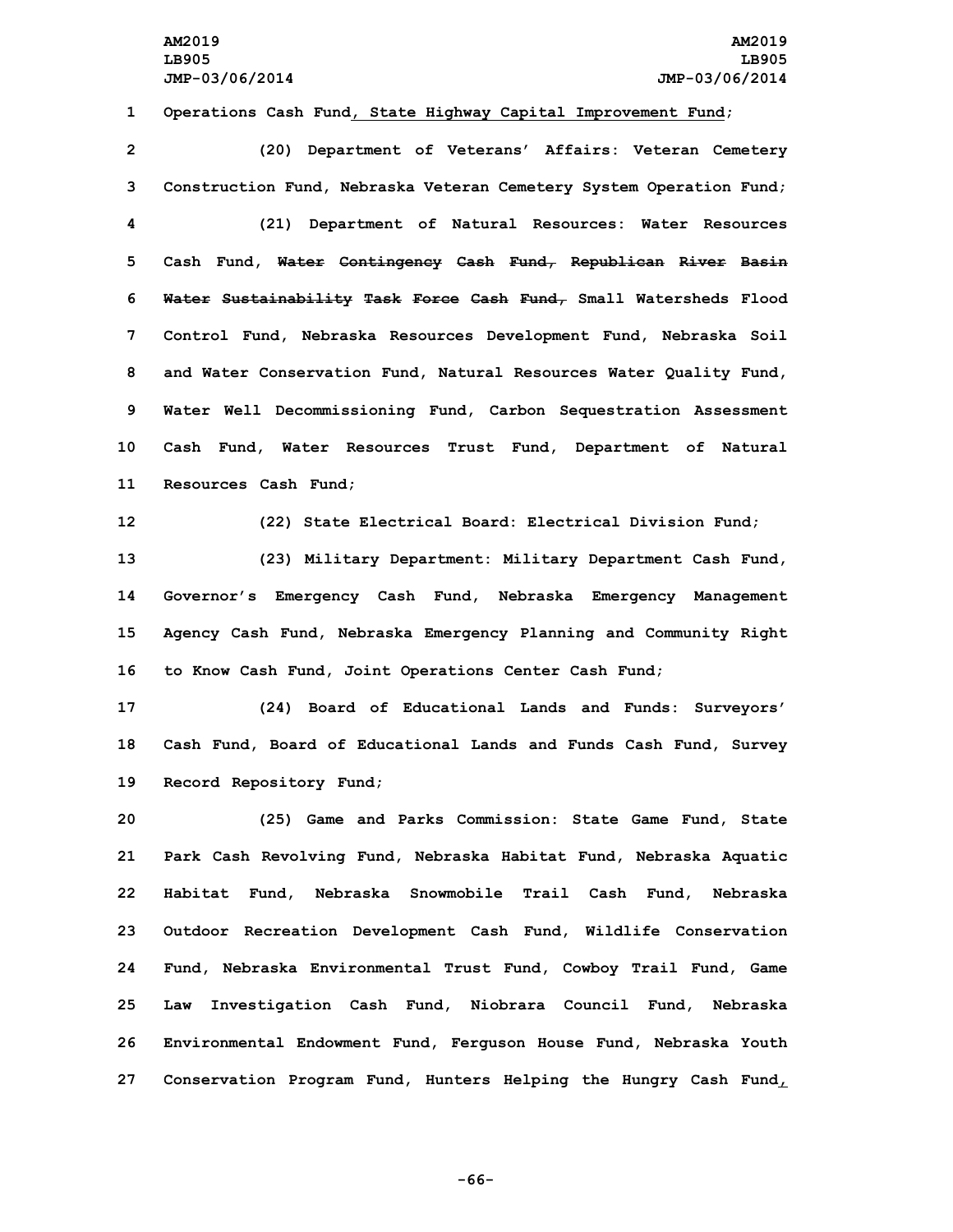**AM2019 AM2019 LB905 LB905 JMP-03/06/2014 JMP-03/06/2014 Game and Parks State Park Improvement and Maintenance Fund; (26) Nebraska Library Commission: Nebraska Library Commission Cash Fund; (27) Nebraska Liquor Control Commission: Nebraska Liquor Control Commission Rule and Regulation Cash Fund; (28) State Racing Commission: Racing Commission's Cash Fund, Track Distribution Fund; (29) Nebraska Workers' Compensation Court: Compensation Court Cash Fund; (30) Nebraska Brand Committee: Nebraska Brand Inspection and Theft Prevention Fund; (31) Nebraska Motor Vehicle Industry Licensing Board: Nebraska Motor Vehicle Industry Licensing Fund; (32) State Real Estate Commission: State Real Estate Commission's Fund; (33) Board of Barber Examiners: Board of Barber Examiners 17 Fund; (34) Department of Correctional Services: Department of Correctional Services Facility Cash Fund, Parole Program Cash Fund, Reentry Cash Fund; (35) Nebraska Educational Telecommunications Commission: State Educational Telecommunications Fund, NEB\*SAT Cash Fund; (36) Coordinating Commission for Postsecondary Education: Coordinating Commission for Postsecondary Education Cash Fund, Nebraska Opportunity Grant Fund; (37) Nebraska State Colleges: Chadron Cash Fund, Peru Cash Fund, Wayne Cash Fund, Chadron State College Designated Cash**

**-67-**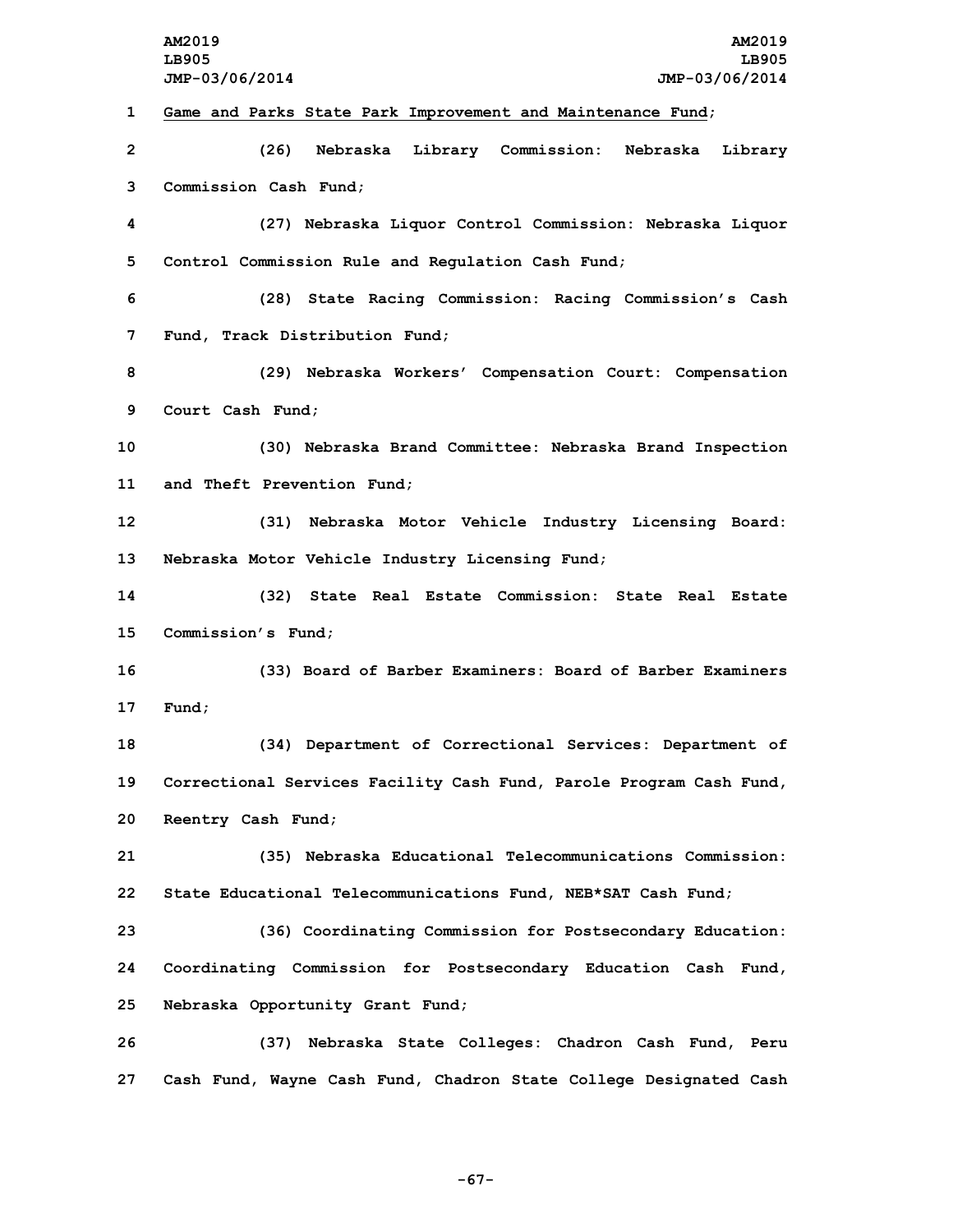# **AM2019 AM2019 LB905 LB905 JMP-03/06/2014 JMP-03/06/2014**

**1 Fund, Peru State College Designated Cash Fund, Wayne State College 2 Designated Cash Fund, Board of Trustees Cash Fund, State Colleges 3 Sport Facilities Cash Fund;**

 **(38) University of Nebraska: Financial Literacy Cash Fund, University Cash Fund, Temporary University Fund, University of Nebraska at Omaha Cash Fund, University of Nebraska Medical Center Cash Fund, University of Nebraska at Kearney Cash Fund, University of Nebraska Central Administration Designated Cash Fund, University of Nebraska-Lincoln Designated Cash Fund, University of Nebraska at Omaha Designated Cash Fund, University of Nebraska Medical Center Designated Cash Fund, University of Nebraska at Kearney Designated Cash Fund;**

**13 (39) Nebraska State Fair Board: Nebraska State Fair 14 Support and Improvement Cash Fund, Antique Farm Machinery and 15 Equipment Fund;**

**16 (40) Real Property Appraiser Board: Real Property 17 Appraiser Fund, Appraisal Management Company Fund;**

**18 (41) Nebraska State Historical Society: Historical 19 Society Fund, Historical Landmark Cash Fund;**

**20 (42) Nebraska Wheat Development, Utilization, and 21 Marketing Board: Nebraska Wheat Development, Utilization, and 22 Marketing Fund;**

**23 (43) Nebraska Oil and Gas Conservation Commission: Oil 24 and Gas Conservation Fund;**

**25 (44) Board of Engineers and Architects: Engineers and 26 Architects Regulation Fund;**

**27 (45) Board of Geologists: Geologists Regulation Fund;**

**-68-**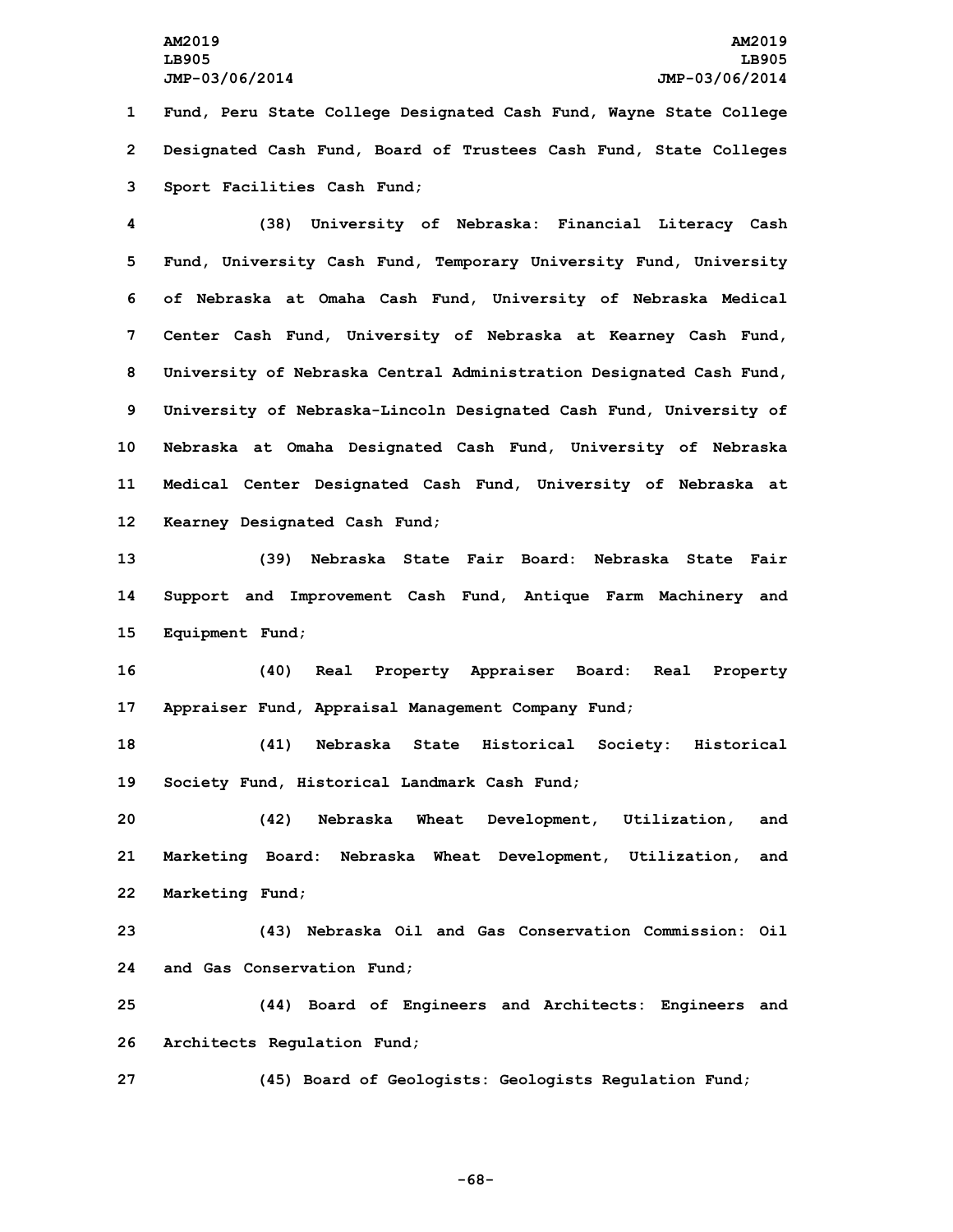**1 (46) Nebraska Ethanol Board: Agricultural Alcohol Fuel 2 Tax Fund, Ethanol Production Incentive Cash Fund;**

**3 (47) Nebraska Dairy Industry Development Board: Nebraska 4 Dairy Industry Development Fund;**

**5 (48) State Board of Examiners for Land Surveyors: Land 6 Surveyor Examiner's Fund;**

**7 (49) Nebraska State Board of Public Accountancy: 8 Certified Public Accountants Fund;**

 **(50) Nebraska State Patrol: Nebraska State Patrol Cash Fund, Investigation Petty Cash Fund, Carrier Enforcement Cash Fund, Nebraska State Patrol Drug Control and Education Cash Fund, Public Safety Cash Fund, Nebraska State Patrol Vehicle Replacement Cash Fund, Nebraska Public Safety Communication System Cash Fund;**

 **(51) Department of Administrative Services: Building Renewal Allocation Fund, State Building Renewal Assessment Fund, University Building Renewal Assessment Fund, State College Building Renewal Assessment Fund, Capitol Restoration Cash Fund, Vacant Building and Excess Land Cash Fund, Resource Recovery Fund, Tort Claims Fund, Information Technology Infrastructure Fund, Health and Life Benefit Administration Cash Fund, City of the Primary Class Development Fund, City of the Metropolitan Class Development Fund, World Day on the Mall Cash Fund;**

**23 (52) Abstracters Board of Examiners: Abstracters Board of 24 Examiners Cash Fund;**

**25 (53) Commission on Latino-Americans: Hispanic Awareness 26 Cash Fund, Commission on Latino-Americans Cash Fund;**

**27 (54) Nebraska Arts Council: Nebraska Arts Council Cash**

**-69-**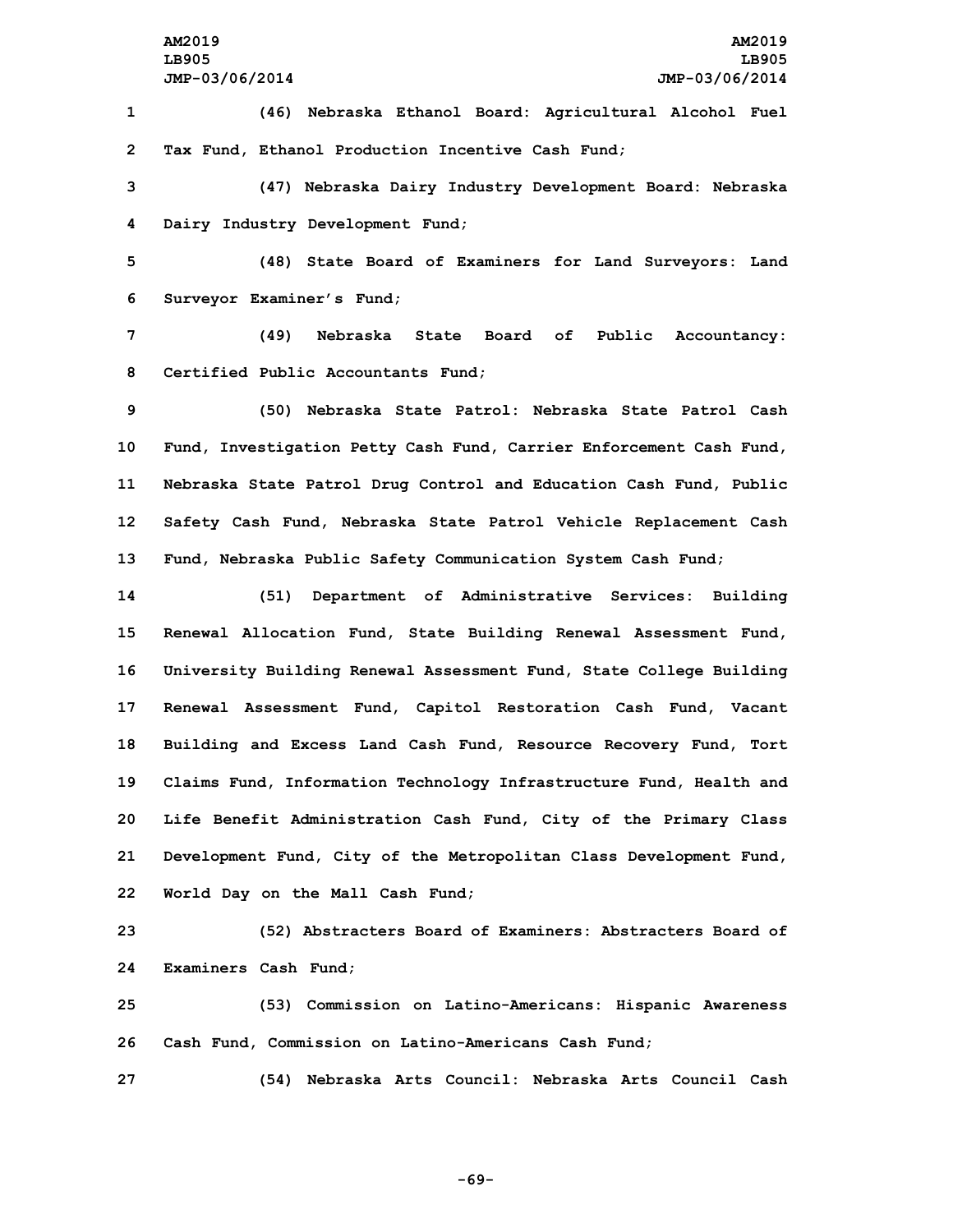**AM2019 AM2019 LB905 LB905**

**JMP-03/06/2014 JMP-03/06/2014 Fund, Nebraska Arts and Humanities Cash Fund; (55) Foster Care Review Office: Foster Care Review Office Cash Fund; (56) Nebraska Energy Office: State Energy Office Cash 5 Fund; (57) Department of Economic Development: Nebraska Agricultural Products Research Fund, Aerospace Museum Cash Fund, Job Training Cash Fund, Administrative Cash Fund, Tourist Promotion Fund, Affordable Housing Trust Fund, Comprehensive Housing Strategy Cash Fund, Economic Development Cash Fund, Civic and Community Center Financing Fund; (58) State Board of Landscape Architects: State Board of Landscape Architects Cash Fund; (59) Nebraska Power Review Board: Nebraska Power Review 15 Fund; (60) Nebraska Investment Council: State Investment Officer's Cash Fund; (61) Nebraska Commission on Law Enforcement and Criminal Justice: Nebraska Law Enforcement Training Center Cash Fund, Law Enforcement Improvement Fund, Victim's Compensation Fund, Community Corrections Uniform Data Analysis Cash Fund, Violence Prevention Cash Fund; (62) Commission for the Blind and Visually Impaired: Commission for the Blind and Visually Impaired Cash Fund; (63) Commission for the Deaf and Hard of Hearing: Commission for the Deaf and Hard of Hearing Fund; (64) Department of Environmental Quality: Integrated**

**-70-**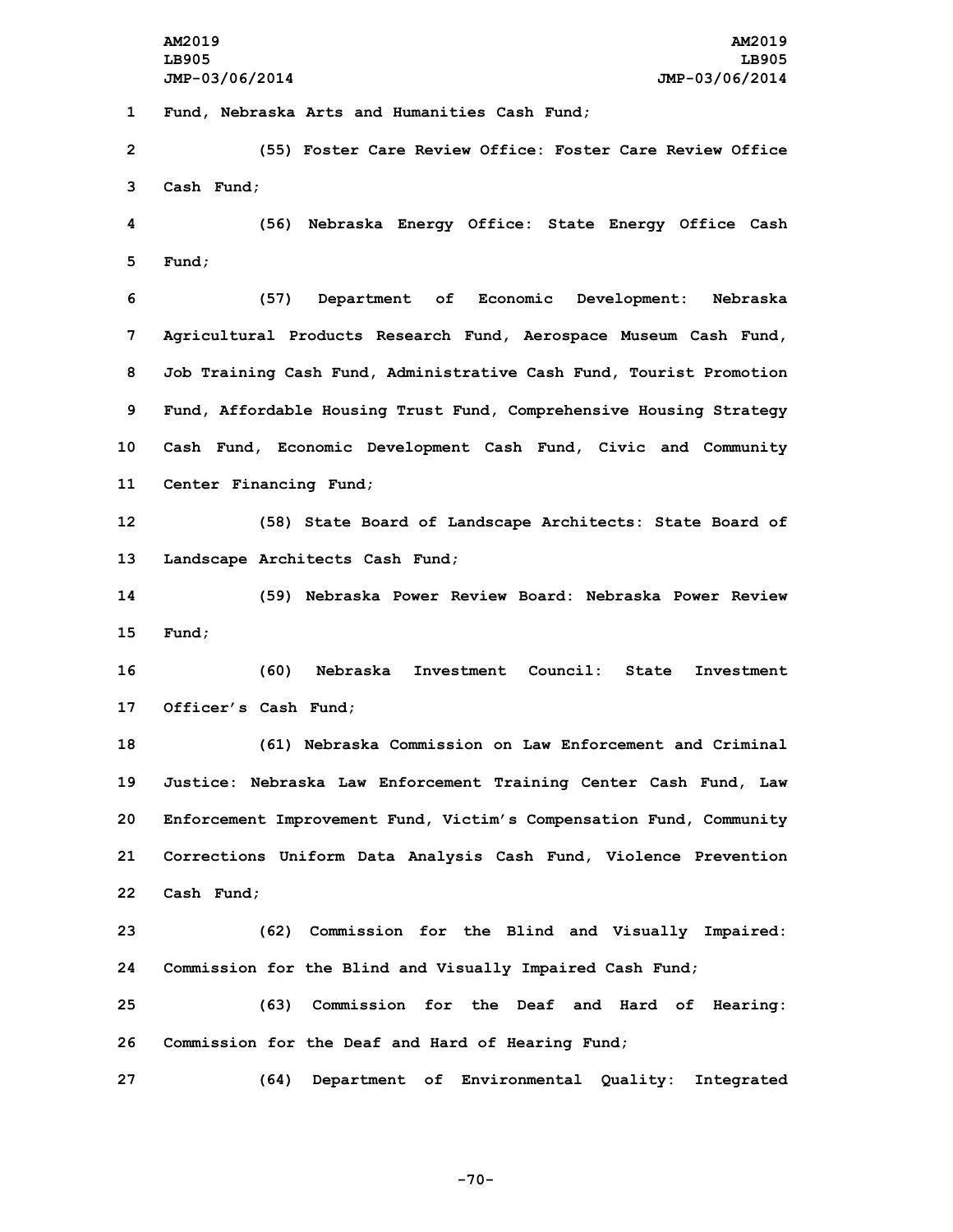**Solid Waste Management Cash Fund, Nebraska Litter Reduction and Recycling Fund, Department of Environmental Quality Cash Fund, Chemigation Costs Fund, Low-Level Radioactive Waste Cash Fund, Petroleum Products and Hazardous Substances Storage and Handling Fund, Petroleum Release Remedial Action Cash Fund, Wastewater Treatment Operator Certification Cash Fund, Local Site Selection Cash Fund, Local Monitoring Committee Cash Fund, Waste Reduction and Recycling Incentive Fund, Wastewater Treatment Facilities Construction Loan Fund, Remedial Action Plan Monitoring Fund, Livestock Waste Management Cash Fund, Drinking Water Administration Fund, Clean Air Title <sup>V</sup> Cash Fund, Air Quality Permit Cash Fund, Superfund Cost Share Cash Fund, Private Onsite Wastewater Treatment System Certification and Registration Cash Fund, Solid Waste Landfill Closure Assistance Fund;**

 **(65) Public Employees Retirement Board: School Expense Fund, Judges Expense Fund, State Patrol Expense Fund, Deferred Compensation Expense Fund, State Employees Retirement System Expense Fund, County Employees Retirement System Expense Fund, State Cash Balance Expense Fund, County Cash Balance Expense Fund; (66) Dry Bean Commission: Dry Bean Development, Utilization, Promotion, and Education Fund;**

**22 (67) Nebraska Accountability and Disclosure Commission: 23 Nebraska Accountability and Disclosure Commission Cash Fund;**

**24 (68) Corn Development, Utilization, and Marketing Board: 25 Nebraska Corn Development, Utilization, and Marketing Fund;**

**26 (69) Community College Aid: Nebraska Community College 27 Aid Cash Fund;**

**-71-**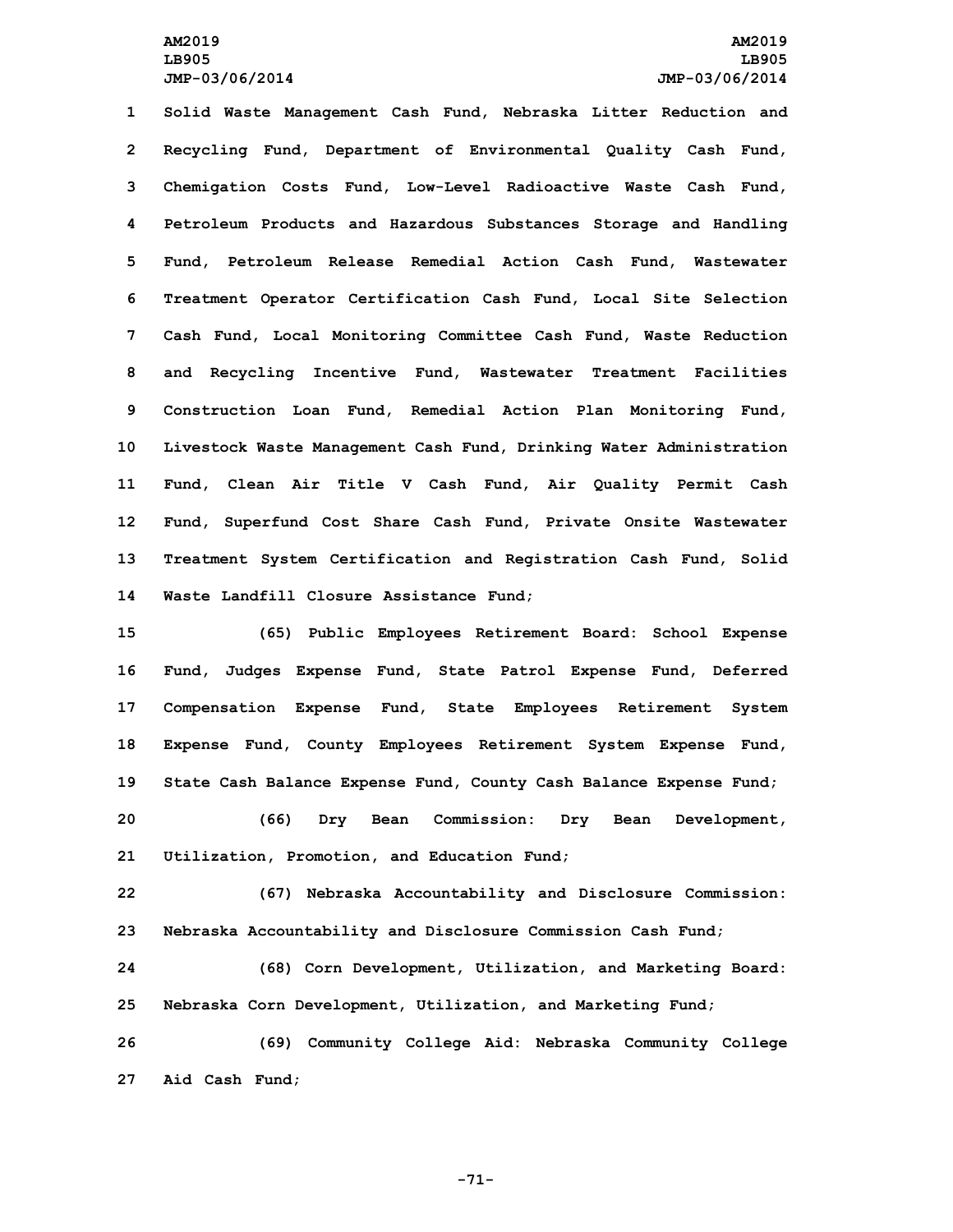**AM2019 AM2019 LB905 LB905 JMP-03/06/2014 JMP-03/06/2014 (70) Grain Sorghum Development, Utilization, and Marketing Board: Grain Sorghum Development, Utilization, and Marketing Fund; (71) Tax Equalization and Review Commission: Tax Equalization and Review Commission Cash Fund; (72) Commission on Public Advocacy: Legal Education for Public Service Loan Repayment Fund, Commission on Public Advocacy Operations Cash Fund, Legal Aid and Services Fund, Civil Legal Services Fund; (73) Commission on Indian Affairs: Commission on Indian Affairs Cash Fund, Designated Collection Fund; and (74) Nebraska Tourism Commission: State Visitors Promotion Cash Fund. Sec. 73. Laws 2013, LB195, section 263, is amended to 15 read: Sec. 263. REVOLVING FUNDS. The receipts for FY2013-14 and FY2014-15 inuring to the several Revolving Funds, together with any amounts held in account by the State Treasurer on June 30, 2013, are hereby credited to each of the funds respectively. Expenditure of Revolving Funds appropriated in this act shall be limited to the amount shown by program except when specific exceptions are made. The amounts appropriated in this act include the following funds: (1) Governor: Governor's Policy Research Office Revolving 25 Fund; (2) Secretary of State: Records Management Micrographics Services Revolving Fund;**

**-72-**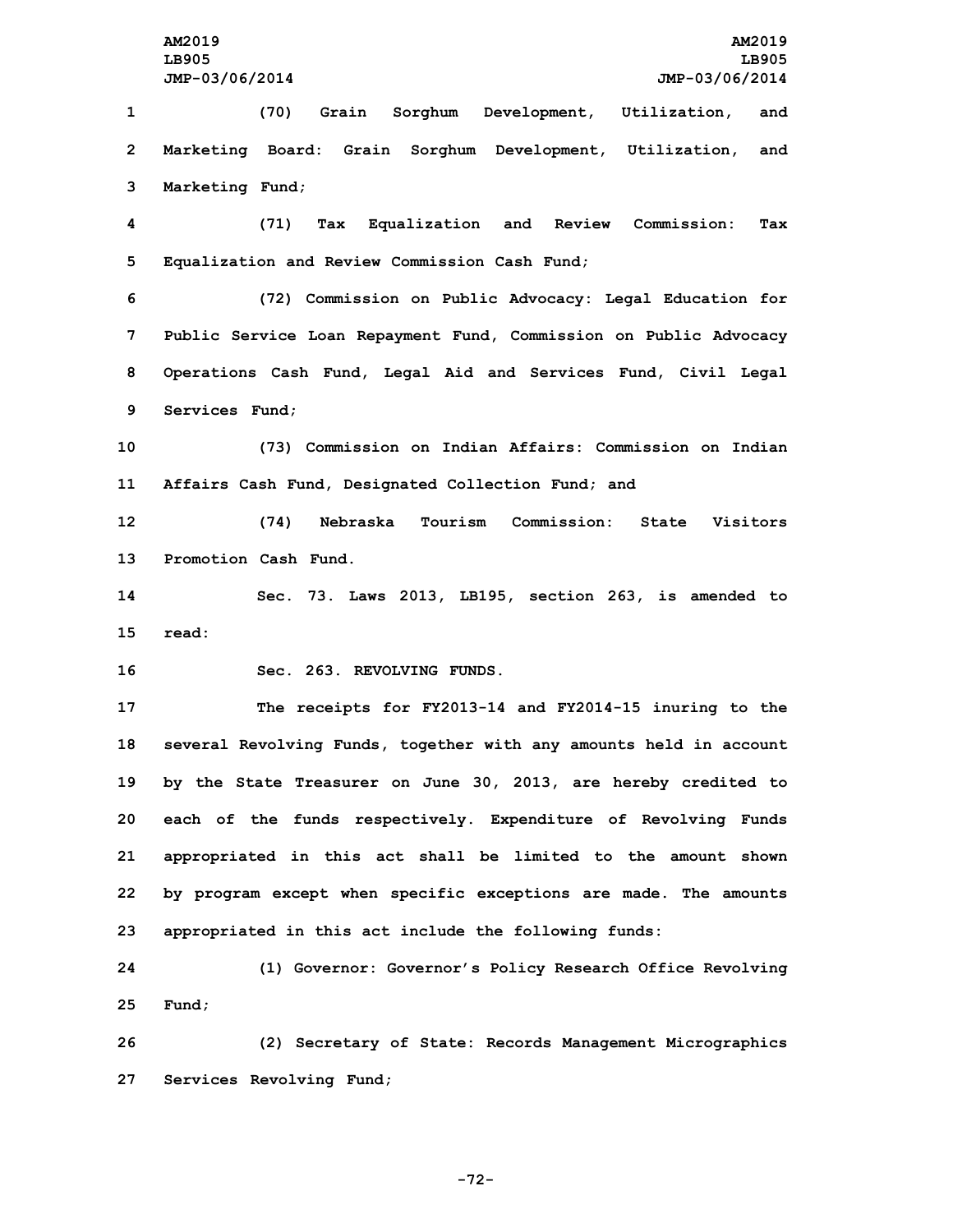**1 (3) Attorney General: Department of Justice Revolving 2 Fund;**

**3 (4) State Department of Education: State Department of 4 Education Revolving Fund;**

**5 (5) Department of Agriculture: Management Services 6 Expense Revolving Fund;**

**7 (6) Department of Correctional Services: Correctional 8 Industries Revolving Fund, Federal Surplus Property Fund, 9 Department of Correctional Services Warehouse Revolving Fund;**

 **(7) Nebraska State Colleges: The money accruing to the Auxiliary Enterprise Revolving Funds for student activity fees, dormitory rentals, dormitory operations and maintenance, cafeteria operations, and student union operations at Chadron, Peru, and Wayne State Colleges, and the State College Capital Improvement 15 Fund;**

 **(8) University of Nebraska: University of Nebraska-Lincoln Revolving Fund, University of Nebraska at Omaha Revolving Fund, University of Nebraska Medical Center Revolving Fund, University of Nebraska Medical Center Medical Education Revolving Fund, University of Nebraska at Kearney Revolving Fund, University Tractor Test Revolving Fund;**

**22 (9) Nebraska State Patrol: Capitol Security Revolving 23 Fund; and**

 **(10) Department of Administrative Services: Department of Administrative Services Revolving Fund, Materiel Division Revolving Fund, Communications Revolving Fund, Transportation Services Bureau Revolving Fund, Capitol Buildings Parking Revolving Fund, State**

**-73-**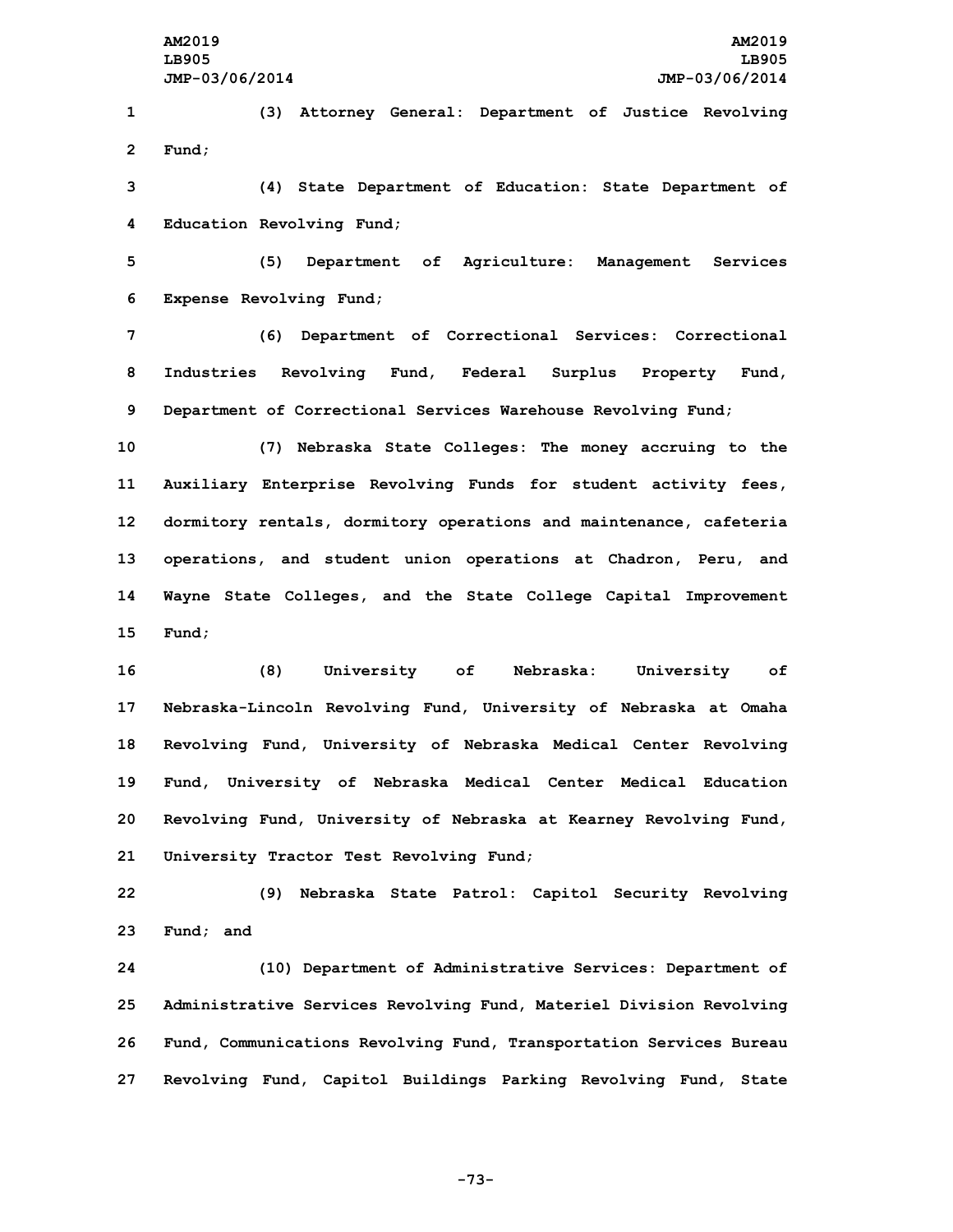**Building Revolving Fund, Central Stores Revolving Fund, State Surplus Property Revolving Fund, Information Management Revolving Fund, Temporary Employee Pool Revolving Fund, State Insurance Fund, Accounting Division Revolving Fund, Intergovernmental Data Services Program Revolving Fund, Workers' Compensation Claims Revolving Fund, Personnel Division Revolving Fund, Training Revolving Fund, Nebraska Public Safety Communication System Revolving Fund, State Self-Insured Indemnification Fund.**

**9 Sec. 74. Laws 2013, LB195, section 264, is amended to 10 read:**

**11 Sec. 264. TRUST FUNDS.**

 **The receipts for FY2013-14 and FY2014-15 inuring to the several trust funds, together with any amounts held in account by the State Treasurer on June 30, 2013, are hereby credited to each of the funds respectively, which funds are hereby appropriated for FY2013-14 and FY2014-15:**

**17 (1) Attorney General: State Settlement Trust Fund;**

 **(2) State Treasurer: Highway Trust Fund, Highway Tax Trust Fund, Bessey Memorial Fund, Common School Fund, Highway Revenue Bonds Redemption Trust Fund, Revenue-Sharing Trust Fund, Michael B. Amos Educational Trust Fund, James M. Amos Educational Trust Fund, Excess Liability Fund, Insurance Investments Inc. Trust Fund, Financial Responsibility Act Trust Fund, Importing Dealers Trust Fund, Special Fuel Dealers Trust Fund, Nebraska Cultural Preservation Endowment Fund, College Savings Plan Program Fund, Escheat Trust Fund, life insurance corporation demutualization trust fund, Excess Liability Fund, Agricultural College Endowment**

**-74-**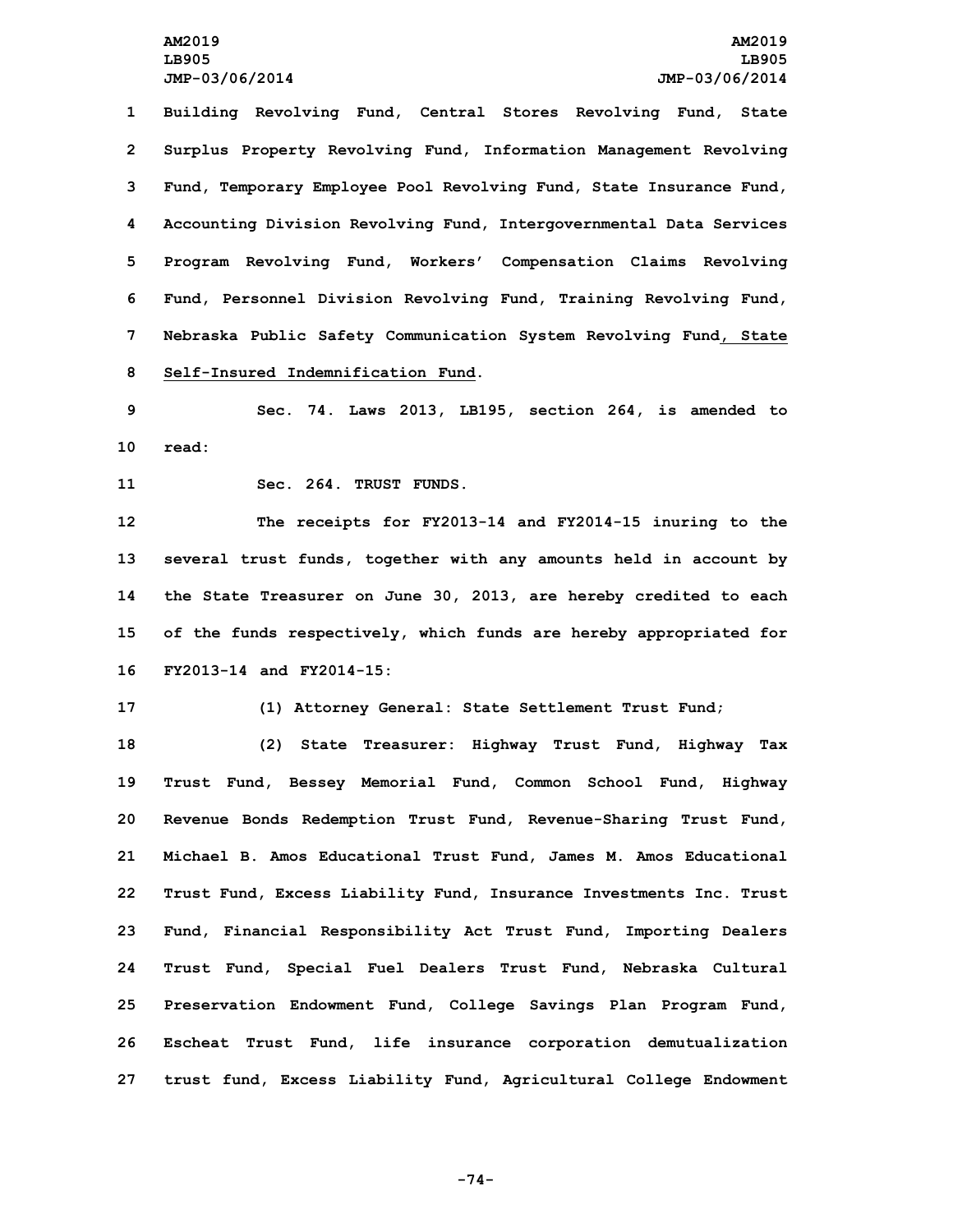**1 Fund; (3) State Department of Education: State Department of Education Trust Fund, temporary school fund; (4) Public Service Commission: Public Service Commission Elevator Trust Fund; (5) Department of Revenue: State Lottery Operation Trust Fund, State Lottery Prize Trust Fund, Municipal Equalization Fund; (6) Department of Aeronautics: Department of Aeronautics Trust Fund; (7) Department of Banking and Finance: First Investors Inc., Settlement Trust Fund; (8) Department of Insurance: Premium and Retaliatory Tax Suspense Fund; (9) Department of Labor: State Unemployment Insurance Trust Fund, Nebraska Training and Support Trust Fund; (10) Department of Motor Vehicles: Motor Vehicle Responsibility Act Fund; (11) Department of Health and Human Services: Dormant Trust Funds, Institution Canteen Amusement Trust Funds, Alcoholism Contribution Trust Fund, Visual Impairment Trust Fund, Finance and Support Trust Fund, State Wards Accounts Trust Fund, Medically Handicapped Children Trust Fund, Store and Canteen Accounts Trust Fund, Welfare and Club Accounts Trust Fund, Juvenile Trust Fund, Nebraska Tobacco Settlement Trust Fund, Nebraska Medicaid Intergovernmental Trust Fund; (12) Department of Roads: Highway Restoration and Improvement Bond Fund;**

**-75-**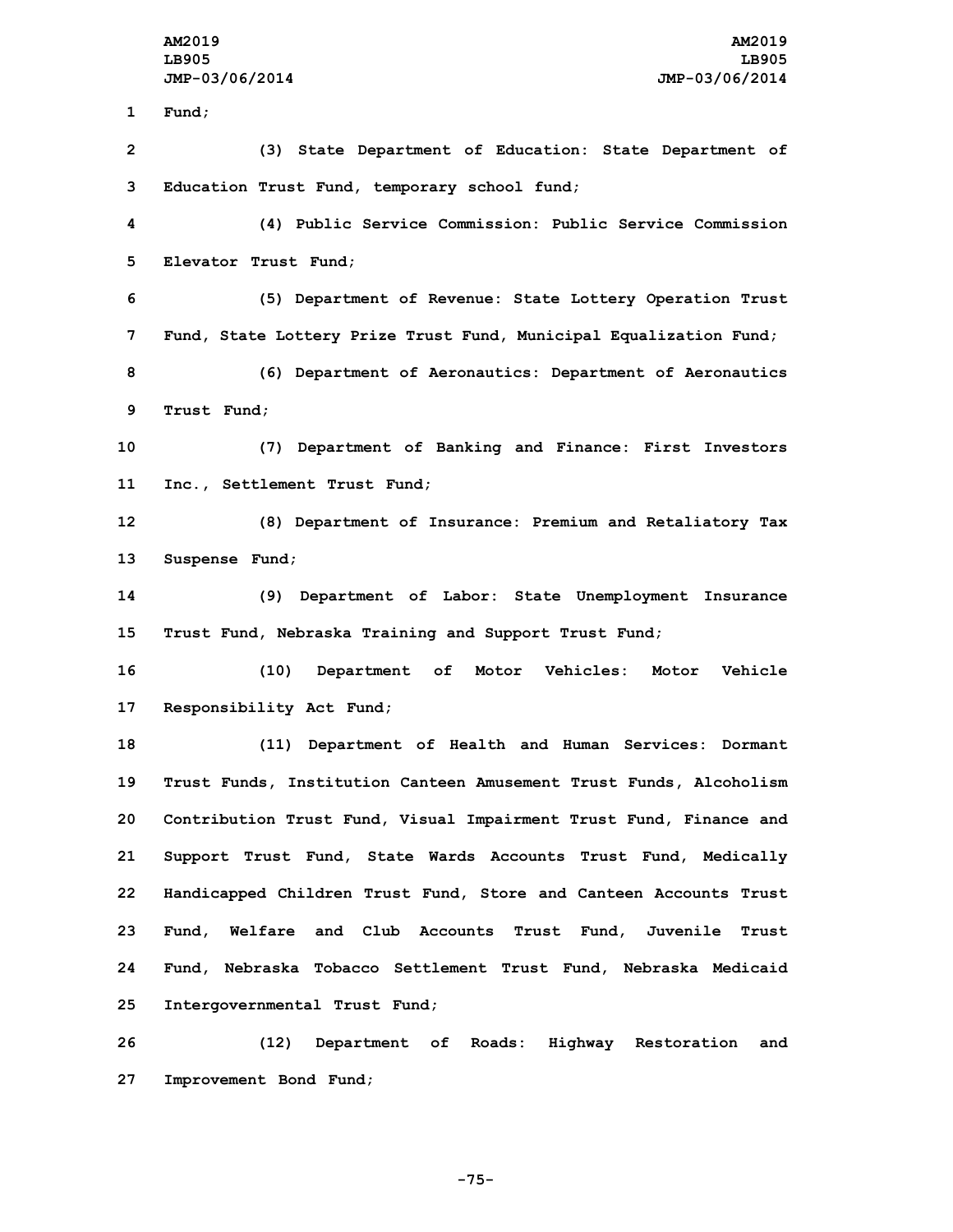**(13) Department of Veterans' Affairs: Veterans' Aid Income Fund, Nebraska Veteran Cemetery System Endowment Fund; (14) Board of Educational Lands and Funds: Nebraska Veterans' Aid Fund, Permanent University Fund, permanent school fund, Normal School Endowment Investment Fund, Agricultural Endowment Fund, Agricultural and University Land Lease Fund; (15) Nebraska Library Commission: Nebraska Library Commission Trust Fund; (16) Nebraska Workers' Compensation Court: Workers' Compensation Trust Fund;**

**11 (17) Department of Correctional Services: Store and 12 Canteen Accounts Trust Fund, Welfare and Club Accounts Trust 13 Fund, Inmate Trust Fund;**

**14 (18) Nebraska Educational Telecommunications Commission: 15 Public Radio Nebraska Foundation Trust Fund, Nebraska Educational 16 Telecommunications Trust Fund;**

**17 (19) Coordinating Commission for Postsecondary Education: 18 Coordinating Commission for Postsecondary Education Trust Fund, 19 SUN-MART Scholarship Trust Fund;**

**20 (20) Board of Trustees of the Nebraska State Colleges: 21 State College Endowment Fund, Education Enhancement Trust Fund, LB 22 1100 Construction Trust Fund, Davis Scholarship Trust Fund;**

 **(21) Nebraska State Colleges: Student Activity Trust Funds at Chadron, Peru, and Wayne State Colleges, Wayne State Bequests Trust Fund, Wayne State College Electronic Funds Transfer Loan Trust Fund, Peru State Construction Trust Fund;**

**27 (22) University of Nebraska: University Trust Fund,**

**-76-**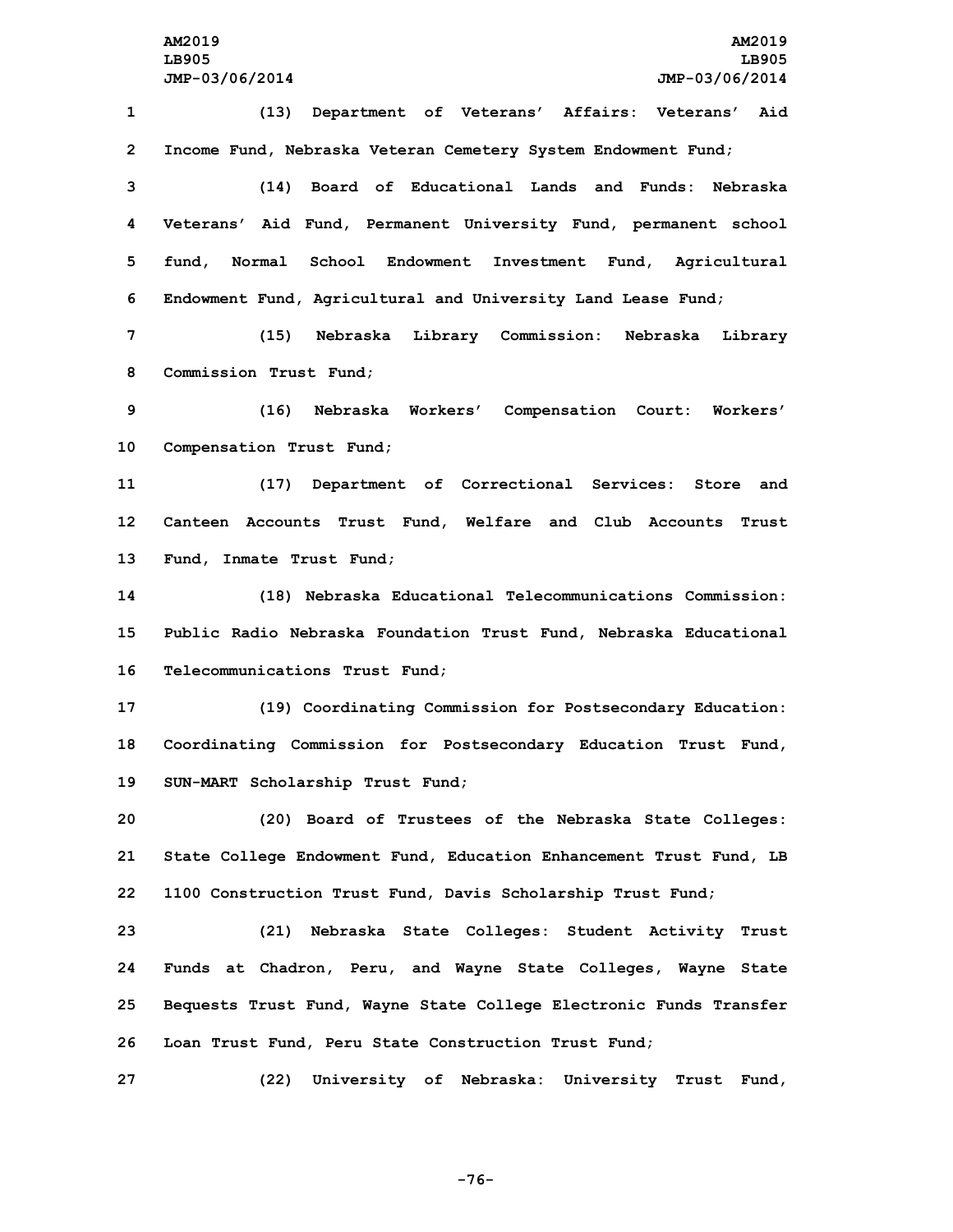**University of Nebraska at Omaha Trust Fund, University of Nebraska Medical Center Trust Fund, University of Nebraska at Kearney Trust Fund, University of Nebraska-Lincoln Federal Student Loan Trust Fund, University of Nebraska Medical Center Student Loan Trust Fund, University of Nebraska at Omaha Electronic Funds Transfer Trust Fund, University of Nebraska at Omaha Federal Student Loan Trust Fund, Deferred Maintenance Project Trust Fund, Nebraska College of Technical Agriculture at Curtis Scholarship Trust Fund, UNMC RHOP Loan Trust Fund, UNL Minority Students Scholarship Trust Fund, UNMC Capital and Program Reserve Trust Fund, Cancer Research Center Trust Fund;**

 **(23) Nebraska State Historical Society: Hall of Fame Trust Fund, Library Archives Trust Fund, Nebraska State Historical Society Collections Trust Fund, Cheyenne Outbreak Barracks Trust Fund, Bridge Book Sale Trust Fund;**

**16 (24) Nebraska Oil and Gas Conservation Commission: Oil 17 and Gas Conservation Trust Fund;**

**18 (25) Department of Administrative Services: Master Lease 19 Program Trust Fund, NIS Operating Trust Fund, Flexible Spending 20 Fund, State Employees Insurance Fund;**

**21 (26) Nebraska Arts Council: Nebraska Arts Council Trust 22 Fund, Nebraska Cultural Preservation Endowment Fund;**

**23 (27) Nebraska Energy Office: Nebraska Energy Settlement 24 Fund;**

**25 (28) Department of Environmental Quality: Hazardous Waste 26 Sites Trust Fund, Leaking Underground Storage Tanks Trust Fund, 27 Wastewater Treatment Facilities Construction Loan Fund, Drinking**

**-77-**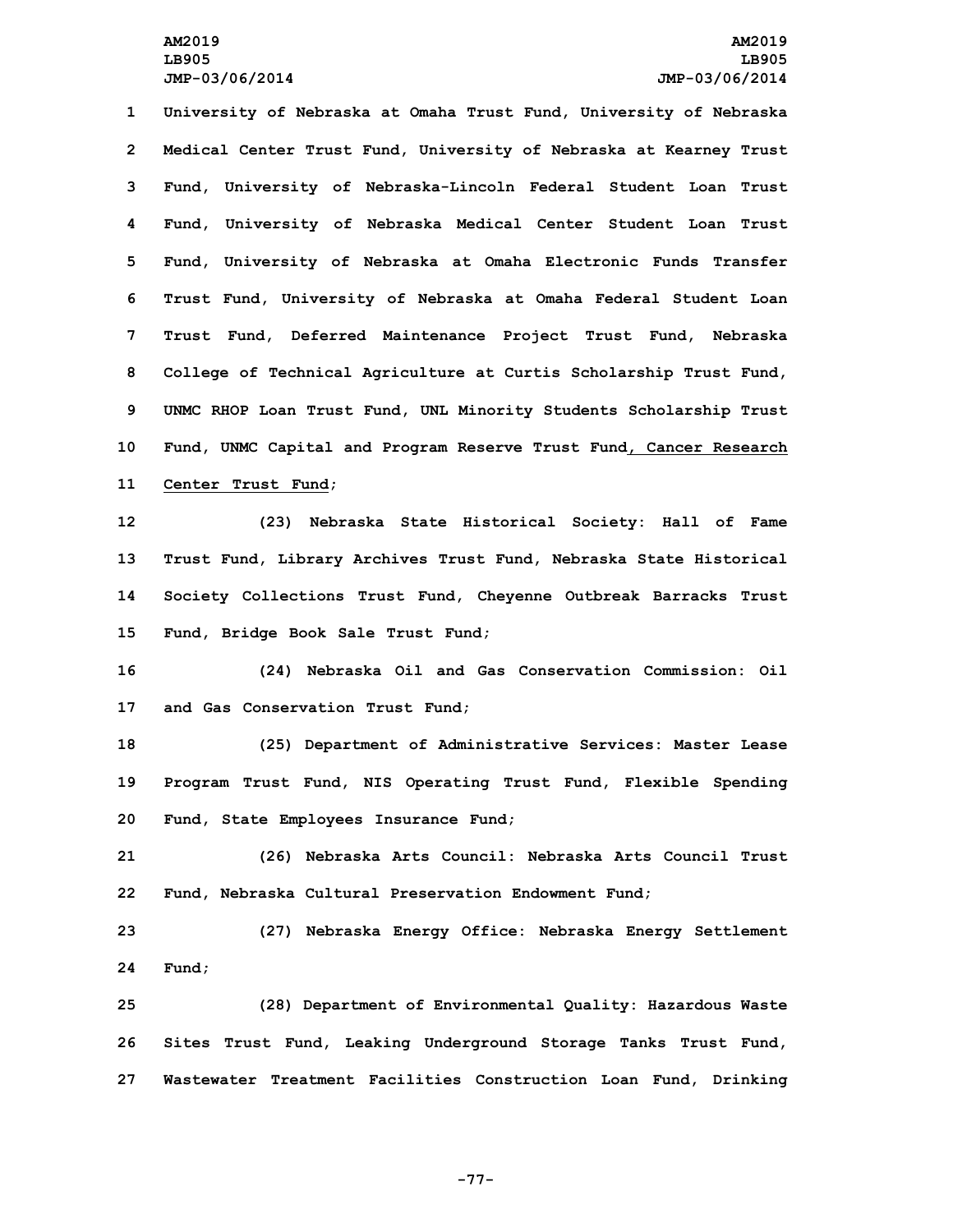**1 Water Facilities Loan Fund, Drinking Water State Revolving Fund, 2 Recycled Principal Fund; and**

 **(29) Public Employees Retirement Board: Annuity Reserve Fund, Nebraska Retirement Fund for Judges, Contingent Fund, School Employees Savings Fund, State Patrol Retirement Fund, School Employers Deposit Fund, Service Annuity Fund, Retired Teachers Supplementary Benefits Fund, State Equal Retirement Benefit Fund, County Equal Retirement Benefit Fund, County Employees Retirement Fund, Judges Contingent Trust Fund, State Patrol Contingent Trust Fund, School Operating Trust Fund, School Retirement Fund, State Cash Balance Retirement Fund, County Cash Balance Retirement Fund.**

**12 Sec. 75. Laws 2013, LB198, section 51, is amended to 13 read:**

 **Sec. 51. There is hereby appropriated, unless otherwise specified, for FY2013-14 and for FY2014-15 from undisbursed balances existing on June 30, 2013, and on June 30, 2014, respectively, to each agency for each program from the respective funds for capital construction as follows:**

**19 (1) Agency No. 25 — Department of Health and Human 20 Services**

**21 Program Nos. 902, 904, 912, and 919.**

**22 (2) Agency No. 27 — Department of Roads**

 **Program No. 901, except that the unobligated biennium appropriation balance shall lapse once all projects funded in that biennium are completed, postponed to <sup>a</sup> future biennium, or indefinitely postponed.**

**27 (3) Agency No. 28 — Department of Veterans' Affairs**

**-78-**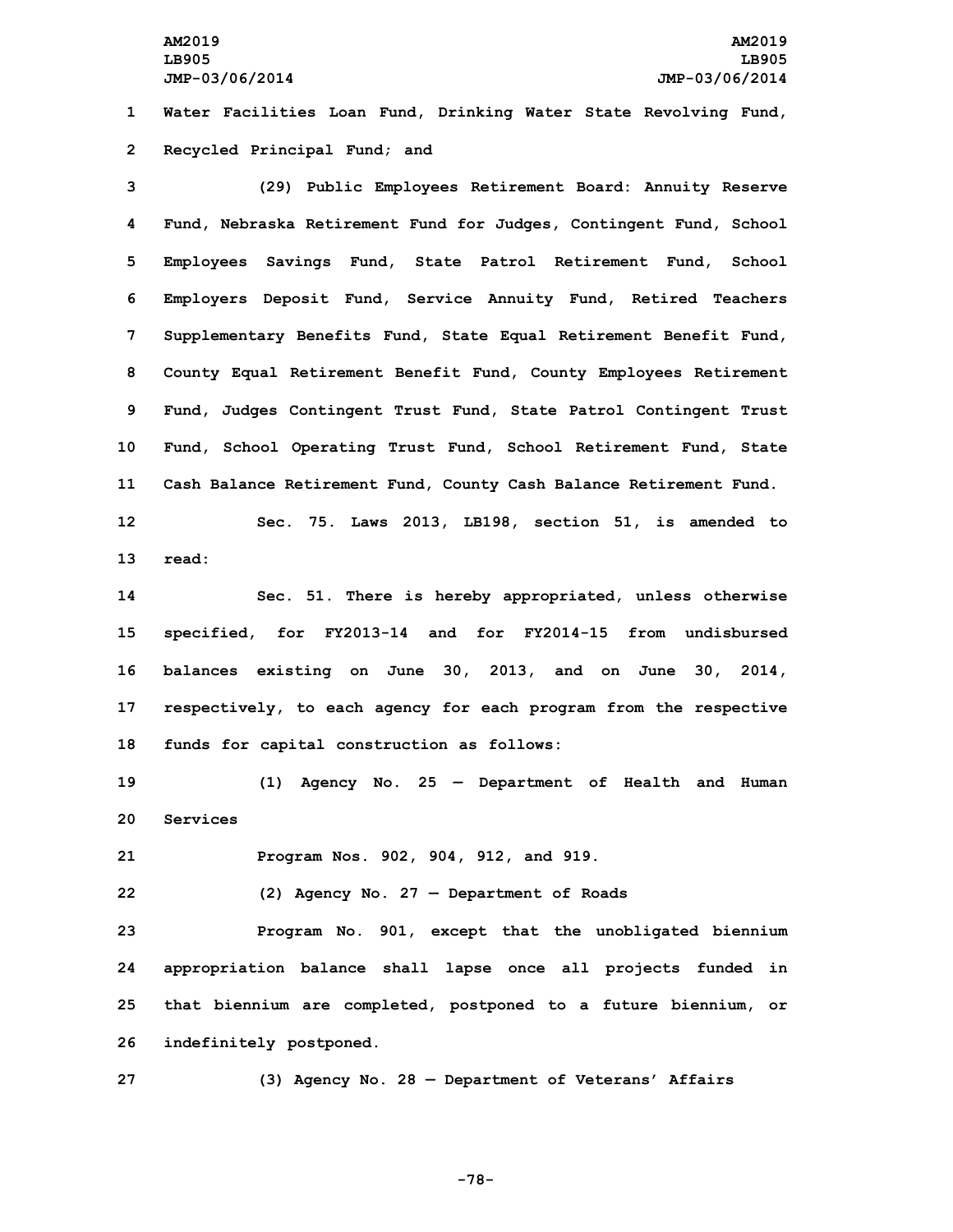**AM2019 AM2019 LB905 LB905 JMP-03/06/2014 JMP-03/06/2014 Program No. 937 - Alliance State Veterans' Cemetery. (4) Agency No. 31 — Military Department Program Nos. 905, 906, 910, and 925. (5) Agency No. 33 — Game and Parks Commission Program Nos. 900, 901, 902, 919, 924, 955, 960, 966, 967 less \$798,860.58 of the June 30, 2013, cash fund balance, 968 less \$20,027.54 of the June 30, 2013, cash fund balance, 969 less \$629,365.49 of the June 30, 2013, cash fund balance, 971, 972, 973, 975, 976, 977, 979, and 981. (6) Agency No. 46 — Department of Correctional Services Program Nos. 913, 916, 917, 920, and 921. (7) Agency No. 47 — Nebraska Educational Telecommunications Commission Program Nos. 922, 925, and 926. (8) (7) Agency No. 50 — Board of Trustees of the Nebraska State Colleges Program Nos. 901, 903, 909, 912, 919, 920, 921, 933, 935, 952, 955, 993, and 997, and any additional construction programs administratively created relating to the Board of Trustees of the Nebraska State Colleges and its campuses which are funded through cash funds, federal funds, revolving funds, or private gifts or donations. (9) (8) Agency No. 51 — University of Nebraska Program Nos. 901, 902, 903, 904, 906, 907, 909, 910, 914, 915, 917, 918, 919, 920, 921, 924, 925, 928, 930, 932, 934, 937, 941, 942, 943, 944, 945, 946, 947, 948, 949, 950, 951, 952, 953, 954, 957, 958, 962, 963, 964, 966, 968, 970, 971, 972, 973,**

**-79-**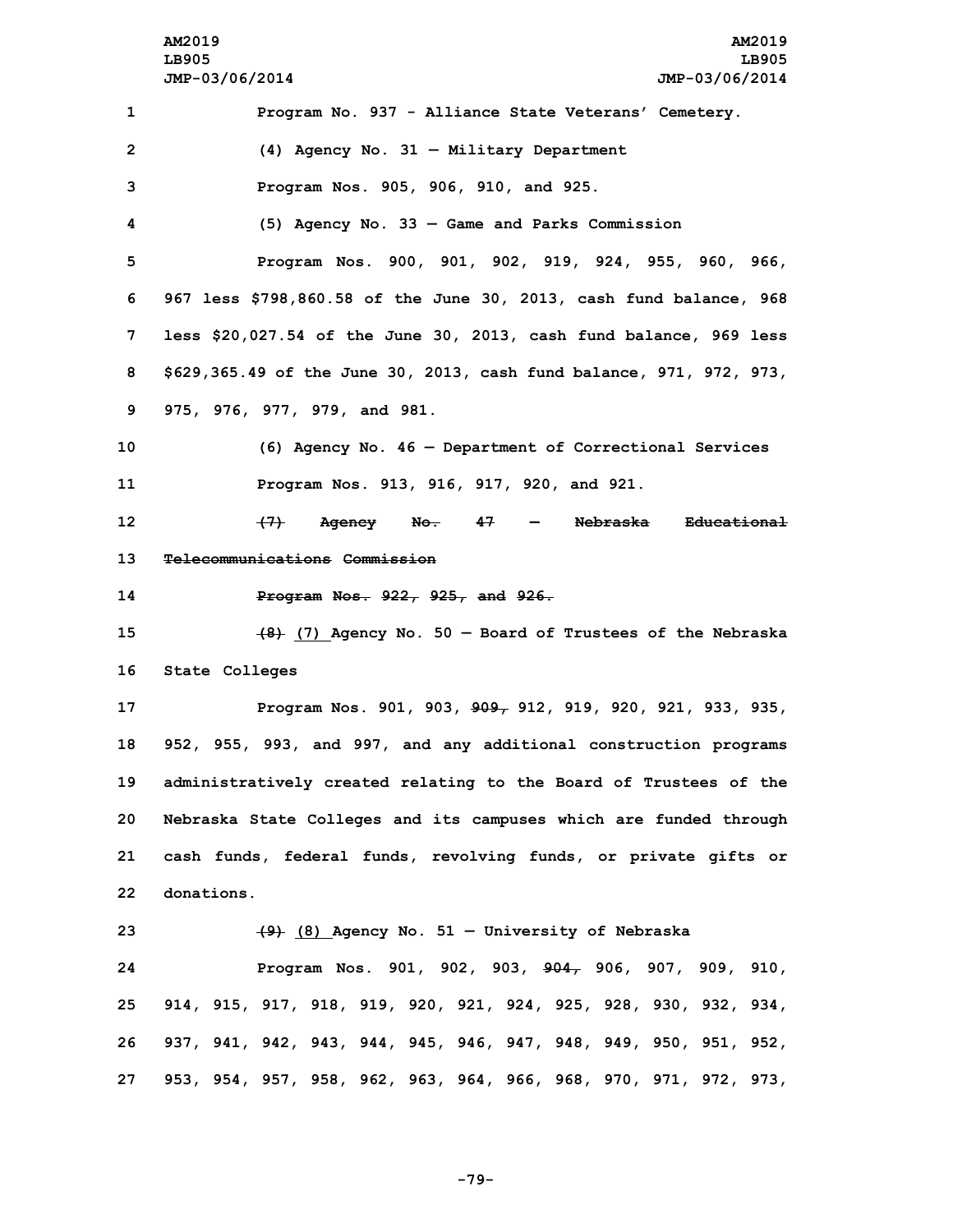**975, 976, 977, 978, 981, 984, 985, 990, 991, 993, 994, 995, 997, and 998, and any additional construction programs administratively created relating to the University of Nebraska-Lincoln, the University of Nebraska at Omaha, the University of Nebraska Medical Center, the University of Nebraska at Kearney, the Nebraska College of Technical Agriculture at Curtis, and the University of Nebraska Central Administration which are funded through cash funds, federal funds, revolving funds, or private gifts or donations.**

**9 (9) Agency No. 54 — Nebraska State Historical Society 10 Program No. 957.**

**11 (10) Agency No. 65 — Department of Administrative 12 Services**

 **Program Nos. 901, 904, 933, 935, 980, 981, and 982 Appropriations to program numbers pertaining to funding for the Deferred Building Renewal Act are hereby reappropriated. Sec. 76. Laws 2013, LB6A, section 1, is amended to read: Section 1. There is hereby appropriated (1) \$1,504,770 \$1,614,968 from the Compulsive Gamblers Assistance Fund for FY2013-14 and (2) \$1,410,023 \$1,420,451 from the Compulsive Gamblers Assistance Fund for FY2014-15 to the Department of Revenue, for Program 164, to aid in carrying out the provisions of Legislative Bill 6, One Hundred Third Legislature, First Session, 23 2013.**

 **Total expenditures for permanent and temporary salaries and per diems from funds appropriated in this section shall not exceed \$91,960 \$100,815 for FY2013-14 or \$94,259 \$103,314 for FY2014-15.**

**-80-**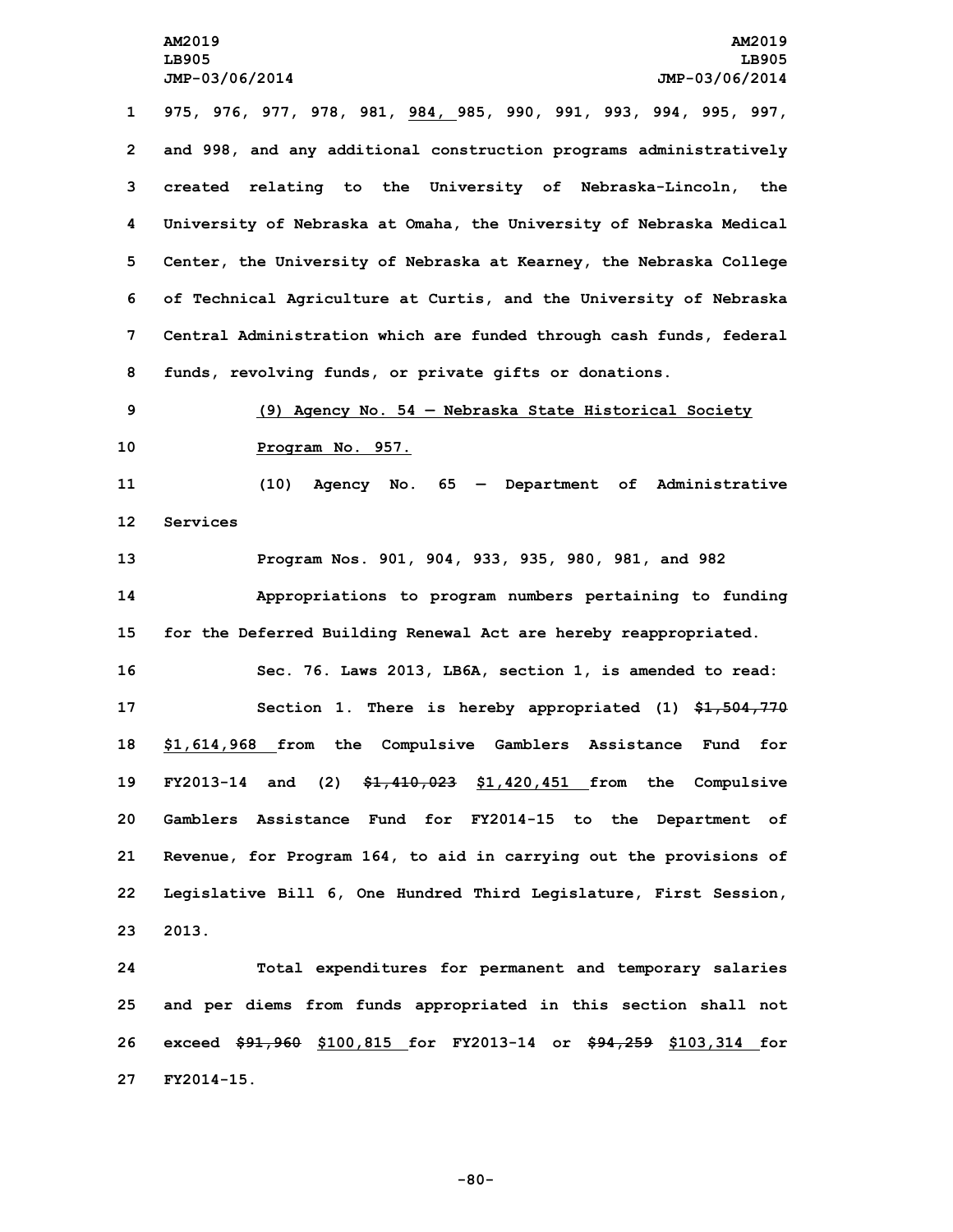**AM2019 AM2019 LB905 LB905 JMP-03/06/2014 JMP-03/06/2014 Sec. 77. Laws 2013, LB517A, section 1, is amended to 2 read: Section 1. There is hereby appropriated (1) \$1,000,000 from the General Fund for FY2012-13 and (2) \$-0- from the General Fund for FY2013-14 to the Department of Natural Resources, for Program 334, to aid in carrying out the provisions of Legislative Bill 517, One Hundred Third Legislature, First Session, 2013. The unexpended General Fund appropriation balance existing on June 30, 2013, less \$492,793.24, is hereby reappropriated. Sec. 78. Section 90-539, Revised Statutes Supplement, 2013, is amended to read: AGENCY NO. 25 — DEPARTMENT OF HEALTH AND HUMAN SERVICES Program No. 354 - Child Welfare Aid FY2013-14 FY2014-15 GENERAL FUND 156,756,327 136,950,518 GENERAL FUND 156,756,327 136,264,457 CASH FUND 2,734,444 2,734,444 FEDERAL FUND est. 30,763,503 30,391,976 PROGRAM TOTAL 190,254,274 170,076,938 FEDERAL FUND est. 30,763,503 30,106,037 PROGRAM TOTAL 190,254,274 169,104,938 There is included in the appropriation to this program for FY2013-14 \$156,756,327 General Funds, \$2,734,444 Cash Funds,**

**25 and \$30,763,503 Federal Funds estimate for state aid, which 26 shall only be used for such purpose. There is included in 27 the appropriation to this program for FY2014-15 \$136,950,518**

**-81-**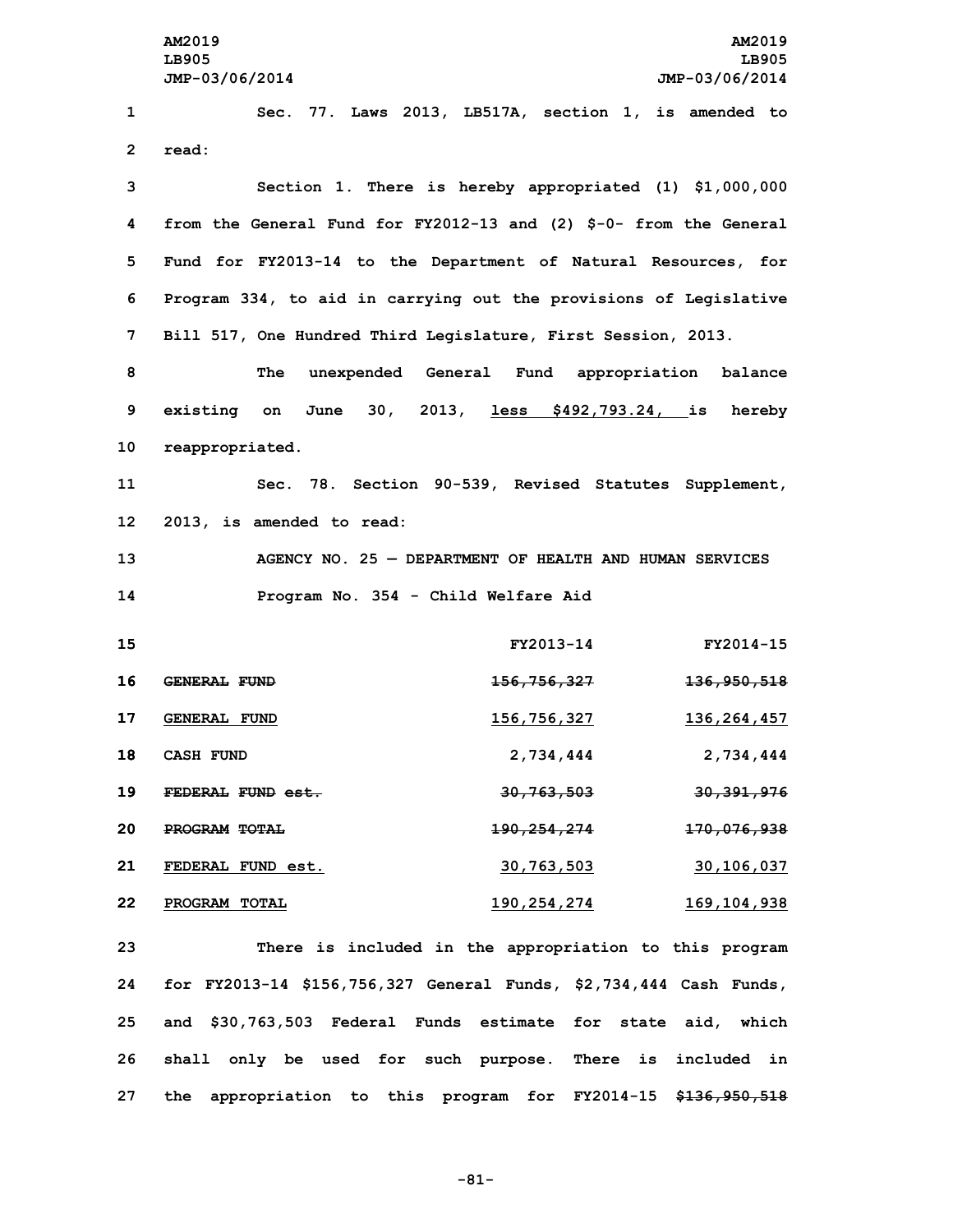**1 \$136,264,457 General Funds, \$2,734,444 Cash Funds, and \$30,391,976 2 \$30,106,037 Federal Funds estimate for state aid, which shall only 3 be used for such purpose.**

 **There is included in the appropriation to this program for FY2013-14 \$2,734,444 Cash Funds from the Nebraska Health Care Cash Fund for state aid for the continuation of the behavioral health provider rate increase. There is included in the appropriation to this program for FY2014-15 \$2,734,444 Cash Funds from the Nebraska Health Care Cash Fund for state aid for the continuation of the behavioral health provider rate increase.**

## **11 Sec. 79. FUND LAPSES AND TRANSFERS.**

 **The State Treasurer shall make the transfers specified in this section between funds, in the amounts indicated. Unless otherwise noted, transfers for FY2013-14 shall occur on July 1, 2013, or as soon thereafter as administratively possible, and transfers for FY2014-15 shall occur on July 1, 2014, or as soon thereafter as administratively possible. All agencies with administrative responsibilities for these funds shall assist the State Treasurer as needed in implementing the transfers.**

**20 Transfers for FY2014-15 shall include:**

 **(1) The State Treasurer shall transfer \$25,000,000 from the General Fund to the Property Tax Credit Cash Fund on or before December 15, 2014, on such date as directed by the budget administrator of the budget division of the Department of Administrative Services; and**

**26 (2) The State Treasurer shall transfer \$10,000,000 from 27 the General Fund to the Job Training Cash Fund no later than July**

**-82-**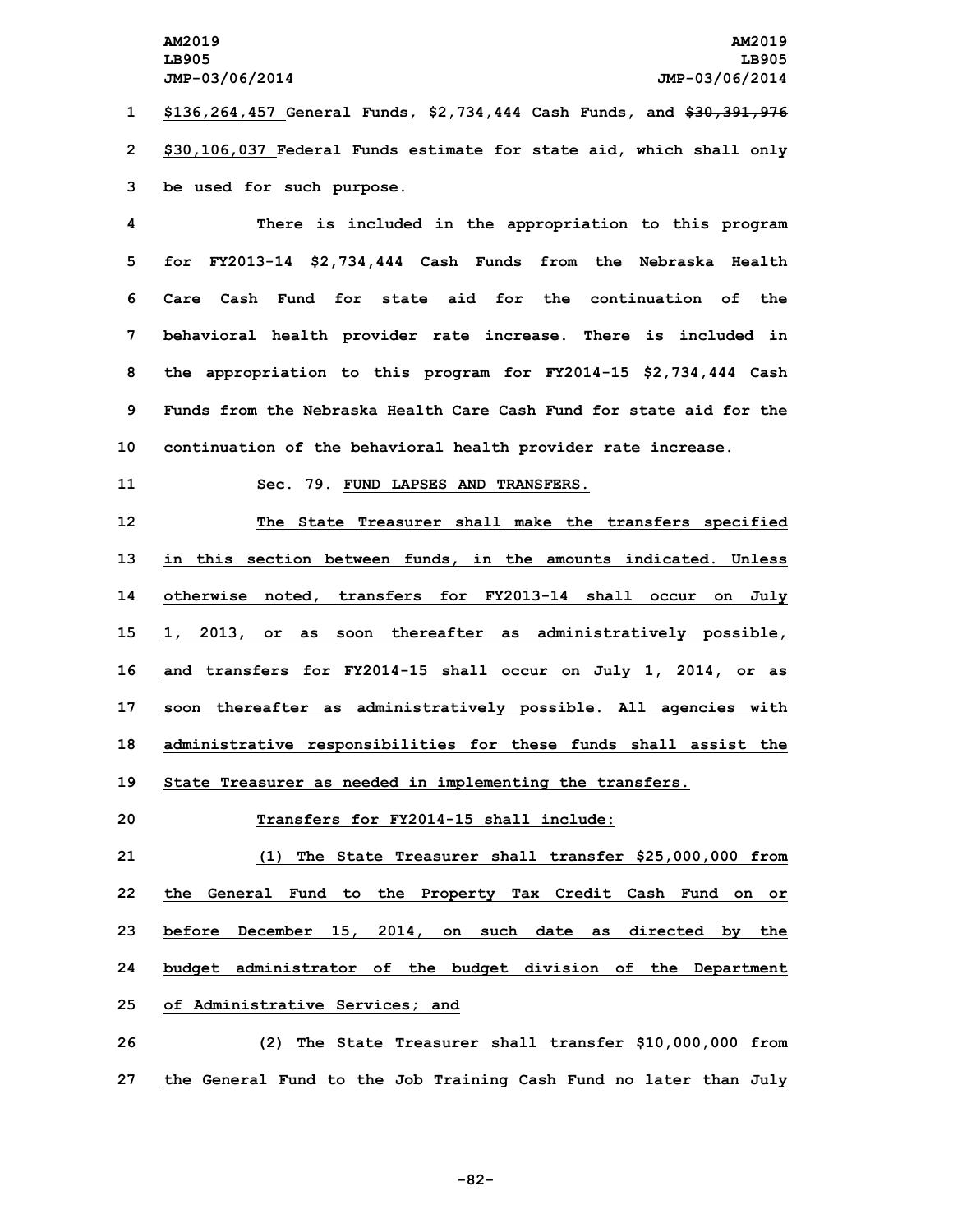**AM2019 AM2019 LB905 LB905 JMP-03/06/2014 JMP-03/06/2014 15, 2014, on such date as directed by the budget administrator of the budget division of the Department of Administrative Services. Sec. 80. LIMITATION ON SALARIES, WAGES, AND PER DIEMS. (1) For purposes of this act, (a) SALARY LIMIT shall mean total expenditures for permanent and temporary salaries and per diems and (b) total expenditures for permanent and temporary salaries and per diems shall mean all remuneration paid to employees treated as taxable compensation by the Internal Revenue Service or subject to social security coverage, specifically including payments accounted for as vacation, holidays, sick leave, military leave, funeral leave, maternity leave, administrative leave, compensatory time, deferred compensation, or any other**

**13 similar form, and amounts withheld pursuant to law, but excluding 14 state contributions for social security, retirement, and employee 15 insurance plans.**

 **(2) Total expenditures for permanent and temporary salaries and per diems shall be limited to the amount shown except when federal funds in excess of the amount shown are available and approved by the Governor. Expenditures for permanent and temporary salaries and per diems from such grants shall be in addition to the limitation on permanent and temporary salaries and per diems otherwise shown in this act. No agency shall request any state funds for continuation or replacement of any such personnel or activities in future budget requests. To the extent feasible, requests for increases in the limitation on permanent and temporary salaries and per diems shall be addressed to the Appropriations Committee of the Legislature when the Legislature is in session.**

**-83-**